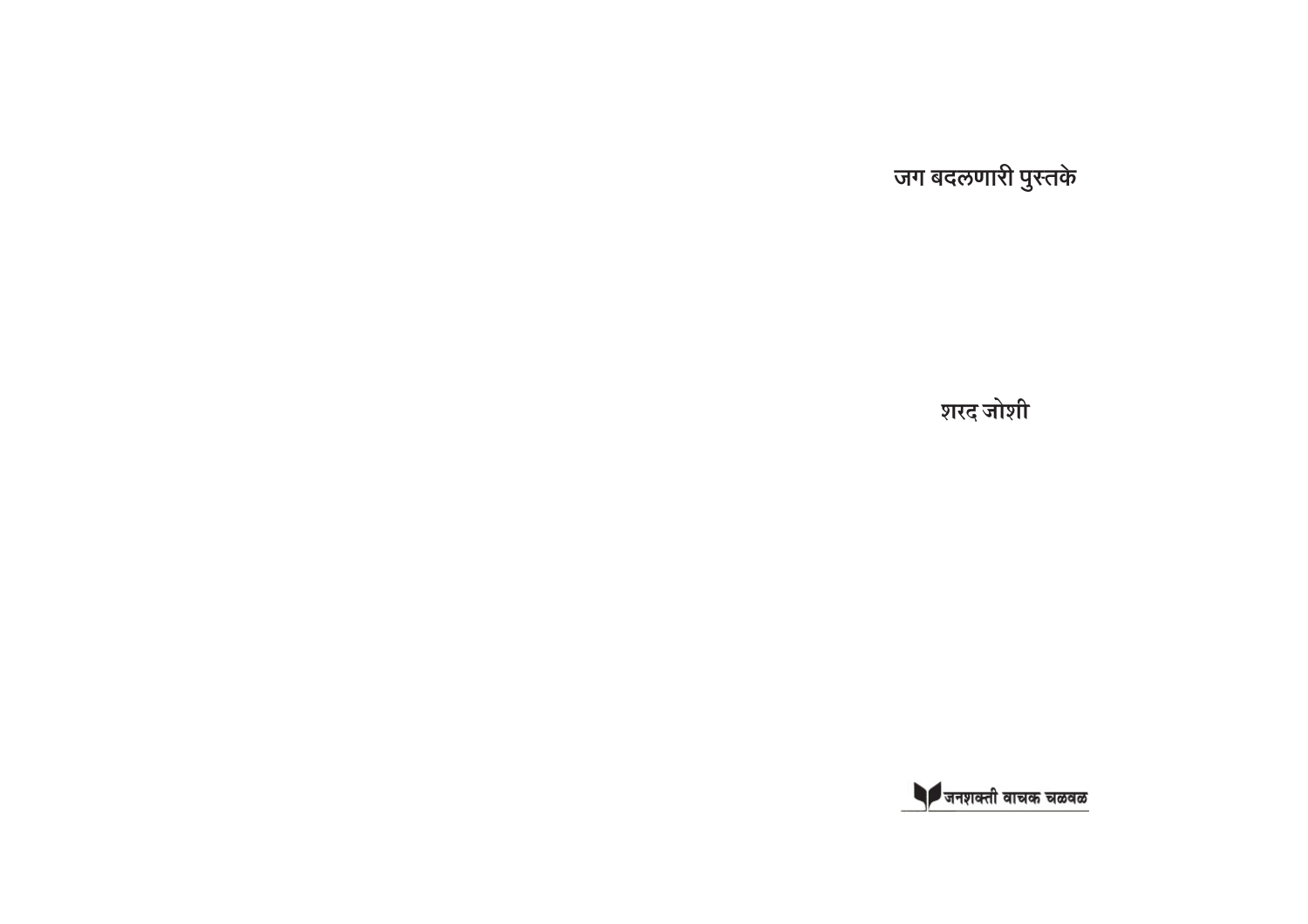

जग बदलणारी पुस्तके। शरद जोशी Jag badalnari pustake - Sharad Joshi

#### प्रकाशक

जनशक्ती वाचक चळवळ पिनाक, २४४-समर्थनगर, औरंगाबाद-४३१४०१. दूरभाष:०२४०-२३४१००४. Email : janshakti.wachak@gmail.com website : www.granthasakha.com

#### $\mathbb O$  शरद जोशी अंगारमळा, मु.पो. अंबेठाण- ४१०५०१ ता. खेड, जि. <u>प</u>ुणे. फोन: (०२१३५) २७८७२२

#### मुद्रक

रुद्रायणी, औरंगाबाद.

मुखपृष्ठ सरदार

> अक्षरजुळणी श्रीकांत उमरीकर जनशक्ती वाचक चळवळ, ओरंगाबाद.

प्रथमावृत्ती 2009

मूल्य रु. ---/-

्ञर्पणपत्रिक<u>ा</u>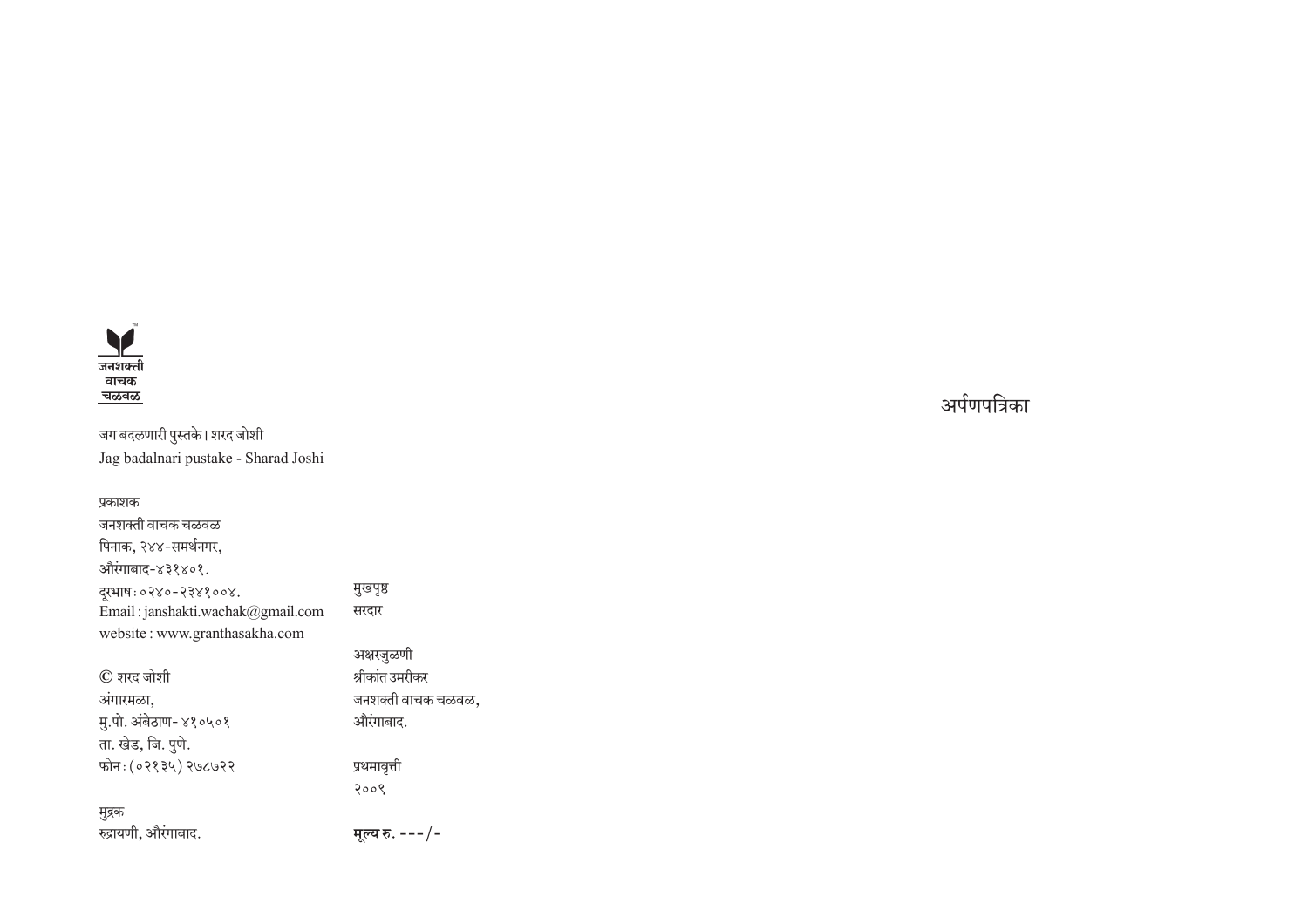मनोगत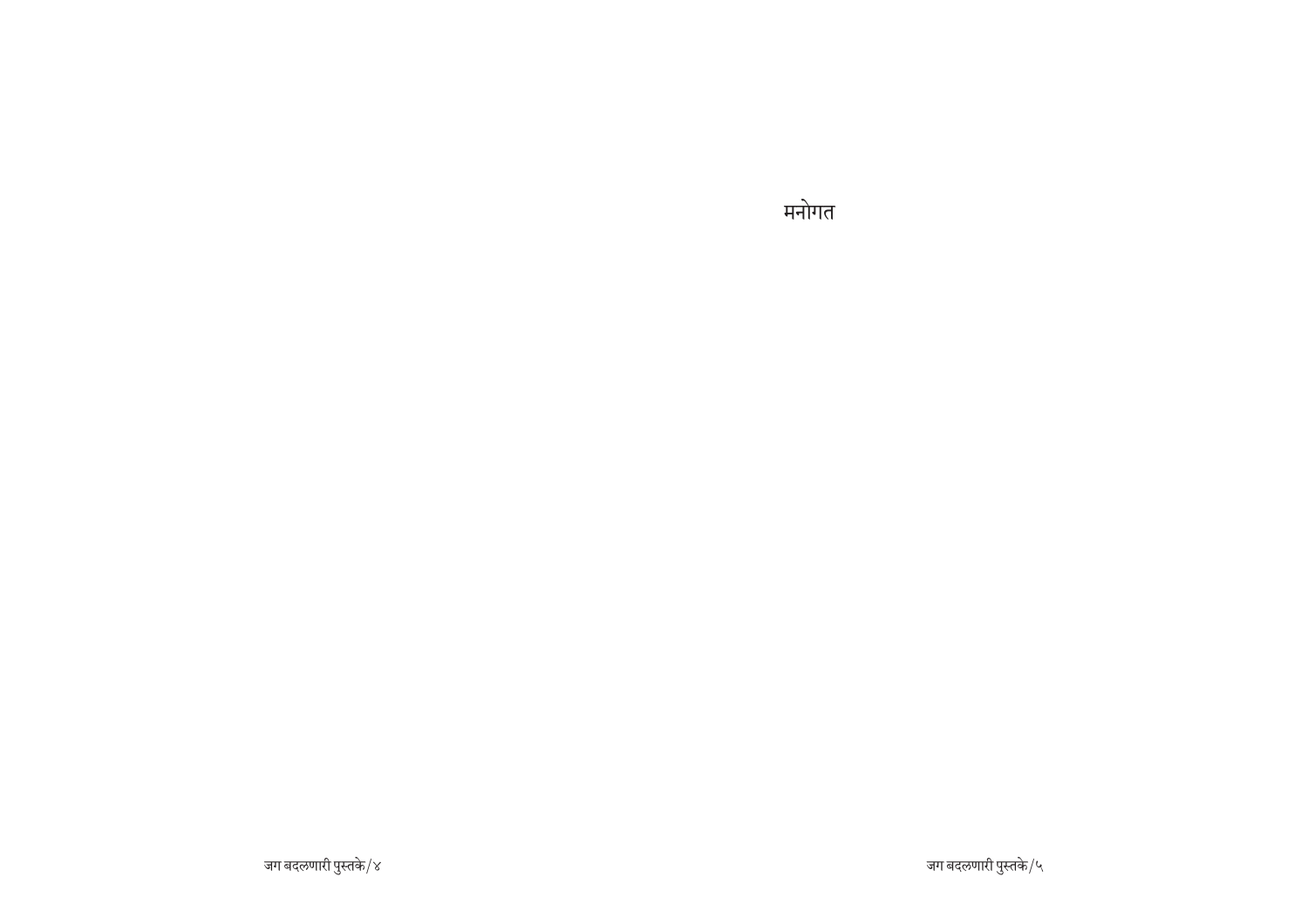### अजि म्या ब्रह्म पाहिले !

जवळ जवळ २५ वर्षानंतर अमेरिकेत जाण्याचा योग आला. पूर्वी संयुक्त राष्टसंघातील एका संस्थेचा प्रतिनिधी म्हणून वेगवेगळ्या बैठकींना हजर राहण्यासाठी जात असे, त्यामुळे पाहणे व्हायचे ते मुख्यत: न्यूयॉर्कचे. मध्ये आठवड्याची सुटी आली तर जवळपासच्या एखाद्या संस्थानातील मित्राच्या घरी स्नेहभेट देऊन येणे. घरी परतण्यापूर्वी अगदीच रिकाम्या हताने घरी परतणे मनातला प्रशस्त वाटत नसे म्हणून सगळ्या कामांच्या घाईगर्दीत एखाद्या, पिन ते पियानो सगळ्या वस्तू विकणाऱ्या सुपर मार्केटमध्ये जाऊन मुलींकरिता खेळणी किंवा इतर वस्तू घेणे एवढाच काय तो कार्यक्रम व्हायचा.

या वेळी गेलो ते सर्वस्वी घरगुती कामाकरिता. केनेडी विमानतळावर उतरून न्यू जर्सी संस्थानात जाता जाता वाटेत न्यूयॉर्कच्या मॅनहॅटनमधील उत्तुंग इमारतीचे आणि स्वातंत्र्यदेवतेच्या पुतळ्याचे दुरूनच काय ते दर्शन झाले. अलीकडे, न्यूयॉर्क शहरावर धूर आणि धुके यांच्या मिश्रणाचे असे काही आवरण असते की हे दर्शनदेखील दुर्लभ झाले आहे असे कळले; स्वातंत्र्यदेवतेच्या पुतळ्याने जुन्या ओळखीदाखल मेहरनजर केली असेल.

सगळे मिळून पाचच दिवस अमेरिकेत मुक्काम होता. सगळ्या कामांच्या गडबडीत या वेळी एक अनुभव, थोड्या अपघाताने आला आणि चकीत होऊन जाण्याइतका अद्भुत वाटला. पूर्वी स्वित्झर्लंडमधून अमेरिकेत जात असे. अमेरिकेतील पुस्तकांच्या दुकानात जाण्याची कधी वेळच आली नव्हती. पुस्तक ⁄ खरेदी सारी स्वित्झर्लंडमध्येच व्हायची. संयुक्त राष्ट्रसंघाच्या मुख्य कार्यालयात पुस्तकांचे एक दुकान आहे, मुंबईपुण्यातील एखाद्या चांगल्या पुस्तकांच्या दुकानाइतकेच मोठे, त्यामुळे काही वेगळेपण जाणवले नव्हते. याही वेळी पुस्तकांच्या दुकानाला खास भेट देण्याचा बेत नव्हता. आधी म्हणजे, पुस्तके विकत घेण्याइतके डॉलर नव्हते, शिवाय पुस्तके म्हणजे मोठे बोजड वजन, <u>त्याकरिता परतीच्या प्रवासात भुर्दंड भरावा लागेल की काय ही धाकधूक होतीच.</u>

#### अनुक्रमणिका

अजि म्या ब्रह्म पाहिले!/५ आणखी एक अर्धशताब्दी /९ एका पाठ्यपुस्तकाचीही अर्धशताब्दी∕१३ पीडेची जाणीव आणि नैतिकता/१७ सत्याग्रह - एक कर्तव्य∕२१ डार्विनचे 'विश्वदर्शन'/२५ विजय आणि पराभवाचे अर्थकारण / ३० <u>म</u>हर्तं ज्वलितं श्रेयः। न च धुमायितं चिरम्।।/३४ थॉमस पेन्सचे 'कॉमन सेन्स'/३९ अखेर विजय मायझेसचा/४४  $'$ हां, मंत्रिजी! $'/\gamma$ ८ अनंतमुख लोक आणि द्विहस्त कमलाकर/६० भक्षकाय स्वाहाः/६५ उद्योगिनम् प्रतिभावन्तम्/७० प्रियाब्रोझेन्स्किचे भूत/७५ मध्याह्रीचा सूर्य/८१ क्रसोचे अर्थशास्त्र/८५ अनंत इच्छा आणि फाटकी साधने $/$ ८९ <u>असंतुष्ट मधमाशांची परिकथा/९५</u> सौख्याचे अर्थशास्त्र/९९ स्वातंत्र्य म्हणजे प्रगती/१०३ निसर्ग चूप राहत नाही / १०६ मार्क्सवादाचा पाडाव आणि स्त्रीप्रश्न /११० एक दुर्दैवी द्रष्टी/११४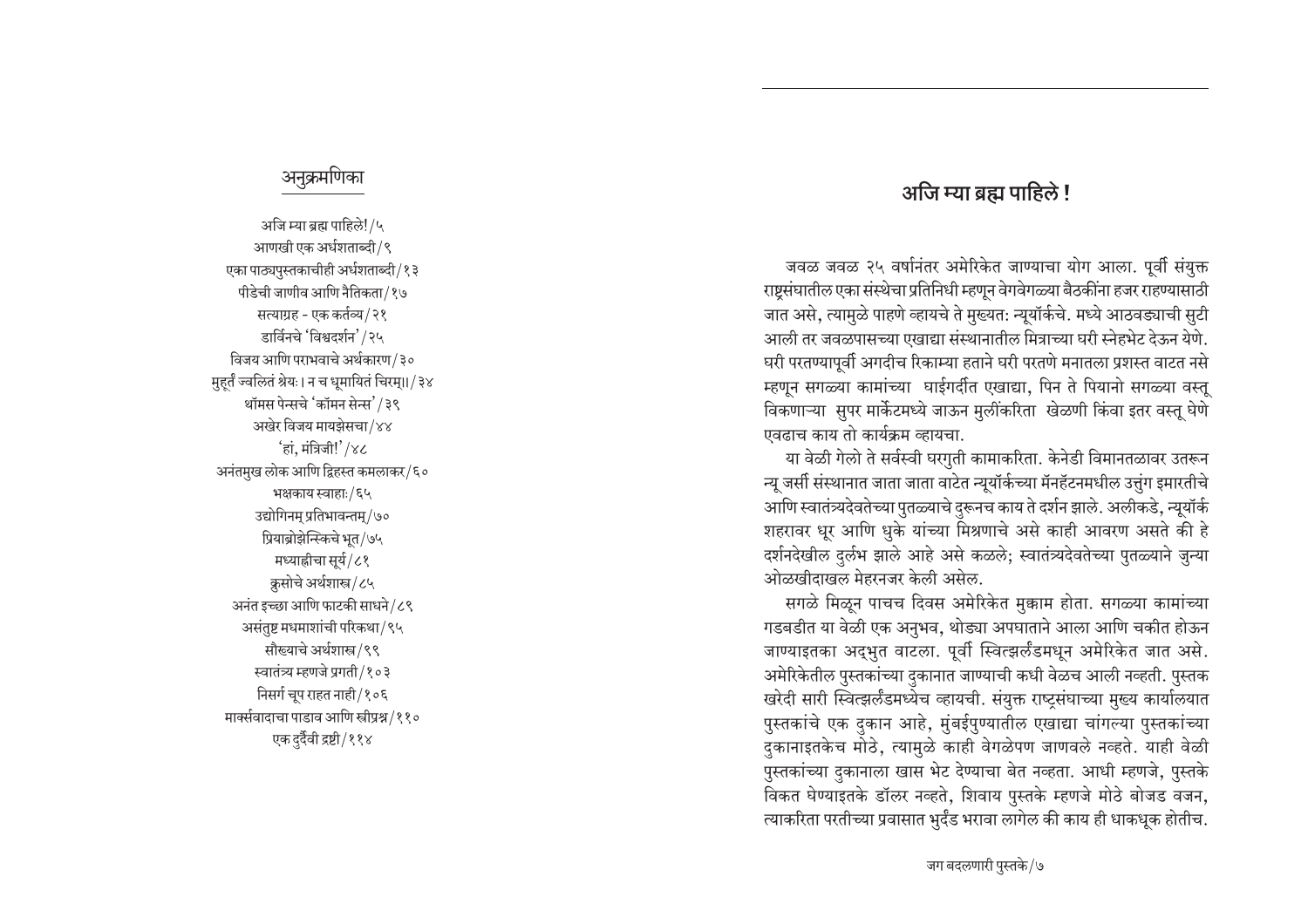आता, ६००० रुपयापर्यंतच्या किमतीच्या वस्तू परतीच्या प्रवासात आणण्याची परवानगी आहे; त्यात पुस्तके मोजली जातात किंवा नाही याचा खुलासा कोठे मिळत नाही. त्यामुळे, पुस्तकांच्या दकानात जाण्याचा काही विचार नव्हता.

पण, माझ्या पुण्यातल्या नातीने सुचवले-दहा वर्षांची ही मुलगी हल्ली संगीताचा अभ्यास करते-पाश्चिमात्य संगीतातील सरगम लिहावी कशी आणि वाचावी कशी या विषयावर तिला पुस्तक पाहिजे होते. ही माझी नात भलतीच समजूतदार आहे. ''तुला काय पाहिजे?'' असे विचारले तर ''काहीच नको.'' म्हणणार. शेवटी तिच्या तोंडून आपणच काही मागणी काढवली तरी ती ''बघा हं ! तुम्हाला त्रास नाही ना होणार ? नाही तर, आणलं नाही तरी काही नाही." असं इतक्या वेळा आणि इतक्या तऱ्हेने बोलते की तिची मागणी पुरी करणे ही गोष्ट एकदम सर्वोच्च प्राथमिकतेची बनते.

दहा वर्षे वयाच्या मुलीकरिता पाश्चात्य संगीताच्या सरगमविषयीचे पुस्तक हवे म्हणून मी पुस्तकांच्या दुकानाकडे निघालो. एक स्नेह्याने पत्ता दिला. मी ज्या गावात उतरलो होतो त्या गावची वस्ती जास्तीत जास्त पंधरा ते वीस हजार. म्हणजे आपल्याकडच्या एखाद्या तालुक्यातील बाजारपेठेच्या गावापेक्षाही कमी. पुण्याची वस्ती आता पंचवीसतीस लाखांवर असेल. त्यात पुणे म्हणजे विद्येचे माहेरघर. पण, संगीताची पुस्तके शोधायला गेले तर; चार फुटी दरवाजा, त्याच्या आत दहा फूट लांबीच्या दुकानात फळ्यांवर अस्ताव्यस्त पुस्तके ठेवलेली असे दृश्य असते. अमेरिकेत इतकी काही भयानक अवस्था असणार नाही याची खात्री होती; पण जे समोर आले त्याने विश्वरम्य दर्शन झाल्यासारखा अद्भुत चमत्कार वाटला.

या चिमरड्या गावातील पुस्तकांचे दुकान म्हणजे पुस्तकांची दुकाने चालविणाऱ्या एका कंपनीच्या हजारो शाखांपैकी एक शाखा. बाहेर प्रशस्त पटांगण. दोनतीनशे गाड्या उभ्या करण्याची सोय. तेथून दुकानाच्या दरवाजात आलो आणि ''नान्तम् न मध्यम् ।' असे विश्वेश्वर रूप पाहिल्यासारख्या, दृष्टी पोहोचेपर्यंत पुस्तकांच्या कपाटांच्या रांगाच्या रांगा दिसल्या. अगदी लहानपणी, म्हणजे कडेवर बसत असता साताऱ्याच्या अजिंक्यताऱ्यावर कोणी नेले होते, तेथून नजर जेथपर्यंत पोहोचत होती तेथपर्यंत एका मागोमाग एक पर्वतराजी पाहिल्यावर असाच अचंबा वाटला होता. त्यानंतर त्यासारखा हा पहिलाच अनुभव.

मुंबई दिल्लीतील मोठ्यातल्या मोठ्या दुकानापेक्षा निदान दहापट मोठ्या या दुकानात ग्राहक फक्त शंभरदोनशेच होते. सुटीच्या दिवशी जास्त गर्दी असते असे

कळले. घाईमध्ये असलेले ग्राहक दुकानामध्ये येऊन; दुकानात कसले, महाग्रंथागारात येऊन नव्याने प्रसिद्ध झालेल्या पुस्तकांच्या विभागात जात. तेथे ललित साहित्य वेगळे, अ-ललित साहित्य वेगळे. प्रवेशद्वारापाशीच गणकयंत्रांची एक रांग बसविलेली; लेखकवार, विषयवार, प्रकाशनवर्षवार, प्रकाशकवार किंवा यापैकी कोणत्याही गोष्टींची एकत्र अट घालून गणकयंत्राला प्रश्न विचारला की ग्रंथालयात विक्रीला असलेल्या त्या प्रकारच्या पुस्तकांची यादी व कपाटाचा क्रमांक आणि किमत चटकन पाहता येते. पुस्तकांचे दुकान चालवायचे म्हणजे जुना साठा सतत काढून टाकत राहणे महत्त्वाचे असते. अमेरिकेत तर हे विशेष खरे. दररोज शेकड्यांनी पुस्तके प्रसिद्ध होतात आणि एकेका पुस्तकाची आवृत्ती लाखाच्या खालची नाहीच. नवीन पुस्तकांचा धबधबा असा वरून येत असताना जुनी पुस्तके काढली नाहीत तर, दुकान केवढे का मोठे असेना, पाय ठेवायलासुद्धा जागा राहायची नाही !

जुनी पुस्तके कमी किमतीला विक्रीला ठेवण्याचा एक वेगळा विभाग. सवलत ६०% पासून ९०% पर्यंत. पुस्तकांच्या अशा 'सेल'मध्ये जाणे हा माझा आवडता छंद आहे. प्रत्येकवेळी काही ना काही 'हिरेमोती' त्या ढिगात सापडतातच. पूर्वी, कमावता असताना एक गोष्ट मोठी चांगली होती. पुस्तकांच्या दुकानात एखादे पुस्तक घ्यावेसे वाटले तर पान उलटून, किंमत परवडणारी आहे का हे पाहावे लागत नसे. आता हातातील पैसे कमी झाले ही एक गोष्ट आणि किमती भरमसाटच भडकल्या ही दुसरी गोष्ट. त्यामुळे आडगिऱ्हायकी पुस्तकांच्या खरेदीतही मोठा आनंद वाटतो; येथे तर नवी कोरी पुस्तके 'सस्ते में' मिळत होती.

पहिल्यांदा, लहान मुलांच्या पुस्तकांच्या विभागात गेलो. आपल्याकडील, मोठ्यांच्या पुस्तकांच्या दुकानापेक्षा, एवढेच नव्हे तर ग्रंथालयापेक्षा मोठा. मी तर भांबावून गेलो. तेथील एका मदतनीस बाईस प्रश्न विचारला, तिने अचुक एक रकाना दाखवला. अगदी पाहिज्ये त्या वर्णनाची दोन पुस्तके मिळाली. पण, एवढ्या लवकर काय माझा पाय निघणार होता? सारी सकाळ बाकीचे दुकान पाहण्यात घालवली.

कोणते पुस्तक घ्यायचे आहे हे माहीत असेल तर वाचनालयात किंवा पुस्तकांच्या दुकानात सूची पाहता येते. पण, प्रत्यक्ष कपाटासमोर जाऊन कुतुहलाने हे पुस्तक उचल, चाळून पाहा असा चाळा करण्यात मोठा आनंद असतो. कपाटांची मांडणीसुद्धा विविध पद्धतीने केलेली. लेखकांच्या नावांप्रमाणे, आकारविल्हे एक मांडणी; शिवाय विषयवार मांडणी वेगळी. म्हणजे, प्रत्येक पुस्तक निदान दोन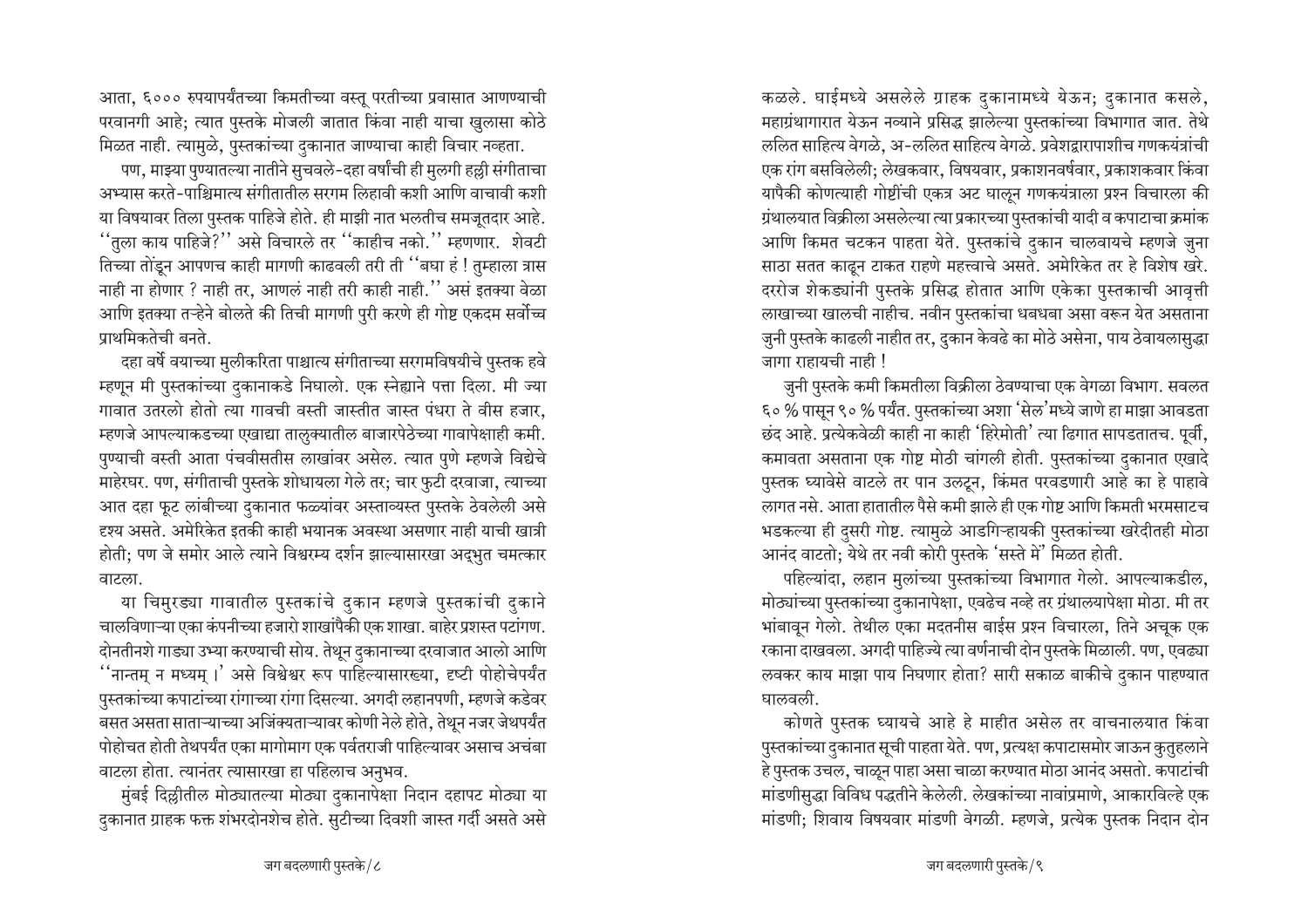ठिकाणी सापडणार. त्याखेरीज, आता व्हिडिओ आणि गणकयंत्रातील चकतीवर पुस्तके आणि ज्ञानाची आगारे आलेली.

एका गोष्टीचे मोठे नवल वाटले. त्या दुकानात काम करणाऱ्या प्रत्येक कर्मचाऱ्यास दर आठवड्याला एका पुस्तकाची शिफारस करण्याची मुभा आहे. आपल्याला आवडलेले पुस्तक आणि ते का आवडले यासंबंधी एका वाक्यातील शिफारस असलेली कार्डे एका सूचनाफलकावर लावलेली होती. या प्रत्येक पुस्तकावर त्या आठवड्यापुरती किमतीत ३० % पर्यंत सूट दिलेली होती.

दुकानाच्या आत जागोजागी प्रसाधनगृहे, आहारिका. वेळ असता तर दुकान बंद होण्याची वेळ येईपर्यंत माझे पाऊल काही बाहेर निघाले नसते.

अमेरिका म्हणजे भोगवादी संस्कृतीचा देश. तेथे माणसे उत्पादन करतात, फायदा कमावतात, त्याकरिताच मरमर धावपळ करतात; आम्ही असे उपभोगवादी नाही, आम्ही संस्कृतीने श्रेष्ठ आहोत अशा फुशारक्या आमच्याकडे जुने संस्कृतीवादी आणि नवे पर्यावरणवादी मारत असतात. टीव्हीवर कुठे दहाबारा चॅनेल येऊ लागल्या तर आता पोरे त्यासमोर बसुन राहतात, अभ्यास करीत नाहीत, आता या पोरांच्या शिक्षणाचे आणि देशाचे काय होणार अशी चिंता मोठ्या गंभीरपणे वडील मंडळी सांगत असतात !

अमेरिकेत कोणत्याही घरी शंभरपेक्षा कमी चॅनेल नाहीत. येथील माणसे सकाळपासून संध्याकाळपर्यंत धावपळ करतात, उपभोगही घेतात; पण त्याबरोबर पंधरा हजार वस्तीच्या गावातील पुस्तकांचे एक दुकान आपल्याकडील अगदी विश्वविद्यालयाच्या ग्रंथालयापेक्षा मोठे असते, याचा मोठा अचंबा वाटत होता.

सगळे संकोच, अडचणी बाजूला सारून पाचसहा पुस्तके उचलून मी पैसे देण्याकरिता काउंटरवर आलो. दहाबारा वाचनप्रेमी माझ्यापुढे रांगेत होते: सुपर मार्केटमध्ये खरेदी केलेला माल ठेवण्यासाठी जशा चारचाकी गाड्या असतात तशी गाडी प्रत्येकाच्या समोर आणि प्रत्येक गाडी निदान निम्मीशिम्मी पुस्तकांनी भरलेली.

(२१ सप्टेंबर १९९७)

п.

### आणखी एक अर्धशताब्दी!

भारताच्या स्वातंत्र्याच्या अर्धशताब्दीचे हे वर्ष. त्याच वेळी दुसरी एक अर्धशताब्दी साजरी होत आहे - एका पुस्तकाची. तसे, हे पुस्तक प्रसिद्ध झाले १९४४ मध्ये. म्हणजे, यंदा त्याला पन्नासावर तीन वर्षे झाली. पण, पुस्तकाच्या अर्धशताब्दीची आवृत्ती भारतात अलीकडेअलीकडेच येऊन पोहोचली. इतिहासाच्या प्रवाहात जास्त महत्त्वाची अर्धशताब्दी कोणती? भारताच्या स्वातंत्र्याची का या पुस्तकाची? सांगणे कठीण आहे.

तश्या या दोन घटना परस्परविरोधी आहेत. भारताचे स्वातंत्र्य वाजत गाजत आले, स्वप्ने घेऊन आले, नियतीशी गाठ ठरवत आले आणि या पन्नास वर्षांत साऱ्या स्वप्नांची राखरांगोळी झाली. याच्या नेमके उलटे या पुस्तकाबद्दल घडले. पहिल्या आवृत्तीच्या प्रकाशनाच्या वेळी पुस्तकातील मांडणी आणि विचार निव्वळ मूर्खपणा असल्याचे बहुतेक शिष्टमान्य विद्वानांचे मत होते. आज हे पुस्तक नव्या स्वातंत्र्याच्या युगाची तुतारी बनले आहे. पुस्तकाचे नाव 'गुलामगिरीची वाट' (Road to Serfdom) पुस्तकाचे लेखक 'एफ.ए. हायेक'.

हायेक जन्माने ऑस्ट्यिन, आज २० व्या शतकातील विख्यात अर्थशास्त्रज्ञ, समाजशास्त्रज्ञ, भाषाकोविद, मानसशास्त्रज्ञ म्हणून गाजलेला; १९७४ च्या अर्थशास्त्रातील नोबेल पारितोषकाचा मानकरी. याने अगदी तरुणपणी लिहिलेले हे पुस्तक अर्थकारणापेक्षा राजकीय विचरांवरील चोपडे म्हटले पाहिजे. पहिल्या महायुद्धानंतर जर्मनीतील समाजवाद्यांची सरशी, नंतर हिटलरच्या नेतृत्वाखाली समाजवाद्यांचा नि:पात, नाझीवादाच्या भस्मासुराचा उदय या घटना हायेक याने प्रत्यक्ष पहिल्या व अनुभवल्या आणि तो इंग्लंडमध्ये निघून आला; नाझी जर्मनीचा सर्वस्व पणाला लावून विरोध करणाऱ्या इंग्लंडमध्ये राहिला. त्यावेळी, चर्चिल एका राष्टीय सरकारचे पंतप्रधान होते. त्यांचे मंत्रिमंडळ सर्वपक्षीय होते. त्यात हुजूर आणि मजूर दोन्ही पक्ष सामील होते. 'युद्धकाळात शासनाच्या हाती सर्वंकष सत्ता जातेच. लष्करभरती, महत्त्वाच्या उत्पादनांना लागणारा मजुरांचा पुरवठा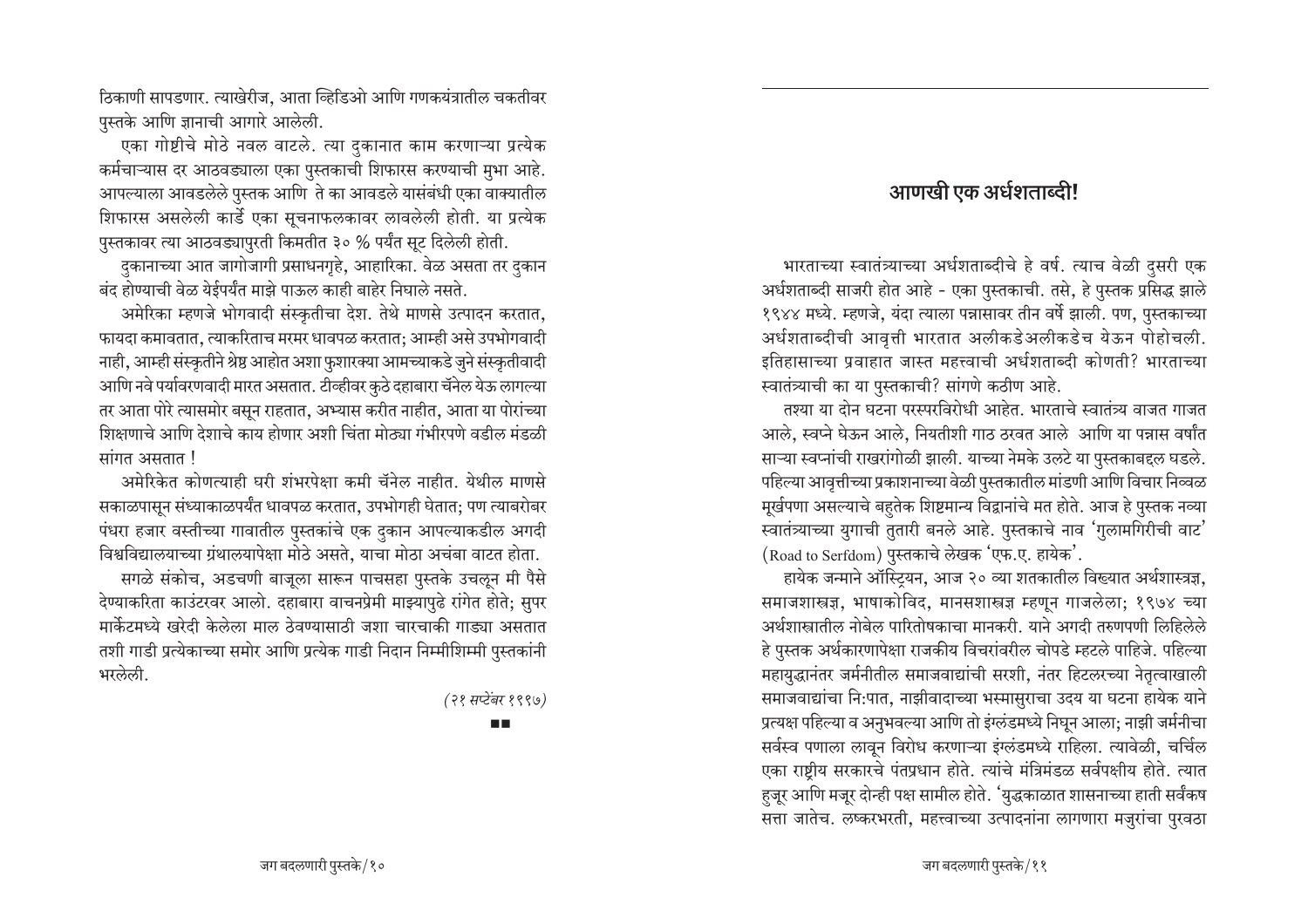<u>न्यवस्थित व्हावा यासाठी काही प्रमाणात व्यक्तिस्वातंत्र्य बाजुला ठेवून सक्ती</u> करण्याचा हक्क शासनाला मिळतो. सगळ्याच गोष्टींचा तुटवडा असल्याने अन्नधान्याच्या <u>पु</u>रवठ्याची वेगळी व्यवस्था करावी लागते. पेट्रोल, कोळसा इत्यादि वस्तू प्रामुख्याने लष्कराच्या उपयोगाकरिता किंवा युद्धाला लागणाऱ्या उत्पादनांकरिता प्राधान्याने वापराव्या लागतात. वरून बाँबचा सतत वर्षाव होत असताना अशी व्यवस्था चालविण्याकरिता व्यक्तिस्वातंत्र्यावरही अनेक मर्यादा धालाव्या लागतात. हे सारे युद्धकाळात अपरिहार्य असते. $\cdot$ 

या काळात, इंग्लंडमधील मजूर पक्षाचा मोठा बौद्धिक दबदबा होता. जॉर्ज बर्नार्ड शॉ, हेरॉल्ड लास्की यांच्यासारखे अनेक, समाजवादी विचारांचा पाठपुरावा •करीत होते. युद्ध संपल्यानंतर नव्या इंग्लंडची उभारणी समाजवाद, मालमत्ता व उत्पादनांची साधने यांचे राष्ट्रीयीकरण आणि सर्वंकष नियोजन यांच्या आधारानेच होईल असा विचार धुरीण मांडत होते आणि सर्वसामान्य जनतेलाही त्याखेरीज काही पर्याय दिसत नव्हता. जर्मनीत समाजवाद्यांचा पाडाव होऊन हिटलर आला. त्या अर्थी समाजवाद्यांचे आर्थिक नियोजन आणि नाझीवाद्यांचे आर्थिक शासन यात मूलभूत फरक आहेत. तसेच, नाझी नियोजन आणि समाजसत्तावादी सोव्हिएट युनियनमधील नियोजन यात काहीच समानता नाही असे विद्वान अर्थशास्त्रज्ञ मांडत होते. नाझी जर्मनीचा पराभव केल्यानंतर समाजसत्तावादी नियोजनाच्या मार्गानेच इंग्लंड पुन्हा आपल्या पायांवर उभा राह शकेल; अशी सर्वत्र धारणा असताना हायेकच्या मनात शंकेची पाल चुकचुकली आणि मनामध्ये एक भीती उभी राहिली.

हे जे घडते आहे ते पूर्वी घडलेले आहे; सगळ्या गोष्टी आपण अनुभवलेल्या आहेत; इतिहासाची पुनरावृत्ती होत आहे अशी दाट शंका त्याला वाटू लागली. नाझीवादी आणि समाजवादी यांच्यात तसा फारसा फरक नाही; अर्थकारणात स्वातंत्र्याचा संकोच कोणत्याही कारणाने, कोणत्याही तत्त्वज्ञानाने, कोणत्याही उद्दिष्टाने केला तरी तो तितकाच घातक असतो. त्यातून अटळपणे हुकूमशाहीचा भस्मासुर तयार होतो. लोकशाही स्वातंत्र्य आणि अर्थकारणातील सरकारी हस्तक्षेप या दोन गोष्टी एकत्र कधी नांदूच शकत नाहीत. इंग्रजी जनतेला धोक्याची सूचना देण्याकरिता हायेक याने एक लहानसा लेख लिहिला, नंतर त्याचा निबंध बनला आणि शेवटी, तो एका चोपड्याच्या रूपाने १९४४ साली प्रकाशित झाला. पुस्तक अर्पण केले होते सर्व पक्षांतील समाजवाद्यांना.

कोणत्याही मिषाने का होईना, सरकारी नियोजन आले की नागरिक बाहुली बनतात आणि सरकार हुकूमशहा हे हायेकला स्पष्ट दिसत होते, पण बाकी जग हा

विचार मानण्याच्या अवस्थेत त्यावेळी फारसे नव्हते. इंग्लंडमध्ये मजूरपक्षीयांनी लेखकावर कडाइन हल्ला चढवला. लेखक परदेशी आहे येथपासून हल्ल्याला सुरुवात झाली. पण, जाणकार अर्थशास्त्रज्ञांनी त्या हल्ल्याची गंभीरपणे दखल घेतली नाही. हे पुस्तक ऐतिहासिक महत्त्वाचे आहे याची जाणीव इंग्लंडमधील जाणकारांना झाली. पुस्तकाचे भाषांतर स्वित्झर्लंडमार्गे जर्मनीत पोहोचले तेव्हा हिटलरशाही <u>व्यवस्थेचा प्रत्यक्ष अनुभव घेतलल्या जर्मनीत त्याचे मोठे प्रचंड स्वागत झाले.</u>

याच्या नेमके उलटे उमेरिकेत घडले. १९२९ सालच्या आर्थिक अरिष्टानंतर अर्थव्यवस्था चालविण्यासाठी शासनाला महत्त्वाची भूमिका बजावणे भाग आहे हा विचार अमेरिकेत सर्वमान्य झाला होता. राष्ट्रीयीकरण आणि आर्थिक नियोजन असला अतिरेक नको, पण बेरोजगारी, गरिबी यावर मात करण्यासाठी सरकारने काही केले पाहिजे, रोजगार देण्यासाठी कामे काढली पाहिजेत, शिक्षण, आरोग्य यासारख्या क्षेत्रांत कल्याणकारी योजना राबविल्या पाहिजे अशा सर्वसाधारण अपेक्षा होत्या. यद्धाची प्रत्यक्ष झळ अमेरिकेला लागली नव्हती तरीही यद्धोत्तर काळात शासनाला सर्वात मोठी जबाबदारी उचलावी लागेल असे तेथील दोन्ही राजकीय पक्षांना वाटत होते.

एका पाठोपाठ तीन प्रकाशकांनी पुस्तक छापण्यास नकार दिला. एका प्रकाशकाने तर, 'हे पुस्तक कोणा मान्यवर प्रकाशकाने छापण्याच्या लायकीचे नाही' असा शेरा मारला. खुल्या अर्थव्यवस्थेचा पाठीराखा, भांडवलशाहीचा गड्डा समजल्या जाणाऱ्या अमेरिकेतही कोणी नव्हता. मोठ्या जिकिरीने शेवटी शिकागो विद्याठाच्या प्रकाशनाने ते स्वीकारले: पण त्यासाठी अमेरिकन परिस्थितीत हायेकच्या विचारांचा नेमका अर्थ आणि निष्कर्ष काय यासंबंधी काही मजकूर  $\overline{u}$  घालण्याची अट लादली.

१० मार्च १९४४ रोजी इंग्लंडमध्ये पहिली आवृत्ती निघाली, फक्त दोन हजार प्रतींची. एप्रिल महिन्याच्या सुरुवातीपर्यंत हे पुस्तक वर्तमानपत्रांत, एवढेच नव्हे तर पार्लमेंटमधील चर्चांतही गाजू लागले. अमेरिकेत पुस्तकाचे स्वागत होण्यास थोडा वेळ लागला; 'रागाच्या भरात लिहिलले चोपडे' अशी उपेक्षा झाली; नंतर, पुस्तकावर अर्वाच्य शिव्यांचा भडीमारही झाला. नंतर पुस्तकाच्या लागोपाठ आवृत्त्या निघाल्या; अनेक भाषांतरेही झाली.

१९९२ साली हायेक मरण पावला, त्यावेळी या पुस्तकाच्या लक्षावधी प्रती छापल्या गेल्या होत्या आणि 'समाजवादाच्या पाडावानंतर खुल्या व्यवस्थेचा आणि स्वातंत्र्याचा विचार मांडणारे सर्वांत महत्त्वाचे पुस्तक' अशी त्याला मान्यता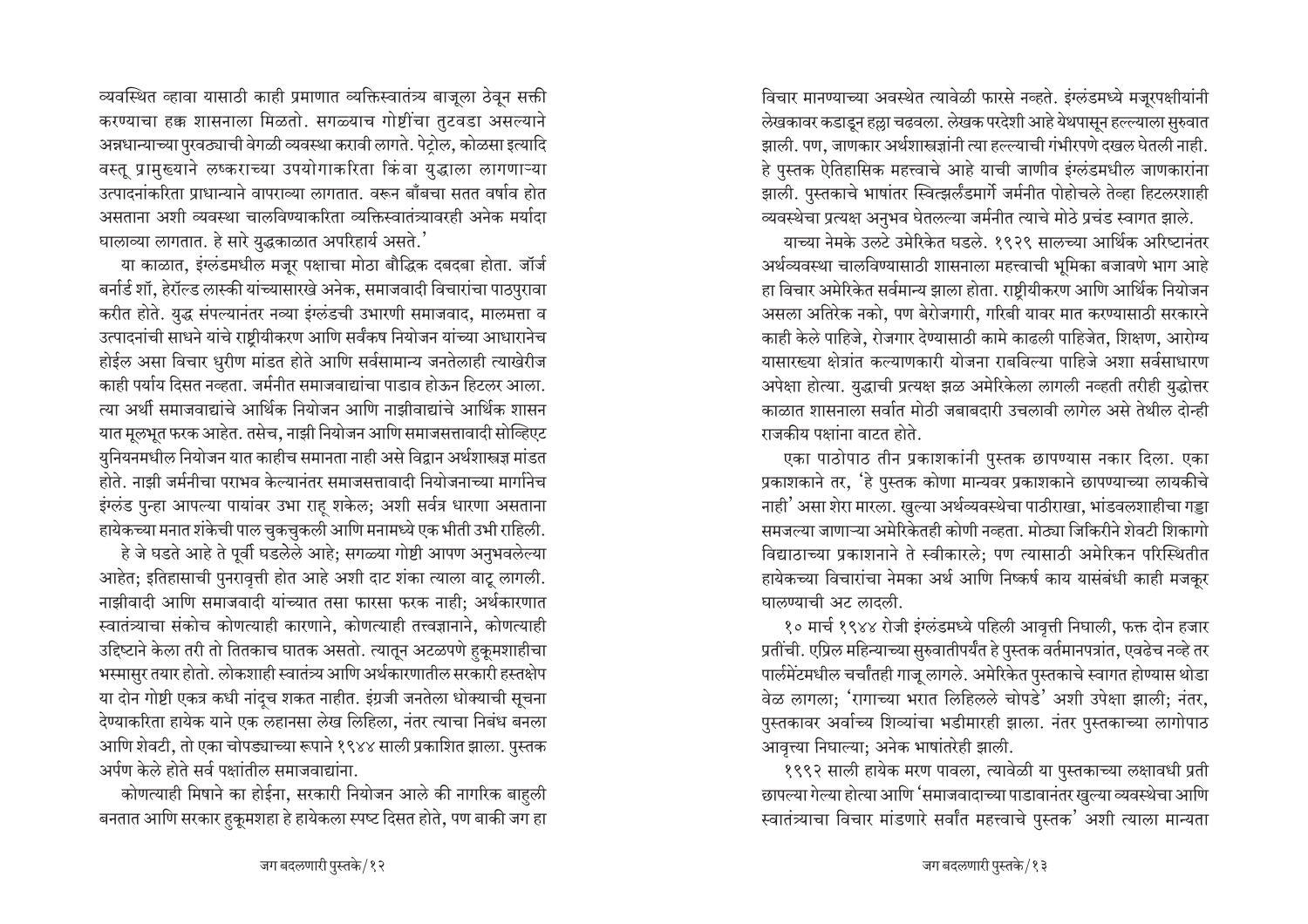मिळालेली होती.

भारताच्या स्वातंत्र्याच्या अर्धशताब्दीच्या जल्लोशात हायेकच्या 'गुलामगिरीची वाट' या पुस्तकाचा कोठे उल्लेख झाला नाही. जर्मनीत हिटलरचा भस्मासुर उभा राहिला, रशियात समाजातील शोषितांचे राज्य स्थापन करण्याच्या स्वप्नातून स्टॅलिन निघाला. इंग्लंडमध्ये या इतिहासाची पुनरावृत्ती होण्याचे थोडक्यात टळले. दुसऱ्या महायुद्धानंतर तेथे समाजवादी सरकार आले. राष्ट्रीयीकरण आणि नियोजनाच्या <u>घोषणा सुरू झाल्या. पण, ते सरकार सहा वर्षेच टिकले. त्यानंतर आलेल्या हुजूर</u> पक्षासही नियोजनाचाच मार्ग अवलंबावा लागला. इंग्लंडच्या लोकशाही परंपरांची ताकद इतकी जबरदस्त की सरकार हुकूमशाही बनले नाही; पण, नागरिक झपाट्याने अकार्यक्षम बाहली बनले. मार्गारेट थॅचर पंतप्रधान झाल्यानंतर त्यांनी समाजवादी नियोजनाच्या कल्पनांचा खुले आम विरोध केला, कार्यक्षमता आणि उत्पादकता यांना महत्त्व दिले. परिणामत:, आज पुन्हा सत्तेवर आलेला मजूर पक्षसुद्धा राष्ट्रीयीकरण, नियोजन असली भाषा वापरत नाही. इंग्लंड हुकूमशाहीच्या जबड्यातून सहीसलामत निसटले याचे मोठे श्रेय हायेकच्या पुस्तकास आहे.

दुर्दैवाने, भारतात हायेकची उपेक्षा झाली. समाजसत्तावादाची डाळ इंग्लंडमध्ये फारशी शिजली नाही, पण तेथून प्रेरणा घेतलेल्या नेहरू-मेनन इत्यादींनी <u>नियोजनव्यवस्था भारतावर लादली. त्यातून हकूमशाही प्रवृत्ती अक्राळविक्राळ</u> बनू पाहत असतानाच सोव्हिएट युनियनमधील समाजवादाचा पाडाव झाल्याने आपण हुकूमशाहीच्या विळख्यातून केवळ नशिबाने वाचलो.

पण, संकट टळलेले नाही. समाजवादी नियोजनाचे दिवाळे वाजले तरी <u>नियोजनाचे प्रस्थ कमी झालेले नाही. गरिबी दुर करणे, बेरोजगारी संपविणे, शिक्षण</u> आरोग्याची व्यवस्था करणे, पर्यावरणाचा विनाश थांबविणे, मागासवर्गीयांना सामाजिक न्याय मिळवून देणे इत्यादि इत्यादि वेगवेगळ्या कारणांसाठी सरकारशाही आणि नोकरशाही फोफावतेच आहे. धर्म, जाती, राष्ट्र इत्यादि गोंडस नावांखाली सरकारच्या हातीच सत्ता एकवटण्याचे प्रयत्न चालू आहेत. हिटलरची पुनरावृत्ती इंग्लंडमध्ये झाली नाही, ती येथे भारतात होण्याची मात्र सारी अमंगल लक्षणं दिसत आहेत. कोणी भारतीय हायेक उभा राहिला तरच ठोकशाहीच्या जबड्यातन भारत वाचू शकेल अन्यथा आशेला फारशी जागा दिसत नाही.

*(28 PÌ^>C\*kŸ 1997)*

#### m m

## एका पाठ्यपुरतकाचीही अर्धशताब्दी!

१९५२ मध्ये अभ्यासक्रमातील विषय म्हणून अर्थशास्त्राशी संबंध आला. त्या काळात अर्थशास्त्राचे पाठ्यपुस्तक म्हणून Benham नावाच्या इंग्लीश प्राध्यापकाच्या पुस्तकाला प्राध्यापकांत मोठी मान्यता होती. म्हणून 'बरे' विद्यार्थी तेच पुस्तक वापरत. शिवाय, अर्थशास्त्रातील वेगवेगळ्या प्रकरणांसाठी वेगवेगळी पुस्तके पाहावी लागत. मूल्यसिद्धांताकरिता मेयर, आंतरराष्टीय व्यापारासाठी एम्सवर्थ वगैरे वगैरे. न. वि. गाडगीळांनी <sup>'</sup>ग्यानबाचे अर्थशास्त्र' नावाचे पुस्तक लिहिले होते. ते बेनहॅमच्या या पुस्तकाचे ढीलेढाले रूपांतर म्हटले जाई. एका चांगल्या विद्यार्थ्याने एक दिवस हल्लकल्लोळ उडवून दिला. 'अरे, बेनहॅम कसले वाचता? सॅम्युअलसन पाहा. 'सॅम्युअलसनकरिता वाचनालयात गेलो, नंबर लावून एकदाचे ते पुस्तक पाहायला मिळाले. किमती कश्या ठरतात याचे विवेचन फक्त या वेळी सॅम्युअलसनमधून वाचल्याचे आठवते. सॅम्युअलसनच्या या पाठ्यपुस्तकाचा तो पहिला परिचय.

आमच्या हाती आलेली ती पहिली आवृत्ती १९४८ मध्ये प्रकाशित झालेली. या पुस्तकाची अर्धशताब्दी हा मोठा रोमहर्षक इतिहास आहे. ५० वर्षांत या पाठ्यपुस्तकाच्या १५ आवृत्त्या निघाल्या आणि ४७ मुद्रणे. अतिशयोक्ती न करता असे म्हणता येईल की, पृथ्वीच्या पाठीवरील सर्व देशांत गेल्या दोन पिढ्यांतले, अर्थशास्त्राचे जे जे म्हणून विद्यार्थी आहेत त्यांचा त्यांचा पिंड सॅम्युअलसनने पोसला आहे. पहिल्या आवृत्तीपासून या पुस्तकाचे प्रचंड स्वागत झाले. एका मागोमाग एक आवृत्त्या आणि त्याच त्याच आवृत्तीची पुन्हा पुन्हा मुद्रणे. लवकरच फ्रेंच, जर्मन, इटालियन, स्वीडिश, पोर्तुगीज, जपानी इत्यादी भाषांत भाषांतरे झाली. सोवियत युनियनमध्ये प्रकाशित झालेली रशियन आवृत्ती हातोहात संपली. स्टॅलिनच्या काळात तेथील वाचनालयात हे पुस्तक 'फक्त खाशांकरिता' असलेल्या बंद कपाटात ठेवले जाई असे म्हणतात. लोकप्रियता इतकी शिगेला पोहोचली की एका पत्रकाराने एकदा गमतीने म्हटले की एकाधिकारविरोधी कायद्याखाली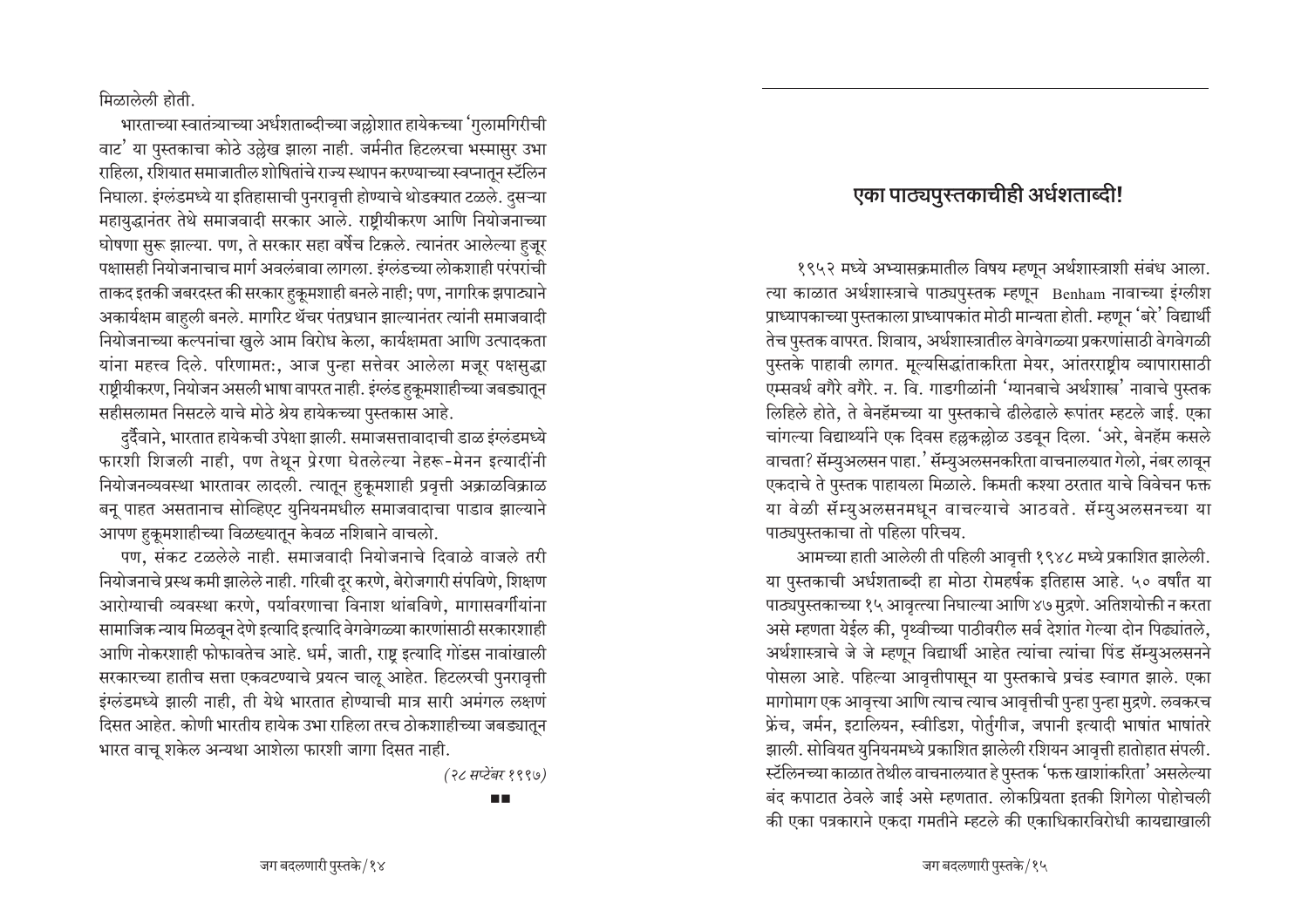या पुस्तकावर बंदी आणली पाहिजे!

सॅम्युअलसन हे गाजलेले अर्थशास्त्रज्ञ. अमेरिकेतील MIT संस्थेच्या अर्थशास्त्राच्या विभागात प्राध्यापकांच्या खोलीत डझनभर नोबेल पारितोषिक विजेते एकाच वेळी आढळतात, त्या विभागाचे संस्थापक. स्वत: अर्थशास्त्राचे नोबल पारितोषिकाचे पहिले अमेरिकन विजेते. अर्थशास्त्रातील अनेक प्रश्नांवर नवीन प्रकाश पाडणारे. प्रेसिडेंट केनेडींनीही नंतर त्यांना खास सल्लागार म्हणून नेमले होते.

१९४५ मध्ये युद्ध संपले. १९२९ च्या आर्थिक मंदीचा मागमूसही शिल्लक नव्हता. युद्धकाळात उत्पादन मोठ्या तेजीत चालू होते. जर्मनी आणि जपान उद्ध्वस्त होऊन त्यांच्या पुनर्बांधणीकरिता 'मार्शल प्लान'ची सुरुवात झाली होती. हे सगळेच वातावरण अर्थशास्त्रातील सिद्धांतांना अनोळखी होते. नवी आर्थिक परिस्थिती समजावन सांगणाऱ्या पुस्तकाची गरज होती. अशा परिस्थितीत अर्थशास्त्रासंबंधी एक पाठ्यपुस्तक लिहिण्याची विनंती सॅम्युअलसन यांना करण्यात आली. एवढ्या मोठ्या अर्थशास्त्रज्ञाने पाठ्यपुस्तक लिहावे ही काही फारशी प्रतिष्ठेची बाब झाली नसती. त्यामुळे, हे काम स्वीकारण्यास सॅम्युअलसन तयार होत नव्हते. पण, त्याच वेळी दोन नोबेल पारितोषिकांचे विजेते पॉलिंग यांचे रसायनशास्त्रावरील पुस्तक बाजारात आले होते. अशा काही उदाहरणांमुळे हे धाडस अंगिकारण्याचे त्यांनी तरविले.

आणि इतिहास घडला. जवळ जवळ दरवर्षी या पाठ्यपुस्तकाची नवीन आवृत्ती निघते आणि प्रत्येक आवृत्तीत नवीन घटना आणि नवीन समस्या यांचा परामर्श घेतला जातो.

पुस्तकाच्या १६ व्या आवृत्तीच्या विशेष प्रस्तावनेत प्रा. सॅम्युअलसन रास्त अभिमानाने सांगतात की, लंडन येथील जगदविख्यात अर्थशास्त्राच्या संस्थेतील एका वेळचे विद्यार्थी जगाच्या साऱ्या भागांतून आलेले, आफ्रिकेतील जंगलांपासून आशियातील भातखाचरांपर्यंत; या सर्वांमध्ये समानता एकाच बाबतीत होती; अर्थशास्त्राचे पाठ्यपुस्तक म्हणून सर्वांनी सॅम्युअलसनच वापरले होते.

जपानी भाषांतराच्या आवृत्त्या इतक्या खपल्या की भाषांतरकर्ते डॉ. त्स् केवळ मानधनावर कोट्यधीश बनले. आणखी एक गमतीचा प्रसंग प्रा. सॅम्युअलसन सांगतात. त्यांच्या पुस्तकाच्या एका आवृत्तीत असा उल्लेख होता की, 'मॅनहटन बेट गोऱ्यांनी रेड इंडियनांकडून फक्त २४ डॉलरला विकत घेतले. त्या रकमेवर आजतागायत ६ % चक्रवाढ व्याजाने हिशेब केला तर येणारी रक्कम मॅनहटनच्या आजच्या संपत्तीइतकीच असेल.' एका वाचकाने या हिशेबाबद्दल शंका प्रदर्शित

केली. सॅम्युअनसाहेबांच्या सहकाऱ्यांनी सारा हिशेब पुन्हा मांडला आणि त्या वाचकाला लिहिले, 'सहा टक्क्याने जमत हिशेब नसेल तर साडेसहा टक्क्याने आकडेमोड करून बघा. '

वेगवेगळ्या शास्त्रांत वेळोवेळी मोठे मोठे शास्त्रज्ञ नवे नवे शोध लावतात; काही नवी मांडणी करतात. त्यांच्या सिद्धांतांमुळे त्यांच्या विषयाची एक नवीच समज येऊन जाते. सूर्य पृथ्वीभोवती फिरत नसून पृथ्वी सूर्याभोवती फिरते असे सांगणारा कोपर्निकस, गुरुत्वाकर्षणाचा सिद्धांत सांगणारा न्यूटन, अर्थशास्त्रात 'राष्टीय संपत्ती' चा लेखक ॲडम स्मिथ किंवा जनरल थिअरी मांडणारा प्रा. केन्स ही अशी मंडळी त्यांच्या नवीन संशोधनाने प्रगतीच्या मार्गावरील दीपस्तंभ ठरतात. पण, विद्यार्थ्यांकरिता पाठ्यपुस्तक लिहन केवळ प्रकाशनाचा इतिहास घडविला असे नव्हे तर, अनेक अर्थांनी जगभरच्या सर्व राष्ट्रांतील धुरीणांच्या विचारपद्धतीला आकार दिला असा चमत्कार घडविणारे सॅम्युअलसनचे 'अर्थशास्त्र' हे एकमेव पस्तक आहे.

दोन पिढ्यांतील अर्थशास्त्राचा पिंड पोसणारे पाठ्यपुस्तक हे अभिधान गौरवास्पद आहे हे नि:संशय. पण, त्याबरोबरच दुसराही प्रश्न उपस्थित होतो. या काळात अर्थशास्त्राला आणि अर्थशास्त्र्यांना मान्यता मिळाली. सरकारी आणि खाजगी क्षेत्रांत त्यांचा सल्ला घेतला जाऊ लागला हे खरे. पण त्याबरोबर अर्थशास्त्र्यांनी ज्या काही चुका केल्या त्याची जबाबदारीही या पुस्तकाला स्वीकारावी लागेल.

अर्थशास्त्र्यांत कधी एकमत म्हणून नसते. 'दहा अर्थशास्त्र्यांना सल्ला विचारा, त्यांच्यातील अकरा उत्तरे केन्स साहेबांची असतील' ही उक्ती प्रसिद्धच आहे. केन्सचे या टिकेला प्रत्युत्तर मोठे जबरदस्त होते. ' परिस्थिती बदलली म्हणजे मी मते बदलतो !' तो म्हणे, 'तुम्ही काय करता?' हा वर प्रतिप्रश्न !

अमेरिकेचे राष्ट्राध्यक्ष ट्रूमन म्हणत, 'कोणी एक हातवाला अर्थशास्त्रज्ञ असला तर मला पाहिजे. एका बाजूस... आणि दुसऱ्या बाजूस... असली भाषा करणारा नको.'

पण कोणत्याही परिस्थितीत कोणत्याही प्रश्नाच्या वेगवेगळ्या बाजू, वेगवेगळे दृष्टिकोन मांडणे हेच अर्थशस्त्र्यांचे महत्त्वाचे काम आहे. धोरणांसंबंधी अनेकविध विकल्पांतून नेमका कोणता पर्याय निवडायचा हा निर्णय बहुतांशी राजकीय फूटपट्टीनेच घेतला जातो.

५० वर्षांच्या आपल्या आमदानीत सॅम्युअलसनने एक प्रकारचा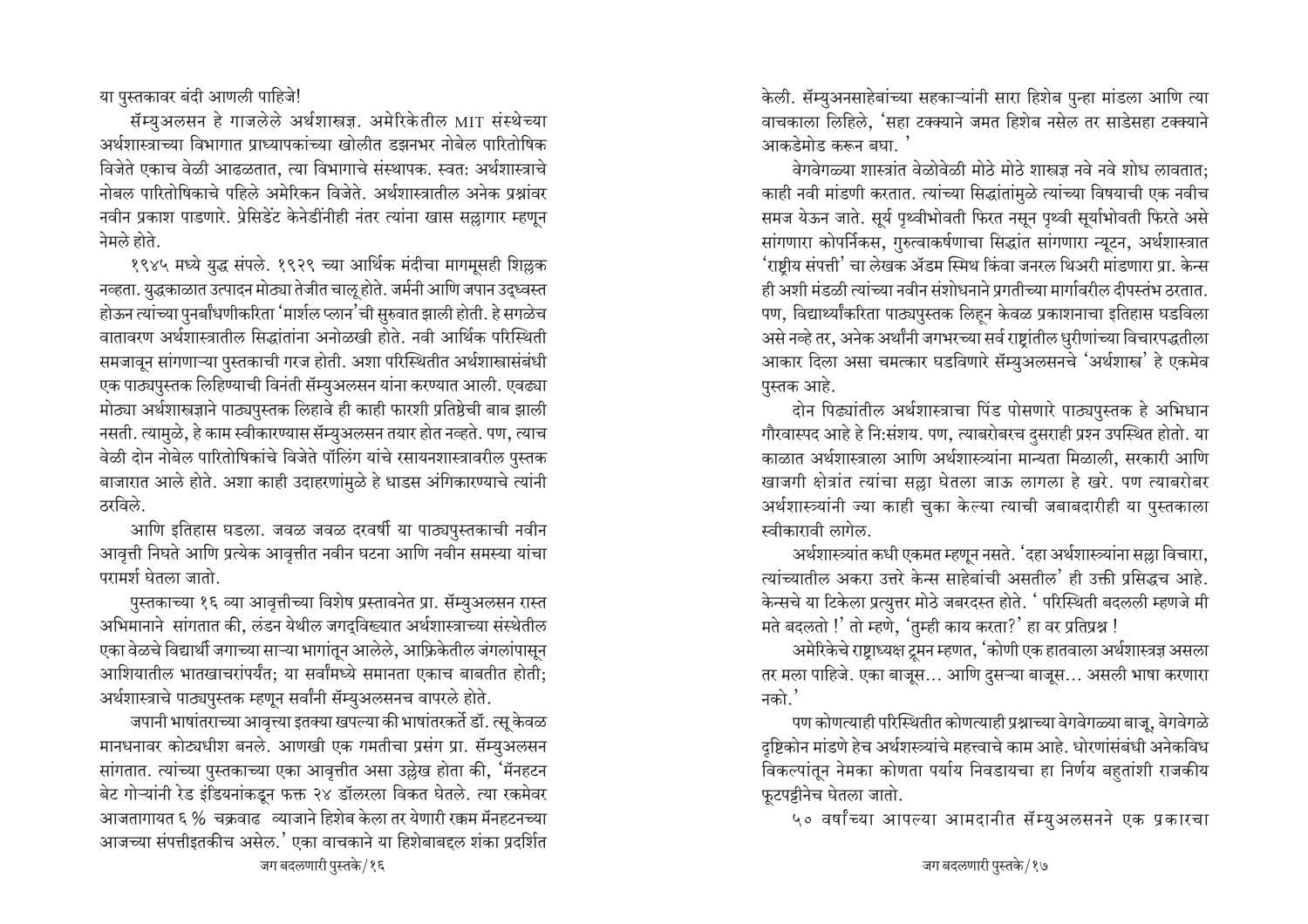ठोकळेबाजपणा विद्यार्थ्यांमध्ये पसरवला हे कबूल करावे लागेल.

दसऱ्या महायुद्धानंतरच्या काळात सर्वत्रच नियोजनाचा बोलबाला होता. अगर्व अमेरिकेसारख्या भांडवलशाही देशांतदेखील सरकारी देखरेखीखेरीज आणि हस्तक्षेपाखेरीज अर्थव्यवस्था चालू शकेल असे मानणारे कुणी नव्हते. बहुतेक युरोपीय देशही नियोजनाची कास धरत होते. मागासलेल्या तिसऱ्या देशांत तर आर्थिक नियोजन म्हणजे विकासाची गुरुकिल्ली वाटत होती. त्या काळात सॅम्युअलसनच्या 'अर्थशास्त्रा'त केन्सप्रणीत वित्तीय हस्तक्षेप, मिश्रव्यवस्था आणि नियोजन यांच्या उपयुक्ततेवर मोठा भर होता; इतका की, कम्युनिस्टांच्या हालचालींवर देखरेख करण्यासाठी नेमलेल्या 'मॅकार्थी समिती'ने या पुस्तकातील डाव्या अर्थशास्त्राची दखल घ्यावी असे काही विरोधक म्हणत. गंमत म्हणजे त्याच वेळी काही डाव्या मंडळींनी हे पुस्तक खुल्या बाजारपेठेच्या व्यवस्थेचे फारच समर्थनकर्ते आहे अशा टीकेचा भडीमार केला, एवढेच नव्हे तर 'सॅम्युअलसनविरोध' नावाचे एक पुस्तकही प्रसिद्ध केले.

१६ व्या आवृत्तीपासून या पाठ्यपुस्तकातील मांडणीचा सूर बदलू लागला. मजकुरात बाजारपेठेच्या कार्यक्षमतेला हळूहळू मान्यता येऊ लागली आणि आज, शेवटची आवृत्ती खुल्या अर्थव्यवस्थेतील बाजारपेठेच्या व्यवस्थेचे जबरदस्त समर्थन करणारी झाली आहे. परंतु, आजही राष्ट्राच्या पातळीवर रोजगार, उत्पादन, किंमती, विनिमयाचा दर यासंबंधीची पुस्तकातील मांडणी ठोकळेबाजच आहे.

पाठ्यपुस्तकाने प्रचारकाचा थाट आणण्याचा मोह टाळला पाहिजे.

सॅम्युअलसन यांनी म्हटले आहे की, 'कायदेमंडळात बसून कायदे करण्याचे काम कोणीही करो, मला त्या देशातील अर्थशास्त्राचे पाठ्यपुस्तक लिह द्या; ढेशाचे भवितव्य मी ठरवीन.'

या अभिनिवेशापोटीही हा दोष आला असेल; पण, जेव्हा जेव्हा अर्थशास्त्राचा विषय निघेल तेव्हा तेव्हा सॅम्युअलसनच्या 'अर्थशास्त्रा'चे नाव घेतल्याखेरीज पाऊल पुढे पडु शकत नाही.

(५ ऑक्टोबर १९९७)

п.

# पीडेची जाणीव आणि नैतिकता

खुल्या अर्थव्यवस्थेची सुरुवात झाल्यापासून वाचकांच्या कानी ॲडम स्मिथ या अर्थशास्त्रज्ञाचे नाव वारंवार पडत आहे. मराठी साहित्यात ज्ञानेश्वरीचे जे स्थान आहे तेच स्थान अर्थशास्त्रात त्याने १७७६ मध्ये लिहिलेल्या 'राष्टांची संपत्ती' (Wealth of Nations) या पुस्तकाचे आहे. स्मिथने श्रमविभागणी, विशेषीकरण (Specialisation) या अर्थशास्त्रातील अगदी प्राथमिक सिद्धांतांपासून ते किंमती, बाजारपेठा, आंतरराष्ट्रीय व्यापार आणि खुल्या अर्थव्यवस्थेचे तत्त्व अशा यच्चयावत् आर्थिक प्रश्नांवर अत्यंत प्रसादपूर्ण गद्यात सारे विस्तृतपणे या पुस्तकात मांडले आहे. 'व्यासोच्छिष्टम् जगत् सर्वम् ।' याच पद्धतीने अर्थशास्त्रात सारे काही २२० वर्षांपूर्वी स्मिथने स्पर्शून टाकले आहे असे म्हणता येईल. खुल्या व्यवस्थेचे निंदक आणि आर्थिक स्वातंत्र्याचा पुरस्कार करणाऱ्यांची ''तुम्ही म्हणजे Laissez-faire 'जो जे वांछेल, तो ते करो' वाले वाटतं?'' अशी कुचाळकी करतात ते ॲडम स्मिथच्याच संदर्भात. ॲडम स्मिथचा जन्म १७२३ साली झाला; म्हणजे, महाराष्ट्राच्या इतिहासात पेशव्यांनी आपली राजधानी पुणे येथे आणली त्या सुमारास. ग्लासगो, ऑक्सफोर्ड या दोन्ही विद्यापीठांत तो प्राध्यापक होता; केवळ २९ व्या वर्षी नैतिक तत्त्वज्ञान या विषयाचा प्राध्यापक झाला. भाषांचा प्राथमिक उगम, शब्दशास्त्रातील विविध प्रश्न इत्यादी अनेक विषयांवर त्याने लिहिले आहे.

'राष्ट्रांची संपत्ती' हे पुस्तक प्रकाशित झाले आणि त्याला तत्काळ प्रसिद्धी मिळाली. त्याबद्दल केवळ इंग्लंडमध्येच नव्हे, तर युरोपीय देशांतदेखील चर्चा गाजू लागल्या. आपल्याकडे नारायणराव पेशव्यांच्या खुनाचे कारस्थान शिजत होते त्या वेळी विलायतेत कुतुहलाचे आणि अभ्यासाचे विषय कोणते होते हे पाहिले म्हणजे आश्चर्यही वाटते आणि शरमही. 'राष्ट्रांची संपत्ती' या जगद्विख्यात पुस्तकात मनुष्यप्राण्याच्या अहमुप्रेरणेला आणि अर्थप्रवृत्तीला महत्त्वाचे स्थान आहे. ज्याला त्याला अर्थप्रेरणेने चालण्याचे स्वातंत्र्य मिळाले तर व्यक्तीचे लौकिक जीवन संपन्न होते एवढेच नव्हे. तर राष्टेही संपन्न बनतात हा ॲडम स्मिथचा क्रांतिकारी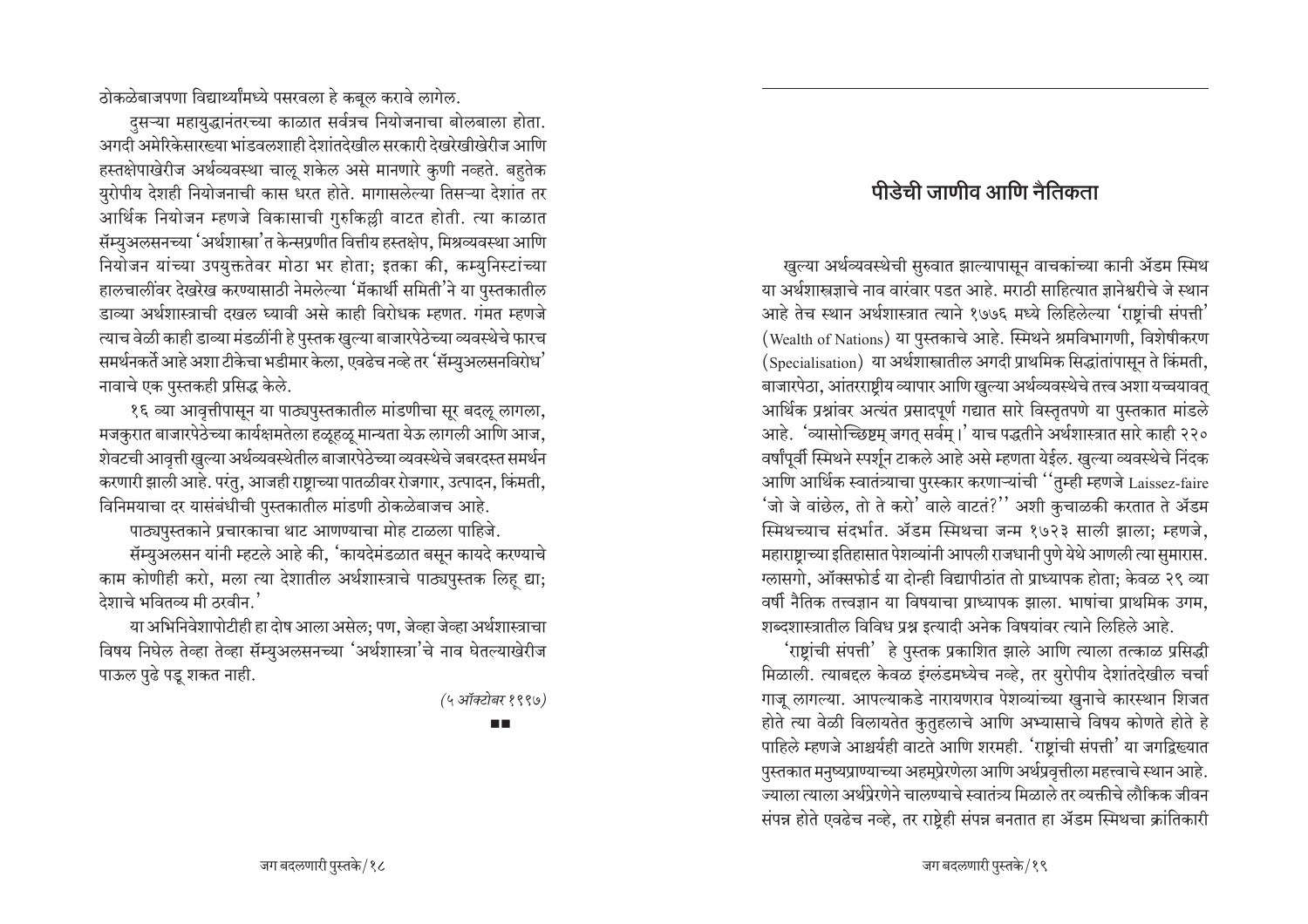सिद्धांत. अनेकांची त्यामुळे अशी गैरसमजूत होते की ॲडम स्मिथचे सारे अर्थशास्त्र निव्वळ स्वार्थाने प्रेरित झालेल्या मनुष्याच्या गृहीततत्त्वांवर आधारलेले आहे. त्याचा सारा विचार फायद्यासाठी हपापलेल्या माणसांसंबंधी आहे अशीही कुचेष्टा डावी मंडळी करीत असतात.

'राष्ट्रांची संपत्ती' च्या प्रकाशनाआधी १७ वर्षे म्हणजे १७५९ मध्ये ॲडम स्मिथने 'नैतिक भावनांचा सिद्धांत' या नावाचे एक पुस्तक प्रसिद्ध केले. या पुस्तकानेही त्या काळात अनेकांचे लक्ष वेधून घेतले होते. पण नंतर 'राष्टांची संपत्ती'चे यश इतके देदीप्यमान ठरले की त्या तुलनेने नैतिक भावनांसंबंधीच्या पुस्तकाचा बहुतेकांना विसर पडला.

चांगली वर्तणूक म्हणजे काय? न्यायाने, औदार्याने आणि विवेकाने माणसाने आपले जीवन व्यतीत करावे हे सर्वच संस्कृतीत मानले गेले आहे; अगदी, 'मनाच्या श्लोकां'तही. या तीनही गुणांचा समुच्चय महत्त्वाचा आहे. केवळ विवेकाने, केवळ औदार्याने किंवा केवळ न्यायबुद्धीने चालायचे म्हटले तर आयुष्याला काही हिडीस विकाळ रूप येण्याची शक्यता असते.

पण याहून महत्त्वाचा प्रश्न: अर्थप्रेरणेने भारलेला अहमूकारी माणूस न्याय, विवेक, औदार्य असल्या मार्गांचा विचार तरी का करतो? मिळेल ते, मिळेल तसे व जमेल तेथून ओरबाडून जिंकण्याचा, उपभोग घेण्याचा अट्टाहास तो का धरत नाही? स्वार्थ ही मूलभूत प्रेरणा असेल तर दया, करुणा, दातृत्व इत्यादिंचा उद्भव होतोच कसा?

नैतिक भावनांचा उगम शुद्ध स्वार्थभावनेतूनही होऊ शकतो. स्वार्थीपणा अगदीच संकुचित म्हणजे आपल्या पावलापुरता पाहणारा आणि आहे त्या क्षणाचाच विचार करणारा असू शकत नाही. आपण भरपेट खातो आहोत आणि आजूबाजूची मंडळी मात्र उपाशी आहेत, हावरेपणाने आपल्या ताटाकडे पाहत आहेत यात सुग्रास जेवणाऱ्याचे सुखही दुखावते आणि आजूबाजूच्या मंडळींना काहीतरी देऊन मग अन्नग्रहण करण्याची भावना होते. जेवायला बसण्याआधी दरवाजाबाहेर जाऊन 'कोणी भुकेला याचक असेल तर त्याने भोजनास यावे' असे निमंत्रण मोठ्याने ओरडून, आलेल्या याचकाचे समाधान केल्यानंतरच तोंडात घास घालण्याच्या परंपरेपर्यंतही व्यापक स्वार्थाची कल्पना जाऊ शकते.

आज खिसे कापून, दरोडे घालून, लूटमार करून आपली गरज भागू शकेल खरी; पण या तऱ्हेने सर्वजण वागू लागले तर मग अशी गुन्हेगारी, दंडेली फारशी फायद्याची राहणार नाही. तेव्हा दारा, संपत्ती यांच्या वाटपाबद्दल अधिक सुसंस्कृत,

न्याय आणि विवेक यांवर आधारलेली व्यवस्था मनुष्यप्राणी स्वीकारतात. थोडक्यात, नि:स्वार्थ वाटणारी वागणुक दीर्घकालीन व्यापक स्वार्थाचीच असते असे म्हणता येईल. अशी मांडणी आजही निखळ अर्थवादी आणि जडवादी करीत असतात. जवळ जवळ अडीचशे वर्षांपूर्वी स्मिथने या चमत्काराचा उलगडा केला होता, त्याकडे सार्वजनिक दुर्लक्ष झाले हे मोठेच दुर्दैव.

रस्त्यात पडलेला माणूस पाहन त्याला मदत करण्यासाठी जावे अशी भावनातरी बहुतेकांच्या मनांत तयार होते. कामाच्या घाईच्या किंवा दुसऱ्या काही अडचणींच्या सबबी मनावर थोपवून बहतेक लोक मन घट्ट करून पुढे निघून जातात; 'मदर तेरेसा' एखादीच. पण तरी, सहानुभूतीची भावना मनात उद्भवते यात काही शंका नाही. अपघातात जखमी होऊन पडलेला माणूस पाहणे अनेकांना आवडत नाही. निष्प्राण कलेवर पाहणे तर बहुतेकांना कठीण होते. डॉक्टर शस्त्रक्रिया करत असताना बाजूला उभे राहन नुसते पाहणाऱ्यालाही चक्कर येते. या सर्व कोमल भावनांचा उगम काय? याचे उत्तर २३८ वर्षांपूर्वी ॲडम स्मिथने सांगितले.

माणसाचा मेंद संरक्षण, पोषण आणि प्रजनन या तीन पुरुषार्थांसाठी आवश्यक असलेली माहिती गोळा करतो, त्याची वर्गवारी लावून ती नीट साठवून ठेवतो; वेगवेगळ्या घटनांमध्ये कार्यकारणभाव शोधतो आणि नवनवीन अनुभव येतील त्याप्रमाणे आधीचे निष्कर्ष बदलत जातो. सर्वसाधारण संसारात, व्यवहाराच्या धकाधकीत आयुष्य कंठणाऱ्यांच्या बुद्धीच्या चलनवलनात हेच काम बहुतांशाने होत असते. पण माणसाच्या बुद्धीची अणखीही एक प्रवृत्ती आहे. आसपासच्या निर्जीव वस्तुंविषयी माहिती गोळा करण्याचे तंत्र वेगळे आणि सजीव जाणिवा घेण्याचे तंत्र वेगळे.

दुसऱ्या मनुष्यप्राण्याविषयी विचार करताना मेंदूची काम करण्याची पद्धतीच अशी आहे की आपण त्या माणसाच्या जागी आहोत असे चित्र मनात तयार होते आणि आपल्याला काय वाटले असते. आपली स्थिती काय झाली असती असा विचार मनात आल्याने सहानुभूती, करुणा, औदार्य, दया अश्या भावना उपजतात. अपघातात जखमी होऊन पडलेला माणूस पाहिला म्हणजे 'अश्या जखमा आपल्याला झाल्या असत्या तर?' अशी कल्पना तयार होणे निसर्गसिद्ध आहे. डॉक्टर जखमा शिवत असताना पाहणाऱ्याच्या मनात, शिवणाचा टाका आपल्याच शरीरात पडत आहे अशी संवेदना तयार होते आणि तो विचार असह्य झाल्यामुळे चक्कर येते.

दुसऱ्या माणसांविषयी विचार करताना अश्या तऱ्हेने परकायाप्रवेश करणे ही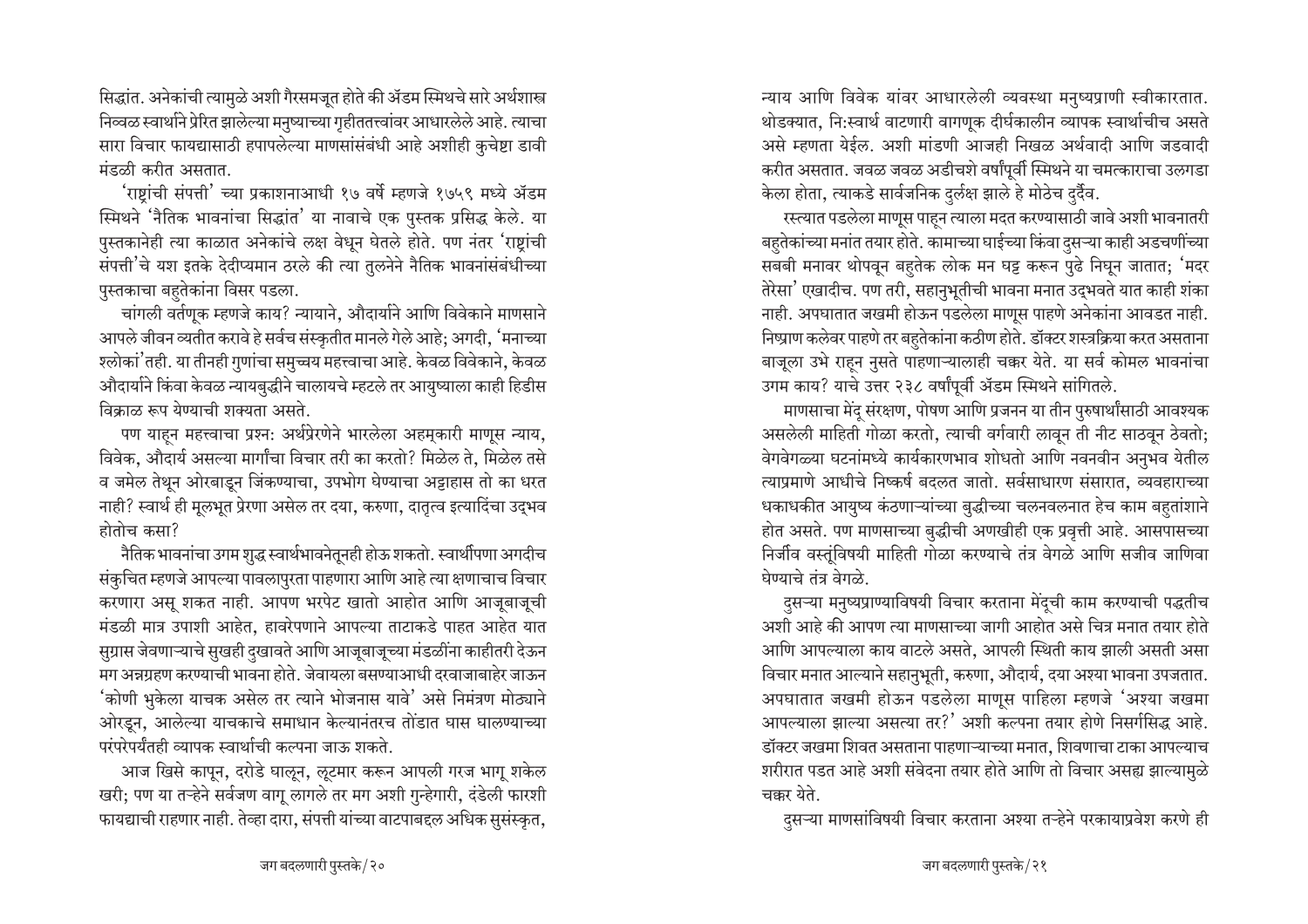मनुष्यप्राण्याची सहजसिद्ध प्रवृत्ती आहे. दुसऱ्याचे दु:ख, वेदना जाणणारे संतमहात्मे दुसऱ्याच्या दु:खाने कळवळतात ते त्यांनी कष्टसायासाने कमावलेल्या थोरपणामुळे ही कल्पना बरोबर नाही. संतमहात्मे निसर्गसिद्ध सहअनुभूतीची प्रकृती जपतात. म्हणून, 'वैष्णव जन तो तेणे कहिए। जो पीड परायी जाने रे॥'' इतरेजन व्यवहाराच्या धबडग्यात या प्रवृत्तीला मुरड घालतात; खुनी, दरोडेखोर इत्यादि या प्रवृत्ती मनातून बिलकुल उपट्न टाकुन देतात.

परकायाप्रवेशाने अनुभूती घेण्याचे क्षेत्रदेखील कमीजास्त होऊ शकते. केवळ मनुष्यप्राण्याबद्दलच नाही तर, जनावरे, पक्षी, पशू, कीटक इत्यादिपर्यंत परकायाप्रवेशाने सुखदु:खाची अनुभूती घेणारे असतात; झाडे, वेली यांच्याशीही हितगूज करणारी मंडळी असतात. या उलट, आपल्यासारख्याच मनुष्ययोनीत जन्मलेल्या प्राण्यांबद्दलही संवेदना तयार होऊ नयेत यासाठी परकायाप्रवेशाचे इंद्रिय काही अंशी बंद राहील अशी तजवीज करता येते. भावाभावांत भांडण लागले आणि त्यातील एकाचे काही वाईट झाले तर त्याचे दु:ख मनाला लागू नये अशी कठोरता तयार करता येते. 'दलितांनी आमची बरोबरी करायला कशाला यावे?' असे म्हणणाऱ्यांनी आपले निसर्गसिद्ध संवेदना जाणण्याचे इंद्रिय दलितांच्या विषयी खच्ची केलेले असते. हिंदू-मुसलमानांच्या दंग्यात 'आपले किती मेले आणि त्यांचे किती?' असा विचार येणाऱ्यांनी आपले हे इंद्रिय एका समाजापुरते असेच बधिर केलेले असते. पाकी, चिनी असे द्वेषपूर्वक उल्लेख करून त्या समाजांतील लोकांशी असलेले परकाया प्रवेशाचे संबंध युद्धकाळात जाणीवपूर्वक तोडण्यात येतात.

मनुष्यप्रकृती एकसूत्री नाही. त्यात अर्थप्रवृत्ती आहे तितकीच निसर्गसिद्ध करुणेची भावना आहे. अर्थप्रवृत्ती आणि करुणा दोन्ही सारख्याच नैसर्गिक आहेत. या भावनेला शास्त्रीय आधार देणारा ॲडॅम स्मिथ केवळ 'Laissez-faire म्हणजे जो जे वांछील तो ते करो' या करिता इतिहासात अजरामर व्हावा हीही दैवगतीच म्हणावी लागेल!

(१२ऑक्टोबर १९९७)

m m

#### सत्याग्रह – एक कर्तव्य

१९०७ मधली गोष्ट. मोहनदास करमचंद गांधी नावाचे एक बॅरिस्टर दक्षिण आफ्रिकेतल्या वंशभेदाच्या धोरणाविरुद्ध संघर्ष कसा उभा करावा या चिंतेत होते. त्यांच्या हाती केवळ योगायोगाने अमेरिकेतील कोण्या थोरो नावाच्या लेखकाचे 'सत्याग्रहाचे कर्तव्य' हे पुस्तक पडले. चमत्कारिक गोष्ट अशी की, महात्मा गांधींच्या 'टॉलस्टॉय फार्म' प्रमाणेच हा लेखक थोरोही 'वाल्डेन' नावाच्या गावी मठी बांधून स्वकष्टाने अन्नधान्य पिकवून राहत होता. गांधीजींना थोरोचे अनुभव वाचून कोणी समानधर्मा भेटल्याचा आनंद झाला. त्यापुढे जाऊन थोरोने सविनय कायदेभंगाच्या साधनाचा सिद्धांत मांडला होता, त्याचे समर्थन केले होते. एवढेच नव्हे तर, प्रत्येक सुजाण नागरिकाने त्याच्या सदसद्विवेकबुद्धीला न पटणाऱ्या कोणत्याही शासकीय धोरणाविरुद्ध सविनय कायदेभंग करून त्याबद्दल देहदंड भोगण्याची तयारी ठेवणे हे कर्तव्य आहे. असे मांडले होते. गांधीजींनी त्यावेळी 'Passive Resistance' च्या स्वरूपाची चळवळ सुरू केली होती. सविनय कायदेभंगाच्या या प्रतिपादनाने त्यांच्या मनावर मोठा परिणाम झाला.

गांधींचे एक निकटचे सहकारी हेन्री पोलॅक लिहितात की,त्यांच्या लिखाणावरून असे दिसते की थोरोचे पुस्तक वाचेपर्यंत चळवळीच्या सिद्धांताबद्दल गांधीजींवर सॉक्रेटीस या ग्रीक तत्त्ववेत्त्याचा प्रभाव होता. सॉक्रेटीसवर ग्रीक देवतांवर विश्वास न ठेवण्याच्या आणि आपल्या शिकवणुकीने तरुणांची मने बिघडविण्याचा आरोप होता. ५०१ जणांच्या ज्यूरीने त्याला मृत्युदंड सुनावला होता. त्याआधी, सॉक्रेटीसने २४ प्रकरणांचा विस्तृत बचाव दिला होता. कोणाही एका व्यक्तीची सदसद्विवेकबुद्धी कोणाही शासनाच्या कायदेकानूपेक्षा श्रेष्ठ आहे, तरुणांनी विचार करायला शिकावे आणि कोणाचाही अधिकार न मानता सत्याची कास धरावी यापलीकडे आपण काही शिकवले नाही, अशी त्याने स्वत:ची कैफियत मांडली. सॉक्रेटीस तुरुंगात असतांना त्याचा एक मित्र तेथे आला आणि मृत्युदंडापासून सोडवणूक करण्यासाठी तुरुंगातून पळून जाण्याची त्याला विनंती करू लागला.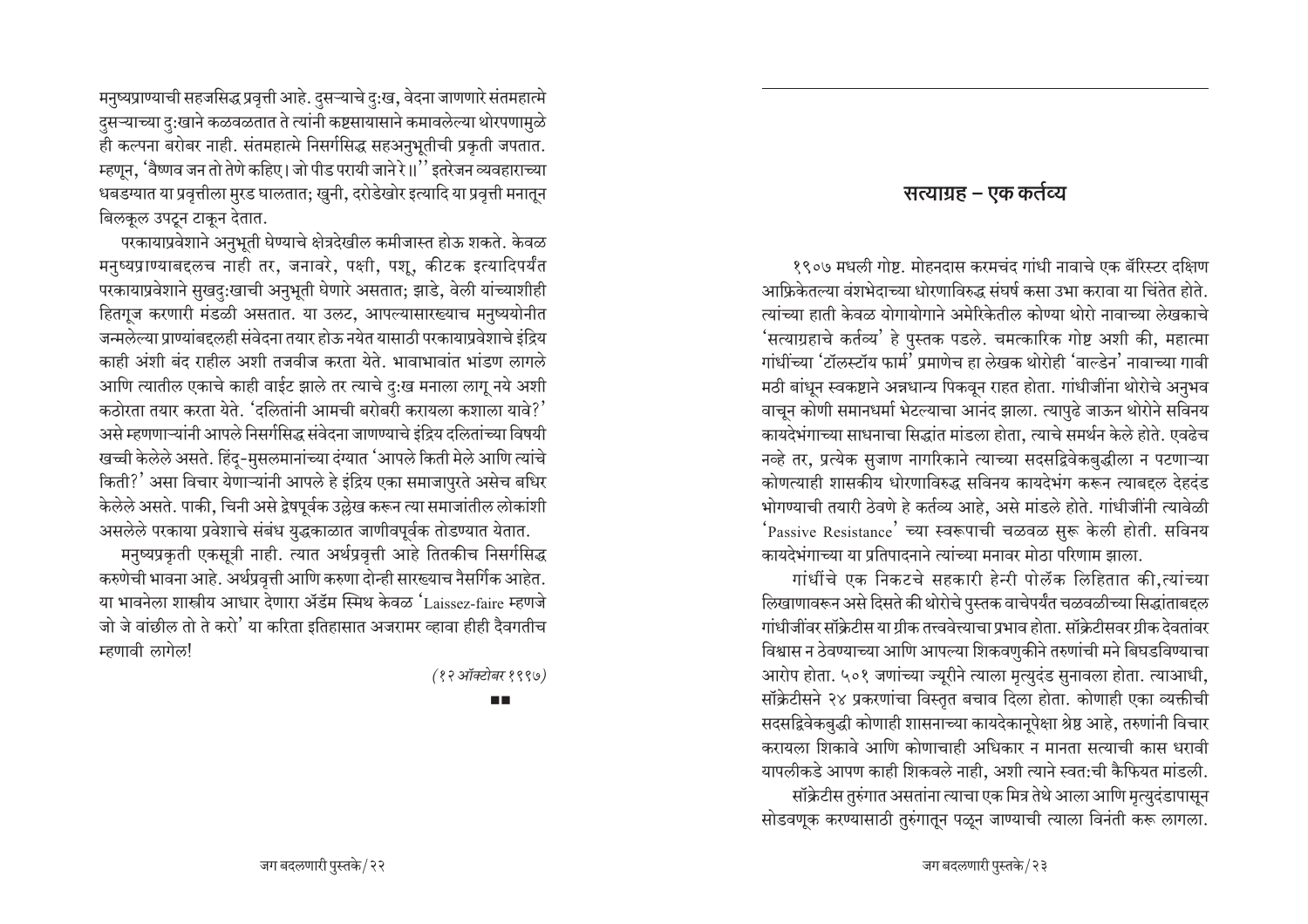ल्यावेळी सॉक्रेटीसने त्याला सांगितले. <sup>'</sup>शासनाने चूक केली म्हणून मीही करावी असे नाही.' जाणीवपूर्वक ग्रीक शासनाचा कायदा त्याने मोडला आहे. आता त्याचे परिणाम टाळण्याकरिता पळून जाणे चुकीचे होईल, त्याला दिलेली शिक्षा अन्यायाची आहे पण ती शिक्षा सहन करणे हेच त्याचे कर्तव्य आहे याबद्दल सॉक्रेटीसने केलेला युक्तिवाद 'क्रिटो' नावाच्या ग्रंथात मांडला गेलेला आहे. गांधीजींवर त्याचा मोठा प्रभाव होता. सॉक्रेटीसची भूमिका मन हलवून टाकण्याइतकी उदात्त होती, पण राज्यशास्त्रातील त्याचे व्याकरण स्पष्ट नव्हते. शासन म्हणजे काय? व्यक्ती आणि समाज यांचे संबंध काय? कोणा नागरिकाच्या विवेक<u>बु</u>द्धीला <u>न पटण्यासारखे धोरण कोणते सरकार राबवू लागले तर शासकीय जबरदस्ती चुपचाप</u> सहन करण्यापलीकडे त्याने काहीच करू नये काय? या साऱ्याच विषयांवर थोरोची <u>मांडणी मोठी बिनतोड होती.</u>

थोरोचा जन्म १८१७ सालचा. अमेरिकेतील काँकार्ड गावचा. बाप फ्रेंच आणि आई स्कॉटलंडची. घरची परिस्थिती बेताबेताचीच. हॉर्वर्ड विद्यापीठात शिकताना काही विशेष बुद्धीची चमक त्याने दाखविली नाही. स्वभावातील बंडखोरीचा एक नमुना: रविवारी चर्चमध्ये प्रार्थनेसाठी जाताना तो हिरवा कोट घाऌून जाई, कारण काय तर काळा कोट घाऌून जाण्याचा नियम आणि संकेत ेहोता. काँकार्डला परतल्यानंतर त्याने काही काळ शिक्षकाची नोकरी केली. काही काळ एक छोटीशी शाळाही चालवली आणि अनेक सटरफटर कामे केली. <u>निसर्गाच्या सान्निध्यात राहावे, वाचावे, लिहावे, मनन चिंतन करावे याची त्याला</u> सहज गोडी होती. सहा दिवस काम आणि रविवारी विश्रांती याच्या नेमके उलट •करून आठवड्यात एकच दिवस काम करण्याचा कार्यक्रम आखला. अधिकाधिक कार्यक्षमतेने अधिकाधिक उत्पादन करावे, जीवनमान वाढवावे यात त्याला काहीच स्वारस्य नव्हते.

१८४३ मध्ये त्याला अटक झाली. निवडणुकीचा खर्च भागविण्यासाठी नागरिकांवर एक कर लादण्यात आला होता, तो कर भरण्यास त्याने नकार दिला हा त्याचा गुन्हा. अमेरिकेतील गुलामगिरीच्या प्रश्नावर त्यावेळी मोठा संघर्ष उभा राहत होता. पळून गेलेल्या गुलामांना शोधून काढून पकडून आणणे हा मालकांचा हक्क आहे; त्यासाठी आवश्यक तर राज्यांच्या सरहद्दी ओलांडून ते दुसऱ्या राज्यात जाऊ शकतील. या शोधण्याच्या कामात त्यांना राज्याराज्यातील पोलिस आणि सरकारी अधिकाऱ्यांनी मदत केली पाहिजे अशी तरतूद करणारा एक कायदा पसार झाला होता. काही गुलाम पळून दक्षिणेकडे शेजारच्या मेक्सिको देशात

जाऊ लागले. मेक्सिकोतील अधिकारी गुलामांना पकडण्याच्या कामात मन:पूर्वक सहकार्य देत नाहीत अशा तक्रारी झाल्याने मेक्सिकोशीच युद्धाचा प्रसंग उभा राहिला. <sup>'</sup>सरकार गोळा करीत असलेल्या कराची रक्कम घोर अन्यायी युद्धाकरिता वापरली जायची असल्यामुळे हा कर भरण्याची अनुमती माझी सदसदद्विवेकबुद्धी मला देत नाही. कर न भरण्याबद्दल जो काही देहदंड असेल त्यासाठी माझी तयारी आहे.' असे प्रतिपादन थोरोने केले आणि सविनय कायदेभंगाच्या तंत्राची सुरुवात झाली.

या संघर्षामागे थोरोची एक तर्कशुद्ध भूमिका होती. अमेरिकन स्वतंत्रेच्या संग्रामात नेता थॉमस जेफरसन म्हणे. 'सगळ्यात कमी शासन करते ते सर्वोत्तम शासन.' थोरोची भूमिका थोडी वेगळी. 'अजिबात शासन करीत नाही ते शासन सर्वोत्तम.'

<sup>'</sup>शासन ही एक सोय आहे. पण बहतेक सरकारे निव्वळ अडचणच असतात.  $\cdot$ खडी फौज ठेवणे जितके चुकीचे, तितके सदासर्वकाळ खडे शासन ठेवणेही चुकीचे. $\cdot$ 

<u>शासन काहीच करीत नाही. अमेरिकेतील सर्व विकास लोकांनी केला आहे.</u> <u>शासनाने हस्तक्षेप केला नसता तर याहीपेक्षा मोठी कामगिरी त्यांनी करून दाखवली</u> असती. दर्दैवाने अराजकाची व्यवस्थाही समाजाला भावत नाही, तेव्हा शासन तर असले पाहिजे. अनियंत्रित राज्यसत्तेपेक्षा नियंत्रित राजसत्ता बरी, त्यापेक्षा लोकशाही श्रेयस्कर. लोकशाहीत बहुमताने निर्णय घ्यायचे असतात. बहुमताचा पक्ष सत्याचा किंवा न्यायाचा असतो म्हणून नव्हे, तर पक्षापक्षात हातघाई झाल्यास बहुमतवाल्यांची सरशी होण्याची संभावना अधिक म्हणून बहुमताचे राज्य. पण याचा अर्थ, नागरिकांनी आपला आत्मा लोकप्रतिनिधींच्या संसदेत गहाण ठेवावा असा नाही. असत्य आणि अन्याय यांचा विरोध करणे हे प्रत्येक नागरिकाचे कर्तव्य आहे आणि त्यासाठी आवश्यक तर शासनाच्या कायदेकानूंना आव्हान <u>देण्याची त्याने तयारी ठेवली पाहिजे.</u>

अन्यायी पद्धतीबद्दल नागरिकांचे कर्तव्य काय बनते? लोकजागरण करून बहुमत आपल्या पक्षाकडे वळवण्यासाठी प्रयत्न करणे श्रेयस्कर की तत्काळ अन्यायाचा जुलूम मोडून काढण्यासाठी उभे राहणे श्रेयस्कर?

शासनाचा स्वभावच राक्षसी असतो. शासन ख्रिस्ताला क्रूसावर चढवते; कोपर्निकस, ल्यूथरसारख्यांना वाळीत टाकते आणि जॉर्ज वॉशिंग्टनला बंडखोर म्हणते. **गुलामगिरीला विरोध करण्यासाठी हजार, दोन हजार नागरिक जरी कर भरण्यास** नकार देऊ लागले तरी अन्यायाचा परिणामकारक प्रतिकार होऊ शकतो. पण <u>कायदेभंग करणाऱ्यांनी योग्य आणि न्याय्य कायद्याचे पालनही तितक्याच चोखपणे </u> केले पाहिजे.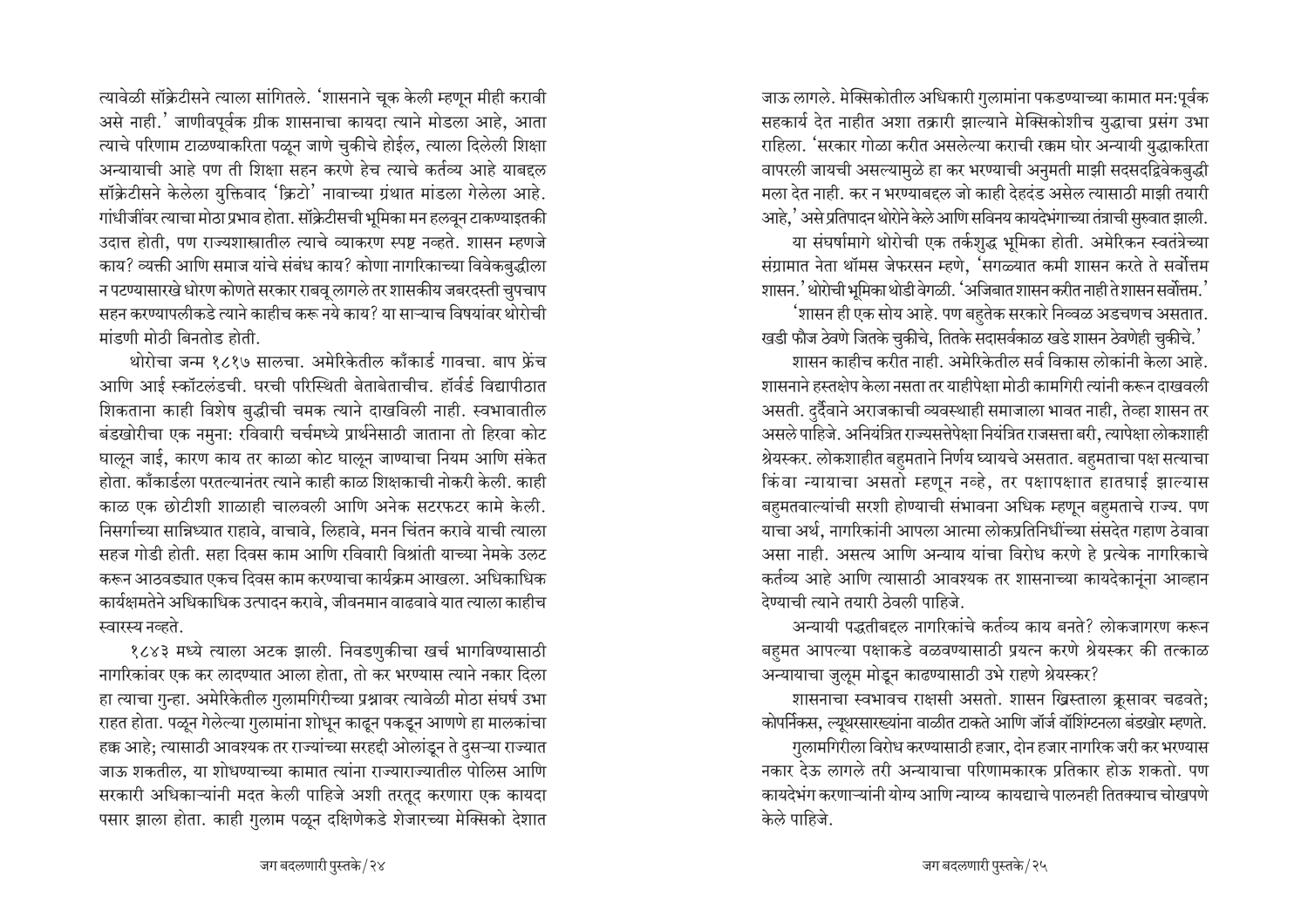शासन व्यक्तीसाठी आहे, व्यक्ती शासनासाठी नाही. व्यक्तीची संमती असल्याखेरीज तिच्यावर कोणताही अधिकार चालवण्याचा शासनाला कोणातही अधिकार पोचत नाही.

महात्मा गांधींनी थोरोच्या प्रतिभेतून साकारलेल्या सविनय कायदेभंगाच्या हत्याराचा उपयोग केला. देशाला स्वातंत्र्य मिळवून देण्यात सत्याग्रहाच्या  $\frac{1}{2}$ आंदोलनाचा मोठा वाटा होता यात काही शंका नाही. लोकतंत्र प्रस्थापित झाले म्हणजे आता यापुढे कोणत्याही देशाच्या राज्यव्यवस्थेत काही सुधारणा होण्यास वावच राहिला नाही काय? प्रजासत्ताकाच्या स्थापनेनंतर राज्यव्यवस्थेच्या उत्क्रांतीचा प्रवाह थांबला आहे काय? या प्रश्नांवर सध्या मोठी चर्चा चालू आहे. जपानमधील एक प्राध्यापक फुकूयामा यांनी आता यापुढे नवीन काही घडण्यासारखे नाही अशी भूमिका घेतली आहे. याउलट, लोकशाही सरकारे अर्थव्यवस्थेत हात <u>घाऌ लागली की लोकांच्या स्वातंत्र्याचा आपोआप संकोच होतो. आर्थिक प्रलोभने</u> दाखवून निवडणुकीत मते मिळवण्याची शक्यता तयार झाली की लोकशाही आपोआपच संपुष्टात येते. तेव्हा लोकशाही राज्याच्या निर्मितीनंतर शासनाकडून आर्थिक हस्तक्षेपांची सर्व सत्ता काढून घेणे हे व्यक्तिस्वातंत्र्याच्या विकासासाठी आवश्यक आहे आणि हा प्रवास न संपणारा आहे.

शासनाने कायदा करावा आणि तो लोकांनी मानावा. अल्पसंख्याकांनी बहुमतवाल्यांची हुकूमशाही चूपचाप सहन करावी असे प्रतिपादन अनेक राजकारणी आणि घटनातज्ज्ञ मोठ्या संभावितपणे करतात. सरकार लोकांनी निवडून दिलेले आहे ना? मग त्याच्या विरुद्ध लोकांनी उठू नये; शासनाने ठरलेले शेतीमालाचे भाव मान्य करावे, जीवनावश्यक वस्तूंचा कायदा निमूटपणे अमलात आणावा, भूमिसंपादनाची अरेरावी सहन करावी, समान नागरी कायदा बिनतक्रार स्वीकारावा असे, भलेभले जाणते सज्जनही सांगतात.

थोरोचे पुस्तक आजच्या जमान्यात वाचणारा कोणी मोहनदास करमचंद गांधी भेटणे दुर्मिळ; नाही तर, 'स्वराज्यातील निवडणुकीत मतांच्या आधाराने सत्तेवर आलेल्या शासनालाही केवळ बहुमत आहे म्हणून, मला न पटणारी गोष्ट करणे भाग पाडता येणार नाही' असे ठामपणे सांगणारा कोणी महात्मा आजही उभा राहिला असता.

*(१२ नोव्हेंबर १९९७)* 

#### **TIM**

### $\overline{\text{G}}$ ार्विनचे 'विश्वदर्शन'

⁄ugली बाजारपेठ आणि स्पर्धेची व्यवस्था या विषयांवर चर्चा होत असली की डावी मंडळी फटकन प्रश्न विचारतात, ''तुम्ही डार्विनवादी आहात काय?'' ते हा प्रश्न अशा थाटात विचारतात की, डार्विनवाद म्हणजे काही धादांत असत्य आणि दुष्ट विचार असावा, असा भास व्हावा. तुम्ही रावणवादी काय? किंवा तुम्ही कंसवादी काय? असे विचारावे अशा थाटात हा प्रश्न विचारला की सारी चर्चाच थांबन जाते.

हा डार्विन कोण? त्याचा नेमका विचार काय? या विषयी सर्वसामान्य वाचकांत जाण तशी बेताबाताचीच असते. 'माणसाची निर्मिती माकडापासून झाली' असे मांडणारा म्हणून डार्विन ओळखला जातो. त्यापलीकडे त्याने नेमके काय म्हटले ? काय म्हटले नाही? त्याच्या सिद्धांताचा दूरवरचा परिणाम काय? याविषयी आपल्या देशात तरी फारशी कोणी चिंता करत नाही.

डार्विनचे 'प्राणिमात्रांची उत्पत्ती' (Origin of the Species) हे पुस्तक प्रसिद्ध झाले आणि सर्वच बाजूंनी टीकेचे काहर उठले. खरे म्हणजे, माणसाची उत्पत्ती माकडापासून झाली असे डार्विनने मांडलेलेच नाही. एवढेच नाही तर, मनुष्य जातीच्या निर्मितीसंबंधी त्याने एक चकार अक्षरही काढलेले नाही. सर्वसामान्य प्राणिजगताची पाहणी करून अफाट माहिती गोळा करून एकेक पुराव्याने त्याने बिनतोड सिद्ध करून दिले की, प्राणिमात्रांच्या अवयवांत, जीवशास्त्रीय रचनेत काही विशिष्ट कारणांमुळे बदल घडत जातात. ही कारणे कोणती? माणसे घोडे पाळतात, कुत्रीमांजरीही पाळतात. त्यातल्या कोणत्या प्राण्याला पाळायाचे हे माणसांच्या सोयीने ठरते. पाळणाऱ्यांच्या सोयीचे गुणधर्म नसलेल्या प्राण्यांना कोणी पाळीत नाही. ज्याच्याकडे सोयीस्कर गुणधर्म असतात त्यांचा योगक्षेम व्यवस्थित चालतो. त्यांच्या प्रजोत्पादनात मोठ्या अडचणी येत नाहीत. त्यामुळे, अखेरीस सोयीस्कर गुणधर्म असणारे पाळीव प्राणी टिकून राहिले. वाघाची मनीमांजरी झाली. लांडग्याचे कुत्रे बनले. पाळीव प्राण्यांची उत्क्रांती आणि विकास पाळणाऱ्याची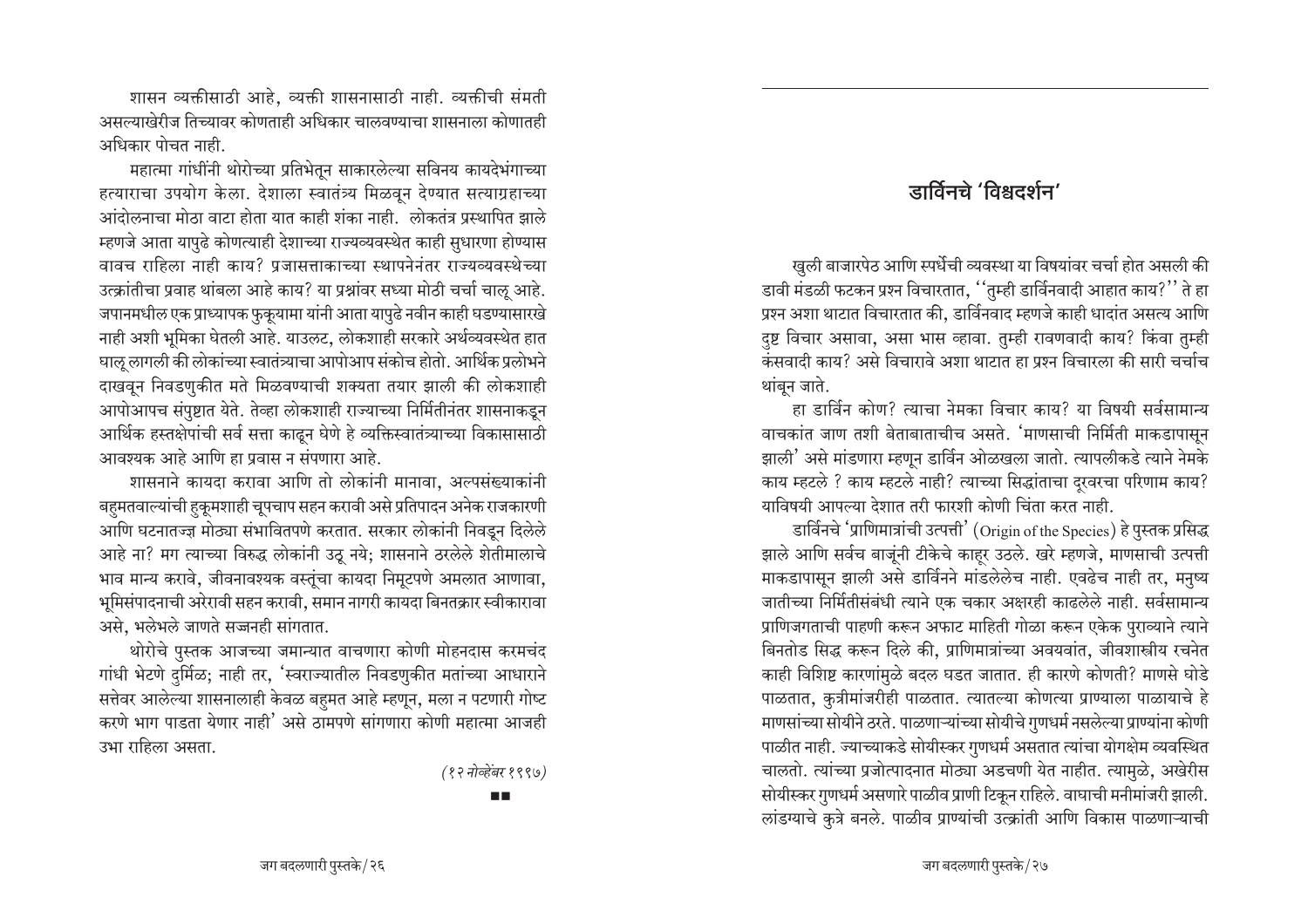सोय ठरवते.

पाळीव नसलेल्या इतर प्राण्यांच्या बाबतीत काय घडते? तेथे कोणी पाळणारा नसतो. पण तरीदेखील एक निवड सातत्याने होत असते. अधिक वेगवान, अधिक ताकदवान टिकून राहतात; त्यांचे प्रजोत्पादनही तसे सुरळीत होते. निसर्ग हा तसा कृपण आहे. सर्वच प्राणिमात्रांना लागणारे सर्व अन्नधान्य बसल्या जागी तोंडी आणून घालणाऱ्या आईची ममता निसर्गात नाही. निसर्गातील फळे ही प्रयत्नांनी मिळवावी लागतात. त्यासाठी धावपळ करावी लागते आणि तीच फळे मिळविण्याचा प्रयत्न करणाऱ्या इतरांशी स्पर्धा, हमरीतुमरी, आवश्यक तर संघर्ष करावा लागतो. त्यांत प्रबळ टिकतात, कमजोर बाजूला पडतात. सर्वच जीवमात्रांत बदल होत जातात ते निसर्गाच्या कृपणतेतून निवड लादली गेल्यामुळेच.

अशी निवड होत नसती तर काय झाले असते? जन्मलेले सर्वच वयात येत असते. नव्या पिढीला जन्म देत गेले असते तर काय घडले असते? हत्ती या प्राण्यात गर्भावस्था बावीस महिन्याची असते. एका वेळी एकच पिलू जन्मते. पण, निवडीची प्रक्रिया नसती तर ७५० वर्षांत, फक्त हत्तींचीच संख्या सारी पृथ्वी व्यापुन टाकण्याइतकी झाली असती. तेव्हा, निवड ही आवश्यक आहे. त्यातूनच बदल होतात; त्यातूनच गुणांची जोपासना होते. हा डार्विनने अजोड तर्कशुद्धतेने मांडलेल्या पुराव्यांच्या फैरींचा अपरिहार्य निष्कर्ष आहे. पण आपले खापरखापर... पणजोबा मनुष्य नव्हते या कल्पनेनेच अनेकांना झीट आली. ख्रिश्चन धर्मात, सहा दिवसांत परमेश्वराने विश्व निर्माण केले व सातव्या दिवशी विश्रांती घेतली अशी निर्मितीकथा आहे. डार्विनवाद खरा असेल तर बायबलमधील मांडणीचा पायाच उखडला जातो.

मोठमोठी विद्वान माणसे डार्विनवर तुटून पडली. 'काहीही कल्पना करणारा बाष्कळ माणुस', 'सर्व विज्ञानाला कलंक लावणारा', 'विश्वात काही अंतिम तत्त्व आहे हेच नाकारणारा नास्तिक' अशी त्याची हेटाळणी झाली.

'पुरावा सज्जड गोळा केला म्हणजे बाष्कळ निष्कर्ष सिद्ध होतात काय? चांगला कांदा असला; साऱ्या गुणवत्तांचा असला तर त्यातून काय काही काळानंतर मनुष्यप्राणी तयार होणार आहे?'

सुदैवाने इंग्लंडमध्ये धार्मिक स्वातंत्र्य होते, त्यामुळे धर्मगुरूंना काही करणे शक्य झाले नाही. डार्विन रोममध्ये जन्मला असता तर त्याला धर्मगुरूंनी हालहाल करून मारले असते.

पुष्कळशा शास्त्रज्ञांनी डार्विनचा पक्षही समर्थपणे सांभाळला. किंबहना,

डार्विनपेक्षाही उत्क्रांतिवाद मांडण्याचे श्रेय थॉमस हॅक्सले याला दिले पाहिजे. एका मोठ्या परिसंवादात ऑक्सफर्डचा बिशप विल्बरफोर्स यानी हक्सले यांना कुत्सितपणे प्रश्न विचारला, 'माकड तुमचा बापाकडून पूर्वज की आजोबाकडून?' हक्सुले याने उत्तर दिले. 'माकड माझा पूर्वज म्हणून सांगण्यात मला कोणतीही शरम वाटत नाही. पण, ज्या विषयाचे ज्ञान नाही, अभ्यास नाही, ज्या विषयावर आपला अधिकार नाही त्या विषयात घमेंड मारणारा कुणी माझा पूर्वज होता म्हणून मान्य करण्यात मला खरोखर लाज वाटेल.' या एका उत्तराने साऱ्या वादविवादाला वेगळी कलाटणी लागली.

डार्विनचा जन्म १८०९ चा. अमेरिकेचे अध्यक्ष आणि गुलामांचे कैवारी अब्राहम लिंकन यांचा जन्म त्याच वर्षी, त्याच दिवशी, जवळपास त्याच वेळी झाला. ज्योतिषवाद्यांनी यातून भलतेच निष्कर्ष काढू नये, कारण जन्मस्थानांत अक्षांशरेखांशांचा मोठा फरक आहे. शाळेतल्या आणि विद्यापीठातल्या काळात डार्विनची बद्धिमत्ता काही विशेष चमकली नाही. वेगवेगळे किडे. दगडमातीचे नमुने गोळा करण्याचा त्याला छंद होता. साधारणपणे, पाद्री बनण्याची त्याची तयारी चालू होती. थोड्या योगायोगाने निसर्गाच्या अभ्यासासाठी निघालेल्या 'बिगल' नावाच्या जहाजात प्राणिशास्त्रज्ञाची जागा त्याला मिळाली. दक्षिण अमेरिकेतील प्रवासाच्या काळात त्याच्या सिद्धांतासाठी लागणारा बहतेक पुरावा मोठ्या कष्टाने आणि बारकाईने त्याने गोळा केला.

डार्विन संशोधनाच्या बाबतीत अतिरेकी वाटावा इतका काळजीपूर्वक काम करत असे. आपल्या सिद्धांताच्या पुराव्यासाठी एकएक लहान लहान नमुना घेऊन तो घासूनपुसून तपासून घेऊन त्याच्या आधाराने अगदी कमीत कमी काय निष्कर्ष निघु शकेल तेवढाच तो स्वीकारत असे.

कम्युनिस्टांचा प्रेषित मार्क्स याची पद्धती नेमकी उलटी. किरकोळ आकडेवारीच्या आधाराने कल्पनाशक्तीच्या भराऱ्या मारून वैश्विक ऐतिहासिक सिद्धांत भलत्याच नम्रपणे मांडण्याची त्याची पद्धती ! अन्वेषणपद्धतीत डार्विन आणि मार्क्स ही दोन उलटी टोके मानली पाहिजे. कल्पनाशक्तीच्या अवास्तव भराऱ्यांनी भरलेला मार्क्सचा 'कॅपिटल' सारग्रंथ तयार झाला. त्याला डार्विनने प्रस्तावना लिहावी अशी मार्क्सची मोठी तळमळ होती. डार्विनने मार्क्सचे चोपडे पाहिले आणि प्रस्तावना लिहिण्यास सरळसरळ नकार दिला.

डार्विन आपल्या पद्धतीने सारे काही तपशीलवार मांडत होता, लिहन काढीत होता; कोठे बोट सरकवायला जागा राह नये अशा तळमळीने. १८४२ मध्ये पहिला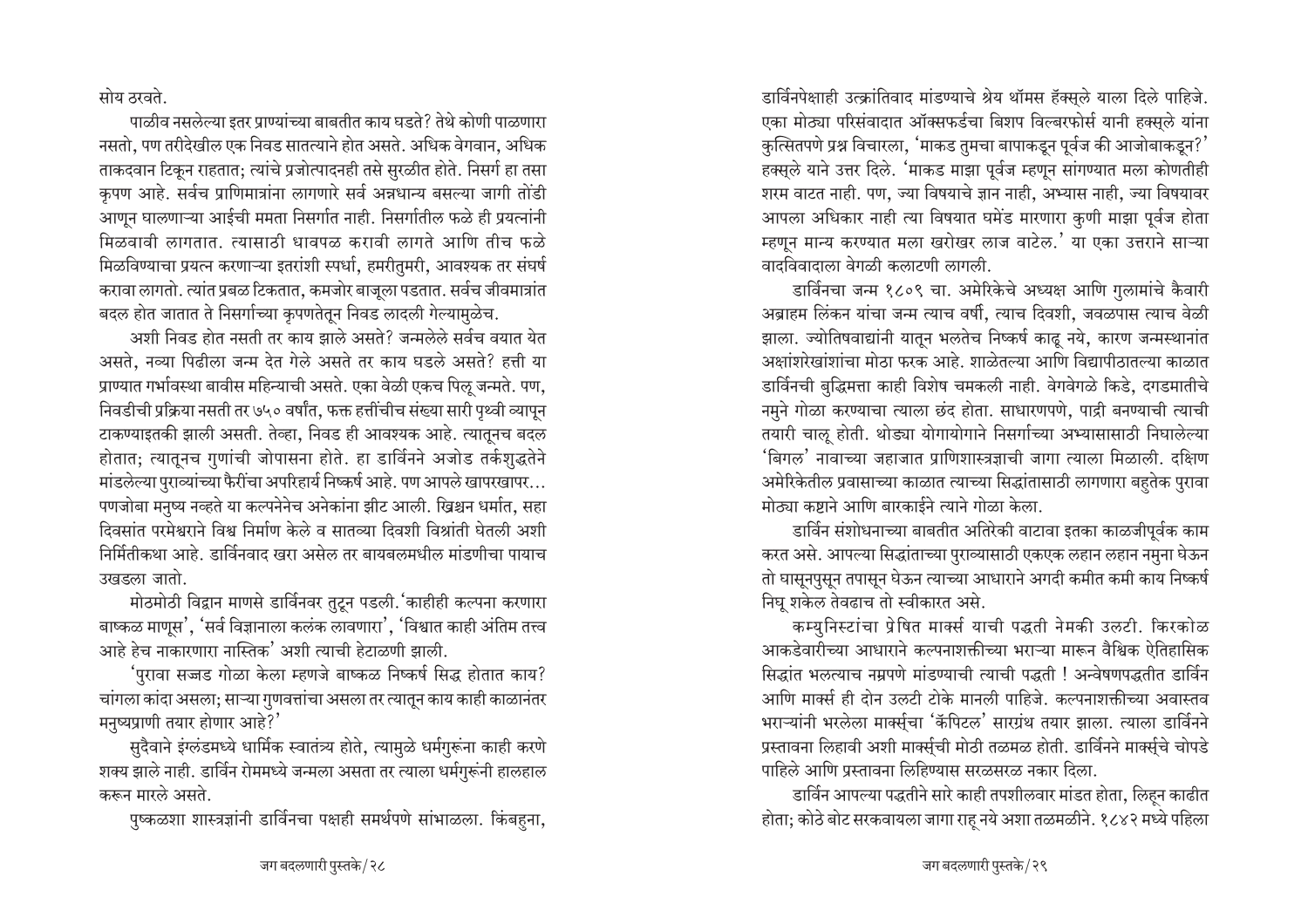मसुदा तयार झाला. दुसरा मसुदा तयार होण्यास आणखी दोन वर्षे गेली. १८५० उलटून गेले. अनेक ग्रंथांची माला तयार होत होती. हे काम अर्धेमुर्धे झाले नाही तोच अनपेक्षित संकट कोसळले. वॅलेस नावाच्या शास्त्रज्ञाचे डार्विनला एक पत्र आले. मलायाच्या सामुद्रधुनीत वॅलेसने डार्विनसारखेच समांतर काम केले होते. एवढेच नव्हे तर, त्याची मांडणी आणि शब्दयोजनादेखील १८४२ च्या मसुद्याशी अगदी जुळणारी होती. दोघांनी एकत्र येऊन हे संशोधन संयुक्त नावाने सादर करावे असे ठरले आणि अखेरीस १८५८ मध्ये सिद्धांत औपचारिकरीत्या शास्त्रज्ञांपुढे ठेवण्यात आला. या घटनेमुळे ग्रंथमालेची रचना सोडून थोडक्यात सारांश मांडणारे पुस्तक डार्विनने लिहायला घेतले; वर्षभरात ते प्रसिद्ध झाले. पहिल्या आवृत्तीच्या १२०० प्रती एका दिवसात खपल्या आणि त्यानंतर जे घडले त्याला इतिहासात तोड नाही.

डार्विनने निवडीचा सिद्धांत मांडला, पण निवडीसाठी उमेदवार कसे काय तयार होतात याबद्दल त्याच्या मांडणीत स्पष्टता नाही. प्राणिमात्रातील गुणसूत्रे ही एखाददुसऱ्या पिढीत मिळणाऱ्या अनुभवांमुळे बदलत नाहीत. 'सशांच्या एका पूर्वजाने तळ्यात शेपटी घातली. पाणी गोठले त्यामुळे साऱ्या सशांचे शेपूट लांडे झाले' अशा कथांना जीवशास्त्रात काही आधार नाही. अखूड शेपटीच्या सशांची पोरे पूर्ण शेपटीचीच जन्मतात. क्ष-किरण किंवा तत्सम किरणोत्सर्गामुळे गुणसूत्रांत उलटापालट होऊन विक्षिप्त गर्भ निपजू शकतात, पण त्यातून निसर्गातील धकाधकीस निभवून नेण्यासारखे प्राणी तयार होणे संख्याशास्त्रीयदृष्ट्या तसे दुर्मिळ. प्राणिमात्रांत विविधता निर्माण होते ती भिन्नलिंगी व्यक्ती प्रजोत्पादन करतात त्या संबंधीच्या नियमांनुसार होते. या विविधतेतून निवड होते; ती डार्विनच्या सिद्धांताने होते.

डार्विनच्या साऱ्या मांडणीत मनुष्यप्राण्याचा उल्लेख नाहीच. त्यामुळे, माणसासारख्या उत्क्रांत प्राण्यात स्पर्धा आणि निवड यांचा काय परिणाम होईल? यासंबंधी डार्विनने काही म्हटलेले नाही. स्पर्धेत कमी पडणारी माणसे नष्ट होत नाहीत, ती टिकून राहतात आणि अनेक वेळा स्वत:त सुधारणाही घडवून आणतात. थोडक्यात, माणसासारख्या उत्क्रांत अवस्थेत इतर प्राणिमात्रांच्या जगाप्रमाणे अपरिहार्य क्रूरता नसते.

डार्विनच्या मांडणीत आणखी एक धुसर जागा आहे. 'जो योग्य असतो, समर्थ असतो तो टिकून राहतो.' हा मुद्दा मांडताना अनेक जागी डार्विनची शब्दयोजना गैरसमजुत करण्यासारखी आहे. ज्याची शारीरिक शक्ती अधिक,

ज्याची झेप मोठी, जो उडू शकतो, जो दसऱ्यांवर मात करू शकतो असे प्राणी टिकून राहतात. याचा अर्थ, निसर्गात फक्त दंगलीच्याच गुणांना महत्त्व आहे असे नाही. डायनासॉरसारखे अफाट ताकदीचे प्राणी नष्ट होतात आणि 'महापुरे झाडे जाती. तेथे लव्हाळी वाचती' हाही निसर्गक्रमच आहे. कोणी सामर्थ्याने मात करतो, कोणी चातुर्याने. झाडांच्या सालींशी रंग जमवून घेण्याची क्षमता असलेले किडे भक्षक प्राण्यांच्या हल्ल्यांपासून वाचू शकतात. हातात पेटते दांडके घेतलेला दर्बळ मनुष्यप्राणी वाघसिंहांवरही मात करू शकतो. या मुद्यांचा परामर्श घेण्याचे डार्विनला काही कारण नव्हते. अन्यथा, कोणताही एक गुण स्वयंभू श्रेष्ठ नाही, वेगवेगळ्या परिस्थितीत जुळवून घेण्याचा गुण सर्वात मोठा. उत्क्रांतीमध्ये, किती वेगवेगळ्या परिस्थितीशी प्राणी जुळवून घेऊ शकतो हे निर्णायक ठरते. निसर्गात निवड होते ती प्रत्येक प्राण्याच्या स्वातंत्र्याच्या कक्षांच्या मोजमापाने.

डार्विनच्या Origin of Species चे महत्त्व काय? एका माणसाने एकाच आयुष्यात काही वर्षांच्या अवधीत विश्वाविषयीच्या सर्व कल्पनाच बदलून टाकल्याची जी थोडी उदाहरणे आहेत त्यांत डार्विनचे नाव अगदी शीर्षभागी राहील यात शंका नाही.

(१३ नोव्हेंबर १९९७)

**TIME**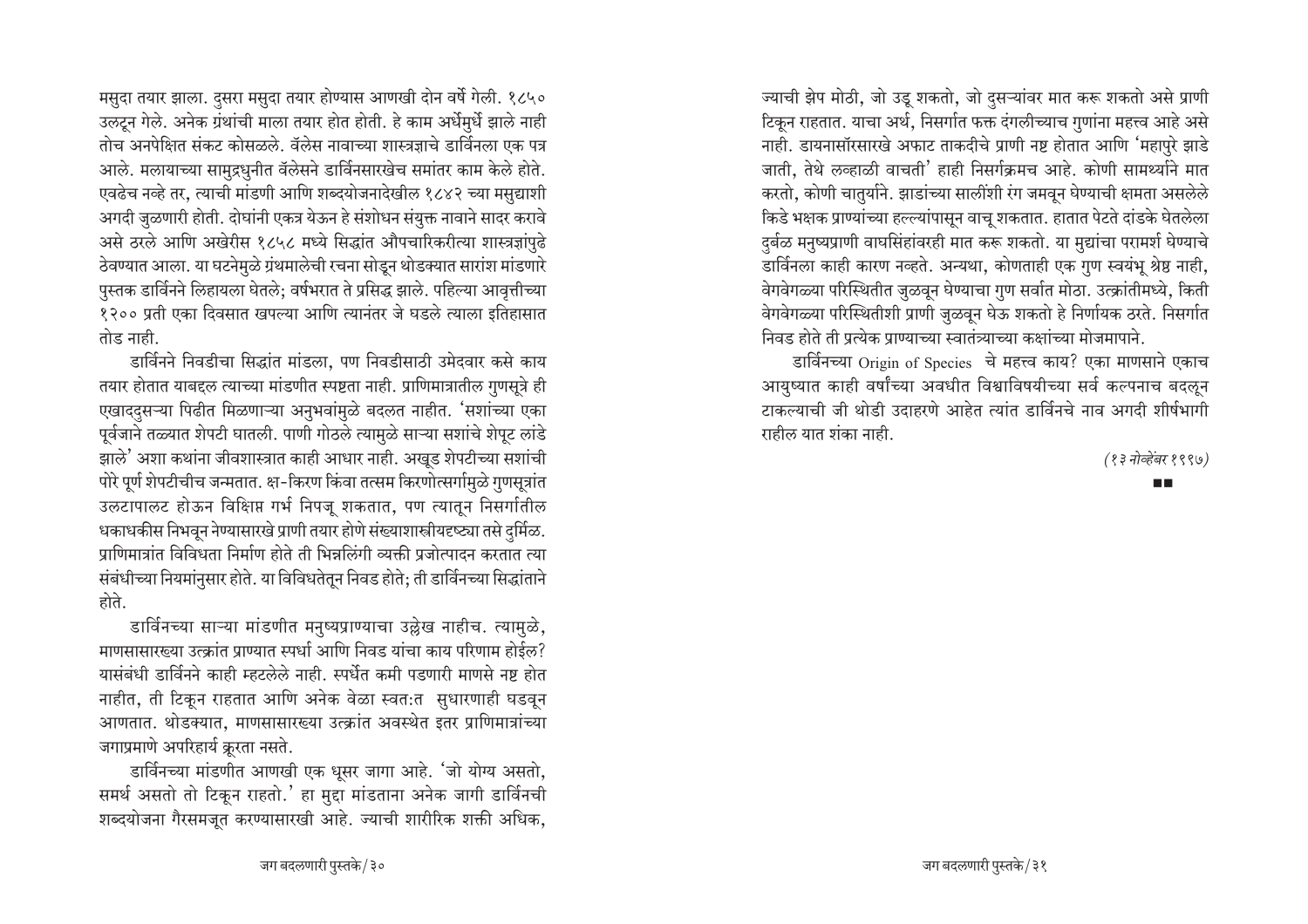### विजय आणि पराभवाचे अर्थकारण

दुसऱ्या महायुद्धात जर्मनी बेचिराख झाला. रशिया, फ्रान्स, इंग्लंड आणि अमेरिका या दोस्त राष्टांनी हिटलर व मुसोलिनी यांच्या नेतृत्वाखाली नाझीवादाचा संपूर्ण पाडाव केला. जर्मनीतर इतका उद्ध्वस्त झाला की, आता पुन्हा कधी जर्मनीतील कारखाने, उद्योगधंदे, व्यापार समर्थपणे उभे राह शकतील ही शक्यताच दिसत नव्हती. आणखी एक अजब प्रकार घडला. युद्धामुळे दोस्त राष्टे थकली होती, याला थोडाफार अपवाद अमेरिकेचा. अमेरिकेने दोस्त राष्ट्रांना प्रचंड प्रमाणावर युद्धसामग्री पाहोचविली. अमेरिकन फौजा युरोप आणि आशिया या दोन्ही खंडांत प्रत्यक्ष धुमश्चक्रीत उतरल्या. पण, अमेरिकेची भूमी रणभूमी एकदाही झाली नाही. दसऱ्या महायुद्धापासून सुरू झालेल्या सरसकट बाँबहल्ल्यांच्या परिणामांतून अमेरिका अंगावर ओरखडादेखील न पडता निभावून गेली. युद्धसामग्री तयार करण्यासाठी उभे केले गेलेले कारखाने झपाट्याने शांततेच्या काळातीत उत्पादन करण्यासाठी आपापली फेरमांडणी करीत होते.

जीत राष्टांच्या मदतीसाठी अमेरिकेने एक योजना जाहीर केली. योजनेचे नाव 'मार्शल प्लॅन'. जेते राष्टांनी पराभूत राष्टांच्या पुनर्बांधणीसाठी आणि आर्थिक प्रगतीसाठी स्वत: कंबर कसून उभे राहावे हे दृश्य त्यावेळी अनोखेच होते. पुनर्बांधणीसाठी प्रचंड रकमेची मतदकर्जे तर दिली गेलीच, पण त्याशिवाय जर्मन नाण्याचा विनिमयदर अत्यंत कमी ठेवण्याची परवानगी देऊन जर्मनीतून होणाऱ्या निर्यातीवरील सारी बंधने सरसकट उठविण्यात आली. ही मदत मिळाली नसती तर दृढनिश्चय, प्रचंड प्रयत्न, कष्टाळूपणा, जिद्द, उद्योजकता या साऱ्या जर्मन गुणांचे चीज झाले असते किंवा नाही याबद्दल शंकाच आहे. निदान, जर्मन राष्टाच्या पुनर्बांधणीला कितीतरी अधिक वेळ लागला असता.

प्रत्यक्षात युद्धातील शरणागतीनंतर वीसपंचवीस वर्षांतच जर्मनी पूर्णपणे सावरला आणि आज, जर्मनीची आर्थिक ताकद आणि प्रभाव इतका वाढला आहे की. त्याची झळ अमेरिकन व्यवस्थेसही लागत आहे. जेत्यांनी जीतांना सावरायचे हा प्रकार १९४४ साली प्रथम घडला आणि नंतर तो एक नियमच बनून गेला. व्हिएतनामच्या युद्धात अमेरिकेला काढता पाय घ्यावा लागला तरी विदध्वंस व्हिएतनामचा झाला. पण, त्याची भरपाई करण्याचे अमेरिकेने मान्य केले हा त्यातलाच प्रकार.

आंतराष्टीय अर्थव्यवस्थेतील हा मोठा चमत्कारिक भाग आहे. यद्धखोर राष्टांनी शेजारी राष्टांची खोडी काढावी, हल्ले करावे, लढाया कराव्या आणि शेवटी, लढाईत मार खाल्ल्यानंतर शत्रुराष्टांनीच त्यांच्या मदतीला धावावे हे सगळेच तसे 'फार्सिकल' वाटते. दुसऱ्या महायुद्धानंतर तर 'हरलेले जिंकले आणि जिंकलेले हरले' अशी म्हणच पडली.

विजयी राष्ट्रे पराभूत राष्ट्रांच्या मदतीला धावू लागली ते काही दयाबुद्धीने नाही, करूणेपोटीही नव्हे, तर शुद्ध स्वार्थापोटीच. हा स्वार्थ कोणता? या स्वार्थाचे अर्थशास्त्र जगाला पटविण्याचे काम एका छोट्या आकाराच्या पुस्तकाने केले. लेखकाचे नाव केन्स् आणि पुस्तकाचे नाव 'शांततेचे आर्थिक परिणाम'. एका पुस्तकातील विचारामुळे, मांडणीमुळे जगाच्या इतिहासात फरक पडून यावा असे घडते. त्यातील केन्सचे 'शांततेचे आर्थिक परिणाम' हे मोठे ढळढळीत उदाहरण आहे.

पहिल्या महायुद्धात जर्मनीचा पाडाव झाला. फ्रान्स, इंग्लंड इत्यादी दोस्त राष्टे विजयी झाली. फ्रान्समधील राजेशाहीच्या काळातील देखणी राजधानी व्हर्साय येथे भव्य प्रासादात जीत आणि जेते राष्ट्रांच्या वाटाघाटी सुरू झाल्या. तहाच्या कसल्या, शरणागतीच्याच अटी काय त्या ठरवायच्या होत्या. दोस्त राष्टांना अमेरिकेने प्रत्यक्ष युद्धात न पडता साधनसंपत्तीचा प्रचंड पुरवठा केला होता. जर्मनीची तर पराभवात पुरी वाताहतच झाली होती. पण, त्याचबरोबर फ्रान्स आणि इंग्लंड या जेत्या देशांच्याही अर्थव्यवस्थेने जबर फटका खाल्ला होता. आर्थिक सुबत्ता काय ती फक्त अमेरिकेतच नांदत होती आणि अमेरिकेचे राष्टाध्यक्ष वूडो विल्सन यांच्याकडे सारे जग आशेने पाहत होते.

पण, वूड्रो विल्सन यांना युरोपीय प्रदेशात फारसे स्वारस्य नव्हते म्हणा किंवा त्यांचे ऐकण्याच्या मन:स्थितीत कोणी नव्हते म्हणा, तहाच्या अटी युरोपनेच ठरविल्या. जर्मनीने युद्धकाळात दाखविलेल्या क्रौर्याबद्दल, लुटालुटीबद्दल इंग्लंड आणि त्याहनही फ्रान्समध्ये सर्वदुर विलक्षण संतापाची आणि सूडाची भावना होती. आता जर्मनी हरला आहे. शरण आला आहे तर त्याला असा काही धडा शिकविला पाहिजे की पुन्हा जर्मन राष्ट आणि जर्मन लोक उठून उभे राहाणेच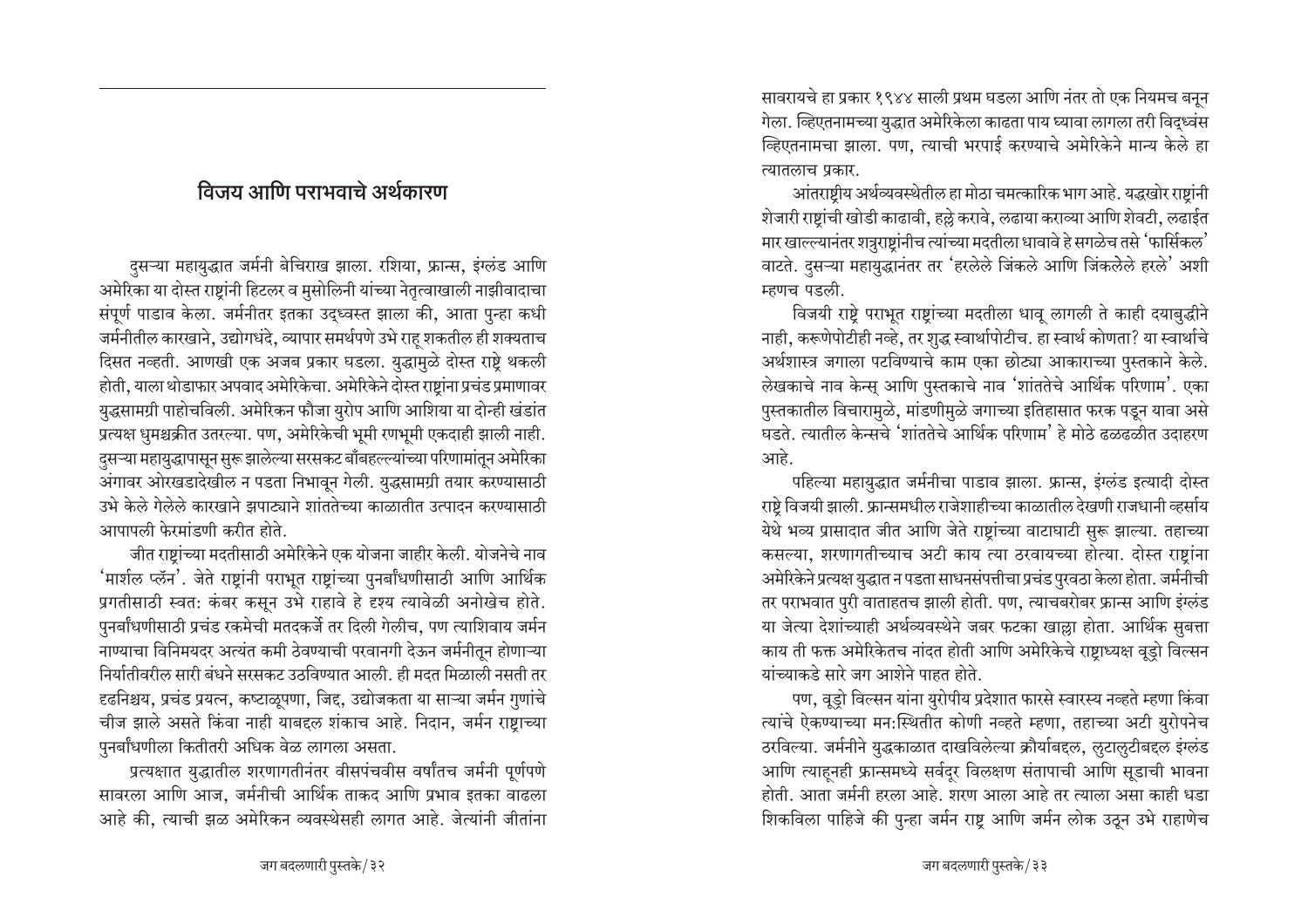अशक्य झाले पाहिजे; तरच तह करण्यात काही तथ्य आहे आणि शांततेला काही  $\frac{1}{2}$ अर्थ आहे असे सगळ्यांनाच वाटत होते.

क्तर्साय येथील तहात जर्मनीवर शरणागतीच्या अटी लादण्यात आल्या त्या <u>मोठ्या कडक होत्या. जर्मनीस सैन्य उभारणीस बंदी झाली: नौदलावर बंदी</u> <u>घालण्यात आली; कोळसा आणि लोखंड यांच्या संपन्न खाणींचे प्रदेश फ्रान्सला</u> जोडण्यात आले. उभे कारखाने जर्मनीतून उचलून फ्रान्समध्ये नेण्यात आले आणि त्याखेरीज, प्रचंड रकमांची खंडणी जर्मनीने दर साल दोस्त राष्टांना पोहोचविली पाहिजे अशा अटी घालण्यात आल्या.

विजयी राष्टांत सर्वत्र आनंदाचे वातावरण पसरले. जर्मनीचा त्रास कायमचा सुटला, महायुद्धाचा बदला घेण्यात आला असेही समाधान त्यांना वाटत होते. अशा वेळी केन्सने आपले पुस्तक प्रसिद्ध केले.

पुस्तकातील प्रमुख मांडणी अशी : जर्मनीवर व्हर्सायच्या तहात शरणागत<del>ी</del>च्या ज्या अटी लादण्यात आल्या आहेत त्यांतून शांतता तर प्रस्थापित होणार नाहीच पण दुसरे महायुद्धच उभे राहील. कोणत्याही राष्ट्रातील लोकांना कायम अपमानित आवस्थेत ठेवणे शक्य नाही हे राजकीय सत्य आहेच. त्यापलीकडे, व्हर्सायचा तह आणि त्यातील अटी अर्थशास्त्रातील सामान्य तत्त्वांच्या विरुद्ध आहेत.

जर्मनीने दोस्त राष्ट्रांना द्यावयाच्या खंडणीचा मुद्दा घ्या. खंडणी काही जर्मन नाण्यात द्यायची नाही. तसे असते तर प्रश्न सोपा होता. नोटा छापण्याचे कारखाने एक दिवस चालविले असते तरी खंडणीची रक्कम पुरी होऊ शकली असती. पण  $\epsilon$ या कागदाच्या कपट्यांची काय किंमत आणि त्यांतून दोस्त राष्टांना काय मिळणार? <sup>1</sup>खंडणीची रक्कम आंतरराष्ट्रीय चलनात द्यावयाची आहे. हे चलन जर्मनीस मिळावे कोठून? त्यासाठी मोठ्या प्रमाणावर जर्मन मालाची निर्यात झाली पाहिजे. पण, <u>निर्यात करण्यासाठी जर्मनीकडे काही राहिलेच नाही. खाणीचे प्रदेश फ्रान्सने घेतले.</u> कारखाने नटबोल्टसहित उचऌून नेले. तेथे उत्पादन व्हावे कसे? लोकांना जगण्याचीच जेथे मारामार आहे तेथे निर्यात करावी कशी?

समजा, एवढे करून जर्मनीने 'येन केन प्रकारेण' निर्यातीसाठी वरकड उत्पादन तयार केलेच तर विजयी राष्ट्रे त्या मालाची आयात आपापल्या देशांत करून घेण्यास तयार होतील काय? जर्मन माल विजयी राष्ट्रांच्या बाजारपेठांत येऊन पोहोचू लागला तर त्यांच्या स्पर्धेमुळे विजयी राष्ट्रांतील काराखाने बंद पडू लागतील आणि विजेत्य राष्ट्रांतच बेकारी व मंदीची लाट येईल. 'खंडणी नको आणि तुमच्या मालाची आयातही नको<sup>'</sup> असे म्हणण्याची वेळ विजयी राष्टांवरच येईल.

<sup>∙</sup>आंतराष्ट्रीय नाणेव्यवस्थेत धनकोच्या मदतीखेरीज ऋणको कधी कर्ज फेड् शकत नाही. एका अर्थाने देशांदेशांमधील मोठ्या रकमांची कर्जे फेडता येतच नाहीत किंवा ती फेडून घेणे धनकोनाच परवडत नाही<sup>'</sup> असा, वरवर विचित्र दिसणारा सिद्धांत केन्सने मांडला. त्याच्या सिद्धांताचा प्रत्यय झपाट्याने आला. जर्मन अर्थव्यवस्था कोसळली. नाण्याचे अवमूल्यन इतक्या प्रचंड वेगाने होऊ लागले की, 'खिशात नोटा नेऊन दुकानात जावे आणि पिशवी भरून माल आणावा या ऐवजी, पोत्यात नोटा भरून न्याव्यात आणि खिशातून माल घरी आणावा' अशी विपरीत परिस्थिती आली. नाण्याची स्थिरता ही केवळ अर्थकारणातच नव्हे. राजकारणात आणि समाजकारणातही निश्चित नैतिक मूल्यांइतकीच महत्त्वाची असते. शेअर्समध्ये, सरकारी कर्जरोख्यांत सुरक्षितपणाच्या अपेक्षेने गुंतवणूक करणारे भिकारी बनले; उंडगे, टोणगे मजा मारू लागले. पोट जाळण्याकरिता <u>भल्या भल्या घरच्या लेकीसुना रस्त्यावर फिरू लागल्या. खंडणीचे हप्ते चुकू लागले.</u> त्या बदल्यात फ्रान्सने आणखी मुलूख बळकावून घेतला आणि परिस्थिती आणखीनच बिघडत गेली आणि शेवटी, नाझीवाद व हिटलर यांचा भस्मासुर उभा राहिला.

*(२३ नोव्हेंबर १९९७)* 

**TIME**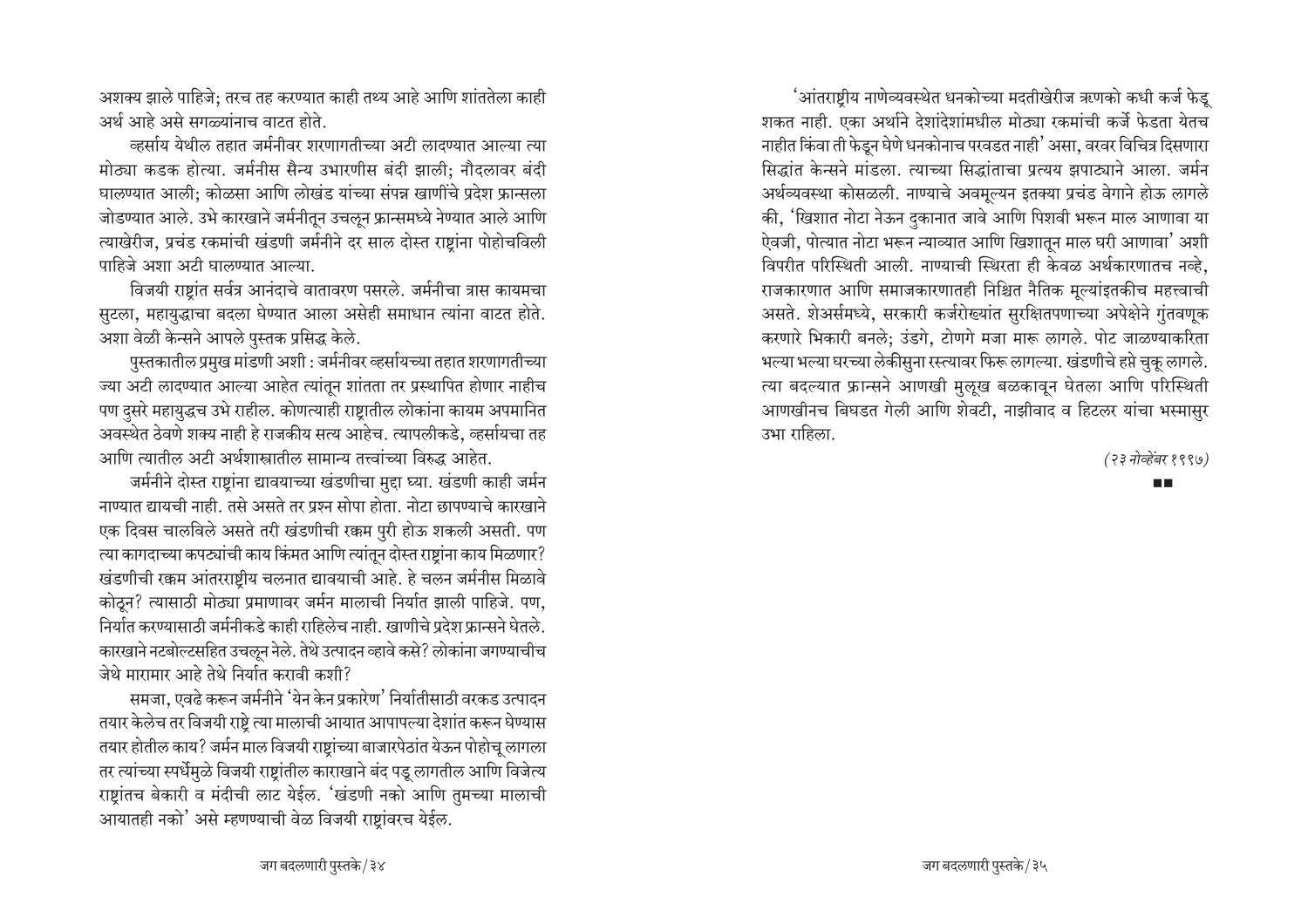# <u>मुहूर्तं ज्वलितं श्रेयः । न च धूमायितं चिरम्॥</u>

निरोगी शरीर असले म्हणजे मनही निरोगी राहाते ही केवळ म्हण नाही. ते एक तत्त्वज्ञान आहे. बुद्धीची कार्यक्षमता वरच्या कोटीची राहायची असेल तर स्याकरिता शरीर स्वस्थ आणि निरोगी असले पाहिजे. बलवंतांचे आराध्य दैवत श्री हनुमान हा केवळ पहिलवान नाही, तो 'बुद्धिमताम् वरिष्ठम्, 'ही आहे ही गोष्टही मोठी सूचक आहे.

शरीर निरोगी असले म्हणजे मन निरोगी राहाते, बुद्धी स्वच्छ राहाते; दररोजच्या ्व्यवहारामध्ये, संसाराच्या कामकाजामध्ये मनाची, बुद्धीची तल्लखता चांगली राहाते, कार्यक्षमता वाढते हा एक व्यावहारिक भाग झाला. या पलीकडे स्वस्थ शरीर असणे हे परमेश्वरी साधनेकरिता किंवा अध्यात्माच्या क्षेत्रातही महत्त्वाचे आहे, अशीही भारतीय परंपरा आहे. नरदेह हे अध्यात्माचे साधन आहे असे सांगून रामदास स्वामी म्हणतात.

नरदेह पांगुळी असता। तरी तो कार्यास न येता ॥

अथवा थोटा जरी असता। तरी परोपकारासि न येता॥

नरदेह अंध असिला। तरी तो निपटचि वाया गेला॥

अथवा बधिर जरी असला। तरी निरूपण नाही ।।

अश्या तन्हेने निरोगी असले तरी अपंग शरीरदेखील अध्यात्मसाधनेस फारसे उपयोगाचे नाही असे रामदासांनी स्पष्ट सांगितले आहे. ज्यांना धड खायला नाही. ज्यांचे हातपाय चालत नाहीत, कुष्ठरोगासारख्या व्याधींनी जे पीडित झाले आहेत, आंगावरच्या वस्त्राचीही ज्यांना शुद्ध नाही अशी मंडळीदेखील अवलिया म्हणून शेगावच्या संतांप्रमाणे किंवा शिर्डीच्या साईबाबांप्रमाणे मान्यता पावतात. शेवटी शरीर आणि मन यांचा संबंध काय आहे? शरीर चांगले असणे म्हणजे काय? याचीही व्याख्या भारतीय परंपरेमध्ये खुप स्पष्ट आहे.

शरीरामध्ये भोगविलासादी प्रवृत्ती नसावी म्हणजे राजस वृत्ती नसावी; त्याबरोबर <u>क्रोध, संताप, चीड, अतिरेकीपणा याकडे नेणारी तामसी वृत्ती नसावी. यासाठी, </u>

∙खाण्यापिण्यामध्ये अतिरेक नसावा, संयम असावा; दारू, धूम्रपान इत्यादी व्यसने तर नसावीतच. सकाळी उठणारा मनुष्य शुचिर्भूत होऊन जे काही पाठपठण करायचे असेल ते करणारा, ब्रह्मचर्य पालन करणारा हा केवळ शरीरानेच निरोगी होतो एवढेच नव्हे तर त्याबरोबर तो अध्यात्मसाधनेचाही अधिकारी बनतो, असे समजले जाते

प्रत्यक्षात पाहिले तर, पहाटे उठून शुचिर्भूत होऊन पुरुषसूक्तांचा घोष करणाऱ्या महाभागांनी पृथ्वीच्या पाठीवर किंवा आपल्या देशात काही फार मोठी सुधारणा घडवून आणली आहे, लोकांच्या आयुष्यांमध्ये काही सुखसमाधान वाढविले आहे किंवा स्वत:च्या वैयक्तिक आध्यात्मिक उन्नतीमध्येही काही मोठी शिखरे चढून दाखविली आहेत असे काही दिसत नाही. किंबहुना, अश्या तऱ्हेच्या नियमित आहार, नियमित कार्यक्रम आखणाऱ्यांपेक्षा बेभान धुंदपणे जगून पॅरिसच्या सेन नदीच्या पुलाखाली दारू पिऊन झिंगून पडलेल्या माणसांनीसुद्धा आपल्या संशोधनांनी किंवा कलेच्या आविष्कारांनी मनुष्य, समाज आणि संस्कृती समृद्ध <u>करून टाकल्याची उदाहरणे सापडतात.</u>

चि.वि. जोशींची एक कथा आहे. या कथेतील बाप हा वेगवेगळ्या <u>निसर्गो</u>पचाराच्या पद्धतीनुसार स्वत:ची तब्येत खूप चांगली ठेवण्याचा प्रयत्न करतो. वेगवेगळ्या प्रकारची स्नाने, वेगवेगळ्या प्रकारांनी पोट साफ ठेवणे, जरा काही कोठा जड झाला असे वाटले तरी बैचेन होणे याच चिंतांमध्ये तो सबंध दिवस काढतो. या उलट, त्याचा स्वातंत्र्याच्या आंदोलनात असलेला, बेळगावमध्ये वकील असलेला मुलगा तब्येतीकडे लक्ष देत नाही, अनेक प्रकारची कुपथ्ये करतो. परिणामत:, क्षयाची बाधा होऊन लवकर मरूनही जातो. त्याच्या अंत्ययात्रेला हजारो लोक येतात, वर्तमानपत्रे भरभरून बातम्या येतात. याउलट, नंतर काही दिवसांनी वडील मरून जातात तेव्हा त्यांच्या मुलाचा उल्लेख करून 'त्यांचे हे वडील' असा वर्तमानपत्राच्या कोपऱ्यात कुठेतरी उल्लेख येतो.

ध्यानधारणा कशी करावी यासंबंधी योगशास्त्रावरील ग्रंथांत, खुद्द भगवद्गीतेतही तपशीलवार सूचना दिल्या आहेत. बसायची जागा कशी असावी येथपासून ते सर्व इंद्रियांचा संकोच करून संयम बाळगण्याच्या वेगवेगळ्या पद्धती थोगीजनांनी तपशीलवारपणे सामान्य जनांकरिता सांगून ठेवल्या आहेत. परमेश्वराचा साक्षात्कार, परमेश्वराचे दर्शन हे शारीरिकदृष्ट्या कोणत्या अवस्थेस पोहोचलेल्या योग्यास होते? या प्रश्नाचे उत्तर देणे मोठे कठीण आहे. अनेक तऱ्हेच्या कष्टसायासांनी शरीर शिणविणाऱ्या. एका पायावर उभे राहाण्याची तपश्चर्या करणाऱ्या. अनेक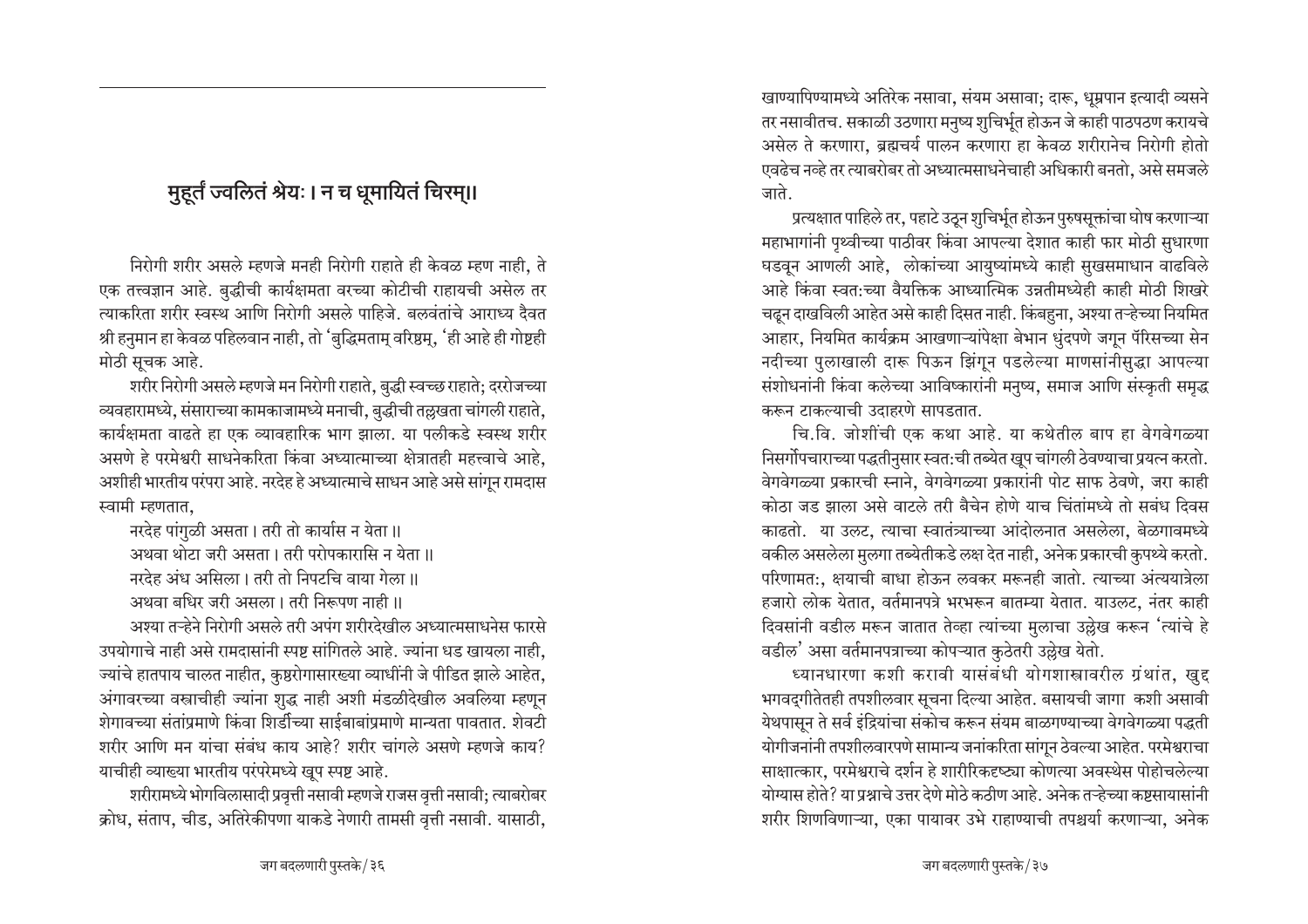तऱ्हेच्या यातना भोगणाऱ्या योग्यांना एकदा शरीर हे खोटे आहे, शरीराचे काही <u>महत्त्व नाही हे पटले म्हणजे ते ईश्वरी साक्षात्काराचे अधिकारी होतात, असे भारतीय</u>  $\overline{u}$ एरंपरा मानते.

<u>वेगवेगळ्या प्रेषितांनी आणि आपल्याकडील अगदी किरकोळ साधु, बाबा,</u> महाराजांनीही परमेश्वराचा साक्षात्कार आपल्याला कोणत्या परिस्थितीत, कोठे, कधी, कसा झाला याची तपशीलवार वर्णने लिहन ठेवलेली आहेत. ही वर्णने पाहता शरीराच्या कोणत्याही एका विशिष्ट अवस्थेत साक्षात्कार होण्याची संभावना ँ वाढते असे काही दिसत नाही. कोणाला गाई चारताना एकदम साक्षात्कार झाला असे वाटते, कोणाला भांडी घासताना, कोणाला धुणी धुताना, कोणाला डोंगरात स्वच्छंदपणे फिरताना.

ख्रिश्चन धर्माच्या इतिहासातही अशा प्रकारचा एक मोठा महत्त्वाचा प्रसंग घडलेला आहे. ख्रिस्ताचा अनुयायी संत पीटर हा ख्रिस्ताच्या वधानंतर जेरुसलेम Rigन रोमकडे जाण्यास निघाला. रोमच्या वाटेवर एका ठिकाणी त्याला परमेश्वरी साक्षात्कार झाला आणि परमेश्वराने पुढे जाऊन रोम येथे येशूच्या विचाराचे पीठ स्थापन करण्याची आज्ञा दिली, असे त्याला स्पष्टपणे जाणवले. या सगळ्या अनुभवाचे तपशीलवार वर्णन संत पीटरने लिहून ठेवले आहे. हे वर्णन बारकाईने वाचल्यानंतर अनेक तज्ज्ञ डॉक्टरांनी असे मत प्रदर्शित केले की हा अनुभव आध्यात्मिक नसून अपस्मार झालेल्या रोग्यास एखादे फेफरे यावे अशा प्रकारचा अनुभव आहे. अशा तऱ्हेचे निदान तज्ज्ञांनी केल्यानंतर साहजिकच भक्तमंडळीत मोठी खळबळ उडाली. संत पीटर म्हणजे रोम येथील कॅथॉलिक चर्चचा मूळ संस्थापक. त्याच्या ईश्वरी अनुभवाबद्दल शंका व्यक्त करणे म्हणजे सबंध रोमन कॅथॉलिक पंथाच्या आणि पोपच्या अधिकारासच आव्हान देण्यासारखे. पण, सर्व डॉक्टरमंडळींनी मांडलेला पुरावा इतका सज्जड होता की त्याला उत्तर देणेही जवळजवळ अशक्य झाले. संत पीटरचा ईश्वरी साक्षात्काराचा अनुभव हा काही आध्यात्मिक अनुभव समजायचा का अपस्माराच्या रोग्याचा एक अनुभव समजायचा?

या विषयावर अमेरिकेतील एक तत्त्वज्ञ विल्यम जेम्सू यांनी नवी दिशा दाखविणारा विचार मांडला. विल्यम जेम्स हा एम.डी. झालेला म्हणजे निष्णात .<br>इॉक्टर. मानसशास्त्रावर शरीरशास्त्राच्या आधाराने त्याने अत्यंत गाजलेले गंथ  $\epsilon$ याहीपूर्वी लिहिले होते. सर्व तत्त्वज्ञानांमध्ये 'सारे विश्व हे एक आहे' अशी विनाकारण समजूत आग्रहाने मांडली जाते अशी त्याची तक्रार होती. इंग्रजीत विश्वाला Universe म्हणजे एकअस्तित्व असा शब्द आहे. Universe च्या ऐवजी Poly-verse म्हणजे बहअस्तित्व का अस् नये? सर्व विश्व कोण्या एकाच तत्त्वाने बांधलेले आहे असे समजण्याची काय गरज आहे? विश्वात अनेक तत्त्वे असणेही तितकेच साहजिक आहे. 'एक' आकडा महत्त्वाचा आहे तसेच 'तीन' आणि 'सात' हे आकडेही महत्त्वाचे आणि पवित्र मानले जातात. पण, एक काय, तीन काय, सात काय आणि दहा लाख दहा काय - कोणताही आकडा निसर्गाच्या व्यवस्थेमध्ये तितकाच महत्त्वाचा, तितकाच पवित्र आहे. तेव्हा साऱ्या विश्वाचा नियंत्रक, निर्माता, परमेश्वर एकच असण्याची काही तर्कशास्त्रदृष्ट्या आवश्यकता नाही, अशी त्यांची मांडणी होती.

जगातील वेगवेगळ्या धर्मांच्या, वेगवेगळ्या पंथांच्या, टोळ्यांच्या पूजापद्धतींचा, आराधनापद्धतींचा विल्यम जेम्स याने बारकाईने अभ्यास केला आणि या अभ्यासाअंती त्याने असा निष्कर्ष काढला की वेगवेगळ्या धर्मांच्या, पंथांच्या. टोळ्यांच्या आराधनापद्धतींमध्ये. प्रत्येकात काही तथ्य आहे आणि सर्व विश्वाच्या मागे एक कोणी शक्ती असेल तर त्या शक्तीची आराधना करण्याचा केवळ एक मार्ग कोणताही असू शकत नाही; परमेश्वराकडे पोहोचण्याचे विविध मार्ग असू शकतात.

विल्यम जेम्स् हा स्वत: डॉक्टर होता. अनेकविध अध्यात्ममार्गांचा पुरस्कर्ता विल्यम जेम्स् याने संत पीटरच्या साक्षात्काराच्या प्रश्नाचे विश्लेषण केले. डॉक्टरांनी संत पीटर अपस्माराचा म्हणजे Epilepsy चा रोगी होता असे दाखवून दिल्यानंतर संत पीटरच्या शिष्यांनी आणि भक्तजनांनी चिडून जाण्याचे काहीही कारण नाही**:** किंबहुना संत पीटर अपस्माराचा रोगी होता हे नाकारण्याची धडपड करण्याची काहीही आवश्यकता नाही असे विल्यम जेम्सूने मांडले. ईश्वराची अनुभूती येण्यासाठी अमुक एकच प्रकारचे शरीर असले पाहिजे अशी पुर्वअट असण्याची काहीही गरज नाही. संत पीटर या अपस्माराच्या रोग्याचे शरीर हे ईश्वरी साक्षात्कारासाठी पात्र नाही असे म्हणायला काय अधिकार आहे? किंबहना, आसेही म्हणता येईल की अपस्माराने ग्रासलेले शरीर हे ईश्वराच्या साक्षात्काराचा अनुभव घेण्याकरिता कोणत्याही शरीरापेक्षा अधिक पात्र असते.

संत पीटर अपस्माराचा रोगी होता असे म्हटल्याने त्याच्या साक्षात्काराचे महत्त्व कमी होते असे समजण्याचे काहीही कारण नाही. संतमहात्मे परमेश्वराची आराधना करताना दिवसेंदिवस उपासतापास काढतात, शरीराला कष्ट देतात; <u>शरीराची ही विकलांग अवस्था परमेश्वराचा साक्षात्कार होण्यासाठी कटाचित जास्त</u>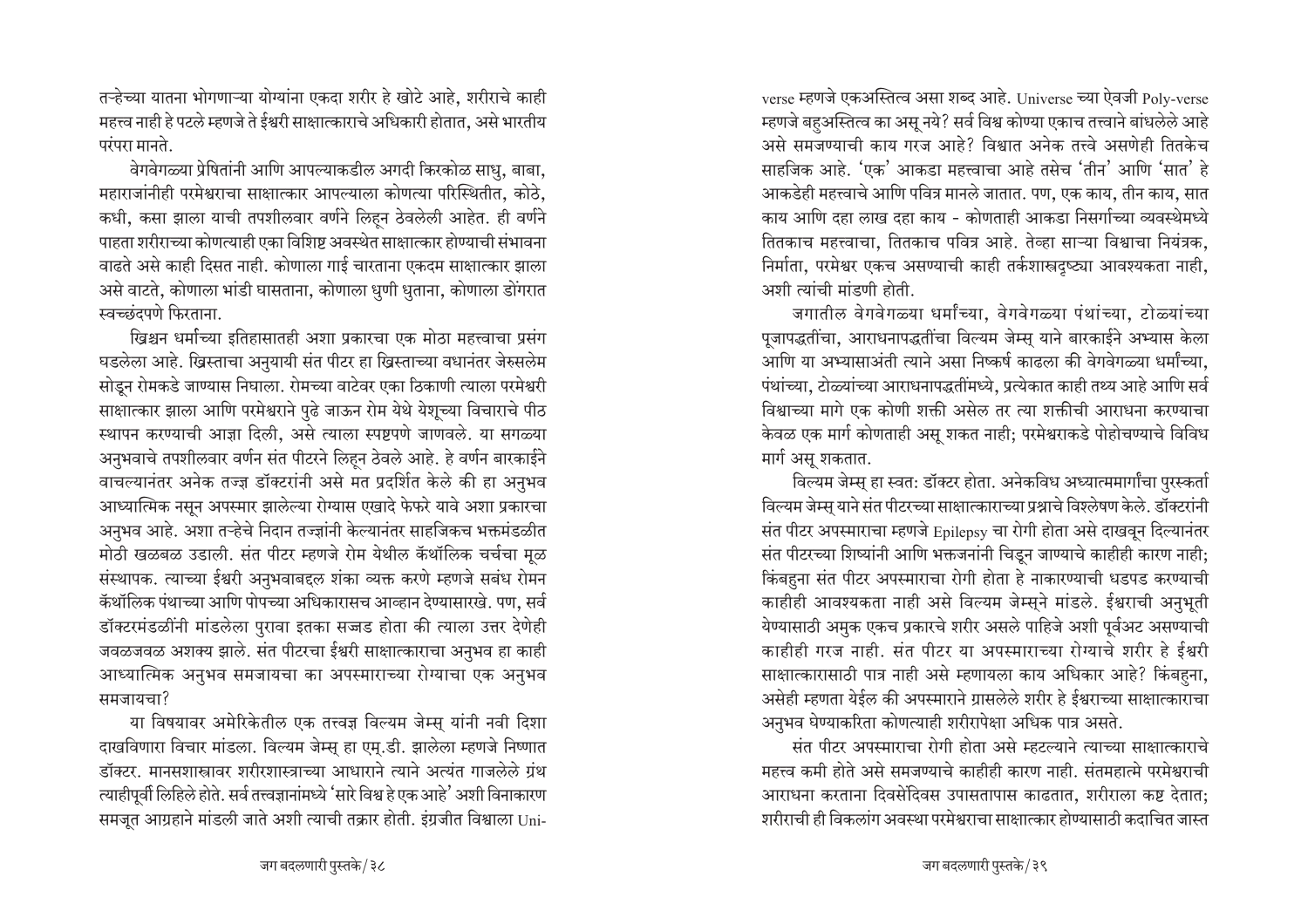साहाय्यकारी होऊ शकत असेल. दररोज भरपूर खानपान करणाऱ्या आणि मजबूत कसरत करणाऱ्या माणसापेक्षा अशा विकलांगांना त्यांचे शरीर परमेश्वराची अनुभूती देण्याकरिता मदत करत नसेल असे म्हणण्यास काय पुरावा आहे? विल्यम जेम्सूची त्याच्या 'Varieties of Religious Experiences धार्मिक अनुभवांची विविधता' या पुस्तकातील ही मांडणी मोठी क्रांतिकारी ठरली.

अल्डस हक्सले याने आपल्या Doors of Perceptions- Heaven and Hell या पुस्तकात स्वत:वर वेगवेगळ्या मादक द्रव्यांचा काय परिणाम होतो या संबंधीचे अनुभव नोंदले आहेत. मादक द्रव्य सेवन करणाऱ्यांनी सांगितलेले अनुभव असे की द्रव्य घेतल्यानंतर सर्व शरीराच्या जडपणाची, शारीरिक दु:खांची जाणीव संपते आणि नाक, कान, डोळे, स्पर्श, जिह्वा ही सारीच इंद्रिये नेहमीपेक्षा फारच प्रखरपणाने अनुभूतींची नोंद घेतात. डोळ्यांना दिसणारे रंग नेहमीच्या इंद्रधनुषी रंगांपेक्षाही अधिक ठळक, अधिक गडद, अधिक स्पष्ट, अधिक वेचक वाटतात; कानावर पडणारे आवाजही नेहमीपेक्षा काही वेगळेच भासतात. शरीरामध्ये काही रसायने सोडल्यामुळे सर्व ज्ञानेंद्रियांच्या प्रक्रियाही बदलतात हे जर खरे असेल तर शरीरामध्ये रसायनांचे नेमके कोणते मिश्रण होणे सर्वश्रेष्ठ आहे- ईश्वरप्राप्तीसाठी किंवा ज्ञानप्राप्तीसाठी? याची व्याख्या कोण देणार?

निष्कर्ष म्हणजे, मुहर्तं ज्वलितं श्रेय: । न च धूमायितं चिरम् ॥

(१२ऑक्टोबर १९९७)

 $\blacksquare$ 

# थॉमस पेन्सचे 'कॉमन सेन्स'

'गुलामगिरी' ग्रंथाच्या १० व्या भागात जोतिबा फुले यांनी 'मिस्टर थॉमस पेन्सासारख्या मोठ्या विद्वानांच्या पूर्वजांनी या बळिराजाचे अंकित होऊन आपल्या मागच्या सर्व इडापीडा दुर करून सुखी झाले' असा उल्लेख केला आहे. याच ग्रंथाच्या १४ व्या भागातही 'टॉमस पेन्स वगैरे ग्रंथकारांच्या पुस्तकांतील कित्येक वाक्यांच्या आधाराने सिद्ध करून दाखविले' असा उल्लेख आहे. 'सार्वजनिक सत्यधर्म' पुस्तकात जोतिबांनी सत्यवर्तनाचे जे ३३ नियम सांगितले आहेत ते थॉमस पेन्सच्या विचारांवर आधारलेले असावेत. बहुजन समाजाच्या चळवळीतील जोतिबा फुले, तसेच बाबासाहेब आंबेडकर आदि अनेक धुरीणांवर थॉमस पेन्स यांच्या विचारांचा मोठा प्रभाव आढळतो.

थॉमस पेन्स हा काही ग्रंथकार नव्हता. जोतिबांप्रमाणेच एक एक विषय घेऊन त्यावर त्याने पुस्तिका लिहिल्या. तो विद्वानही नव्हता; त्याच्या लेखनात व्याकरणाच्या अनेक चुका आढळतात. विष्णुशास्त्री चिपळूणकर यांनी फुल्यांच्या लेखनातील ग्राम्य भाषा, व्याकरणाच्या चुका व हास्यास्पद व्युत्पत्ती यांच्यावर हल्ला चढविला त्याचप्रमाणे जॉर्ज चॉर्मर्स या पेन्सच्या चरित्रकाराने त्याच्या पुस्तकाचा मोठा भाग पेन्सच्या भाषेच्या अशुद्धतेवर हल्ला करण्यात खर्ची घातला आहे.

महापंडित विष्णुशास्त्री चिपळूणकर यांचा वीतभर उंचीचा एकच पुतळा पुण्यातील एका बोळात उभा आहे. याउलट, जोतिबांचे महाकाय पुतळे गावोगाव पूजास्थान बनले आहेत. थॉमस पेन्स या लेखकाबाबतही असाच इतिहास घडला आहे. पेन्स १७३७ मध्ये इंग्लंडमधील नॉरफोक परगण्यात थेटफोर्ड येथे जन्मला. बाप कर्मठ 'केकर' पंथाचा. आई इंग्लंडच्या चर्चची अनुयायी. घरची अत्यंत गरिबी. अगदी गरजेच्या वस्तूंचीही कमतरता. १३ व्या वर्षी शाळा सोडून तो बापाच्या, कपडे बनविण्याच्या धंद्यात गेला. त्यातील निरस रटाळपणाला कंटाळून जहाजावर खलाशी होण्याकरिता तो दोनदा पळून गेला. प्रत्येक वेळी बापाने त्याला सोडवून आणले आणि लंडनमधून काढून मूळ गावी ठेवले. शाळेतील काळातही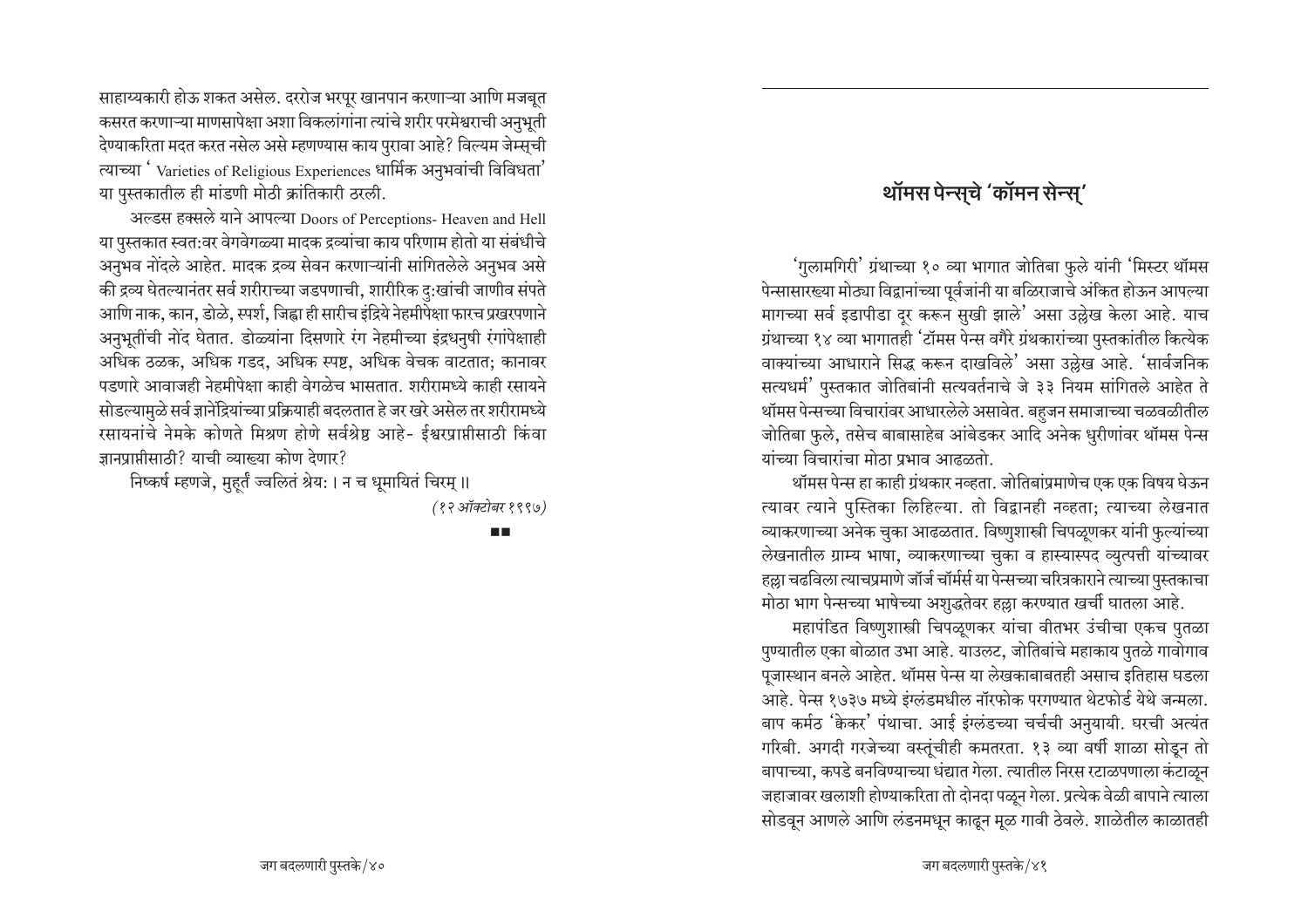विज्ञानाकडे आणि त्यातल्या त्यात नवनवीन क्लुप्त्या शोधण्याकडे त्याचा कल होता. आणि गावात बापाचा धंदा चालविताना फावल्या वेळात तो खगोलशास्त्रावरील धडे ऐकण्यास जाऊन बसे. एवढा उल्लेख सोडल्यास पुढे प्रकटणाऱ्या लोकोत्तर थॉमस पेन्सची काही चिन्हे बालपणात दिसत नाहीत. पेन्सने अबकारी खात्यात नोकरी धरली, तेथूनही त्याला काढून टाकण्यात आले. पुन्हा काही काळ बापाचा धंदा, काही काळ शिक्षकी पेशा असे झाल्यावर अबकारी खात्यात त्याला परत घेण्यात आले. ३४ व्या वर्षी, त्याच्या दुसऱ्या लग्नाची बायको आणि सासू तंबाखूचे आणि किराणा मालाचे दुकान चालवत तेथेच तोही बसू लागला. बियरच्या अड्ड्यावर जमणाऱ्या एक मंडळात तो जाऊ लागला. त्याच्या युक्तिवादाच्या कौशल्याची वाखाणणी सर्वत्र होऊ लागली. अबकारी खात्यातील नोकरदारांच्या संघटनेने त्यांच्या पगारवाढीसाठी तरफदारी करण्याचे काम त्याच्यावर सोपविले. अबकारी नोकरदारांना पगार कमी असल्यामुळे भ्रष्टाचार कसा बोकाळतो या विषयावर त्याने एक निवेदनही तयार केले. त्याचे निवेदन फेटाळले गेले एवढेच नव्हे तर, कामात दुर्लक्ष करण्याबद्दल त्याला नोकरीतून कमी करण्यात आले. त्याच्या दुकानाचेही दिवाळे वाजले. घरसामान विकल्यामुळेच तो तुरुंगात जाण्यापासून वाचला. बायकोही विभक्त झाली. चाळीशी जवळ आलेली आणि थॉमस पेन्स उद्ध्वस्त भणंग अवस्थेत एकाकी उभा होता.

योगायोगाची गोष्ट; यावेळी इंग्लंडमध्ये अमेरिकन वसाहतीतर्फे कारभार पाहणाऱ्या बेजामिन फ्रॅंकलीन यांच्याशी पेन्सची थोडीफार ओळख झाली. बेजामिन फ्रॅंकलीन पुढे अमेरिकन स्वातंत्र्याचा शिल्पकार म्हणून गाजला. फ्रॅंकलीनने एक शिफारसपत्र देऊन पेन्सला आपल्या जावयाकडे अमेरिकेत पाठविले आणि १७७४ मध्ये, वयाच्या ३७ व्या वर्षी पेन्स अमेरिकेत उतरला. इंग्लंडमधील सरंजामशाही, सामाजिक विषमता आणि आत्यंतिक गरिबी यांच्या अनुभवाचेच भांडवल असलेला पेन्स अमेरिकन भूमीवर पाय पडताच 'कायाकल्प' झाल्यासारखा प्रतिभा दाखवू लागला. १७७५ पर्यंत अमेरिकेत सर्वत्र इंग्लंडच्या वर्चस्वाबद्दल असंतोष पसरलेला होता. इंग्लंडविरुद्ध बंड करून उठावे; आवश्यक तर सशस्त्र लढाईही करावी असे सॅम्युअल ॲडॅम्स् व जॉन हॅंकॉक यांच्यासारखे अपवाद सोडल्यास कोणी मांडत नव्हते. बहुतेक लोक इंग्लंडच्या राजाच्या स्वामीनिष्ठेचाच पक्ष मांडत होते. जॉर्ज वॉशिंग्टन. थॉमस जेफरसन आणि बेंजामिन फ्रॅंकलीनही ब्रिटनशीच निष्ठा सांगत होते. अमेरिकन स्वातंत्र्याच्या कल्पनेबद्दल त्यांचा उत्साह फार मोठा नव्हता. अमेरिकेतील लोकांच्या रास्त तक्रारींबद्दल राजाने दयाळू होऊन योग्य तो न्याय

द्यावा अशीच मांडणी अमेरिकन स्वातंत्र्याचे हे भावी शिल्पकार त्यावेळी करीत होते.

एका स्थानिक वर्तमानपत्राचा संपादक म्हणून पेन्सने निग्रोंच्या गुलामगिरीविरुद्ध, स्त्रियांच्या समान हक्कांबद्दल आणि एकूण लोकशाही व व्यक्तिस्वातंत्र्य यांचे पक्ष मांडायला सुरुवात केली होती. १७७५ मध्ये त्याने 'कॉमन सेन्स' ही पुस्तिका लिहायला सुरुवात केली. अमेरिकन वसाहती इंग्लंडच्या आधिपत्यापासून स्वतंत्र होणे आवश्यक आहे, एवढेच नव्हे तर अपरिहार्य आहे असा पक्ष मांडणारे, वर्षापूर्वीच इंग्लंडमधून अमेरिकेत आलेल्या इसमाचे हे ४७ पानांचे चोपडे १० जानेवारी १७७६ रोजी प्रसिद्ध झाले. तीन महिन्यांत लाखावर प्रती खपल्या; थोड्याच दिवसांत पाच लाखांवर खप गेला. त्या काळात ही मोठी अजब गोष्ट होती. वाचता येणाऱ्या प्रत्येक अमेरिकन नागरिकाने हे पुस्तक वाचले. अमेरिकन वसाहतींच्या स्वातंत्र्यासाठी त्याने केलेले आवाहन स्पष्ट होते. संघर्ष अटळ आहे. इंग्लंडचे वर्चस्व संपविलेच पाहिजे. मवाळ धोरण अमेरिकेस फार महाग पडत आहे आणि अमेरिकन स्वातंत्र्यातुनच एका नव्या युगाचा प्रारंभ होणार आहे या त्याच्या मांडणीला मिळणारा प्रतिसाद वणव्याप्रमाणे वाढत गेला.

दस्तुरखुद्द जॉर्ज वॉशिंग्टनच्या मनाची दोलायमान अवस्था संपली. तत्कालीन नेत्यांच्या लिखाणात अमेरिकेतील जनमत स्वातंत्र्ययुद्धासाठी तयार करण्याचे श्रेय पेन्सच्या या चोपड्यास प्रांजळपणे दिले आहे. पुस्तिकेच्या प्रकाशनानंतर सहा महिन्यांच्या आत संपूर्ण स्वातंत्र्याचा ठराव करण्यात आला. मसुदा तयार करण्याचे काम अधिकृतपणे थॉमस जेफरसन यांच्याकडे होते. याच जाहीरनाम्यात निग्रो गुलामगिरी संपविण्याची घोषणा असावी यासाठी पेन्सने पुष्कळ प्रयत्न केले. पण ते निष्फळ ठरले. हा प्रश्न नंतर दक्षिण आणि उत्तर संस्थानांतील यादवी युद्धाने निकालात निघायचा होता; त्यासाठी एक अब्राहम लिंकन जन्माला यायचा होता! अमेरिकेच्या स्वातंत्र्ययुद्धातच निग्रोंच्या स्वातंत्र्याचाही अंतर्भाव पाहणाऱ्या पेन्सचे स्वातंत्र्यप्रेम आणि द्रष्टेपणा स्पष्ट होतो.

स्वातंत्र्ययुद्ध छेडले गेले, पेन्स त्यात अमेरिकन फौजेतील जवान म्हणून उतरला. काही महिन्यांतच अमेरिकन काँग्रेसने त्याला बोलावून घेतले आणि स्वातंत्र्याच्या उंबरठ्यावर असलेल्या अमेरिकन राष्ट्राचा तो पहिला परराष्ट्रमंत्री झाला. नव्याने स्वतंत्र झालेल्या अमेरिकेच्या संयुक्त संस्थानाने फ्रान्समधून आर्थिक मदत मिळविण्यासाठी त्याला पाठविले. तेथून परत आल्यानंतर पेन्सने आपल्या बालपणीच्या यंत्रविद्येच्या आवडीचा पाठपुरावा केला; टांगत्या पुलाचा पहिला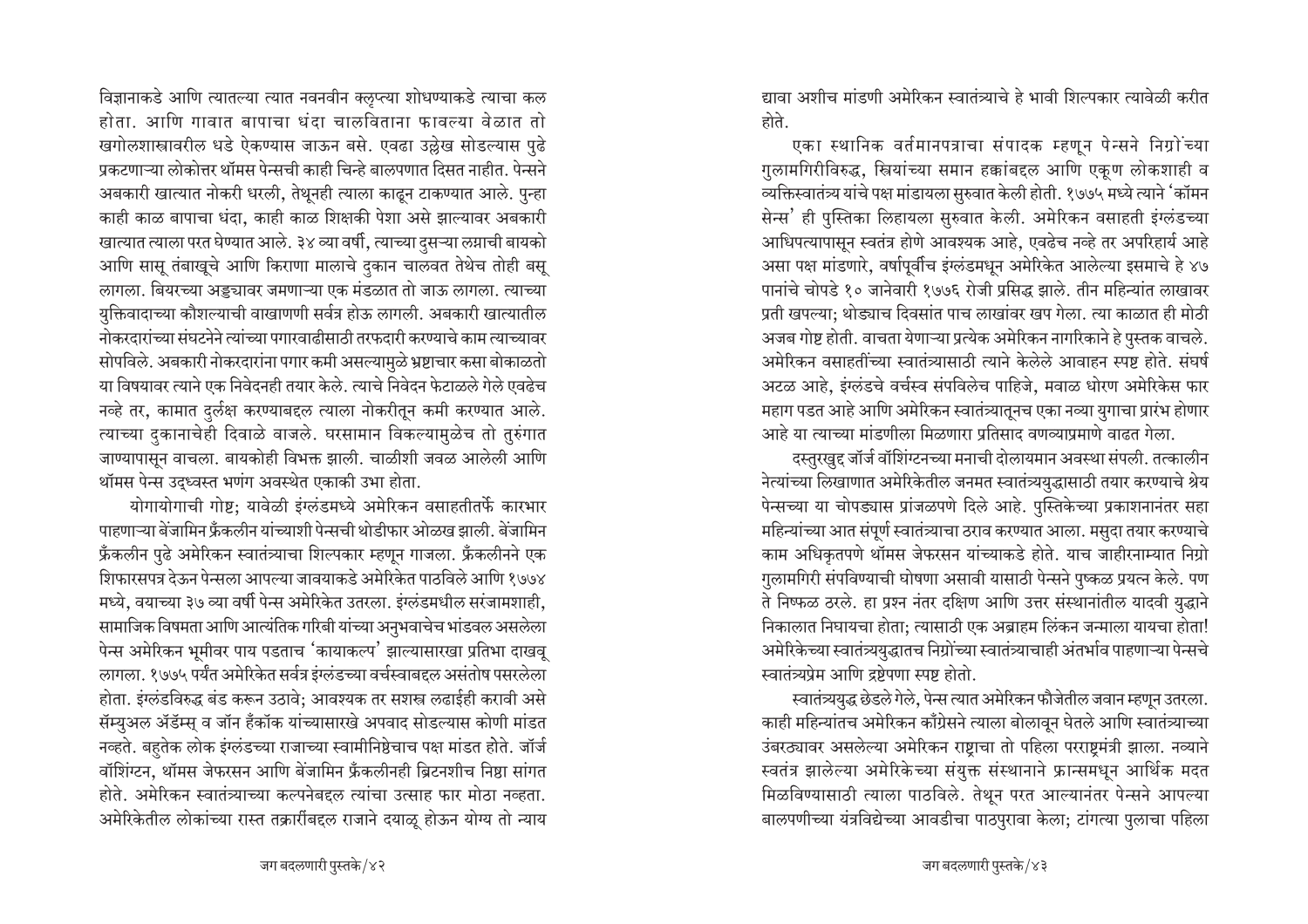नमुना बनविण्याचे श्रेय त्याला जाते. वाफेच्या ताकदीवर चालणारे एक यंत्रही त्याने तयार केले होते. या विषयावर युरोपमधील शास्त्रज्ञ आणि तंत्रज्ञ यांच्याशी सल्लामसलत करणे आवश्यक होते. त्यासाठी वयाच्या पन्नासाव्या वर्षी पेन्स युरोपमध्ये परतला आणि पुढे जवळजवळ पंधरा वर्षे तेथे राहिला.

१७७६ मध्ये अमेरिकन स्वातंत्र्ययुद्धाचा प्रत्यक्ष अनुभव घेतलेला पेन्स इंग्लंडमध्ये उतरला ते फ्रेंच राज्यक्रांतीचे वादळी ढग आकाश व्यापून टाकत असतानाच. स्वातंत्र्याच्या कल्पनेचा पुरस्कार करण्यासाठी फ्रान्समधील क्रांती ही एक नवी संधी आहे अशा विश्वासाने पेन्स क्रांतिकाऱ्यांत उतरला. एडमंड बर्कच्या फ्रेंच क्रांतिविरोधी लिखाणास उत्तर देण्यासाठी त्याने 'मनुष्यप्राण्याचे हक्क (Rights of man)' हे दुसरे चोपडे प्रसिद्ध केले. राजद्रोहाबद्दल अटक होण्याचा धेाका निर्माण झाला तेव्हा तो इंग्लंड सोडून फ्रान्समध्ये आला. क्रांतिकारी मंडळात त्याला प्रतिनिधी म्हणून घेण्यात आले. पण, १६ व्या लुईचा शिरच्छेद करण्यास त्याने विरोध दर्शविल्यामुळे जहाल क्रांतिकारक त्याच्यावर नाराज झाले. जहालांच्या हाती सत्ता गेल्यावर पेन्सला तुरुंगात टाकण्यात आले; त्याचे फ्रेंच नागरिकत्व रद्द करण्यात आले. त्याच्या शिरच्छेदाची सारी तयारी झाली होती, पण ऐन वेळी तो एका अपघाताने सुटला. फ्रान्समधील अमेरिकन राजदूताने त्याची तुरुंगातून सोडवणूक करून घेतली. पेन्सची तब्येत अत्यंत खालावली असल्यामुळे त्याला आपल्या निवासात ठेवून घेऊन त्याची देखभाल करण्याची व्यवस्था केली. या काळात पेन्सने त्याची तिसरी गाजलेली पुस्तिका लिहिली 'विचारांचे युग'. या पुस्तिकेचा उल्लेख नास्तिकांचा धर्मग्रंथ म्हणून केला गेला; पण हा आरोप खरा नाही. फुल्यांप्रमाणेच पेन्सही शेवटपर्यंत ईश्वराचे अस्तित्व मानत होता. पण, त्या पुस्तिकेत केलेल्या बायबलवरील कडक टीकेमुळे धर्मप्रभू मोठे नाराज झाले.

१८०२ मध्ये पेन्स अमेरिकेस परतला; त्याची कोणी विचारपुसही केली नाही. सारे राजकारणी त्याच्यावर नाराज, सर्व धर्मांचे अनुयायी त्याच्यावर रुष्ट. अमेरिकन स्वातंत्र्याचा उद्घोष करणाऱ्या पेन्सला तो अमेरिकन नागरिक नाही या सबबीखाली मतदानाचा हक्कही नाकारण्यात आला; त्याच्या खुनाचाही एक प्रयत्न झाला.

सात वर्षे दारिद्य, शारीरिक व्याधी, सामाजिक बहिष्कार, भयानक विद्वेष यांना तोंड देत तो जगला. ७२ व्या वर्षी तो मेल्यावर त्याला, बापाच्या 'केकर' पंथियांनी त्यांच्या स्मशानभूमीत गाडण्याचीही परवानगी नाकारली.

अमेरिकन स्वातंत्र्याचा विचार व्यापारी सोयीचा होता. थॉमस पेन्सची स्वातंत्र्यावरील निष्ठा निखळ आणि अनिर्बंध होती. ती अमेरिकेच्या पचनी पडणे

कठीणच होते. थिओडोर रुझवेल्टसारख्यांनीही पेन्सला शिव्या घातल्या. १९४५ साली अखेरीस. पेन्सला अमेरिकन नागरिकत्वाचे हक्क मरणोपरांत देण्यात आले, एवढेच नव्हे तर अमेरिकेतील कीर्तिमान दिवंगत नेत्यांच्या स्मारकांत त्याला स्थान देण्यात आले.

जोतिबा फुले मॅटिकदेखील झाले नाहीत, कारण त्या काळी मॅटिकची परीक्षाच नव्हती. थॉमस पेन्सलाही औपचारिक शिक्षणाचा गंधही नाही; सामाजिक समतेचा पुरस्कार करण्यासाठी जोतिबांनी साऱ्या धर्मग्रंथांना 'खल्लड' ठरवून विष्णुच्या दशावतारांपासून ते वासुदेव बळवंत फडक्यांच्या बंडापर्यंत इतिहासाची एक नवी मांडणी केली. पण, अमेरिकन स्वातंत्र्याचा पुरस्कार करताना पेन्सने साऱ्या राज्यशास्त्राच्या गाभ्यालाच हात घातला.

'सर्वोत्तम सरकार म्हटले तरी ते वाईटच. ते टाळता येत नाही, एवढेच. आणि शासन नासले म्हणजे तर ते असह्यच होते. संस्कृती जसजशी विकसित होते तसतशी शासने अनावश्यक होत जातात.

'राजसत्ता हीच मुळी रानटी संस्था, त्यात घराणेशाही आली तर त्यासारखा मनुष्यजातीचा अपमान नाही,

'स्वतंत्रता हा प्रत्येक माणसाचा हक्क आहे; इतिहास ही व्यक्तीच्या वाढत्या स्वातंत्र्याची गाथा आहे.

हे विचार पेन्स मांडत होता तेव्हा महाराष्ट्रात पानिपतच्या पराभवानंतरची बेदिली माजली होती. अमेरिकन राज्ये स्वतंत्र झाली त्याच वर्षी ॲडॅम स्मिथचे 'राष्ट्रांची संपत्ती' प्रसिद्ध झाले. १७८९ मध्ये फ्रेंच राज्यक्रांती झाली, लागोपाठ पश्चिमी जगाचा तोंडवळा औद्योगिकीकरणाने आणि विज्ञानाच्या झेपेने संपूर्ण बदलून गेला. या परिवर्तनाचे श्रेय एका कोणा विचारवंतास देणे शक्य नाही; पण, एक पुस्तक प्रसिद्ध झाले त्याच्या मजकुराने सारे राष्ट्र आमूलाग्र बदलून गेले आणि निकराच्या युद्धास तयार झाले अशी उदाहरणे विरळा. थॉमस पेन्सचे 'कॉमन सेन्स्' अमेरिकेत इतिहास घडवून गेले; एवढेच नव्हे तर शतक उलटून गेले तरी जोतिबा फुल्यांना गुलामगिरीविरुद्ध संघर्ष करण्यासाठी प्रेरणा देत राहिले.

(२ नोव्हेंबर १९९७)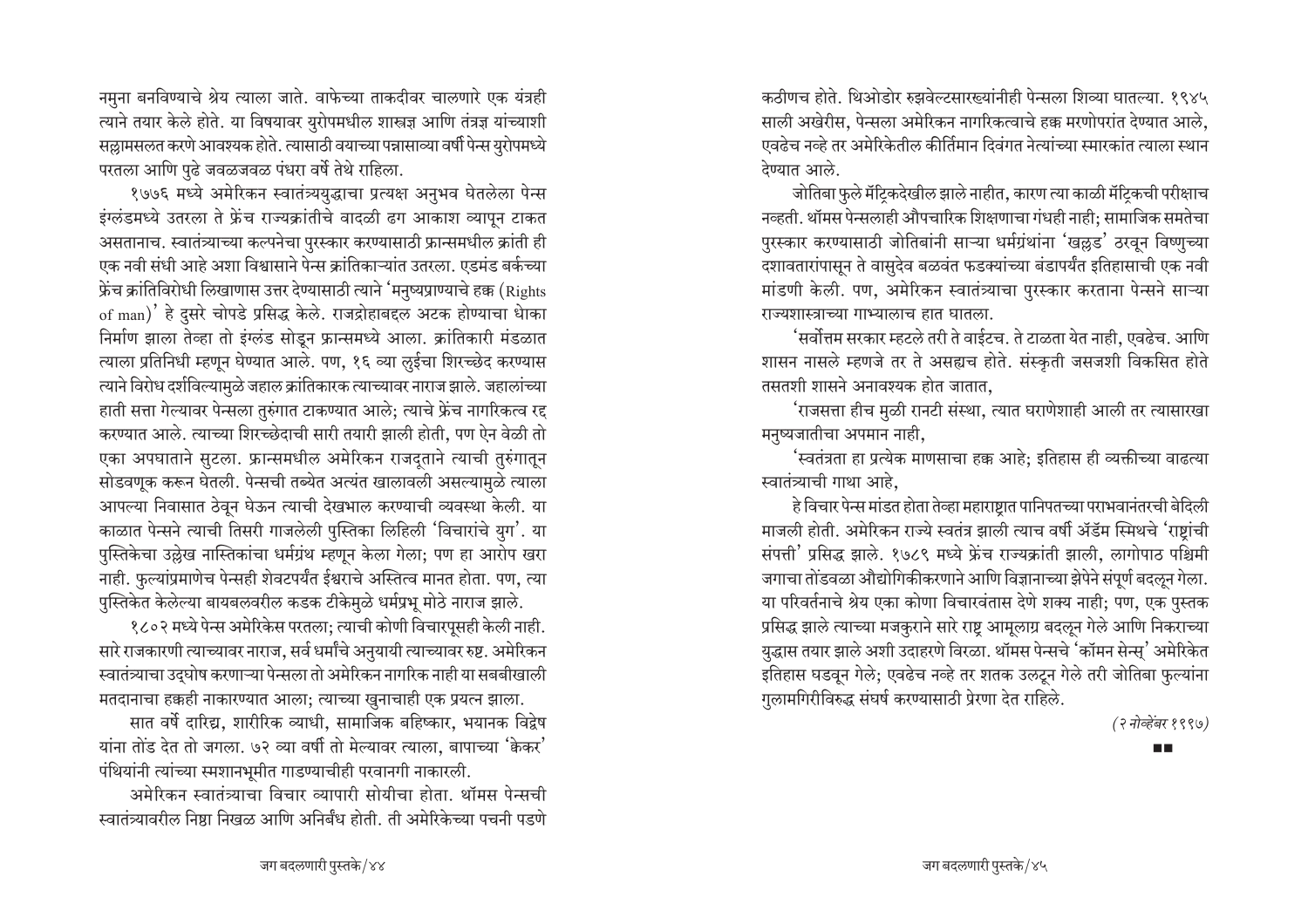# $\overline{3}$ अखेरचा विजय मायझेसचा

ऐशवाई बुडाली त्या वर्षी, म्हणजे १८१८ साली कार्ल मार्क्स्चा जन्म झाला. aयाच्या पासष्टाव्या वर्षी तो मरण पावला. मार्क्सूच्या समाजवादी विचारांचा प्रभाव . साऱ्या मनुष्यजातीवर शंभरसव्वाशे वर्षे राहिला. समाजवादी रशियात क्रांती झाली. <u>मार्क्स तत्त्वज्ञ, शास्त्रज्ञ, अर्थशास्त्रज्ञ, समाजशास्त्री- सर्वच बाबीत महामानव ठरला.</u> परमेश्वरी अवताराची व्हावी तशी त्याची पूजा झाली. देव न मानणाऱ्या कोण्या एका व्यक्तीला असे स्थान मिळाल्याचे दुसरे उदाहरण नाही. रशियन क्रांतीची सत्तर वर्षे पुरी होत नाहीत तोच तेथील समाजवादी सत्ता ढासळली. सोव्हिएत रशियाचे तुकडे तुकडे झाले. दस्तुरखुद्द मार्क्स्चे पुतळे रशियातच उखडले गेले. काही पुस्तकी, सिद्धांती आणि डाव्या चळवळीत हितसंबंध गुंतलेली मंडळी सोडली तर आत मार्क्स्चे नाव फारसे कुणी घेत नाही आणि समाजवादालाही काही भवितव्य आहे असे कुणी मानत नाही.

लुडविग फॉन मायझेस मार्क्स्प्रमाणेच ज्यू जर्मन समाजात वाढलेला. १८८१ मध्ये जन्मला आणि पुरी ब्याण्णव वर्षे जगून पंचवीस वर्षांपूर्वी, म्हणजे १९७३ मध्ये मृत्यू पावला. मार्क्सुप्रमाणेच मायझेसनेही मायदेश सोडला आणि आयुष्याची शेवटीच तेहतीस वर्षे तो इंग्लंडमध्ये राहिला.

<sup>√</sup>खासगी मालमत्तेवर आधारलेल्या अर्थव्यवस्थेत जो तो अधिकाधिक फायदाच <u>मिळवून स्वत:चा स्वार्थ साधायचा प्रयत्न करतो, अशी अर्थव्यवस्था टिकू शकणार</u> नाही, वैयक्तिक स्वार्थ आणि सामूहिक हित यांचा मेळ बसणे शक्य नाही, सारी ⁄ खासगी मालमत्ता सार्वजनिक करावी, अर्थव्यवस्थेचे सारे नियोजन क्रांतिकारी मजूरवर्गाच्या नेत्यांनी करावे म्हणजे मानवी प्रगतीच्या मार्गातील सर्व अडसर दर होतील आणि माणूस खऱ्या अर्थाने मुक्त होईल; फायद्याच्या प्रेरणेने चालणारी बाजारपेठेची व्यवस्था टिकूच शकत नाही ही मार्क्सुची मांडणी.

मायझेसचा युक्तिवाद याच्या नेमका उलटा. १९२० मध्ये त्याने 'समाजवादी नियोजनाचे आर्थिक गणित' या शीर्षकाचे जर्मन भाषेत पुस्तक लिहिले.

अर्थव्यवस्थेचे सामूहिक नियोजन ही कल्पनाच भोंगळ आणि चुकीची आहे; समाजवादी नियोजनातील निर्णय हमखास चुकीचेच असतात; अशा चुकीच्या निर्णयांवर आधारलेली ही व्यवस्था फार काळ टिकणे अशक्य आहे अशी मायझेसची मांडणी.

समाजवादी व्यवस्थेत बाजारपेठ नाही, त्यामुळे मागणी-पुरवठ्याच्या आधाराने किमती ठरत नाहीत. बाजारपेठेतील मागणी, पुरवठा आणि किंमत यांच्या माहितीच्या आधारानेच गुंतवणूक किंवा उत्पादन यांचे नियोजन होऊ शकते. या माहितीच्या अभावात नियोजन मंडळाने केलेले निर्णय हमखास चुकीचे असतील.

मायझेसचे म्हणणे थोडक्यात समजावून घेऊ. समजा, आपल्याला रबर व लाकूड वापरून एक 'क्ष' वस्तू तयार करावयची आहे आणि ही वस्तू तीन वेगवेगळ्या पद्धतींनी उत्पादन करता येईल. 'अ' पद्धतीने उत्पादन केले तर २ किलो रबर आणि २ किलो लाकूड लागते; 'ब' पद्धतीने उत्पादन केले तर २ किलो खर आणि १ किलो लाकूड लागते आणि तिसऱ्या 'क' पद्धतीने उत्पादन केले तर १ किलो रबर आणि २ किलो लाकूड लागते. 'अ' पद्धत सर्वात जास्त रबर आणि लाकूड खाते त्यामुळे ती अकार्यक्षम म्हणून त्याज्य आहे याबद्दल काही वाद राहात नाही. पण, उरलेल्या 'ब' आणि 'क' या दोन पद्धतींची तुलना कशी करायची? त्या दोघांतील श्रेष्ठकनिष्ठता कशी ठरवायची? 'ब' पद्धतीत 'क'पेक्षा रबर जास्त लागते आणि 'क' पद्धतीत 'ब'पेक्षा लाकूड. लाकूड आणि रबर यांची तुलना करण्यासारखे काही समान मोजमाप काढले तरच 'ब' आणि  $\sigma$ ' मधून निवड करता येईल.

⁄ खुल्या बाजारपेठेच्या व्यवस्थेत उद्योजकाला हा निर्णय करण्यात काही अडचण येत नाही. बाजारात रबराची किंमत काय आणि लाकडाची किंमत काय हे पाहिले की कोणत्या पद्धतीने उत्पादनखर्च तुलनेने कमी येईल हे तो सहज समजू शकतो आणि सर्वात फायदेशीर असा मार्ग स्वीकारू शकतो.

 $^{\epsilon}$ समाजवादी व्यवस्थेत खुली बाजारपेठेच नाही. त्यामुळे उत्पादनाचे वेगवेगळे घटक - भांडवल, जमीन, यंत्रसामग्री, कच्चा माल इत्यादी- यांचे वाटप वेगवेगळ्या • कामांसाठी कसे करावे हा निर्णय कायमचाच अंदाजपंचे करावा लागतो. तस्मात्**.** समाजवादी नियोजन हे मूलत:च अकार्यक्षम राहाणार.' हा मायझेसचा सिद्धांत. समाजवादी व्यवस्थेत आर्थिक गणित करता येते किंवा नाही असा हा गणिताचा <u>वादविवाद मोठा गाजला.</u>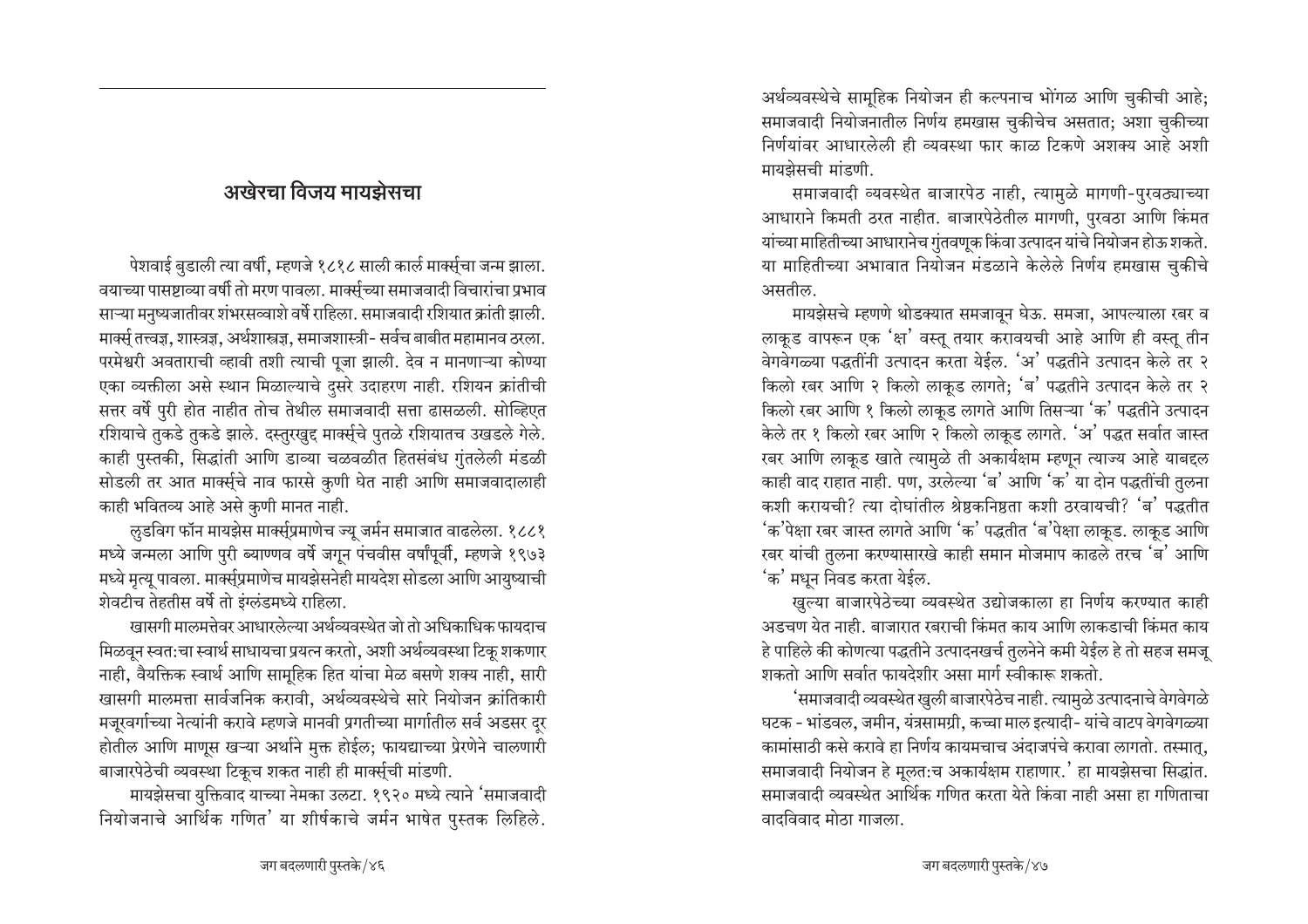मायझेसचा युक्तिवाद म्हणजे विनाकारणी शब्दच्छल आहे, प्रत्यक्षात समाजवादी व्यवस्थेत निर्णय करण्यात कोणतीही सैद्धांतिक अडचण येत नाही असे विरोधकांनी मांडले. समाजवादाच्या चढत्या काळात एका अर्थाने मायझेसच्या सिद्धांताचा पाडाव झाला आणि तो कालाच्या गर्तेत जमा झाला: निदान असे काही काळ वाटले.

१९५१ पासून भारतातही पंचवार्षिक नियोजन सुरू झाले. नेहरूंच्या कल्पनांना 'हो ला हो' देऊन त्याला सैद्धांतिक आणि संख्याशास्त्रीय आधार देणारा कोणी एक महालनोबीस भेटला. दुसऱ्या पंचवार्षिक योजनेची तयारी चालू असताना जगभरचे ख्यातनाम अर्थशास्त्रज्ञ भारताला भेटी देण्यासाठी बोलविण्यात आले. या पाहुण्या तज्ज्ञांत प्रो. लांज आले तेव्हा अगदी 'साधु संत येती घरा, तोचि दिवाळी दसरा' असा आनंदीआनंद जाहला ! लांजसाहेबांनी भारतीय नियोजन पद्धतीची वाखाणणी केली तेव्हा साऱ्या सरकारी समाजवाद्यांनी 'जितं मया, जितं मया' चा गोंगाट केला.

त्या काळी डॉ. ऑस्कर लांज यांची कीर्ती होतीही तशीच. त्या काळापावेतो अर्थशास्त्रासाठी नोबेल पारितोषिक दिले जात नव्हते: लांजसाहेबांना ते नंतर मिळाले. तरी त्यांच्या नावाचा मोठा दबदबा होता.

मायझेसच्या गणिती युक्तिवादाला लांजसाहेबांनी मोठे चपखल आणि सडेतोड उत्तर दिले असे सारे अर्थशास्त्री माना डोलावून त्यावेळी बोलत. (समाजवादाचे अर्थशास्त्र १९२७)

लांजचा युक्तिवाद काय होता? खुली बाजारपेठ नसली तरी समाजवादी नियोजकांना गुंतवणुकीचे निर्णय करण्यास अंधारात चाचपडावे लागेल हे खरे नाही. सर्वसाधारण कोणत्याही वस्तूच्या उत्पादनाला किती श्रमशक्ती लागते याच्या अनुमानाने नियोजन मंडळ यच्चयावत सर्व गोष्टींच्या किमतींचा एक तक्ता बनव शकेल. अर्थातच, या तक्त्यातील किमती साऱ्या बरोबर असणे शक्य नाही आणि तक्ता वारंवार परिस्थितीनुरूप बदलावा लागेल. तक्त्यातील किमतीप्रमाणे नियोजनाचे काम चालू झाले की काही वस्तूंचा पुरवठा कमी पडतो आणि काही वस्तू मुबलक प्रमाणात उपलब्ध होत नाहीत हे व्यवहारात सहज लक्षात येईल. ज्या वस्तूंचा पुरवठा फालतू असेल त्यांच्या तक्त्यातील किमती कमी करणे आणि ज्या वस्तुंचा तुटवडा असेल त्यांच्या किमती वाढविणे यात कोणतीच अडचण येऊ नये. उत्पादन करणाऱ्या कोणत्याही कारखान्याने आपले उत्पन्न आणि खर्च यांची तोडमिळवणी होते हे पाहावे आणि नियोजन मंडळाने प्रत्येक वस्तूची किंमत

तिच्या सीमांत उत्पादनखर्चाइतकी असेल असे पाहावे. झाले प्रश्न सुटला! खेळ खल्लास! समाजवादी नियोजनात अडचण कोणतीच राहिली नाही- ना सैद्धांतिक. ना व्यावहारिक!

प्रत्यक्ष सोविएत रशियातील नियोजनात सारा अनुमान धपकाच चालत होता. सारा अनुभव तुटवड्याचा आणि भूकमारीचा. नियोजनात चूक दिसून आली की किमतीचे तक्ते बदलण्याचे व नियोजकांचे शिरकाण करण्याचेच प्रकार जास्त. प्रा. लांज यांनी शास्त्रशुद्ध रीतीने नियोजन करणे अशक्य नाही हे कागदोपत्री दाखविण्याचा खटाटोप केला, एवढेच. खरे म्हटले तर ही सारी लांजसाहेबांची हातचलाखी होती. मागणीपुरवठ्याच्या आधाराने बाजारात किमतीचा फेरफार तातडीने होतो. मागणी किंवा पुरवठा यांचे गणित चुकले याची माहिती समाजवादी नियोजकांना मिळायलाच बराच काळ जावा लागतो. त्यानंतर ते अभ्यास करणार. सल्लामसलती करणार, किमतीचे तक्ते सुधारणार, मग ते साऱ्या देशातील उत्पादक संस्थांना कळविणार. तोपर्यंत पुन्हा एकदा मागणीपुरवठ्याची परिस्थिती सारीच पालटून जाणार नाही कशावरून ? आणखी एक महत्त्वाचा मुद्दा. बाजारपेठेतील प्रत्येकाला नेमके काय पाहिजे, हे स्पष्ट असते. स्वत:चा फायदा जास्तीत जास्त व्हावा असा प्रयत्न असतो. समाजवादी नियोजकांना देशाच्या भल्याचे काय याची निसर्गसिद्ध स्वयंस्फूर्त प्रेरणा कोणतीच नसते. नियोजनामध्ये त्यांना गणित मांडावे लागते त्या साऱ्या गणिताचा आधारच मोठा ठिसूळ. मग, नियोजकही वैयक्तिक स्वार्थाने- पैशाच्या लोभाने किंवा सत्तेच्या लालसेने आर्थिक प्रश्नांसंबंधी निर्णय घेणार नाहीत असे समजण्याला काय आधार आहे? खऱ्याखूऱ्या जिवंत बाजारपेठेऐवजी लांजसाहेबांनी लिखापढीची बाजारपेठ उभी केली, एवढेच; पण, तेवत्न्यावरच वादविवादातील बाजी तर मारली!

शेवटी समाजवादी व्यवस्था सर्वत्रच कोसळल्या. समाजवादाच्या पराभवाचे कारण कोणता ऐतिहासिक अपराध नाही; कोणी भ्रष्टाचारी क्रूरकर्मा हुकूमशहा नाही; अर्थव्यवस्थेसंबंधी सामूहिक निर्णय अशक्यप्राय असल्याने समाजवाद कोसळला हे सर्वमान्य झाले. लुडविग फॉन मायझेस अखेरीस खरा ठरला. कित्येक वर्षांच्या वनवासानंतर मायझेसला अर्थशास्त्रात परमपद मिळाले.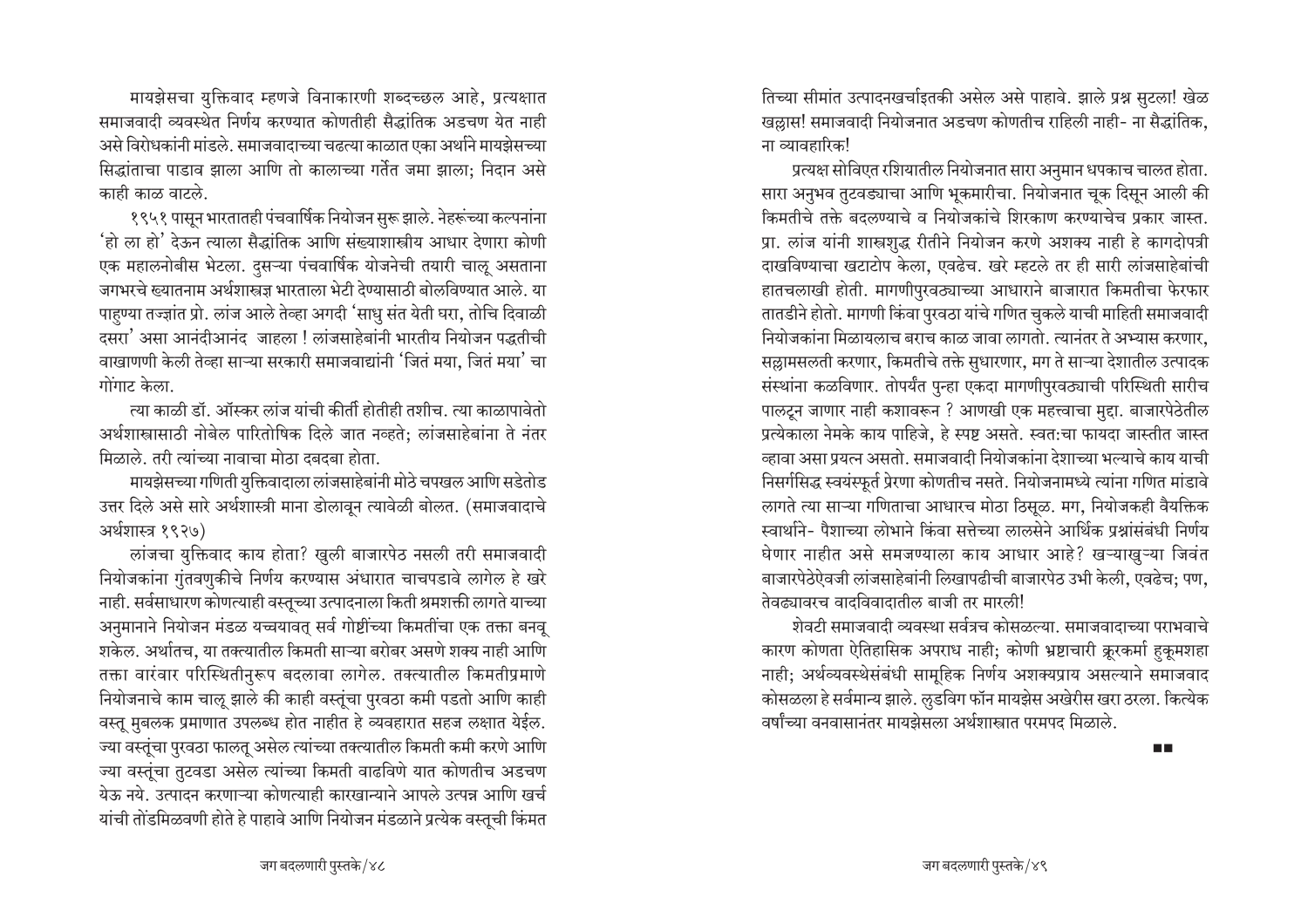ही सारी उदाहरणे काही फक्त जुन्या काळातच घडली असे नाही. अगदी अलीकडच्या काळातही ॲन रॅंड या अमेरिकन लेखिकेच्या 'शेषाचा थरकाप (Atlas Shrug), या कादंबरीने शतकानुशतके रूढ झालेल्या नैतिकतेच्या तत्त्वज्ञानाला धक्का दिला. परोपकारातील दंभ आणि निरर्थकता उघड असताना स्वार्थी मंडळींनी त्याचे तत्त्वज्ञान कसे केले आणि प्रतिभाशाली कलाकार, संशोधक, उद्योजक यांनाच खलपुरूष कसे ठरविले याच्या प्रभावी चित्रणाने तिने साऱ्या विचारवंतांनाच एक हादरा दिला.

अश्या तऱ्हेने जग हलवून सोडणारे ललित साहित्य गंभीर प्रकृतीचेच असले पाहिजे असे नाही. अगदी अलीकडे, जोनाथन आणि अँटनी जे या लेखकद्वयांनी दोन धमाल पुस्तके लिहिली आणि राजकीय पुढारी, शासन व खास करून नोकरशहा यांच्या संबंधीच्या साऱ्या कल्पना बदलून टाकल्या. पहिल्या खंडाचे नाव 'हां, मंत्रीजी (Yes Minister), आणि दुसऱ्या खंडाचे नाव 'हां, प्रधानमंत्रीजी (Yes Prime Minister)'.

पहिला खंड १९८१ मध्ये प्रसिद्ध झाला. त्यानंतर किती आवृत्त्या किती भाषांत प्रकाशित झाल्या याचा हिशेब लावणे कठीण आहे. इंग्लंडमधील प्रसिद्ध दूरदर्शन बीबीसीने दोन्ही खंडांतील वेगवेगळ्या प्रहसनांची एक मालिका बनविली. या मालिकेने सर्वच कथानकातील पात्रे आणि प्रसंग घरोघर पोहोचविले. त्यातील राजकारणी नेता हॅकर आणि त्याचा मंत्रालयातील प्रमुख सचिव हंफ्रे ही जोडी प्रकाशली, न प्रकाशली तोच अजरामर झाली. त्यांचे शब्दप्रयोग, वाक्प्रचार दररोजच्या बोलण्याच्या शब्दसंग्रहात चपखल घुसून गेले.

जेम्स् हॅकर हे एक काल्पनिक पात्र. मध्यमवर्गात जन्मलेला, फार बुद्धिमान नसल्याने ऑक्सफर्ड-केंब्रिजसारख्या प्रतिष्ठाप्राप्त विद्यापीठात प्रवेश मिळवू न शकलेला, त्यामुळे लंडन स्कूल ऑफ् इकॉनॉमिक्सूची पदवी घेतलेला. (भारतातील मान्यताप्राप्त विद्वान नेते बहुधा लंडनच्या याच विद्यापीठात शिकलेले आहेत.) आपले शिक्षण काही फार उच्च कोटीचे नाही याबद्दल त्याच्या मनात काही न्यूनगंड आहे. काही काळ एका पॉलिटेक्निकमध्ये शिक्षक राहून हॅकर राजकारणात पडतो, एक साप्ताहिक चालवतो, शासनव्यवस्थेत सुधारणा व्हावी यासाठी चळवळीही चालवतो. अखेरीस त्याच्या पक्षाचा खासदारही बनतो. दोन वेळा विरोधी पक्षात राहन समांतर मंत्रिमंडळात (Shadow cabinet) शेतीविषयाचा विशेषज्ञ होतो. आणि नंतरच्या निवडणुकीत त्याच्या पक्षाला बहुमत मिळते. पक्षाच्या नेतेपदाची निवडणूक होते तेव्हा त्याने पाठिंबा दिलेला उमेदवार हरतो. पण तरीही, मंत्रिमंडळात

'हां, मंत्रीजी!'

एका पुस्तकाने विचारांची दिशाच बदलली. संदर्भ बदलले असे काही फक्त गंभीर प्रतिपादन करणाऱ्या प्रबंधांनीच होते असे नाही. समाजव्यवस्था, अर्थकारण, राजकारण यांच्यावर प्रभाव पाडणाऱ्या ललित पुस्तकांचीही अनेक उदाहरणे आहेत. हरि नारायण आपट्यांच्या 'पण, लक्षांत कोण घेतो?' या एका कादंबरीने 'यम्'चे हृदयस्पर्शी चित्रण करून ब्राह्मणसमाजातील विधवांच्या जीवनाचे चित्र असे मांडले की त्यांच्याविषयीची उपेक्षेची. तिरस्काराची आणि हेटाळणीची भावना जाऊन समाजमनाला सहानुभूतीचा ओलावा स्पर्शून गेला.

शरदबाबूंच्या बंगालीतील 'सव्यसाची' या कादंबरीतील 'डॉक्टर' या गूढ, धाडसी क्रांतिकारकाच्या चित्रणाने अनेकांना स्वातंत्र्यसंग्रामात उतरण्याची पेरणा दिली.

जॉर्ज ऑरवेलच्या 'ॲनिमल फार्म (Animal Farm)' या पुस्तकाने तर एका साध्या रूपककथेने साम्यवादाचा बुरखा टराटरा फाडून आतील नागडी महत्त्वाकांक्षा, क्रौर्य आणि पिसाटपणा उघड केला. एका शेतावरील वेगळी वेगळी जनावरे 'आपण कष्ट करतो, दध देतो, अंडी देतो; त्यांचा उपभोग शेतमालक घेतो आणि शेवटी तो सगळ्या प्राण्यांची कत्तल करून त्यांचे मांसही खातो' या अन्यायाविरुद्ध बंड करून उठतात; मालकाला मळ्यावरून हाकलून लावतात आणि मळ्यात जनावरांचे राज्य उभे करतात. आदर्शवादाचा पहिला काही काळ सोडला तर प्राण्यांमधीलच डुकरे जमीनमालकाची जागा घेतात आणि इतर जनावरांचे शोषण पूर्वीपेक्षाही अधिक निष्ठूरपणे करतात. एवढी ही साधी गोष्ट. पण तिने, दुनियेतल्या यच्चयावत् भौतिक आणि सामाजिक शास्त्रांचा अधिकार सांगून, प्रकांडपांडित्याचा आव आणून साम्यवाद हीच इतिहासाची दिशा आहे, साम्यवादी व्यवस्था हेच सर्व सृष्टिक्रमाचे आणि नियतीचे अटळ उद्दिष्ट आहे असे मानणारे ग्रंथसहस्र, त्यांच्या मागील राजकीय सुलतानी आणि पाशी ताकद यांचा सारा इमला पार डळमळीत करून टाकला.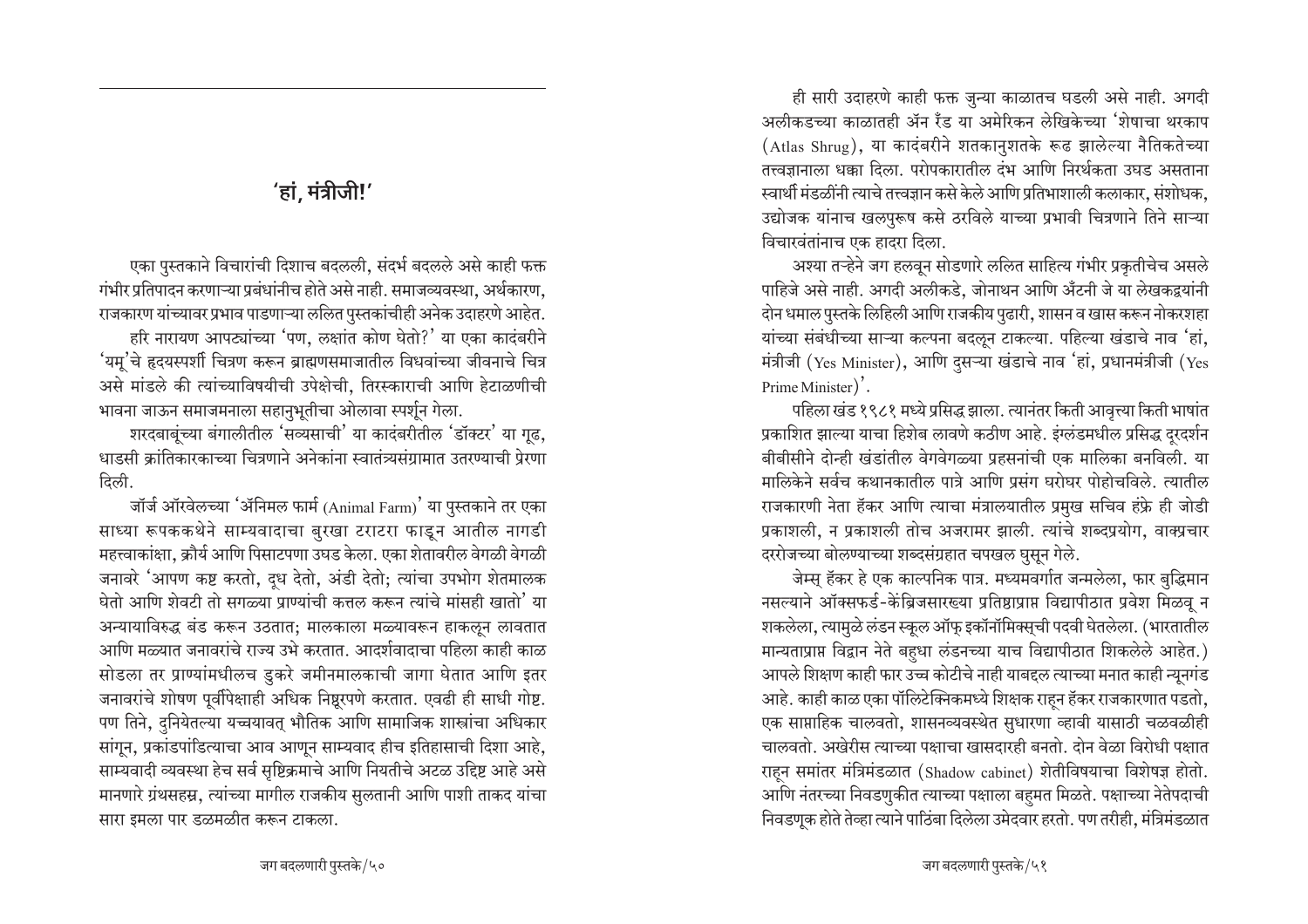त्याची वर्णी लागते आणि 'सामान्य प्रशासन' या खात्याचा तो मंत्री बनतो.

बुद्धिमत्तेने सुमार असला तरी राजकारणी पुढाऱ्यांचे डावपेचांचे अशिक्षितपट्त्व त्याच्याकडे भरपूर आहे. भाबडेपणाने आपण असे काही करून दाखवावे की ज्यामुळे आपले नाव इतिहासात चिरंतन होईल असा त्याचा ध्यास असतो. इतिहासापेक्षा, खरे म्हटले तर, दुसऱ्या दिवशीच्या वर्तमानपत्रांत आपले नाव झळकावे, आपल्यासंबंधीच्या बातम्या ठळक मथळ्यांत याव्या, चांगला फोटो छापला जावा यासाठी त्याची सगळी धडपड; त्यात टेलिव्हिजनच्या छोट्या पडद्यावर झळकले म्हणजे तर गंगेत घोडेच न्हाले ! मंत्रिमंडळातील इतर काही सहकारी कनककांतांच्या भानगडीत बऱ्यापैकी निष्णात. पण हॅकर, भित्रटपणाने का होईना, धुतल्या तांदळासारखा शुद्ध चारित्र्याचा. प्रसिद्धी आणि मान्यता यांच्या हव्यासापोटी का होईना, आपल्या हातून काही भव्यदिव्य घडावे अशी त्याची इच्छा. पण, काहीही असले तरी दोन गोष्टींचे कडक पथ्य पाळायचे. कोणत्याही तऱ्हेने वर्तमानपत्रांत विरोधी वादळ उठता कामा नये आणि त्याहन महत्त्वाचे म्हणजे पंतप्रधानांची खप्पामर्जी तर सोडाच, पण नाराजीदेखील होता कामा नये. पंतप्रधान नाखूश झाले तर एका सेकंदात मंत्रिपदाची शान संपून राजकीय कारकीर्द संपुष्टात येईल ही धास्ती टांगत्या तलवारीप्रमाणे सतत डोक्यावर.

अश्या मंत्रिमहाशयांची गाठ पडते ती सामान्य प्रशासन मंत्रालयाचे प्रमुख सचिव हंफ्रे याच्याशी. हंफ्रे सनदी नोकरशहांचा अस्सल नमुना. शाळेत, कॉलेजात आपल्या बुद्धितेजाने गाजलेला, शिक्षणक्रमात ग्रीक, लॅटिन, इंग्लिश साहित्य असे कलाविषय घेऊन प्रतिष्ठित विद्यापीठातील एका नामवंत महाविद्यालयातून वाजतगाजत उत्तीर्ण झालेला; नंतर सरकारी नोकरीत प्रवेश करून मुरत मुरत सचिवपदापर्यंत पोहोचलेला.

'राजकारणी नेते मंत्री बनून येतात, त्यांना फारशी काही बुद्धी आणि कर्तबगारी असत नाही; पण, मंत्री बनल्यानंतर नाव गाजविण्यासाठी ते काय वाटेल ते करून प्रसिद्धपुरुष होऊ पाहतात. आणि मंत्र्यांच्या असल्या खटाटोपीतून देश व शासनव्यवस्था सुरक्षित राखणे हे प्रशासनाचे काम आहे.' अशी त्याची पक्की धारणा. नोकरशाही कार्यपद्धतीत चोख. प्रत्येक गोष्टीची, घटनेची, चर्चेची बारकाईने नोंद करणार. अखेरचा निर्णय मंत्र्यांचा, आपण काय हकुमाचे ताबेदार, मंत्र्यांना त्यांचे निर्णय कार्यक्षमपणे कार्यवाहीत आणण्यास मदत करणे एवढेच काय ते आपले काम असा वरकरणी आव आणणारा हंफ्रे पक्का आतल्या गाठीचा आणि पाताळयंत्री आहे.

हॅकरने नवनव्या कल्पना काढाव्यात आणि प्रत्येकवेळी कोणत्याही तऱ्हेने त्यांना उघड विरोध न करता नोकरशहा हंफ्रेने त्या हाणून पाडाव्यात अशा कित्येक प्रसंगांची मालिका पहिल्या खंडात मांडली आहे.

कर्मधर्मसंयोगाने, पंतप्रधान निवृत्त होण्याचे ठरवतात आणि त्यांचा वारसदार कोण होणार याबद्दल विदेशमंत्री आणि वित्तमंत्री यांच्यात रस्सीखेच चालू होते. याच वेळी हंफ्रेला बढती मिळून तो कॅबिनेट सेक्रेटरी होतो. हंफ्रे आणि हॅकरचे नाते बदलते. कॅबिनेट सेक्रेटरी म्हणजे पंतप्रधानांचा कान असलेली व्यक्ती. हॅकर आता त्याच्या पुढेच चापलुसी करू लागलेला असतो. नोकरशहांना वित्तमंत्री आणि विदेशमंत्री यांच्यापैकी कोणीही पंतप्रधान व्हावे हे मंजूर नसते. त्यांची तक्रार अशी की दोघेही फार बुद्धिमान आणि तडफदार आहेत; त्यांच्या हाती पंतप्रधानपद गेले तर ते सारी शासनव्यवस्था ढवळून काढतील, मोठमोठे बदल घडवून आणण्याचा आग्रह धरतील. हे नोकरशहांना कसे पसंत पडावे? दोन उमेदवारांपैकी एकाची नाजूक प्रकरणे आणि दसऱ्याचे आर्थिक घपले यांचे कागदोपत्री पुरावे हंफ्रे हॅकरच्या हाती देतो. हॅकर त्यांचा कुशलतापूर्वक वापर करतो, दोघांनाही माघार घ्यायला लावतो आणि स्वतःच पंतप्रधान बनतो; एवढेच नव्हे तर, यथावकाश इंग्लंडचा मान्यवर मुत्सद्दी नेता बनतो. हंफ्रे आणि त्याची जोडी आता कॅबिनेट सचिव आणि पंतप्रधान म्हणून जमते आणि जुने द्वंद्व चालू राहाते. हॅकर मंत्री असतानाचे संघर्ष प्रशासकीय व्यवस्थेसंबंधी; पंतप्रधान बनल्यानंतरचे संघर्ष राष्टीय पातळीवरच्या धोरणांसंबधीचे होते.

दोन खंडांची ही माला म्हटली तर विनोदी: पानापानाला पोट धरधरून हसायला लावणारी. पण, सारी मांडणी कागदोपत्रांच्या आधारे अशी केलेली की जणू काही आपण एका कालखंडाचे ऐतिहासिक दफ्तर वाचीत आहोत असे वाटावे. मुख्य सूत्र हॅकरची डायरी. पण, त्याच्या बरोबर हंफ्रेची डायरी, खासगी सचिव बर्नार्ड याची टिपणी, तत्कालीन नेत्यांची प्रसिद्ध झालेली चरित्रे आणि आत्मचरित्रे. तीस वर्षांनंतर सर्व सरकारी दफ्तरे खुली करण्याच्या निर्णयामुळे अशा प्रकरणांतील गोपनीय मजकूर यांची मांडणी इतकी बहारदार झाली आहे की, आपण एखाद्या खऱ्याखुऱ्या प्रधानमंत्र्याचे जीवनचरित्र वाचत आहोत असा भास व्हावा. हसवणूक करणाऱ्या या पुस्तकामागे प्रचंड अभ्यास आणि संशोधन आहे. अगदी अशक्यप्राय वाटणाऱ्या घटना इंग्लंडच्या इतिहासात प्रत्यक्षात घडल्या असल्याचे संदर्भ दिले आहेत. नेते आणि नोकरशहा यांच्या संघर्षातून खुसखुशीत विनोद केलाच आहे, पण त्या पलीकडे राजकारण, आर्थिक प्रश्न, समाजकारण, प्रशासन यासंबंधी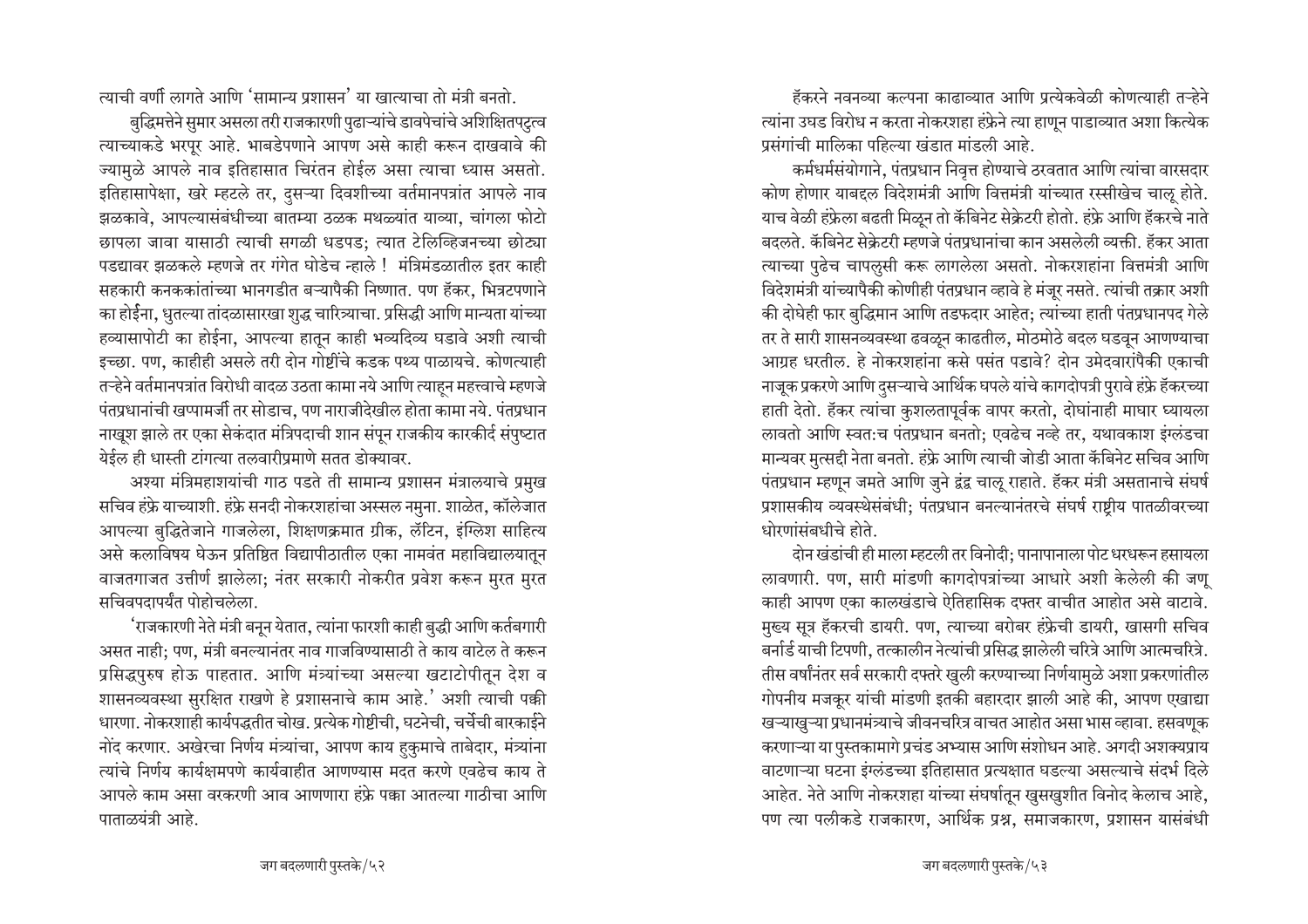इतक्या मूलभूत कल्पनांचा ऊहापोह आहे की तसा विषयांवरील गंभीर प्रबंधांतही दर्मिळ आहे.

राजीव पंतप्रधान असताना त्यांच्या आसपास 'डुन स्कूल'मधील 'बाबा लोग' आपण मोठे बुद्धिमंत आहोत, राजकारणाशी संबंधित सर्व विषयांचा आपला भला दांडगा व्यासंग आहे, त्याविषयी बोलताना आपण शैलीदार इंग्रजीत नर्म विनोदाचा आल्हाददायक वापर करतो असा आव आणीत. या सगळ्यांचा सारा 'व्यासंग' मुख्यत: 'हां, मंत्रीजी' आणि 'हां, प्रधानमंत्रीजी' या दोन पुस्तकांपुरताच मर्यादित होता, अशी वदंता आहे. आणि राजीव गांधींनी ही पुस्तके वाचली होती किंवा नाही हे सांगणे कठीण आहे; पण, टेलिव्हिजनसमोर खिळून बसून ते बीबीसीवरील मालिकेच्या कॅसेटस् पुन्हापुन्हा लावून पाहात याला भरपूर पुरावा आहे.

राजकारणातील नेते आणि नोकरशहा यांचे एका बाबतीत मोठे जमते. पुढाऱ्यांना मोठेपणाची, मिरवण्याची, प्रसिद्धीच्या झोतात येण्याची मोठी हाव असते. त्यातले सर्वसाधारण नेते वर्तमानपत्रांत आपले नाव, फोटो झळकेले किंवा रेडिओवर घेतले गेले आणि दूरदर्शनवर छबी झळकली म्हणजे खूश असतात. त्यांच्यातल्या थोरांची उडी अधिक मोठी असते. आपले नाव इतिहासात लिहिले जावे आणि अजरामर व्हावे असा ध्यास बाळगून असतात. नोकरदार वरिष्ठ असो का कनिष्ठ, सतत बढती मिळत मिळत वर चढावे, आपल्या हाताखाली कनिष्ठ नोकरदारांचे वाढते साम्राज्य असावे, आपल्या खात्याकडे अधिकाधिक सत्ता यावी अशी त्यांची लालसा असते.

पुढारी लोक त्यांचे हेतू साध्य करण्याकरिता शासनाकडे अधिकाधिक सत्ता असावी यासाठी प्रयत्न करीत राहतात. या बाबतीत साऱ्या पक्षांचे एकमत असते. सर्वच पक्ष राजकीय, आर्थिक, सामाजिक, शैक्षणिक, सांस्कृतिक इत्यादी इत्यादी क्षेत्रांतील सर्व सूत्रे शासनाहाती एकवटण्यासाठी झटत असतात आणि दुसरा टप्पा म्हणून ही सत्ता आपल्या पक्षाच्या हाती यावी आणि पक्षातही आपल्या स्वत:च्या हाती यावी यासाठी धडपडत असतात. यासाठी ते लोकप्रियतेचा हव्यास धरतात. निवडणुकींचा खटाटोप करतात; निवडणूक जिंकली म्हणजे अधिकारासाठी, मंत्रिपदासाठी, मुख्यमंत्रीपदासाठी, अगदी पंतप्रधान होण्यासाठीही वाढत्या श्रेणीने अट्टाहास करतात. निवडणक हरली म्हणजे त्यांचे सारे जग कोसळते आणि ते बाजूला पडतात. पुढाऱ्यांचा हव्यास हा झपाट्याने वर चढण्याचा असतो. वाटेल तो धोका पत्करून वेळ अनुकूल आहे तेवढ्यात चमकून जाण्याचा त्यांचा इरादा

असतो.

नोकरदारांमध्ये ही धाडशी किंवा जुगारी वृत्ती नसते. सत्ता तर हवी असते, पण ती मिळविण्यासाठी आयुष्य फेकून देऊन धोका घेण्याची त्यांची प्रकृती नसते. सत्ता तर पाहिजे, पण ती एका फटक्यात हातातून निघून जाण्याचा धोकाही नको अशा हिशोबाने ते सरकारी नोकरीत येतात, हळूहळू वर चढत जातात, नोकरदारांचे साम्राज्य वाढवीत जातात. सर्वोच्च सत्ता धोका घेतल्याखेरीज मिळत नाही, तस्मात् ते दुय्यम दर्जाची सत्ता हाती ठेवण्यात समाधान मानतात. आपले नाव गाजावे अशी गुप्त इच्छा त्यांच्याही मनांत असते. संधी मिळेल तेव्हा प्रसिद्धी माध्यमांशी संपर्क साधायचे ते सोडीत नाहीत. पण, एरवी आपल्या नावाचा गाजावाजा त्यांना करता येत नाही. त्यांची परिस्थिती काहीशी कर्तबगार गृहिणीसारखी असते. आपल्याला पाहिजे ते निर्णय नवऱ्याकडून करून घ्यावे. नाव नवऱ्याचेच असावे: उलट, कोणी काही श्रेय देऊ लागले तर ''मी बाई माणूस, मला काय कळते?'' असाच आविर्भाव ठेवायचा. नोकरदारही असेच करतात. ''निर्णय मंत्र्यांनी घ्यायचे: त्यांना सर्व प्रकारची माहिती पुरविणे, सल्ला देणे, वेगळे वेगळे पर्याय दाखविणे, त्यांचे भलेबुरे परिणाम लक्षात आणून देणे आणि एकदा निर्णय झाला की त्याची यथायोग्य अंमलबजावणी कार्यक्षमतेने करणे एवढीच काय ती आपली विनम्र भूमिका आहे'' असे ते जगासमोर तरी दाखवितात.

पण, प्रत्यक्षात घडते ते वेगळे. निवडणुकीनंतर एखादा पक्ष चांगल्या बहुमताने सत्तेवर आला तरी एकच मंत्री पुढच्या निवडणुकीपर्यंत मुदतभर एकाच खात्याचे काम पाहतो असे कचित घडते. मंत्रिमंडळात खातेपालट करीत राहणे हा पंतप्रधानांचा सत्ता हाती ठेवण्याचा आवडता खेळ असतो. सर्वसाधारणपणे, एक मंत्री एका मंत्रालयात सरासरीने दीडदोन वर्षेच राहतो: मंत्री येतात आणि जातात. त्यांचे सचिवालय कायमच राहते. त्यामुळे खात्याच्या दैनंदिन कामकाजाची जबाबदारी, नाही म्हटले तरी सचिवालयावरच पडते. औटघटकेच्या मुक्कामात मंत्र्यांनी खात्याच्या कामात फारशी ढवळाढवळ करू नये, खात्याची वकिली करून मंत्रिमहाशयांनी खात्यातील नोकरदारांची संख्या वाढवावी, कार्यक्रम, प्रकल्प इत्यादी मिळवावेत आणि एरवी सारे काम सचिवांकडे सोपवून समारंभ, उत्सव, उद्घाटने, परिषदा, परदेशप्रवास इत्यादी करीत वेळ काढावा अशी त्यांची माफक अपेक्षा असते.

पहिल्यांदा मंत्री म्हणून निवड झालेले पुढारी मंत्रालयात येतात ते उत्साहाने ओसंडत. आतापर्यंत या खात्यात नुसता सावळा गोंधळ, बजबजपुरी आणि लाल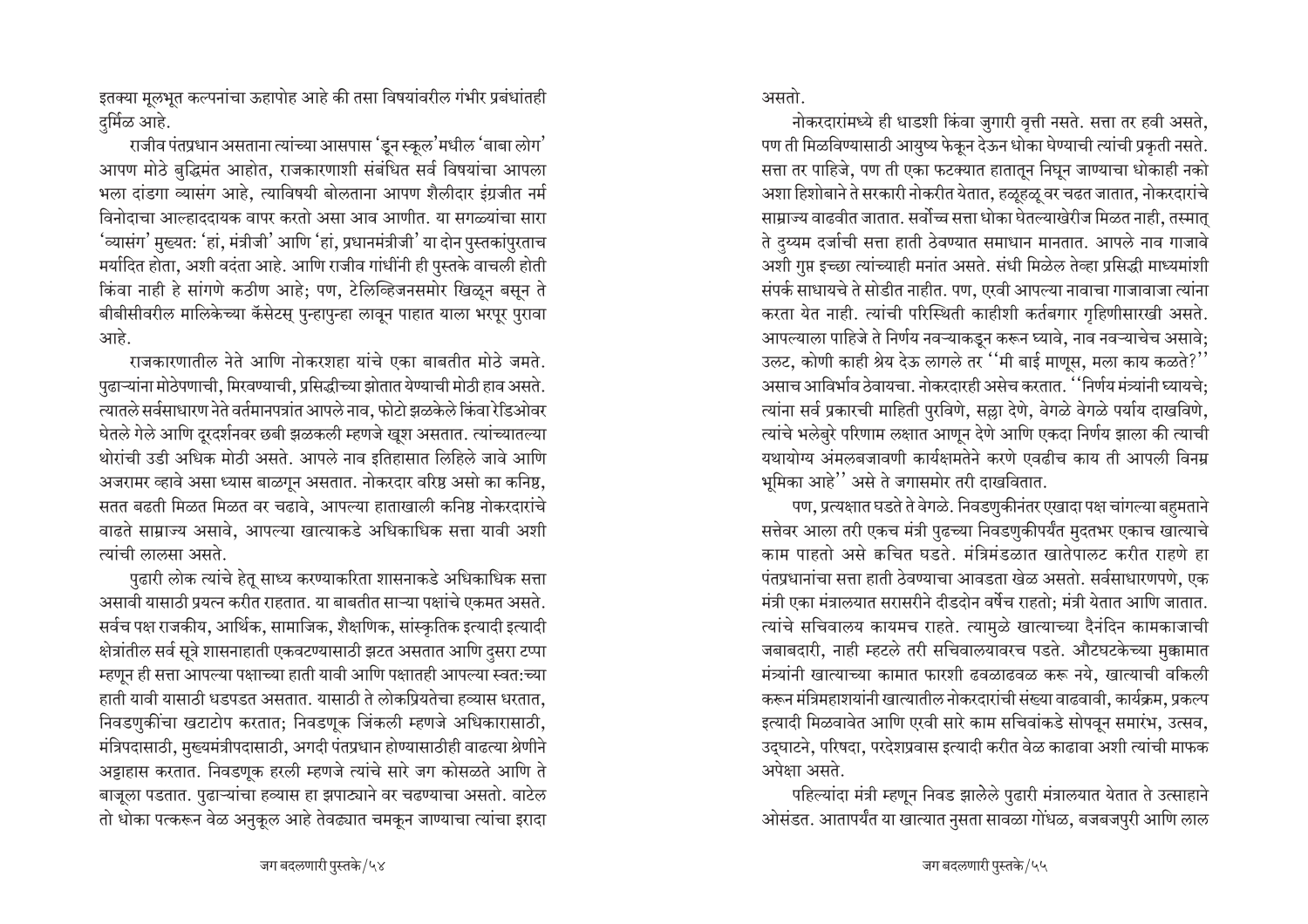फितीचाच कारभार होता; आपण तातडीने मोठा चमत्कार घडवून आणू, खात्याचे प्रशासन सुधारू, कार्यक्षमता वाढवू, नवनव्या प्रतिभाशाली योजना आखू, अमलात आणु, मग वर्तमानपत्रांत आपले नाव झळकेल, कर्तबगार मंत्री म्हणून आपण ओळखले जाऊ, आपली सारी गुणसंपदा लवकरच पंतप्रधानांच्याही ध्यानात येईल आणि कोणी सांगावे, नशिबाने थोडा हात दिला तर (सत्यसाईबाबांची नित्याने आराधना केली आणि काही अरिष्टमोचन यज्ञ केले तर गुरू पालटतोच) एक दिवस आपण पंतप्रधानही होऊन जाऊ अशी 'शेख महमंदी' स्वप्ने रंगवीत ते आपल्या नवीन मंत्रालयात येतात.

सचिव लोकांनी हे नाटक दर दीडदोन वर्षांच्या अंतराने पाहिलेले असते. आपल्या नवऱ्याची खरी हशारी काय आहे, वकूब काय आहे हे त्याच्या बायकोला पक्के ठाऊक असते. पण, बाहेरच्या जगातल्या आणि ऑफिसातल्या आपल्या कर्तबगारीच्या गप्पा तो मारू लागला की, चेहऱ्यावर सारे कौतुक आणि उत्साह आणून ''अय्या खरंच ! तुमची तरी किती कमाल ! मला, तुमचा कित्ती अभिमान वाटतो! एक दिवस तुम्ही नकी कोणी तरी खुप खुप मोठ्ठे होणार !'' असा ती आभिनय करते. नवीन मंत्र्यांच्या बाबतीत सचिव लोक हेच नाटक करतात.  $\,$  ''आपल्या खात्यात कामकाजात खूपच दोष आहेत, कितीतरी काम करण्यासारखे आहे, पण आजपर्यंत आम्हाला योग्य असे नेतृत्वच मिळाले नव्हते; आता आपल्यासारखा धडाडीचा, कर्तबगार, अभ्यासू, राजकीय प्रभाव व लोकप्रियता असलेला आणि सर्वांत महत्त्वाचे म्हणजे, पंतप्रधानांच्या अगदी जवळच्या वर्तुळात असलेला मंत्री आम्हाला मिळाला. आता खात्याचाच काय, साऱ्या देशाचाच कायापालट होऊन जाईल.'' असे एखाद्या कसबी नटाच्या कुशलतेने तोडावर योग्य ते आविर्भाव आणीत ते भलावणी करतात.

मंत्र्यांनी एखादी नवी योजना काढली की ती कितीही वावदक आणि आचरटपणाची असली तरी सचिव त्याला खुले आम विरोध कधीच करीत नाही. उलट, ''या कल्पना तुम्हाला सुचतात तरी कश्या? आम्ही इतकी वर्षे या क्षेत्रात काम करतो आहोत, आम्हाला नाही हे सुचले ! फारच नावीन्यपूर्ण ! फारच <u>प्रतिभाशाली ! फारच धडाडीची आहे आपली कल्पना !'' सचिवांनी अशी प्रतिक्रिया</u> दिली की समजावे की त्यांचा योजनेला कडाडून विरोध आहे. खात्याची चक्रे वर्षानुवर्षे चालविणाऱ्या सचिव लोकांच्या शब्दकोशात 'प्रतिभाशाली', 'धाडसी', <sup>'</sup>नावीन्यपूर्ण' या सगळ्या शिव्या आहेत. मग, असे तोंडदेखले स्वागत केले की आपली एक एक ठेवणीतील हत्यारे काढीत ते योजना थटविण्यासाठी मोर्चेबांधणी

सुरू करतात. ''योजना उत्कृष्टच आहे, पण तिचा सर्व दृष्टिकोनांतून परिपूर्ण अभ्यास करणे आवश्यक आहे, नसता धोका नको; त्यासाठी खात्याला अभ्यास करावा लागेल, पाहणी करावी लागेल, पाहाणीनंतर अधिक अभ्यासाची आवश्यकता लक्षात येते, त्यासाठी समिती नेमावी लागते, यथावकाश समिती नेमल्यानंतर तिच्या शिफारशींचा अभ्यास करण्यासाठी संबंधित मंत्रालयांची संयुक्त समिती बनवावी लागते, अंदाजपत्रकात तरतुदी कराव्या लागतात." इत्यादी इत्यादी युक्तिवादांच्या फळ्यांवर फळ्या रचून ते मंत्र्यांचा उत्साह नामोहरम करीत राहतात.

 $\lq\lq$ भूळ कल्पना फारच उत्कृष्ट, पण मंत्रिमहाशय काळाच्या फार पुढे आहेत. ही कल्पना यशस्वीपणे अंमलात आणण्यासाठी अजून काही काळ गेला पाहिजे. पूर्ण विचारांती, सर्व तयारी झाल्यानंतर, सुयोग्य वेळ आली, परिपक निर्णय झाला म्हणजे योजना यशस्वी होईल आणि मंत्रिमहाशयांचे नाव इतिहासात गाजल्याखेरीज राहणार नाही: निदान वर्तमानपत्रीतरी झळकल्याखेरीज राहणार नाही. $^{\prime\prime}$  असे मधाचे <u>बोट ते लावीत राहतात. सर्व प्रशासनाचा हेतू नोकरदारांचे साम्राज्य वाढविणे,</u> त्यांना भरपूर पगार, भत्ते, सुखसोयी उपलब्ध करून घेणे एवढाच असतो. राजकारण्यांच्या नवनव्या कल्पनांच्या निमित्ताने आपले साम्राज्य वाढवायला सबब <u>मिळते एवढेच काय ते नोकरदारांना मंत्र्यांच्या कल्पनाभराऱ्यांत सारस्य असते.</u>

नवीन मंत्री आल्यापासून त्यांचे सचिव त्यांना माणसाळविण्याच्या कामास लागतात. हळूहळू मंत्रिपदाची गोडी लागते, काही झाले तरी बुडाखालची खुर्ची जाऊ नये एवढी एकच तळमळ राहते. पंतप्रधानांच्या साध्या भुवई चढविण्यानेही मंत्र्यांचा थरकाप होतो. राजकीय सत्तेच्या शिखरावरील त्या लहानशा जगात पंतप्रधान हा सर्वशक्तिमान, 'कर्तुमकर्तुमन्यथा कर्तुम्' क्रूरकर्मा सुलतान असतो. त्याच्या एका शबासकीने मंत्री बहरून जातात आणि एका अवकुपाकटाक्षाने हवालदिल होतात. नवीन काही कर्तबगारी दाखवून नाव झळकण्याचे राहो, पण निदान वर्तमानपत्रांत, दुरदर्शनवर आपल्याविषयी काही वाईटसाईट येऊ नये आणि कोणत्याही परिस्थितीत पंतप्रधानांनी हकालपट्टीचा निर्णय घेऊ नये एवढे एकच <u>प्रमुख उद्दिष्ट शिल्ल</u>क राहते. सचिवांना नाराज केले तर ते कोणत्या प्रकरणी आपल्याला कोठे अडकवतील याची धास्ती वाटत राहते. मंत्रिपदाच्या अधिकाराचा āापर करून नात्यागोत्यांतील लोकांवर किंवा पक्षाच्या कार्यकर्त्यांवर केलेल्या मेहेरबान्या कोठे जगजाहीर झाल्या तर भलतीच आफत व्हायची या भीतीपोटी मंत्री हळूहळू सचिवांच्या सल्ल्यानेच चालू लागतात; त्यांच्या 'हो' ला 'हो' म्हणू लागतात; सचिवांचीच भाषा, त्यांचीच वाक्ये आणि शब्दप्रयोग वापरू लागतात;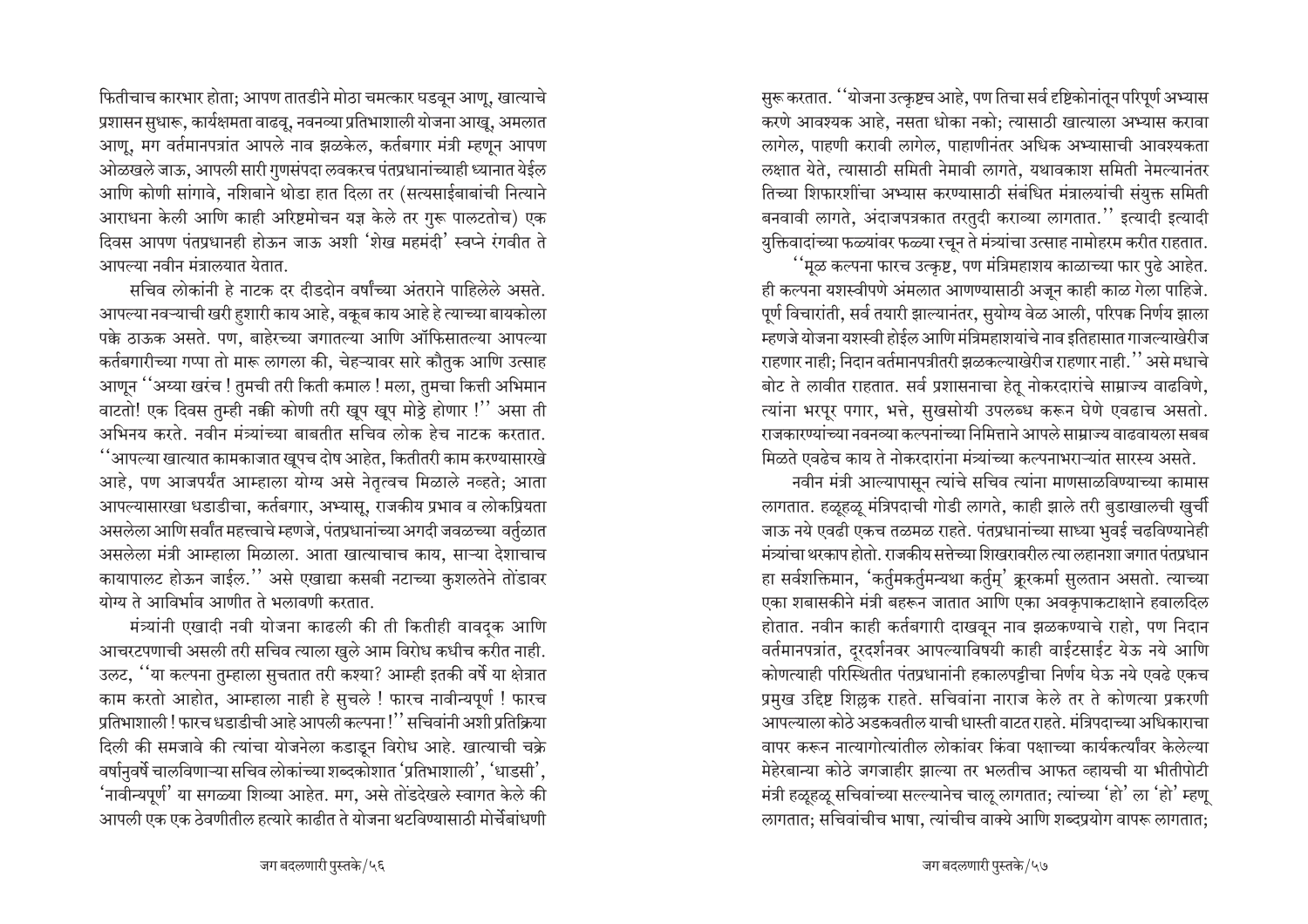$\lq\lq$ भापल्या खात्याचा व्यवहार सगळा काही व्यवस्थित चालू आहे, पंतप्रधानांच्या नेतृत्वाखाली यात आणखी सुधारणा करण्याचे प्रयत्न चालू आहेत<sup>''</sup> अशी भाषा ते बोलू लागतात. ही व्यवस्था आली की मंत्री माणसाळला किंवा 'बडवला' गेला, आता काही धास्ती नाही असे सचिवालयातील सारी मंडळी समजून घेतात*.* फारच हट्टाग्रही मंत्री असला तर त्यालाही वेसण घालण्याचे अनेक मार्ग सचिवांना सरावाने चांगले माहीत झालेले असतात. फार उत्साह दाखविणाऱ्या

मंत्र्याला कानात एकच मंत्र सांगायचा, ''पंतप्रधानांच्या कार्यालयात बोलले जाते की हे नवे नेतृत्व पंतप्रधानांना भारी पडेल.'' की लगेच मंत्र्यांच्या उत्साहावर थंडगार पाणी पडते. प्रसिद्धीची लालूच दाखविल्याने पुष्कळ मंत्री सरळसूत वागू लागतात आणि हुंबातल्या हुंब मंत्र्यालासुद्धा खाजगी प्रकरणात अडचणीत आणून कह्यात आणता येते. या साऱ्या युक्त्यांवर मात करणे मोठे कसबाचे काम आहे. मंत्र्यांना सचिवांनाही कोठे नाजूक खिंडीत पकडता आले आणि त्यांच्या बढतीबदलीवर टाच आणता आली अथवा त्यांच्या एखाद्या प्रकरणाची चौकशी सुरू करता आली तरच काय ते सचिवांवर कुरघोडी करता येते.

अन्यथा, नोकरशहा आणि मंत्री यांच्यात एक अलिखित करार असतो. <u>मंत्र्याला अक्कल नाही याची वाच्यता नोकरदारांनी करायची नाही आणि नोकरदार</u> <u>सारे फारसे काम न करता मजेत दिवस काढीत असतात याबदृल मंत्र्यांनी कोठे</u> चकार शब्द काढायचे नाही.

 $^{\prime}$ हां, मंत्रीजी $^{\prime}$  आणि  $^{\prime}$ हां, प्रधानमंत्रीजी $^{\prime}$  या दोन खंडांत मंत्री आणि सचिव यांच्या द्वंद्वात चांगल्या चांगल्या योजनांची काय 'गच्छन्ति' होते याचे मोठे ⁄ खुसखुशीत, विनोदी आणि मार्मिक आणि त्याहीपेक्षा महत्त्वाचे म्हणजे डझनभर पीएच्.डी.च्या प्रबंधांकरिता पुरेल इतकी अभ्याससामग्री एकत्र करून चित्रण केले आहे.

पुढारी लोक आधी सत्ता मिळविण्यासाठी जिवाचे रान करतात. सत्ता हा मुख्य कार्यक्रम; देशाची प्रगती, समाजाची उन्नती इत्यादी गप्पा निव्वळ मुखवटा. एकदा सत्ता आली की त्यांचा एककलमी कार्यक्रम: मिळालेली सत्ता कायम ठेवणे; थोडक्यात, पुढची निवडणूक जिंकणे. मंत्र्याच्या उपद्व्यापांबद्दल नोकरदारांना एकच चिंता असते: आपल्या डोक्यावर कामाचे ओझे पड़ नये आणि तरीही, नोकरदारांची संख्या. वेतन आणि सत्ता वाढत राहावी.

 $i$ हां, मंत्रीजी $i$  आणि 'हां, प्रधानमंत्रीजी $i$  या पुस्तकांचा, नायक म्हणा का कानायक म्हणा, हॅकर हा मंत्री होतो आणि मंत्रालयाचा सचिव सर हंफ्रे. या दोघांच्या स्वार्थाची लढाई जुंपते.

प्रशासनातील अवाच्यासव्वा उधळमाधळीबद्दल टीका होऊ लागते. हॅकर प्रश्न विचारू लागतो. नोकरदार किती आहेत? ते काय कामे करतात? सरकारी इमारती किती आणि कोठे आहेत? त्यांचा उपयोग काय होतो? आश्चर्य म्हणजे एका खात्याने मागील वर्षी १६० कोटी पौंडांची बचत दाखविलेली असते. हॅकरही आपल्या खात्यात काटकसर मोहीम सुरू करण्याचा विचार मांडतो. त्यामळे सारे नोकरदार हादरून जातात. त्या खात्याने दाखविलेली बचत खरी बचतच नव्हे; <u>केवळ कागदोपत्री आकड्यांचा खेळ आहे असे सिद्ध करण्याचा आटोकाट प्रयत्न</u> करतात. एक खाते इतकी बचत करू शकते असे सिद्ध झाले तर मग इतर खात्यांवर कुऱ्हाड पडायला किती वेळ लागणार? हॅकरच्या काटकसर मोहिमेला हंफ्रे काटशह देतो ते युनियनच्या पुढाऱ्यांकडून. युनियन संपाची भाषा बोऌ लागताच, 'आपली लोकप्रियता घटेल आणि पंतप्रधानांची खप्पामर्जी होईल<sup>'</sup> या धास्तीने मोहीम बंद पडते. एवढेच नव्हे तर त्यांच्या खात्यात नव्याने चारशे नोकरांची भरती करावी लागते.

सरकारी दवाखाने व इस्पितळे यांच्या खर्चातील आकड्यांत गोलमाल आहे असा आरोप विरोधी पक्षातील एक खासदार पुराव्यासकट करतात. त्यामुळे घाबरून जाऊन मंत्रिमहाशय व्यापक नि:पक्षपाती चौकशी समितीची घोषणा करतात. सचिव हंफ्रे विलक्षण नाराज होतात; 'चौकशीची मागणी मान्यच करायची तर खात्यांतर्गत चौकशीवर भागवता आले असते<sup>7</sup>, असे त्याचे म्हणणे असते. स्वतंत्र चौकशी म्हणजे नोकरदारांचा मोठा धास्तीचा विषय. अर्थात, चौकशीसाठी नेमलेल्या न्यायाधीशांना कोणकोणत्या मार्गांनी कह्यात आणता येते याचा त्यांचा <u>ञ्चासंग भला दांडगा असतो. एक प्रकरण असे निघते की काही वर्षांपासून एका</u> प्रचंड हॉस्पिटलची इमारत बांधून सुसज्ज तयार आहे; वॉर्डस्, शस्त्रक्रियागृह, उपकरणे सारे तयार आहे; प्रशासनासाठी छोट्यामोठ्या चारशे लोकांची नेमणूक झाली आहे. पण, कोणी डॉक्टरच नेमला गेला नाही आणि त्यामुळे हॉस्पिटलात कोण्या <u>रोग्याला प्रवेशच दिला गेला नाही. 'हॉस्पिटल बंद करा किंवा या चारशे नोकरदारांना</u> दसरीकडे टाका' असा आग्रह मंत्रिमहाशय धरतात. उलट 'रोगी नसले म्हणून काय झाले, आमच्या सगळ्या चारशे नोकरदारांना भरपूर काम आहे.' असा नोकरदारांचा पवित्रा. सचिव हंफ्रे त्या इस्पितळात एका विशेष जहाल युनियन पुढाऱ्याची बदली करतो. आणि या मुद्यावर साऱ्या आरोग्य खात्यातील नोकरदारांचा  $\frac{1}{2}$ संप करण्याची धमकी देताच ही योजना बारगळते.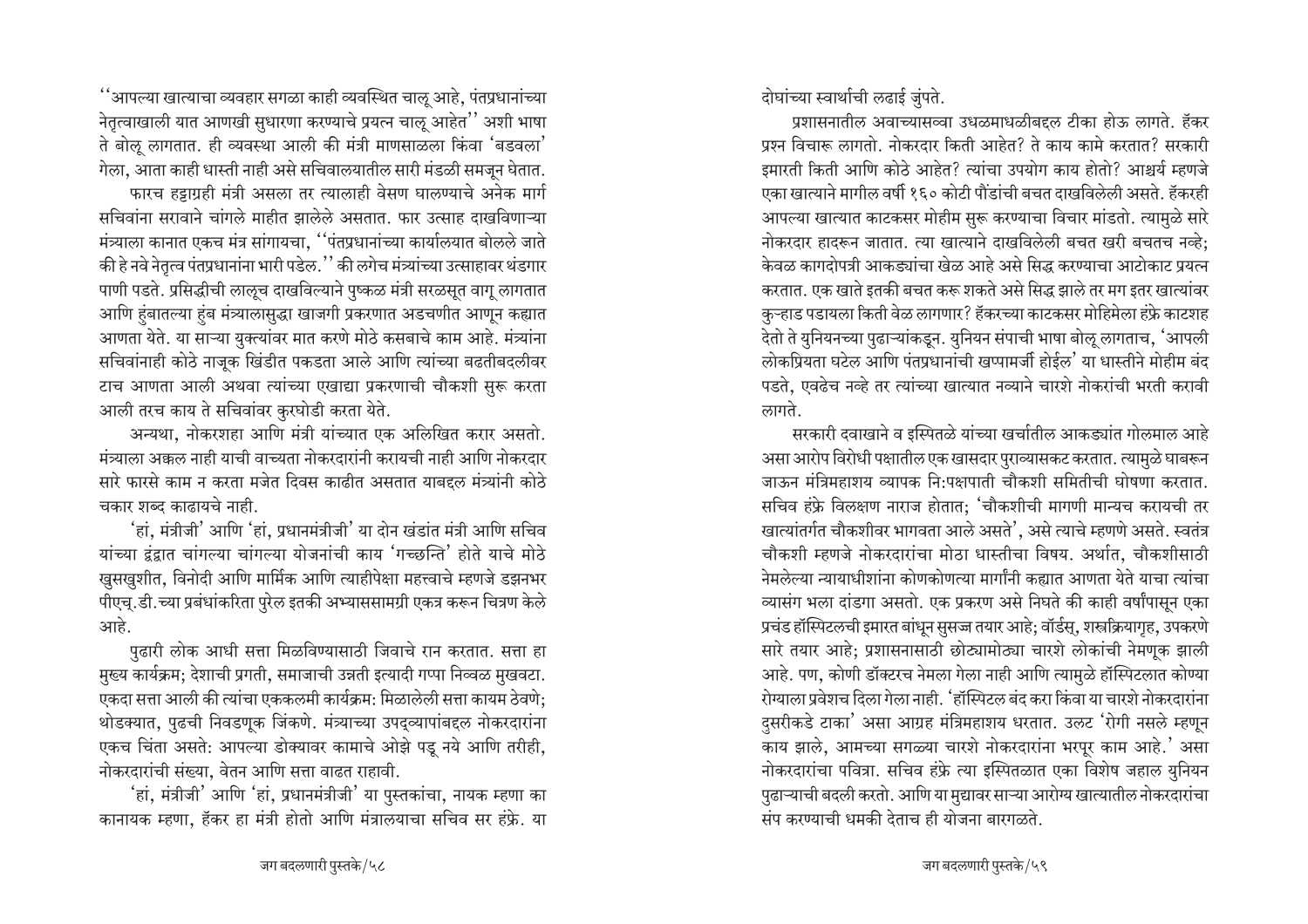विरोधकांचे टेलिफोन ऐकले जातात असा आरोप संसदेत होतो आणि नामदार हॅकर 'सरकार टेलिफोन ऐकून लोकांच्या खासगी जीवनात हस्तक्षेप अजिबात करीत नसल्याचे' निक्षुन जाहीर करतो. कार्यालयात सचिव हंफ्रे नाराज. ''आम्हाला न विचारताच तुम्ही अशी ग्वाही दिलीच कशी? प्रत्यक्षात फोनवरील संभाषणावर निगराणी होत असते. ठेवावीच लागते.'' उलट. मंत्रिमहाशय. ही पद्धत तातडीने बंद करावी या मताचे. तेवढ्यात, गुप्तहेर खात्याकडून संदेश येतो की एका अतिरेकी संघटनेच्या हीटलिस्टवर हॅकर साहेबांचे नाव आहे. स्वत:च्याच जीवावरच बेतल्यावर 'विशेष प्रसंगी टेलिफोनवरील संभाषणावर लक्ष ठेवण्यात काही फारसे चूक नाही.<sup>'</sup> असे ते स्वत:ला पटवून घेतात.

पर्यावरण स्वच्छ राहावे, एका संशयास्पद औषधाचे उत्पादन देशात होऊ नये, महिलांना नोकरशाही व्यवस्थेत पुरेसा वाव मिळावा, दुसऱ्या देशांतील अतिरेक्यांना होणारा शस्त्रपुरवठा थांबवावा इत्यादी इत्यादी मंत्रिसाहेबांचे सारे प्रयत्न सर हंफ्रे नाकाम करून टाकतात. पुढे, सर हंफ्रे बढती घेऊन मंत्रिमंडळाचे सचिव बनतात आणि हॅकरसाहेबही पंतप्रधान. जुना संघर्ष या नात्यातही चालूच राहतो.

अमेरिकेकडून महागडी शस्त्रसामग्री घेण्याचा प्रस्ताव मंजूर झालेला असतो. पण, शस्त्रास्त्रांनी देशाच्या संरक्षणव्यवस्थेत काहीच सुधारणा होणार नाही; हा फक्त लष्कर, नौदल आणि वायुदल यांच्यातील साम्राज्यस्पर्धेचा भाग आहे हे स्पष्ट होते; त्यामुळे हा करारच रद्द करावा असे प्रधानमंत्र्यांचे मत बनते. पण, प्रधानमंत्री अमेरिकेच्या दौऱ्यावर जायचे असतात आणि शस्त्रास्त्रांचा हा करार रद्द केला तर अमेरिकेचे राष्ट्रध्यक्ष पंतप्रधानांना भेटले तर नाममात्रच भेटतील; म्हणजे, अमेरिकन राष्ट्राध्यक्षांबरोबर विशेष घसट असल्याचे प्रसिद्धीमाध्यमांत झळकणार नाही, म्हणजे पुढच्या निवडणुकीत मतांवर परिणाम होईल हे लक्षात येताच प्रधानमंत्री आपला विचार बदलतात.

मंत्रिमंडळाच्या एका बैठकीत सरकार आणि देश आर्थिक अरिष्टात असल्याने वित्तमंत्री प्रचंड काटकसरीची मोहीम आवश्यक असल्याचे जाहिर करतात. नोकरदारांची हिम्मत अशी की याच काळात साऱ्या नोकरदारांचे पगार ४० ते ५० टक्क्यांनी वाढविणे तातडीचे व महत्त्वाचे आहे असा प्रस्ताव ते मांडतात. उद्योगधंद्यातील वेतनश्रेणीच्या मानाने सरकारी नोकरांचे पगार फारच अपुरे आहेत. ही परिस्थिती अशीच चालू राहिली तर शासनाला चांगला नोकरवर्ग मिळणार नाही अशी भीती ते घालतात. सरकारी नोकरदारांना नोकरीची शाश्वती असते.

सत्ता असते. मानसन्मान मिळतात व महागाईची भरपाई करणारे भत्ते व पेन्शनही मिळते इत्यादी सारे युक्तिवाद पंतप्रधान हॅकर करतात. सर हंफ्रे साहेबाची चाल काय? पगारवाढीचा प्रस्ताव ते थोडा आखडता घेतात-पाच दहा टक्क्यांनी आणि सोबतच, नोकरदारांचे पगार आणि खासदार मंत्र्यांचे पागर यांची जोड घालून देतात आणि मग, मंत्रिमंडळाचा साराच विरोध मावळून जातो.

हॅकरसाहेब सरकारी सेन्सॉरशिपच्या अगदी विरुद्ध असतात. उच्चार आणि विचार या स्वातंत्र्यावर काही बंधने नसावीत असे त्यांचे मत. पण होते काय की. त्यांच्या आधीचा पंतप्रधान आत्मचरित्र लिह लागतो. आणि त्यातील काही प्रकरणांत हॅकर साहेबांविषयी अनेक अनुदार वाक्ये असल्याचे कळते. सारे तत्त्वज्ञान बाजूला ठेवून या पुस्तकावर बंदी आणावी असा आग्रह प्रधानमंत्री धरतात.

मध्यवर्ती सरकारात सगळ्या सत्ता एकवटल्या आहेत, त्याऐवजी नगरपालिका, जिल्हा परिषदा, पंचायत समित्या यांच्याकडे सत्ता द्यावी किंवा त्याहीपेक्षा चांगले म्हणजे, हरेक मोहल्ल्याने आपल्या समित्या नेमून कामकाज पाहावे म्हणजे काम चोखही होईल व उधळमाधळ होणार नाही, अशी एक सूचना पुढे येते. पंचायत राज्याच्या या कल्पनेचे प्रधानमंत्री प्रचंड उत्साहाने स्वागत करतात. नोकरशाहीचा, अर्थात ठाम विरोध. अटीतटीचा सामना जुंपतो. अखेरीस, नवीन योजनेप्रमाणे मोहल्ला समित्यांचाच आदेश खासदारांना बंधनकारक राहील व सारी पक्षयंत्रणा कोसळून पडेल हा परिणाम लक्षात येताच पंतप्रधानांचा सारा उत्साह मावळतो.

राज्यकर्ते आणि नोकरशहा यांच्यातील, एकमेकांवर कुरघोडी करण्यासाठी चाललेल्या या आणि अशा प्रकारच्या असंख्य संघर्षांचे चित्रण या दोन्ही खंडांत लेखकद्वयांनी अत्यंत खुमासदारपणे केलेले आहे. अलीकडच्या काळातील लोकशाही व्यवस्थेसंबंधी इतर काहीही वाचले नाही तरी चालेल पण 'हां, मंत्रीजी' आणि 'हां, प्रधानमंत्रीजी' गेली वीस वर्षे अत्यावश्यक व अनिवार्य वाचन ठरले आहे. कहाणी आहे इंग्लंडमधील, पण भारतीय वाचकाला हे सारे येथेच घडत असावे असे वाटत राहते!

(२, ९, १६ डिसेंबर १९९७)

**FIL**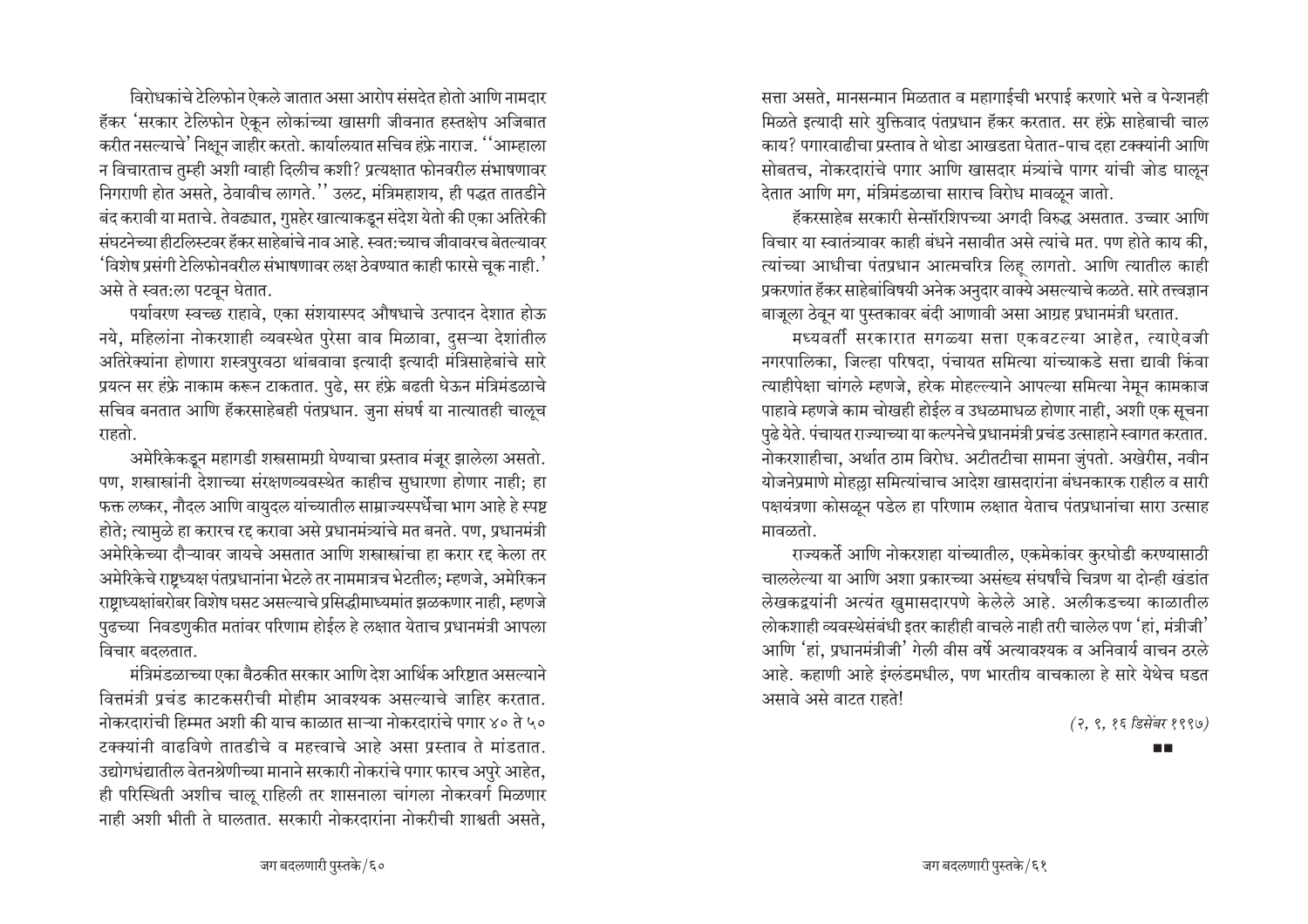## अनंतमुख लोक आणि द्विहस्त कमलाकर

इंग्लंड म्हणजे युरोप खंडाच्या वायव्येच्या कोपऱ्यांतील एक लहानसा बेटांचा जुडगा. पण, समुद्रावर स्वामित्व मिळविल्यामुळे या किरकोळ बेटांचे लष्करी सामर्थ्य त्यांच्या क्षेत्रफळाच्या आणि लोकसंख्येच्या मानाने भलतेच वाढले. युरोपमधील कोणीही देश इंग्लंडवर समर्थपणे हल्ला करू शकत नसे; उलट, इंग्लंडची गलबते आणि जहाजे मन:पूत संचार करीत लुटालूट करू शकत. साऱ्या युरोपवर आपला दबाव असावा आणि त्या खंडातील कोणत्याच देशाने इंग्लंडच्या जगभरच्या वसाहती आणि व्यापार यांच्यात ढवळाढवळ करण्याची हिम्मत करू नये असे त्यांचे धोरण. इंग्लंड युरोपखंडाचा भाग नसून सारा खंडप्राय युरोप इंग्लंडच्या शेजारी असलेला एक छोटासा प्रदेश आहे अशी इंग्रजांची जुनी मानसिकता. एकदा प्रचंड वादळांनी आणि धुक्याने युरोप आणि इंग्लंडमधील इंग्लिश खाडीवरील सर्व वाहतूक बंद पडली. युरोपमधील वर्तमानपत्रांनी लिहिले, 'इंग्लंडचा जगाशी संबंध तुटला.' इंग्रजांचे म्हणणे होते, 'युरोप खंड एकाकी पडला.'

पुऱ्या युरोप खंडातील सर्व देश एकत्र होते तर समुद्रावरील इंग्लंडची सत्ता संपविणे त्यांना काही फार दुष्कर झाले नसते. पण, युरोपातील धार्मिक सत्तेचा प्रभाव मोठा जबरदस्त होता. त्यात, निम्मे देश रोमच्या कॅथॉलिक पोपच्या वर्चस्वाखालील आणि बाकीचे प्रोटेस्टंट वा इतर सुधारणावादी. या उलट, इंग्लंडने दोन्ही धर्मसत्ता झुगारून देऊन इंग्लंडच्या राजालाच धर्मप्रमुख मानणाऱ्या पंथाला राष्टीय धर्माची प्रतिष्ठा दिलेली. परिणाम असा की, जवळजवळ पाच शतके इंग्लंड युरोपातील राष्ट्रांना एकमेकांविरुद्ध झुंजवत राहिला. युरोपमध्ये कोठे युद्धाचा प्रसंग उपटला की छोट्या सत्तेची तळी उचलून धरायची आणि मोठ्या राष्ट्राला विरोध करायचा अशा 'सत्तेच्या समतोला'च्या धोरणांनी इंग्लंडने युरोपखंडातील आपले प्रथमस्थान कायम राखले ते थेट दुसऱ्या महायुद्धाच्या शेवटापर्यंत.

साऱ्या समुद्रावरील सत्तेतील श्रेष्ठत्व लक्षात घेऊनही, सत्तेच्या समतोलाचे धोरण चालविण्यात एक मोठी अडचण होती. इंग्लंडची बेटे आकाराने लहान;

त्यात जास्तीत जास्त किती इंग्रज राह शकतील? युरोपीय राष्टांची लोकसंख्या आकाराने प्रचंड, एवढेच नव्हे तर, सतत वाढणारी. या उलट, इंग्लंडची लोकसंख्या प्रत्यक्षात घटते आहे असा एक समज प्रचलित होता. इंग्लंडची लोकसंख्या घटत राहिली तर युरोपीय लोकसंख्येच्या महापुरापुढे इंग्लंडचा टिकाव लागणार नाही या कल्पनेने इंग्रज धास्तावलेले होते.

इंग्लंडमधील पहिली जनगणना १८०१ मध्ये झाली. तोपर्यंत जनगणनेसाठी नागरिकांसंबंधी माहिती गोळा करणे म्हणजे 'नागरी स्वातंत्र्याचा अंत' अशा धारणेने जनगणनेच्या कल्पनेलाच प्रखर विरोध होत असे. चर्चमधील जन्ममृत्युच्या नोंदी आणि घरांवरची कर आकारणी यांच्या दफ्तरांवरून नकाशे तयार करण्याचा व्यवसाय असलेल्या ग्रेगरी किंग नावाच्या माणसाने १६९६ मध्ये इंग्लंडची लोकसंख्या ५५ लाख असल्याचा अंदाज बांधला. या पलीकडे जाऊन, ही लोकसंख्या दप्पट होण्यास २३०० साल उगवेल आणि पुन्हा एकदा लोकसंख्या दप्पट होऊन २.२ कोटी होण्यास ३५०० किंवा ३६०० साल उजाडेल असा त्याचा ठोकताळा.

या उलट, डॉ.रिचर्ड प्राईस- व्यवसायाने पाद्री, किरकोळ औषधे, चहाकॉफी इत्यादींचा विक्रेता- याने अनुमान मांडले की, इंग्लंडची लोकसंख्या १०० वर्षांत निदान ३० टक्क्यांनी घटली आहे. प्राईसच्या या आकडेमोडेविषयी अनेकांच्या मनांत मोठ्या शंका होत्या. पण, खरेखोटे ठरविण्याचे काही साधन नाही आणि चुकून का होईना, प्राईसचा अंदाज वास्तवाला धरून असला तर? या कल्पनेनेच मोठी घबराट उडाली. 'लोकसंख्येतील घट या परते देशावर कोणतेच अधिक मोठे संकट असू शकत नाही. आणि सर्व साधनांनी सर्वतोपरी प्रयत्न करून लोकसंख्या वाढविण्याचे प्रयत्न झाले पाहिजेत.' असे जाणते विद्वान म्हणून लागले. धाकटा पिट्ट त्यवेळी पंतप्रधान होता. लोकसंख्यावाढीला उत्तेजन मिळावे यासाठी गोरगरिबांना आणि विशेषत: लहान मुलाबाळांना भरपूर भत्ते देण्याची तरतूद असलेले एक बिल त्याने स्वत:च पार्लमेंटपुढे मांडले. 'जितकी अधिक मुले तितका देश संपन्न' असा विश्वास प्रचलित होता.

इंग्लंडमध्ये त्या काळी जमीनदारांनी कुळांना काढून लावण्याची जंगी मोहीम हाती घेतली होती. भारतात जसे इंग्रजांचे राज्य प्रस्थापित होईपर्यंत जमीन ही गावाची सामाईक मालमत्ता समजली जात असे तशीच परिस्थिती १८ व्या शतकात इंग्लंडमध्येही होती; जमिनीला कुंपणे नव्हती. लोकरीच्या धंद्यास तेजी चढली आणि मोठमोठ्या जमीनदारांनी आपल्या अखत्यारीतील जमिनींना कुंपणे घातली,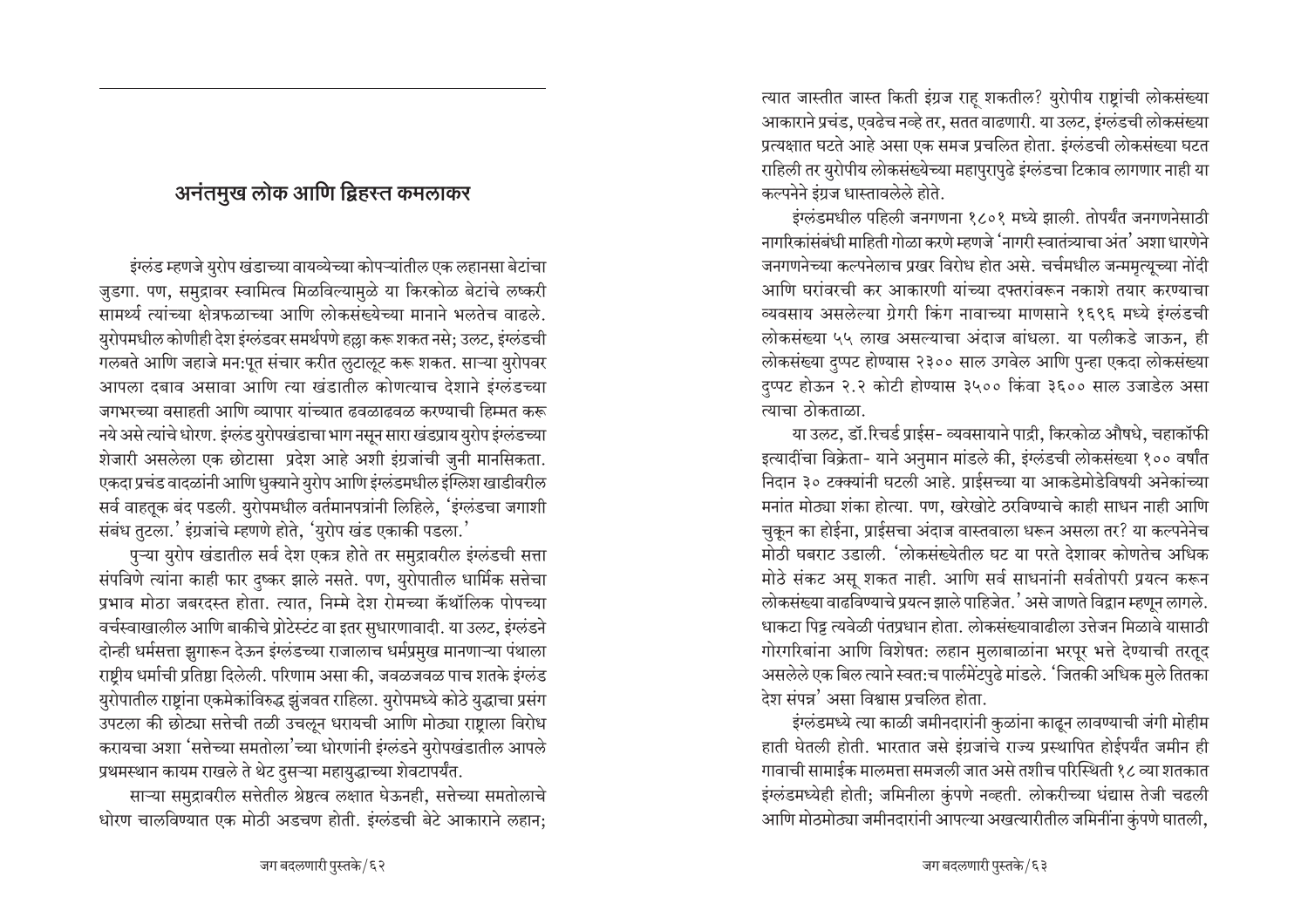शेती करणाऱ्या कुळांच्या साऱ्या कुटुंबांना काढून लावले आणि मोठ्या प्रमाणावर मेंढ्या पाळण्याचा व्यवसाय चालू केला. जमिनींवरून हाकलून लावलेल्या या कुळांना जगण्यासाठी काही आधारच नव्हता. गावात जागा नाही, शहरात काम नाही. पार्लमेंटमध्ये वर्चस्व जमीनदारांचे, त्यामुळे कायदे करून परदेशातून आयात होणाऱ्या धान्यावर भरजड आयात कर लावले. शेती मोठी फायद्याची झाली. शेतकऱ्यांना ७० ते ८० टक्के नफा दरसाल मिळू लागला. या उलट, जमिनीवरून हाकून काढलेल्या लक्षावधी कुळांच्या कुटुंबीयांना पावाचा तुकडा मिळणे जड झाले. लूटमार, चोऱ्या, दरोडे घालणे किंवा भीक मागणे यापलीकडे त्यांना काही जगण्याचे साधनच राहिले नाही. पार्लमेंटने कडक कायदे केले. साध्या चोरीमारीच्या आणि खिसे कापण्याच्या प्रकरणीही फाशी किंवा सार्वजनिक जागी छळाछळाने वध करण्याच्या तरतदी असलेले कायदे मोठ्या क्रौर्याने अमलात येऊ लागले.

विल्यम गॉडविन हा इंग्लंडच्या चर्चमधील एक सामान्य पाद्री, मधून मधून लोकोपयोगी विषयांवर चोपडी लिहून प्रसिद्ध करणारा. या साऱ्या परिस्थितीबद्दल करुणेने हेलावलेल्या विल्यम गॉडविन याने भूमिका मात्र उलट मांडली. लोकसंख्यावाढीचे तात्काळ परिणाम भयानक दिसत असले तरी दूरगामी परिणाम मात्र मोठे लाभदायक होतील असा विचार त्याने १७९३ मध्ये लिहिलेल्या 'राजकीय न्याय' या पुस्तकात मांडला. लोकसंख्यावाढीमुळे थोड्याच दिवसांत अशी परिस्थिती उगवेल की, कोणी श्रीमंत राहणार नाही, ना गरीब; युद्धे संपतील, गुन्हेगारी संपेल, न्यायदरबारांची गरज राहणार नाही आणि प्रचलित अर्थाने शासनही अनावश्यक होऊन जाईल. रोगराई, दु:ख, वेदना आणि द्रेषविरहित अशा समाजाचे स्वप्न त्याने रेखाटले. हे सारे घडावे कसे? डोईजड लोकसंख्या झालेला समाज आपोआपच एक अराजक तयार करतो. त्यात करारमदार, व्यापार, देवघेव यांना काहीच स्थान उरणार नाही; अगदी विवाहाचे करारसुद्धा कालबाह्य होतील असा कम्युनिस्ट धारणीचा विचार गॉडविनने मांडला. विक्षिप्ततेच्या अतिरेकीपणामुळे त्याचे पुस्तक चांगले गाजले, जाणकारांमध्ये चर्चेचा विषय बनले.

डॅनियल माल्थस हा तत्कालीन विद्वान आणि समाजसुधारक यांच्याशी चांगली दोस्ती असलेला विचारवंत. त्याच्या घरी गॉडविनच्या या पुस्तकावर हमरीतुमरीची चर्चा चाले. या चर्चेत श्रोत्याचे काम त्याचा मुलगा रेव्हरंड थॉमस माल्थस याच्याकडे जार्ड.

पिताश्री माल्थस गॉडविनच्या मताचे; म्हणजे लोकसंख्या जितकी वाढेल तितके चांगले. देव खाणारे एक तोंड देतो त्याबरोबर कष्ट करण्यासाठी आणि जगण्याला आवश्यक वस्तू तयार करण्यासाठी दोन हातही देतो, वाढत्या लोकसंख्येने राष्टांची ताकद वाढते. संपत्ती वाढते या मताचे.

तरूण माल्थसच्या मनाला हे पटेना. प्रजोत्पादनाचा प्रचंड ओघ आणि त्यामागील लैंगिक प्रेरणेचे सामर्थ्य या दोन्ही गोष्टी निसर्गसिद्ध आहेत आणि त्यातुनच स्वप्नमय समाजाचा उदय होईल अशी निसर्गाचीच रचना आणि बुद्धी असावी ही कल्पनाच त्याला पटेना. सभोवतालचे जग आणि गॉडविनचा स्वर्ग यांमध्ये एक दुर्लंघ्य दरी आहे अशी त्याची खात्री होती. वडिलांसमोर युक्तिवाद करण्यात तो अपुरा पडे म्हणून त्याने आपले सारे विचार लिहन काढले आणि ते बापासमोर ठेवले. बाप लिखाणावर इतका खूश की त्याने पोराचे लिखाण ताबडतोब प्रकाशित करण्याचा आग्रह धरला आणि १७९८ मध्ये पन्नास हजार शब्दांचा ग्रंथ 'लोकसंख्येचा सिद्धांत आणि त्याचे भविष्यकालीन सामाजिक प्रगतीवरील परिणाम या संबंधी प्रबंध' अशा तितक्याच बोजड नावाखाली प्रसिद्ध झाला.

माल्थसचे हे पुस्तक आणि त्याचा सिद्धांत सर्वदर सर्वज्ञात आहे. त्याविषयी तपशिलाने लिहिण्याची गरज नाही. 'लोकसंख्या गुणाकाराच्या गतीने वाढते, एका पिढीतून दुसऱ्या पिढीत दोनाचे चार होतात आणि या नव्या तोंडाना पोसण्याचे काम त्यांच्याबरोबर जन्मलेले दोन हात करू शकत नाहीत, कारण पृथ्वीवरील जागा मर्यादित आहे. त्यात शेती करण्यासारख्या जमिनीचे क्षेत्रफळ वाढण्याची काहीच शक्यता नाही; लोकसंख्या वाढत राहिली तर त्यातून गॉडविनचा स्वर्ग तयार होणार नाही; उलट, लक्षावधी लोक कुपोषण, आजार, रोगराई आणि लढाया यांमुळे मरतील. हे भीषण चित्र टाळण्याचा एकमेव मार्ग म्हणजे लोकांनी संयम बाळगून मुलांना जन्म देण्याचे कमी करणे'. अश्या तऱ्हेची मांडणी करणाऱ्या माल्थसच्या पुस्तकावर वादळी प्रतिक्रिया उठल्या. प्रख्यात तत्त्वज्ञ कार्लाईल याने अर्थशास्त्रालाच भकास शास्त्राची पदवी दिली. 'एका पुस्तकाने हजारो प्रगतिवाद्यांना निराशी बनवून टाकले'' ही खुद्द गॉडविनची प्रतिक्रिया. माल्थसचा एक चरित्रकार म्हणतो, 'माल्थसइतका शिव्याशापांचा वर्षाव सोसलेला त्या काळीतरी दुसरा कोणी नव्हता.' नोपोलियन बोनापार्टसुद्धा मनुष्यजातीचा वैरी नसेल इतका हा दुष्ट माल्थस! देवी, प्लेग, कॉलरा आणि भ्रूणहत्या, दुष्काळ यामुळेच वाचली तर मनुष्यजात वाचेल; या उलट, गोरगरीबांना पोसण्यासाठी धर्मशाळा, लंगर आणि दवाखाने चालविले तर त्यामुळे मनुष्यजातीचा पुरा विद्ध्वंस होईल असे उघड बोलणारा हा पाद्री शिव्यांचा वर्षाव झेलीत राहिला. दुर्दैवाने, याच काळात माल्थस पेमात पडला आणि त्याने लग्न केले. लोकांना संयमाचे धडे शिकविणाऱ्या पादचाने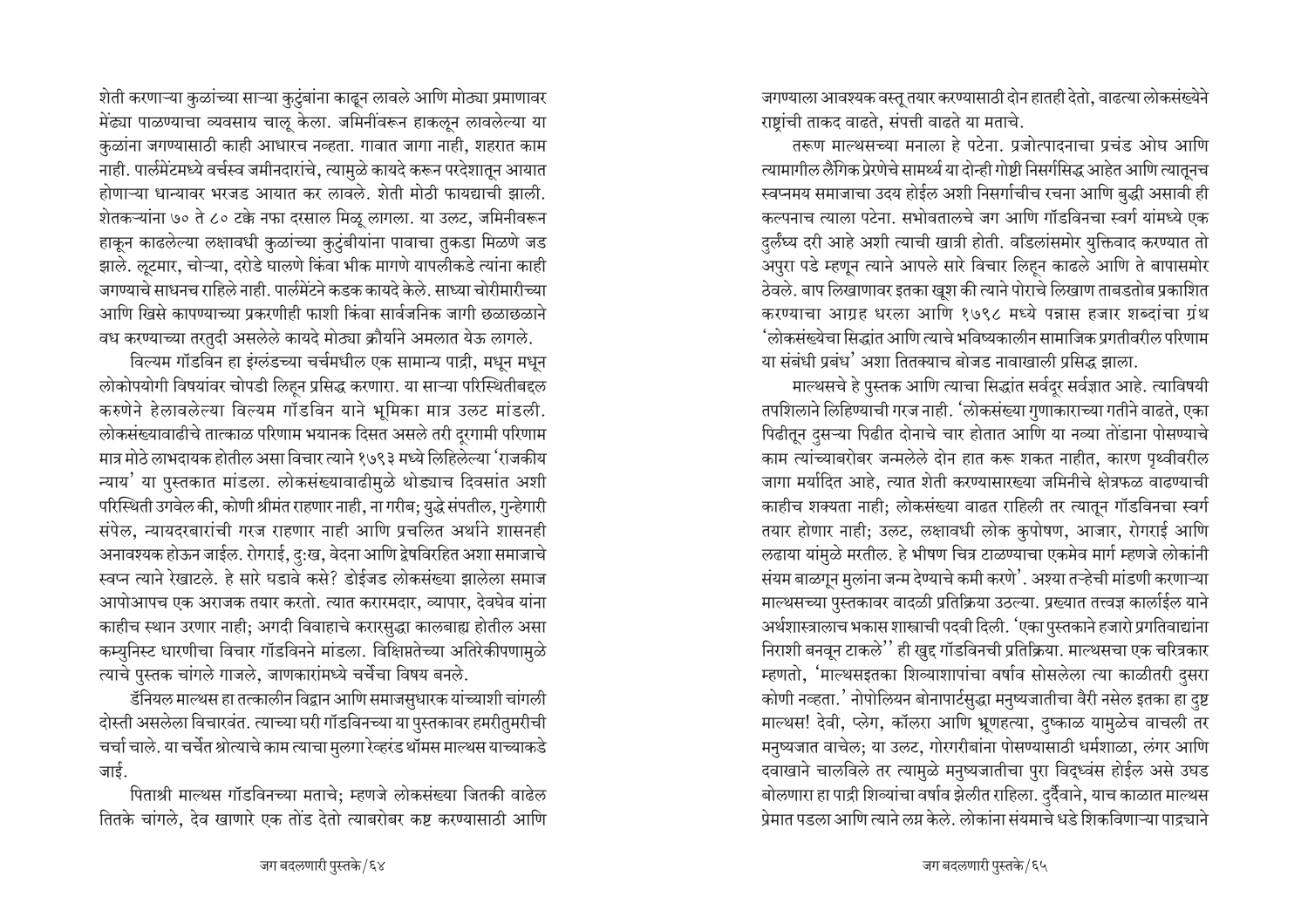स्वतःच लग्न केल्यावर मग टीकाकारांची धार अधिक तिखट व्हावी यात काय आश्चर्य?

माल्थस काही अरसिक नव्हता आणि मानवतेला पारखाही नव्हता. त्याने भोवतालच्या परिस्थितीचा अभ्यास केला आणि निखळ तर्काने जे भयाण भविष्य समोर दिसले ते परखडपणे सांगितले. पण, 'करुणा ही अंततोगत्वा भयानक क्रौर्य असते' इतके स्वच्छ तर्कशास्त्र लोकांना पटावे कसे? पण तरी, विल्यम पिट्टच्या आर्थिक धोरणांवर त्याचा परिणाम झालाच आणि गोरगरिबांना उदारहस्ते आश्रय आणि अन्न देण्याचे धोरण त्याने आखडते घेतले.

लोकसंख्येची गती आणि अन्नधान्याचे उत्पादन याबद्दल माल्थसने मांडलेले गणित प्रामुख्याने युरोपमधील देशांच्या परिस्थितीच्या अभ्यासाने मांडलेले होते. त्या देशांत तरी ते सिद्ध झाले नाही. नैतिक ब्रह्मचर्य आणि संयम कोणी मानला नाही. पण, कुटुंबनियोजनाच्या वाढत्या सोयींनी लोकसंख्येची वाढण्याची गती मंदावली. श्रीमंत लोक त्यापूर्वीही अशी साधने वापरून मुलांची संख्या मर्यादित ठेवीत असत. आता सर्वसाधारण लोकही त्यांचा वापर करू लागले. खेड्यांत जमिनीवर जगणाऱ्यांना मुलांचे ओझे वाटत नाही; काहीसा लाभच वाटतो. या उलट, शहरात मात्र मुले डोईजड होतात आणि कुटुंबनियोजनाकडे सहज पावले वळतात. वाढत्या शहरीकरणामुळे अर्थातच लोकसंख्या वाढीच्या गतीवर रोक बसला.

याहूनही एका महत्त्वाच्या घटकाने माल्थसचे भाकित खोटे ठरविले. तंत्रज्ञानाने अशी छलांग मारली की, शेतजमिनीचा आकार न वाढता किंवा त्यावर काम करणाऱ्या माणसांची संख्या न वाढता त्यातून निघणारे उत्पादन प्रचंड वाढत गेले. त्याशिवाय प्लेग, कॉलरा इत्यादी साथींचा बंदोबस्त झाला; त्याच्या काळी सर्वसाधारण आयुर्मान पंचवीसतीस वर्षांचे होते ते तिपटीने वाढले; पण माल्थसनंतर दोनशे वर्षे उलटून गेली तरी अन्नधान्याच्या तुटवड्याचा प्रश्न उद्धवला नाहीच, उलट अति सेवनाने होणारे आजार हा चिंतेचा विषय बनला.

लोकसंख्येविषयी माल्थसने दाखविलेली भीती खोटी ठरली. पण, माल्थसने मनुष्यजातीच्या साऱ्या विचारपद्धतीला एक कलाटणी दिली. निसर्ग काही दोन्ही हातांनी संपन्नता उधळणारा दाता नाही. 'माणसांच्या गरजा आणि भुका वाढत राहतात, त्यांना अंत नाही आणि निसर्गतर कवडीचुंबक आहे.' हा सर्व निसर्गातील स्वयंसिद्ध विरोध माल्थसने प्रकाशात आणला ही त्याची ऐतिहासिक कामगिरी. (२९ डिसेंबर १९९७)

ПD

#### भक्षकाय स्वाहाः

सर्व वर्णातील स्त्रिया, वैश्य आणि शुद्र यांना भगवदगीतेत स्वयम् श्रीकृष्णाने 'पापयोनी' म्हटले आहे. आणि कबीराने 'ढोर गँवार शूद्र पशु नारी। ये सब ताडन के अधिकारी ॥' म्हटले आहे. वर्णाश्रम धर्मातील अधिकारी पुरुषांनी स्त्रिया, वैश्य, शुद्र आणि पशु यांना एका पंक्तीत कसे काय बसवले?

पाणिनीचे 'श्वानम् युवानम् मध्वानम्।' असे सूत्र आहे. म्हणजे कुत्रा, तरुण आणि इंद्र या अर्थाचे संस्कृत शब्द एकाच नियमाने चालतात असे व्याकरण आहे. अशा काही चमत्कृतिजन्य अपघाताने हे चार घटक एकत्र 'पापयोनी' ठरले काय?

'पापयोनी'ची मालिका अपघाती चमत्कृतिजन्य नाही. पशू, स्त्रिया, वैश्य आणि शूद्र यांच्यात एक समानता आहे. मनुष्याच्या कामी येणाऱ्या साधनांचा गुणाकार करणे हा ज्यांचा गुणधर्म त्यांना धार्मिकांनी 'ताडन के अधिकारी' केले आहे.

जनावरांचे कळप मनुष्यप्राण्याची प्राचीन काळची सर्वात मोठी संपत्ती; पोषणासाठी लागणाऱ्या दूधदुभत्याची रेलचेल करणारी. अनेक समाजात गाई, म्हशी किंवा इतर प्राणी चलन म्हणून वापरली जात. नवरदेवाला किंवा वधूला दक्षिणा म्हणून गाई दिल्याचे अनेक संदर्भ साहित्यात मिळतात. जनावरांचे कळप संख्येने वाढत जातात, ते स्वत:चाच गुणाकार करतात. ऐहिक साधनांचा गुणाकार हा पशुंचा गुणधर्म आहे.

अन्न गोळा करणे, शिकार करणे, शेती करणे, कारागिरी करणे, लढाया करणे अशा विविध कामांसाठी श्रमशक्तीची गरज लागते. श्रमशक्तीचा गुणाकार स्त्री करते. याच तिच्या गुणधर्माने ती 'पापयोनी' ठरली. जनावरांमधील नरमादी सरसकट धिक्काराचा विषय झाले. पण पुरुषांनी लिहिलेल्या शास्त्रात स्त्रीच तेवढी गुणाकारी म्हणून धिक्काराचा विषय झाली.

वैश्य आणि शुद्र हेही संपत्तीचा व्यापार किंवा उत्पादन करणारे. एका दाण्याचे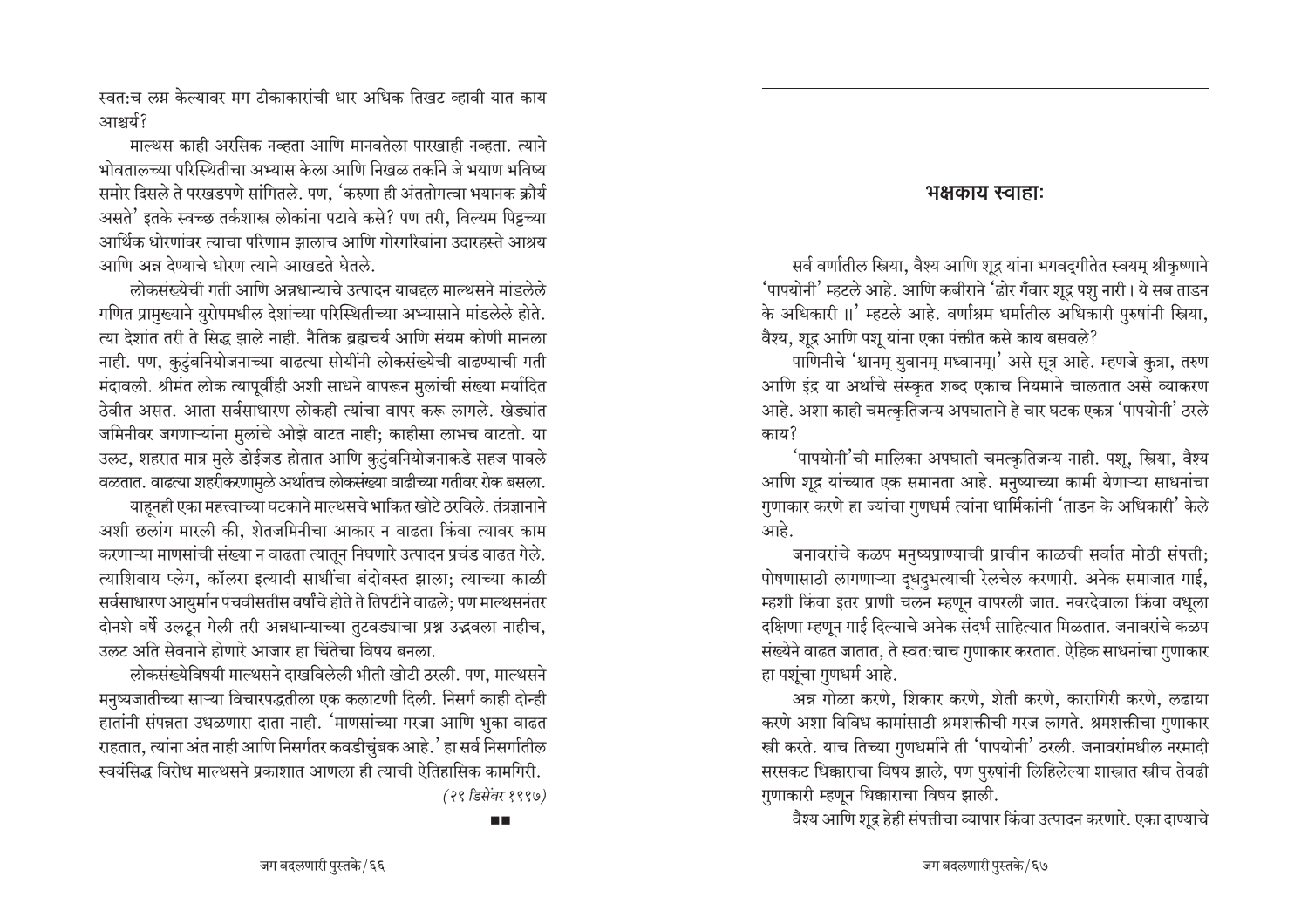शंभर दाणे करणारा तो शेतकरी आणि जी वस्तू जेव्हा आणि जेथे उपलब्ध नसेल तेव्हा आणि तेथे उपलब्ध करून देणे ही वैश्यांची उत्पादक कामगिरी. पशू, वैश्य शुद्र आणि नारी हे सर्व संपत्तीचे गुणाकारी. खरे म्हटले तर, समाजाने त्यांचा आदर करावयास पाहिजे, त्यांना पूजास्थान मानले पाहिजे. हे चौघेही जन्मत:च 'स्वर्गाचे आधिकारी' असतात असे धर्मवचन असावयास पाहिजे होते. प्रत्यक्षात जनावरे तुच्छ झाली, स्त्रिया गुलाम झाल्या आणि वैश्य व शुद्र हीनजातीय ठरले. जे उत्पादन करीत नाहीत ते श्रेष्ठ; जे स्वत: उत्पादन करीत नाहीत पण, दंडेलीच्या, शस्त्रास्त्रांच्या बळावर दुसऱ्याकडून ते हिरावून घेतात आणि स्वत: मौजमजेत राजेशाही विलास भोगतात त्यांना परलोकी स्वर्गाचे आश्वासन आहे. पूर्वजन्मीच्या पुण्याईने 'शूचिनाम् श्रीमताम् गेहे<sup>'</sup> जन्म मिळतो असे भगवंतांचे आश्वासन आहे. फुकटे आणि ऌटारू यांची पूजा आणि उत्पादकांचे मात्र ताडन हे वर्णाश्रम धर्माचे सूत्र आहे.

मार्क्सची समज काही वेगळी होती. पशू, नारी, वैश्य, शूद्र यांच्या कामातून संपत्तीचा गुणाकार होतो अशा तऱ्हेची मांडणी फ्रान्समधील किन्से इत्यादी अर्थशास्त्रज्ञांनी केली होती. ती बाजूस ठेवून औद्योगिक कामगारांच्या शोषणातून वरकड मूल्याची आणि भांडवलाची निर्मिती होते अशी मार्क्सची समजूत झाली. रशियात क्रांती झाली आणि समाजवादी औद्योगिकीकरणाकरिता भांडवल उभे • करण्यासाठी शेतकऱ्यांवर रणगाडे पाठवावे लागले त्याच वेळी मार्क्सचा हा सिद्धांत झाला. औद्योगिक कामगार हा विशिष्ट परिस्थितीमध्ये शोषित राहत नाही. उत्पादकही राहत नाही. उलट, आधुनिक अर्थव्यवस्थेतील त्याच्या स्थानामुळे तो शोषक बनतो हे सिद्ध झाले. तेव्हा, संपत्तीचा गुणाकार करणाऱ्यांच्या यादीत औद्योगिक कामगार बसत नाही. तो कदाचित्, वस्तूच्या मूल्यात वाढ करीत असेल पण, गुणाकार करीत नाही हे नक्की.

गीतेच्या कालानंतर संपत्तीचा गुणाकार करणारी कोणी 'पापयोनी' तयार झाली नाही काय? शेतकरी आणि व्यापारी यांच्यानंतर साधनांचा गुणाकार करणारी कोणती जमात निघालीच नाही काय? निघाली. या जमातीचे नाव शास्त्रज्ञ आणि  $\,$ तंत्रज्ञ. 'यंत्र' याची व्याख्याच 'वापरलेल्या शक्तीचा गुणाकार' अशी आहे. शास्त्रज्ञ नवे नवे शोध लावतात, तंत्रज्ञ नवीन नवीन यंत्रसामग्री तयार करतात. पूर्वी जे आशक्य वाटत होते ते सहज शक्य होऊन जाते. विजेचे दिवे, आगगाड्या मोटारगाड्यांपासून ते आधुनिक गणकयंत्रांपर्यंत, कल्पनाही करता येणार नाही असा सुखसोयींच्या शक्यतांचा गुणाकार करणारे शास्त्रज्ञ, तंत्रज्ञ हे गुणाकारश्रेष्ठ. पहिल्या चार 'पापयोनी' मनुष्याला माहीत असलेल्या साधनांचा गुणाकार मात्र

करतात, शास्त्रज्ञ व तंत्रज्ञ त्या गुणाकारांचे गुणाकार करून दाखवितात आणि ज्ञात नसलेली साधने पायाशी आणून ठेवतात.

 $\epsilon$ वातंत्र्यानंतरच्या पन्नास वर्षांत देश अधोगतीला लागला. सर्वच आघाड्यांवर पीछेहाट झाली हे खरे पण, त्याचबरोबर देश अन्नधान्याच्या बाबतीत स्वयंपूर्ण झाला, रोगराईचा बंदोबस्त झाल्याने आयुष्यमान वाढले यात काही शंका नाही. सार्वत्रिक अधोगतीच्या या पन्नास वर्षांत जीवन सुखकर झाले ते शास्त्राच्या आणि तंत्रज्ञानाच्या प्रगतीमुळे. अन्नधान्याची नवी वाणे आणि त्यांना पोसणारी व जोपासणारी खतेऔषधे इत्यादिंच्या मात्रा शास्त्रज्ञांनी तयार करून दिल्या नसत्या तर हिंदुस्थानची लोकसंख्या आज आहे त्याच्या निम्म्यानेही राहिली नसती. साठसत्तर कोटी लोक भुकेने तडफडून मेले असते ते वाचले याचे श्रेय शास्त्रज्ञांनी घडवून आणलेल्या उत्पादक घटकांच्या गुणाकाराकडे जाते.

पूर्वी माणसे अगदी तरुणपणी मरत. कॉलरा, प्लेग, देवी, क्षय इत्यादींच्या साथी वस्त्यावस्त्यांवर हल्ला करून लक्षावधींचा बळी घेत. रावसाहेब .<br>मंडलिकांसारखा सुखवस्तू बुद्धिमंतसुद्धा ऐन विशीत यमाच्या तावडीत सापडला. पहिले बाळंतपणसुद्धा स्त्रियांच्या कराल मृत्यूला सामोरे जाण्याचाच प्रसंग असे. बाळबाळंतीण दोन्ही सुखरूप राहणे हे मोठे भाग्याचेच लक्षण मानले जाई. ही सारीच परिस्थिती बदलली. साथीचे रोग पृथ्वीवरून हटले, बाळंतपणात फारसा धोका राहिला नाही, हीदेखील सारी शास्त्रज्ञ आणि तंत्रज्ञ यांची कर्तबगारी.

स्वातंत्र्यानंतर बायांच्या आयुष्यात काय मोठा बदल घडून आला? गावोगाव पिठाच्या चक्क्या झाल्यामुळे पहाटे उठून दळण दळण्याचे काम संपले; पाणी आणि सरपण जमा करणे काही भाग्यवंत स्त्रियांच्या बाबतीतरी अधिक सुखकर झाले; शिवणयंत्राने आणि त्या प्रकारच्या घरगुती साधनांनी बाईच्या आयुष्यात काहीतरी सुखकारकता आली.

थोडक्यात, सुधारणा म्हणून जी काही झाली ती शास्त्रज्ञांच्या कर्तबगारीने; सरकारी प्रयत्नाने नाही, नियोजनाने नाही, गरीबी हटाव योजनांनी नाही, कल्याणकारी व्यवस्थांनी नाही. या साऱ्या व्यवस्थांनी गुणाकार करणाऱ्या 'पापयोर्नी'चा गुणाकार केव्हाच गिळंकृत करून टाकला आणि एवढेच नव्हे तर, शास्त्रज्ञांच्या करामतीचा फायदा समाजापर्यंत पोहोचू नये यासाठी आटोकाट प्रयत्न केला. माणसाच्या आयुष्यात साऱ्या रखरखीतपणात कुठे मंद वाऱ्याची झुळुक आली आणि हायसे वाटले असेल तर ते विज्ञानामुळे. शासन इत्यादी संस्थांच्या भरकस प्रयत्नांना न जुमानता विज्ञान सामान्य माणसांपर्यंत पोहोचले म्हणून काय ते त्यांच्या आयुष्यात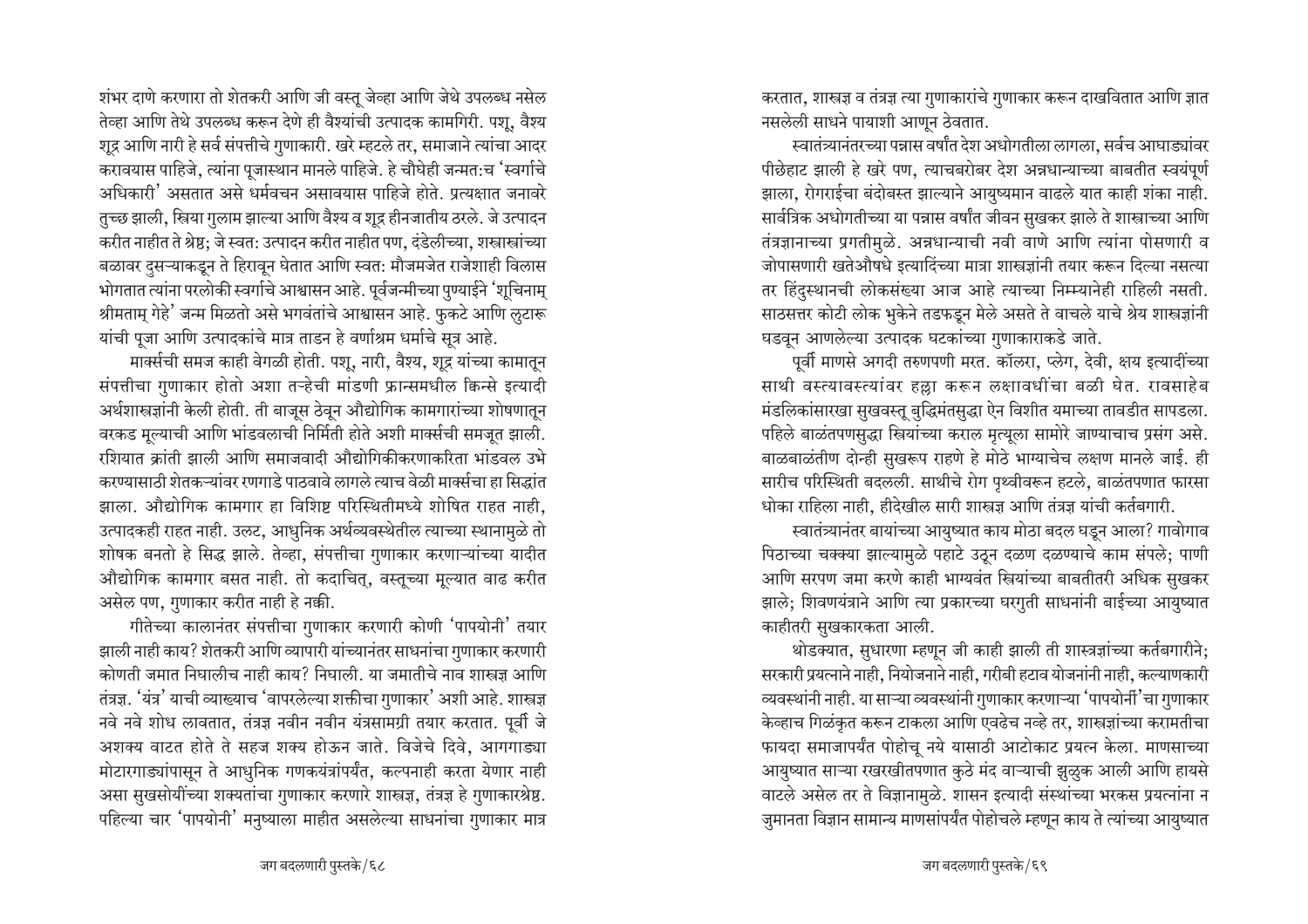थोडे सुख दिसले. विज्ञानाचे फायदे लोकांपर्यंत पोहोचावेत यात स्वारस्य कोणालाच नाही, त्यातून नफा होणार असेल तरच शासन किंवा धंदेवाईक यांना त्यात स्वारस्य वाटणार ! शास्त्रज्ञांच्या एखाद्या करामतीने गुणाकारच गुणाकार होत राहिला तर समाजातील प्रस्थापितांना त्याचा काय फायदा? उलट, अपायच होण्याची शक्यता अधिक. याकरिता, शास्त्रज्ञतंत्रज्ञांना त्यांच्या प्रतिभेचा मोबदला मिळूच नये याकरिता डंकेलविरोधक थैमान घालतात. आणि शास्त्रज्ञांच्या शोधाचा लाभ आपल्या ओंजळीने आणि आपल्या ओंजळीतूनच फक्त लोकांपर्यंत पोहोचावा असा सर्व राजकीय, सामाजिक संस्थांचा आणि दुह्वाचार्यांचा खटाटोप असतो.

मनुष्यजातीच्या आनंदात, सुखोपभोगात भर घालणाऱ्या हितकर्त्यांनाच ठेचण्याची समाजाची ही काय उफराटी रीत आहे? फुकटे आणि लुटारू यांचा आदर करण्याची ही पद्धती आली कोठून? या प्रश्नांचे एक लोकविलक्षण उत्तर वेब्लेन या अमेरिकन अर्थशास्त्रज्ञाने शंभर वर्षांपूर्वी देऊन ठेवले, विषय आजही कुतुहलाचा होऊ शकतो. वेब्लेन हा खासगी आयुष्यात मोठा चमत्कारिक माणूस होता. वैयक्तिक राहणी मोठी अस्वच्छ आणि गदळ, वेषभूषेची आणि प्रसाधनाची फिकीर न बाळगणारा आणि दिवसातील हरघडी काही जगावेगळेच बोलणारा किंवा कृती करणारा. त्याने शेवटपर्यंत टेलिफोन म्हणून घेतला नाही. त्याची सारी ग्रंथसंपत्ती पुस्तकांच्या दुकानांतून आलेल्या खोक्यांत, भिंतीशेजारी अस्ताव्यस्त रचून राही. खरकटी भांडी तो तशीच साठवून ठेवी आणि धुतलेली भांडी उरली नाहीत असे दिसले की पाण्याच्या नळीने फव्वारा उडवून ती धुवून टाकी. विद्यापीठातही त्याची वर्तणूक अशीच तऱ्हेवाईक. अशी सारी विक्षिप्त वर्तणूक असूनही स्त्रियांचा मात्र तो मोठा आकर्षणाचा विषय होता. ज्योतींवर तुटून पडणाऱ्या पतंगाचे वर्णन शेरोशायरीत अनेकदा येते: वेब्लेनच्या बाबतीत अनेक ज्योती या पतंगाच्या मागे पाठलाग करीत फिरत होत्या असे दिसते.

या साऱ्या तऱ्हेवाईक वागणुकीमुळे वेब्लेन सर्व सामाजिक संस्थांकडे धुत्काराने पाह शकला. सर्व रूढी, चालीरीती, संस्था यांच्याविषयी यत्किंचितही आदर न बाळगता निर्घृणपणे त्या छिन्नविछिन्न करण्याची कला वेब्लेनने आत्मसात केली होती. मूर्ती फोडण्याची त्याची हातोडी मोठी घाटदार आणि सुबक होती. गद्य लिहिण्याची त्याची शैली आणि नव्या शब्दयोजना करण्याची त्याची कुशलता साहित्यिकांना लाजविणारी होती. इंग्रजी भाषेत वेब्लेनचे अनेक शब्दसमुच्चय कायम स्थान मिळवून बसले आहेत. 'जगाला दिसावे यासाठी थाटमाट करण्याची प्रवृत्ती', 'उद्योगसम्राट' या अर्थी इंग्रजीतील शब्दप्रकार मूळ वेब्लेनचेच.

१८९९ मध्ये त्याने 'ऐषआरामी वर्गाचा सिद्धांत' हे पुस्तक प्रसिद्ध केले. तो काळ अमेरिकेतील मॉर्गन रॉकफेलरसारख्या भांडवलदारांचा होता. आर्थिक स्पर्धेत दयामाया यांना तर नाहीच पण, नीतिमत्तेलाही फारसे स्थान नव्हते. उघडउघड गुन्हेगारी कृत्ये करूनसुद्धा पैसा जमविण्यात यश आले तर त्याला यशस्वी म्हणून मान्यता मिळत असे. साऱ्या समाजात कष्टकऱ्यांची एक जमात असते; याउलट, दुसरीही एक जमात असते. कष्ट करण्यासाठी मुळात आपला जन्मच नाही, आपला जन्म रटाळ रोजमर्राच्या कामात बुडण्यासाठी नाही, जीवनाचा विविध अंगांनी उपभोग घेण्यासाठी आहे, उपभोगाची साधने जुटविण्यासाठी कष्टकऱ्यांकडून ती हिसकावून घेण्यात गैर काहीच नाही अशी त्यांची धारणा असते. आश्चर्य असे की या लुटारूंचेच साऱ्या समाजाला मोठे कौतुक असते आणि सारे इतिहास आणि शाहिरांची कवने या गुंडांच्या कृत्यांनाच शौर्य मानून गुणगान करीत असतात. या समाजाला 'भक्षक समाज' असे नाव वेब्लेनने दिले.

जवळजवळ १५ वर्षांनंतर वेब्लेनने 'भक्षक वर्ग विरुद्ध शास्त्रज्ञतंत्रज्ञांचा गुणाकारी समाज' या संबंधांवर तीन पुस्तके पाठोपाठ लिहिली. तंत्रज्ञानानेच समाजाचा विकास होतो पण, भक्षक वर्गाला विज्ञानाची फळे समाजापर्यंत पाहोचविण्यात काहीच रस नसतो. पण, त्यांना काही लाभ मिळत असेल तरच त्यांना विज्ञानात स्वारस्य ही त्याची मांडणी.

गीतेने अधिकारवाणीने गुणाकार करणाऱ्यांचा 'पापयोनी' म्हणून अधिक्षेप केला आणि कबीराने त्यांना मारपीट करण्याचाच सल्ला दिला. गीता आणि कबीर हे, वेब्लेनच्या शब्दांत भक्षक वर्गाचे तत्त्वज्ञान सांगत होते.

(५ जानेवारी १९९८)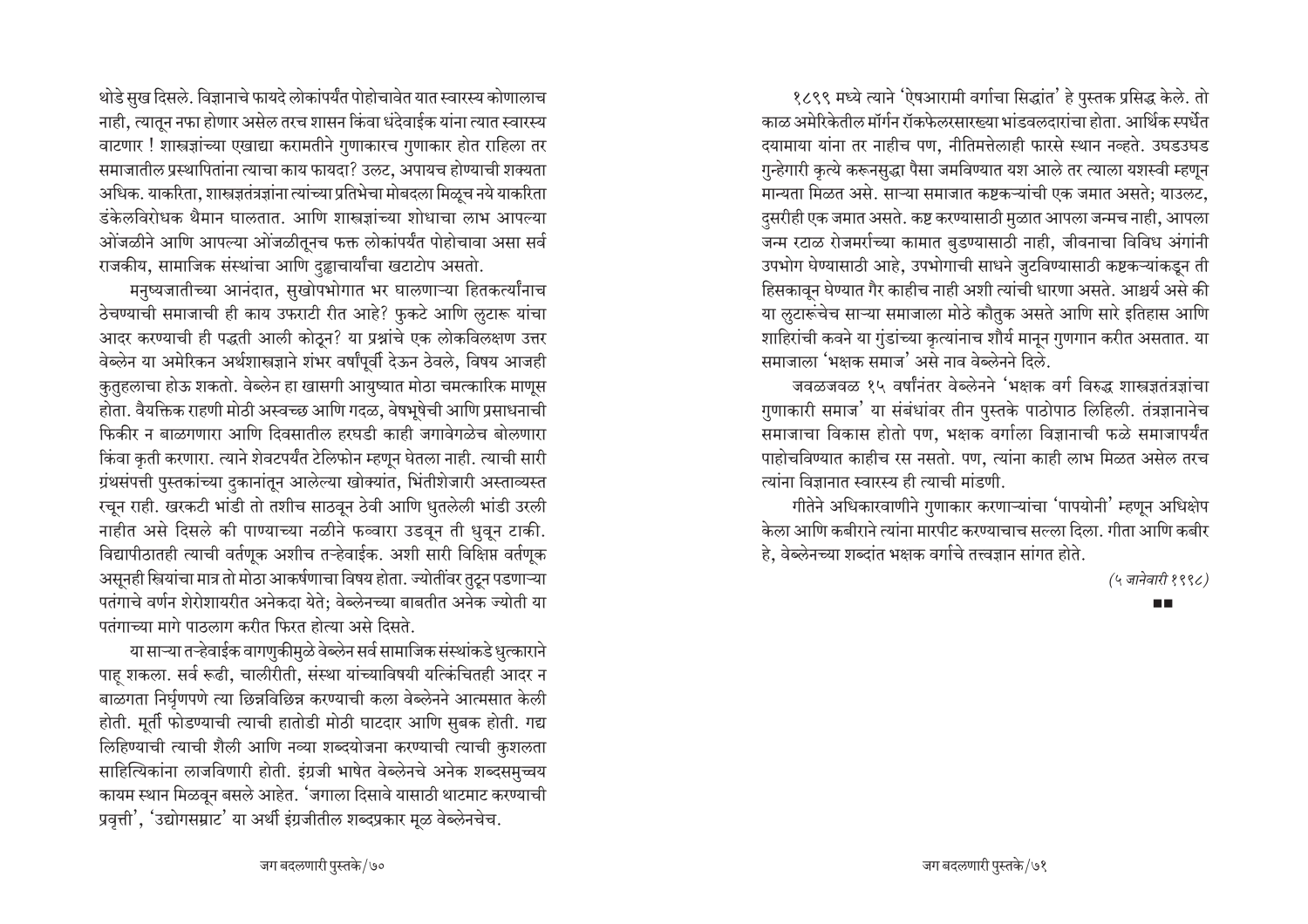हातांना काम मिळावे म्हणून लोक धडपडतात, पण त्यांना रोजगार मिळत नाही; प्रचंड यंत्रांची धुडे स्वस्थ बसली आहेत आणि लोकांना पोटाला अन्न नाही व अंग झाकण्याला वस्त्रही नाही असे विचित्र अनुभव वारंवार येऊ लागले. अर्थव्यवस्थेत कालक्रमाने येणाऱ्या या मंदीतेजीच्या चक्राची कारणे काय? त्याहीपेक्षा महत्त्वाचा प्रश्न, तेजीमंदीच्या या लाटांना आटोक्यात ठेवण्याचा काही मार्ग आहे काय? अर्थव्यवस्थेतील या साऱ्या दोषांचा ठपका मक्तेदारी व स्पर्धेचा अभाव यावर ठेवला जाई. मोठ्या मोठ्या आंतरराष्ट्रीय कंपन्यांचा बाजारपेठेवर ताबा राहतो. या परिस्थितीचा ते फायदा घेऊ पाहतात; त्यामुळे अर्थव्यवस्थेला खीळ बसते आणि मंदीच्या लाटा येतात असे अर्थशास्त्र्यांना वाटते आणि सामान्यजनांचीही अशीच भावना असते.

उत्पादन करण्याचे सामर्थ्य आहे पण केलेल्या उत्पादनाला बाजारात मागणी नाही याची मीमांसा अनेक विद्रानांनी आपापल्या परींनी केली आहे.

सर्व मूल्य श्रमशक्तीतून तयार होते, परंतु कामगारांचे शोषण होते; हाती पडणारी मजुरीची रक्कम त्यांनी केलेल्या उत्पादनाच्या म्हणजेच बाजारात येणाऱ्या मालाच्या किमतीपेक्षा कमी राहते आणि त्यातून मंदीच्या लाटा येतात हे मार्क्स्चे निदान. त्यावर त्याने सुचविलेला तोडगा म्हणजे रोगापेक्षा औषध जहाल. इतके महत्त्वाचे निर्णय खासगी व्यक्ती आणि संस्था यांच्या हाती असू नयेत, ते फक्त आपल्या फायद्याचाच विचार करतात. त्यामुळे मंदीचा तडाखा बसतो. सर्व मालमत्ता आणि साधनसंपत्ती यांचे राष्ट्रीयीकरण करावे आणि उत्पादन कधी, किती, कोठे, कसे आणि कशाचे व्हावे याचे निर्णय सारे, अर्थव्यवस्थेच्या हिताच्या दृष्टीने, शासकीय नियोजन मंडळाने घ्यावे. थोडक्यात, 'समाजवाद' हे मार्क्सने सुचविलेले मंदीच्या रोगावरील औषध. मार्क्सने केलेली अर्थशास्त्रीय मीमांसा आणि विश्लेषण इतके तोटके आणि अशास्त्रीय होते की त्याला जाणकारांची मान्यता. निम्मे जग समाजवादी अमलाखाली असतानाही. कधी मिळालीच नाही. प्रत्यक्ष व्यवहारात मार्क्सप्रणीत समाजवादी व्यवस्था मंदीपेक्षाही भयानक आर्थिक अरिष्ट तयार करते असा अनुभव आला आणि मार्क्सने सुचविलेला पर्याय इतिहासानेच निकालात काढला.

दुसरे महत्त्वाचे विश्लेषण केन्स याचे. माणसाची मिळकत जसजशी वाढत जाते तसतसे उपभोगाचे प्रमाण कमी होत जाते आणि बाकी शिल्लक बचत वाढत जाते. मागणी व पुरवठा यांच्या चक्रात त्यामुळे अडथळा निर्माण होतो. कमी पडणारी गुंतवणूक शासनसंस्थेने स्वत:च केली तर मंदी हटविता येते. याखेरीज, पतपुरवठा वाढविणे, व्याजाचा दर कमी करणे अशा धोरणांनीही खासगी

# उद्योगिनम प्रतिभावन्तम।

अर्थशास्त्रात संपूर्ण स्पर्धेच्या व्यवस्थेविषयी खुप लिहिले आणि बोलले जाते. उत्पादकांची संख्या प्रचंड असली आणि ते तयार करीत असलेला माल एकाच प्रकारचा असला की, संपूर्ण स्पर्धेची बाजारपेठ तयार होते. मागणी आणि पुरवठा यांचे संतुलन होईल अशी किंमत बाजारपेठेत ठरते. त्यापेक्षा कोणी जास्त किंमत आकारू म्हटले तर ते जमणार नाही. कारण, त्याचा महागडा माल विकत घेण्यास कोणी गिऱ्हाईक येणारच नाही. बाजारपेठेपेक्षा थोडी कमी किंमत लावू आणि सगळे गिऱ्हाईक आपल्याकडेच ओढून घेऊ असा मनसुबा कोणी रचला तर त्याच्या कोठारातला सगळा माल तोट्यात उठवला जाईल आणि त्याचे दिवाळे वाजेल. प्रत्यक्षात, विशुद्ध स्वरूपात संपूर्ण स्पर्धेची बाजारपेठ कचितच आढळते. आपल्याकडील शेतीमालाची बाजारपेठ पुष्कळशा प्रमाणात या कसोटीस उतरे, पण संपूर्णत: नाही. प्रत्यक्ष जगात उत्पादकांची संख्या मर्यादित ठेवली जाते. एखादी वस्तू उत्पादन करणारा एकमेव असला तर ती मक्तेदारी व्यवस्था म्हणायची. अगदी एकाच्याच हाती नाही तरी पाचदहा उत्पादकांच्या हाती मिळून बाजारपेठेवर पूर्ण ताबा असू शकतो. बेल कंपनीची टेलिफोनसेवेबाबत काही वर्षे मक्तेदारी होती. मग अनेक स्पर्धक निघाले. व्यक्तिगत गणकयंत्राच्या क्षेत्रात दहाबारा मोठमोठी नावे झळकतात. या उत्पादकांची सतत धडपड चालू असते. आपला माल स्पर्धकाच्या मालापेक्षा अधिक चांगला, निदान अधिक आकर्षक असला पाहिजे; गुणवत्ता आणि किंमत याबाबत काहीच वरचढपणा नसला तरी तसा भास तयार करण्यासाठी जाहिरातबाजी केली पाहिजे. तरच बाजारपेठेत उभे राहता येते किंवा टिकता येते.

जुन्या अर्थशास्त्र्यांनी संपूर्ण स्पर्धेच्या व्यवस्थेचा पुरस्कार केला. सरकारने हस्तक्षेप केला नाही तर सर्वच क्षेत्रांत स्पर्धेची व्यवस्था तयार होईल, त्यातून पायरीपायरीने उत्पादनाची वाढ होत जाईल आणि अर्थव्यवस्थेचाही विकास होईल अशी त्यांची साधीसोपी मांडणी होती.

प्रत्यक्षात मात्र असे घडत नसे. दुकानात माल आहे, पण तो खपत नाही;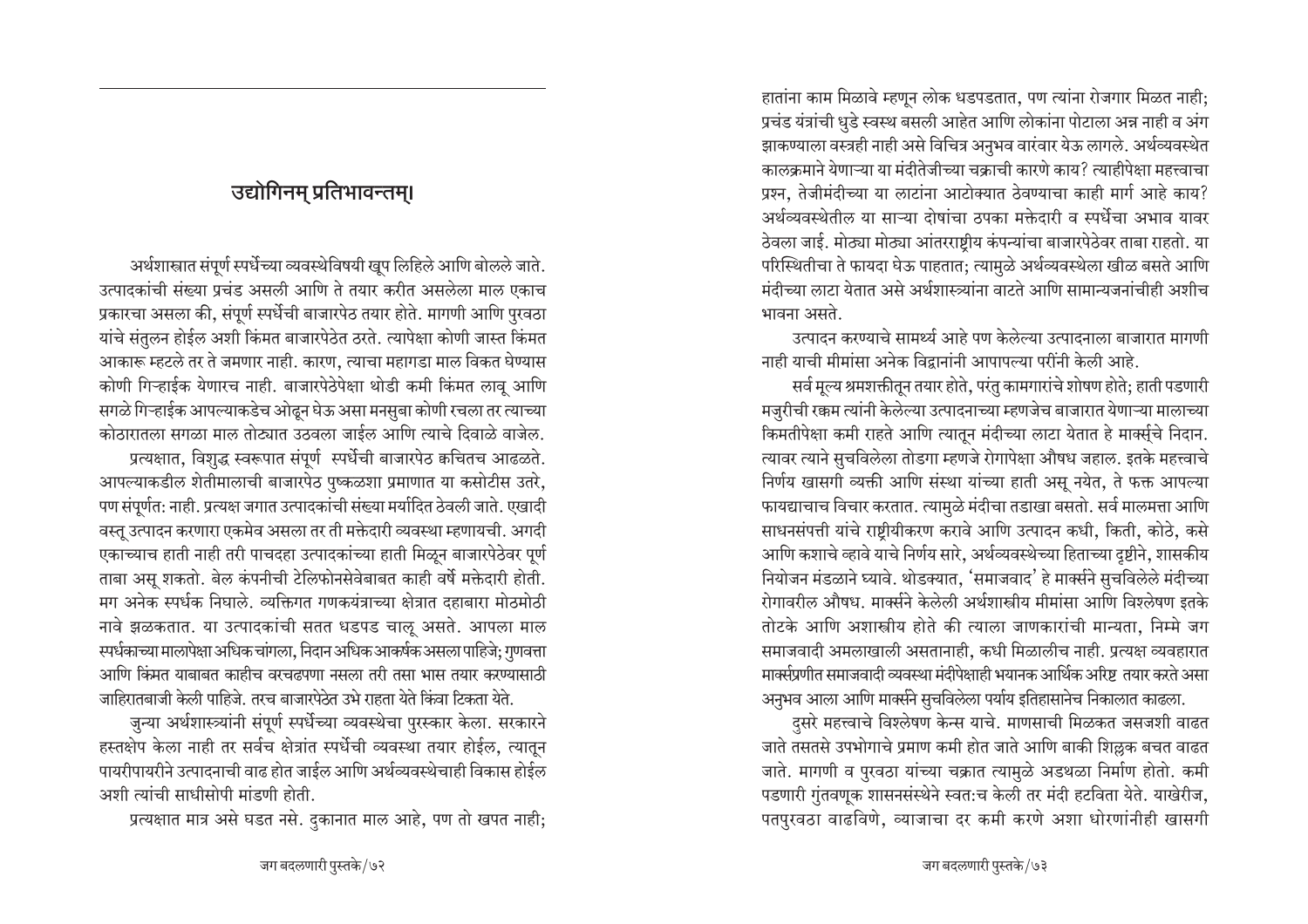गुंतवणुकीस प्रोत्साहन दिले तर गुंतवणुकीचे खुंटलेले गाडे मोकळे होऊन पुन्हा चालू लागते. अशी केन्सची मांडणी.

केन्सप्रणीत धोरणांमुळे अमेरिकेला १९२९ च्या मंदीच्या लाटेतून बाहेर पडण्यास मदत झाली. सरकारी गुंतवणुकीमुळे काही प्रश्नही निर्माण होतात. अशा कार्यक्रमांमुळे लोकांच्या हाती मजुरी गेली, पण त्याबरोबर बाजरपेठेत उतरणारे उत्पादनही वाढले तर त्या गुंतवणुकीचा बाजारपेठेतील मागणी वाढविण्याकरिता फारसा फायदा होणार नाही. लोकांच्या हाती पैसा तर जाईल, पण बाजारपेठेतील मालांचा पुरवठा शक्य तितका कमी वाढेल असे कार्यक्रम मंदीतून बाहेर पडण्यासाठी सगळ्यात उपयुक्त. म्हणजे, रोजगार हमी योजनेप्रमाणे मजुरांच्या एका गटास खड्डे खोदावयास लावणे आणि दसऱ्या गटास तेच खड्डे भरायच्या कामाबद्दल मजुरी देणे हा आदर्श कार्यक्रम होईल! शस्त्रास्त्रे आणि दारूगोळा यांचे उत्पादन यापेक्षादेखील जास्त उपयोगी, कारण उत्पादन मुळात नष्ट करण्याकरिताच केलेले असते. दसऱ्या महायुद्धानंतर साऱ्या विकसित देशांत शासनाकडे एक महत्त्वाची

जबाबदारी आली. राष्टीय उत्पादन वाढविणे, पूर्ण रोजगार ठेवणे आणि आयात-निर्यातीतील संतुलन राखणे ही तीन उद्दिष्टे साधण्याकरिता केन्सने पुरविलेल्या साधनांचा सर्वच सरकारे वापर करीत आली. पण, अनुभव मोठे विपरीत येऊ लागले. अर्थव्यवस्थेची चाके फिरू लागावीत म्हणून पैसा सोडावा, पण त्यातून उत्पादनवाढीपेक्षा महागाईच जास्त वाढावी आणि चलनवृद्धी रोखू पाहावे तर उत्पादनालाच खीळ बसावी आणि बेरोजगारी वाढावी अशी 'किं कर्म किं कर्मेति।' अवस्था देशोदेशींच्या वित्तमंत्र्यांच्या कपाळी आली.

दसऱ्या महायुद्धानंतर पाश्चिमात्य राष्टांची आगेकूच चालूच राहिली. जपान, जर्मनी दुसऱ्या महायुद्धात केवळ पराभूत नव्हे, पूर्णत: उद्ध्वस्त झालेले देश पुन्हा वैभवाच्या शिखरावर पोचले. तिसऱ्या जगातील, हिंदुस्थानसारख्या काही मागास देशांनी समाजवादी नियोजनाचा प्रयोग आर्थिक विकासासाठी करून पाहिला, त्यात ते अपयशी ठरले. या उलट, आशिया खंडात एक नवा चमत्कार दिसून आला. दक्षिण आशियातील सिंगापूर, मलेशिया, दक्षिण कोरिया, तैवान आणि हाँगकाँग या देशांनी समाजवादी लायसेन्स-परमिट व्यवस्था सोडन दिली व त्यांच्याकडील स्वस्त आणि कार्यक्षम श्रमशक्तीचा फायदा घेऊन पाश्चिमात्य देशांतील बाजारपेठसुद्धा भरून टाकायला सुरुवात केली.

अलीकडे, हे आशियातील 'आर्थिक वाघ' मंदीच्या तडाख्यात सापडून मोठे जर्जर झाले आहेत. या वाघांच्या 'मनी मांजऱ्या' कश्या झाल्या? या एका प्रश्नाने आजच्या अर्थशास्त्र्यांना गोंधळात टाकले आहे, एवढेच नव्हे तर चांगलेच हादरविले आहे. दक्षिण कोरियास मदत म्हणून आंतरराष्टीय नाणेनिधीने १० अब्ज डॉलर्सचे कर्ज देऊ केले आहे. मलेशियाचे राष्टपती त्यांच्या चलनाच्या घसरणीचा सारा दोष विदेशी वित्तीय बाजारपेठेतील ठगांवर ठेवतात. पैशाची या देशातून त्या देशात हलवाहलव करून काही भामटे भरमसाट फायदा काही तासांत कमवू पाहतात, त्यामुळे छोट्या राष्ट्रांच्या अर्थव्यवस्थांचे बळी जात आहेत अशी त्यांची तक्रार आहे.

हिंदस्थानातील अर्थशास्त्री आधीच अर्थव्यवस्थेच्या खुलीकरणाबद्दल नाराज असलेले. दक्षिण आशियातील देशांच्या तुलनेने आपण मागास असल्याचा त्यांना खेद वाटत असे. त्या देशांत आर्थिक आपत्ती आल्याने त्यांचे बरे फावले आहे. 'आशियातील वाघ' दबले, पण आम्ही अजून भुईसपाट झालेलो नाही याचे कारण आम्ही खुली व्यवस्था सावधपणे स्वीकारीत आहोत अशी ते बढाई मारीत आहेत. मंदीतेजीच्या प्रश्नाने १९२९ साली जशी खळबळ माजविली तशीच पुन्हा एकदा ६८ वर्षांनी त्याच प्रश्नाने खळबळ माजविली आहे.

खरे पाहता या प्रश्नाचे उत्तर १९५१ सालीच शुम्पीटर या ऑस्टियन अर्थशास्त्रज्ञाने 'आर्थिक विकासाचा सिद्धांत' या पुस्तकात देऊन ठेवले आहे. शूम्पीटर हा भांडवलशाही व्यवस्थेचा कठोर टीकाकार, पण त्याबरोबर बाजारपेठेच्या व्यवस्थेचा कट्टर समर्थक. खुल्या बाजारपेठेवर आधारलेल्या अर्थव्यवस्था भरभराटीस का येतात? याचे शूम्पीटरने दिलेले उत्तर मोठे धक्कादायक होते. संपूर्ण स्पर्धेवर आधारलेल्या व्यवस्था प्रगती करतात, पण रखडत, धीम्या गतीने. सर्वात जास्त प्रगती कोण करते? विस्तृत आकडेवारीच्या आधाराने शुम्पीटरने दाखवून दिले की, कंपन्या आणि देश संशोधनाकरिता आणि नवा माल तयार करण्याकरिता, नवी क्षितिजे धुंडाळण्याकरिता ज्या प्रमाणात खर्च करतात त्या प्रमाणात त्यांची विकासाची गती वाढते. प्रतिभाशाली संशोधक, तंत्रज्ञ यांना आर्थिक तेजीमंदीचे फारसे भय नसते. टेलिफोन, टेलिव्हिजन, कॉम्प्युटर अशा क्षेत्रांत ज्यांनी काही नवनवीन उन्मेष दाखविले ते चढत गेले. मोठ्या मोठ्या आंतरराष्टीय कंपन्या स्पर्धेपोटी संशोधनाच्या कामी खूप पैसा ओततात; नवनवे शोध लावतात; नवनवा माल बाजारात आणतात. त्यामुळे भरभराट येते. भरभराट प्रतिभाशाली स्पर्धेतून येते आणि त्याचे सर्वात मोठे श्रेय, सर्वांच्या रोषाचा विषय असलेल्या मोठ्या बहराष्ट्रीय कंपन्या आहेत.

मग मंदीच्या लाटेत नाकातोंडात पाणी जाऊन गुदमरू लागतात ते कोण? शूम्पीटरचे उत्तर आहे - संशोधकांनी आणि तंत्रज्ञांनी केलेल्या शोधाचा उपयोग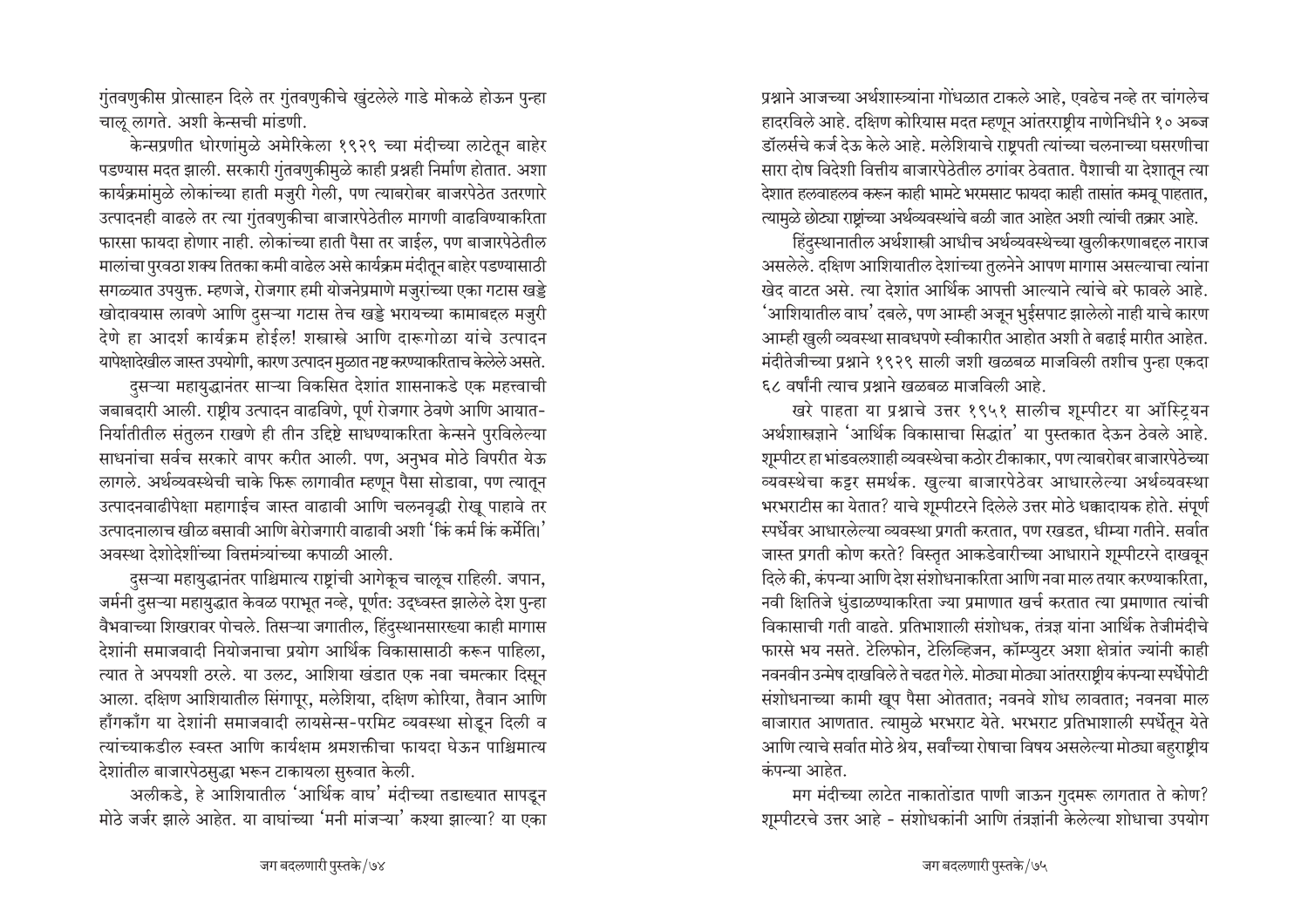करून त्यांचे उत्पादन करणारे दुय्यम दर्जाचे उद्योजक अनेक असतात. त्या उद्योजकांतही काही डावेउजवे करायला पाहिजे. मालाचे उत्पादन करताना व्यवस्थापनाच्या कौशल्याने, काटकसरीने जे उत्पादन करू शकतात ते काही काळतरी स्पर्धेला तोंड देत टिकून राहतात. तेजीमंदीचा तडाखा बसतो तो प्रतिभेचा उन्मेष न दाखविणाऱ्या अर्थव्यवस्थेतील या अंगास. संशोधन करणारे शिल्पकाराप्रमाणे असतात. त्यांना बाजारपेठेची धास्ती नसते. पण, गणपतीच्या शाडूच्या मूर्ती साच्यात घालून काढणाऱ्यांची संख्या वाढते, त्यांच्यात स्पर्धा वाढते, फायद्याचे प्रमाण घटते आणि आर्थिक अरिष्ट ओढवते.

'आशियाई वाघ' गेली दोनतीन दशके पुढे सरसावले कारण त्यांच्यात निदान कार्यक्षमता होती. भारतीय उद्योजकांत तिचाही अभाव. कार्यक्षमता असणाऱ्या उद्योजकांतील स्पर्धा वाढ़ लागली की काय होते? पुण्याच्या परिसरातील मोठ्या उद्योगधंद्यांच्या आधाराने त्यांना लागणाऱ्या सूट्या भागांचे उत्पादन करणाऱ्या छोट्या कारखानदारांची जी अवस्था होते तीच प्रतिभारहित उत्पादकांच्या वाट्याला येते. मंदीच्या लाटा ही फार भयंकर गोष्ट आहे हेच मुळी शुम्पीटर यांना मान्य नव्हते. थंडगार पाण्याचा शिडकावा व्हावा तशी मंदी येते आणि स्वच्छता करून जाते. भांडवलशाहीचा विकास झाला तो प्रतिभाशाली संशोधनांमुळे; भांडवलशाहीचा अंत होणार आहे तो प्रतिभावंतांना नाउमेद करण्याच्या समाजाच्या प्रवृत्तीने. हळूहळू धाडसी संशोधक संपून जातील आणि त्याबरोबरच भांडवलशाही व्यवस्था संपेल अशी शूम्पीटर यांची मांडणी.

इंग्रज येण्यापूर्वी हिंदुस्थानात ज्ञानाची मक्तेदारी वर्णव्यवस्थेनुसार ज्यांच्याकडे होती तेच जगाच्या तुलनेने मागास झाले होते. सवर्णांनी पश्चिमी साहित्य, कला, संशोधन, उत्पादन- सगळ्यांची नकल करण्याचा धंदाच उभारला होता. खरेखुरे संशोधन आमच्याकडे जवळजवळ शुन्य. संशोधकांना हीन मानण्यात आम्ही भूषण समजतो; पेटंट हक्कांना विरोध करतो; नक्कल करण्याचा आम्हाला हक्क पाहिजे असा आग्रह धरतो आणि प्रतिभेच्या आत्मविश्वासाने खुलेपणाकडे जाण्याऐवजी कोंदट बंदिस्त व्यवस्थेत पुन्हा जाऊ पाहतो.

शूम्पीटरच्या दरबारात अशा 'कापुरुषां'ना अधम स्थानच राहणार. 'उद्योगिनम् पुरुषसिंहम् उपेति लक्ष्मी।' असे संस्कृत वचन आहे. पुरुषसिंहम् म्हणण्याऐवजी 'उद्योगिनम् प्रतिभावन्तम्' असे म्हटले म्हणजे शुम्पीटरच्या तेजीमंदीसंबंधीच्या सिद्धांताचे सार आले.

(१३ जानेवारी १९९८)

## प्रियाब्रोझेन्स्कीचे भूत

'शेतीमालाला उत्पादनखर्चाइतकाही भाव मिळत नाही', 'शेतकऱ्याचे मरण हेच सरकारचे धोरण'. 'व्यापारी देवघेवीच्या अटी सतत शेतकऱ्याविरुद्ध जातात'. 'एकेकाळी एक क्विंटल कापुस विकला तर एक तोळा सोने येई. अलीकडे कापसाचा भाव एकदम वाढला आणि सोन्याचा भाव उतरला तरी दोन क्विंटल कापूस विकावा तेव्हा एक तोळा सेाने येते' ही आणि अशा तऱ्हेची वाक्ये शेतकरीप्रश्नांच्या संदर्भात सतत कानावर येत असतात. शेतात घाम गाळणाऱ्या किंवा बांधावरून का होईना, शेतीचा कारभार पाहणाऱ्या लोकांचा दैनंदिन अनुभव अशा विधानांतून व्यक्त होतो. पण हे असे का होते यासंबंधी काही अर्थशास्त्रीय विवेचन आहे का? याबद्दल काही सिद्धांत आहेत का? याची शेतकऱ्यांना आणि कार्यकर्त्यांना सोडा, बहुतेक नेत्यांनाही माहिती नसते. या अज्ञानाचे एक महत्त्वाचे कारण असे की, या प्रश्नावर स्वच्छ आणि स्पष्टपणे मीमांसा करण्याचे अर्थशास्त्र्यांनी आणि राजकीय पुढाऱ्यांनीही कटाक्षाने टाळले आहे. आपल्या समाजात ज्ञानाची एक ब्राह्मणी परंपरा आहे. चिरफाड करून दारूण सत्य खुलेपणाने कागदोपत्री पांढऱ्यावर काळे करून मांडावे हे आमच्या ज्ञानपरंपरेत बसत नाही. अज्ञानी लोकांचा विनाकारण बुद्धिभेद करू नये आणि महाजन ज्या मार्गाने जातात तोच अनुसरावा ही प्रकृती. एकाकी एकला आपला आपण मुद्दा मांडत चालला तर 'तो सृष्टीशी भांडत चालला' असा त्याचा उपहास होतो. सत्य महाविदारक असते. ते सर्वांनाच पचनी पडेल असे नाही. तेव्हा श्रेष्ठांनी विदारक सत्याचे हलाहल पचवून घ्यावे आणि कनिष्ठांना त्यांच्या सोयीसोयीने पचेल अश्या मात्रेत सत्याची गुटी द्यावी अशा दहेरी सत्याची आमच्याकडे मान्यता आहे - एक श्रेष्ठांकरिता, एक सामान्यांकरिता.

दहेरी सत्य आम्ही अध्यात्मातही मांडतो. त्याबद्दल कनिष्ठांतील कोणाला शंका आली आणि तो प्रश्न विचारू लागला व त्यापलीकडे जाऊन बंड करू लागला तर त्याचे काय करायचे? एकलव्याच्या अंगठ्याची गुरुदक्षिणा मागुन त्याची धनुर्विद्या निष्प्रभ करायची, शंबुकाचा तपोभंग होत नसेल तर त्याचे मुंडके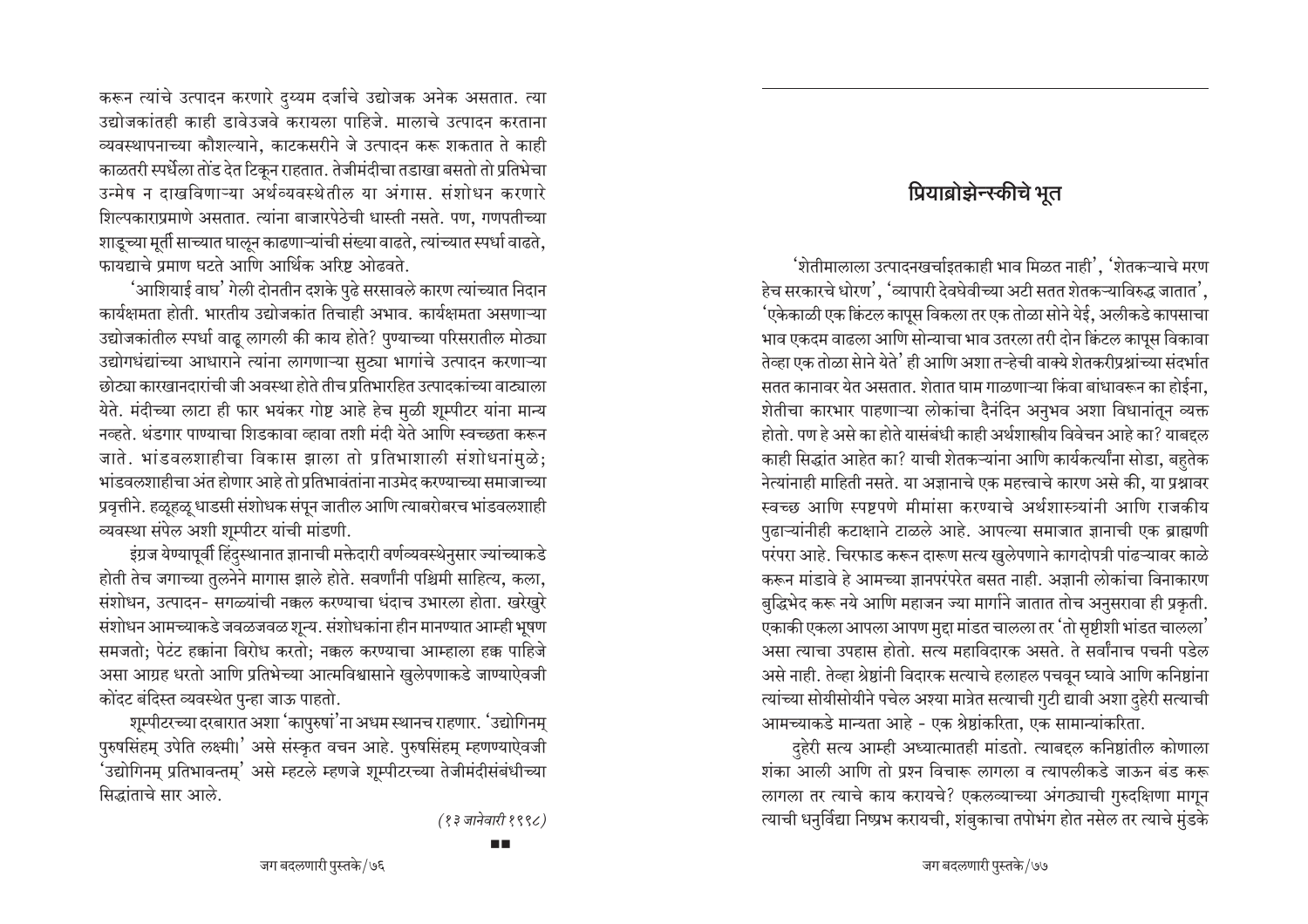धडापासून वेगळे करायचे आणि बंडखोरी करणारा कोणी सवर्ण असला तर चार्वाकाप्रमाणे त्याला दगडांनी ठेचून मारायचे. दुहेरी सत्य लादायची अशी ही भयानक पद्धती अध्यात्मातही वापरली जायची. मग, जेथे प्रत्यक्षात दररोजच्या भाकरीचा, तूपरोटीचा संबंध आहे; संपत्तीचे उत्पादन आणि त्याचे वाटप याचा निर्णय व्हायचा आहे तेथे तर परखडपणे स्पष्ट सैद्धांतिक मांडणी कशी होईल? विषमता ही परमेश्वरानेच निर्माण केलेली आहे हे जातिव्यवस्थेने लोकांच्या गळी पक्के उतरविले आहे. त्यामुळे, बरोबरीच्या न्यायाने आपणासही कष्टाचे फळ मिळाले पाहिजे असा विचारही शोषितांच्या मनात निर्माण होत नाही. 'आपल्याला देवानेच असे निर्माण केले, सवर्णांसारखे आपणास कसे मिळेल?', 'शहरातल्या शुभ्र स्वच्छ कपडे घालणाऱ्या राजबिंड्या लोकांची आणि आपली काय तुलना आहे?', 'हे असेच चालायचे!' अशी मुळात शोषितांची धारणा. तेव्हा त्यांच्या शोषणाची कारणमीमांसा करणारे सैद्धांतिक विवेचन करण्याचा खटाटोप करावा कशाला?

शेतीमालाच्या भावाच्या प्रश्नावर स्पष्ट विवेचन, चर्चा आणि हमरीतुमरीचे वादंग झडलेच नाहीत. त्यामुळे शेतीच्या दुरवस्थेचे रहस्य धर्मतत्त्वांप्रमाणे अंधाऱ्या गुहेत लपलेले राहिले. शेतकऱ्याचे शोषण होत आहे हेच मुळी कोणी अर्थशास्त्री आणि पुढारी मानायला तयार नाहीत. उलट, शेतकऱ्यांची मोठी मजा चालली आहे, ते स्वच्छ हवेत राहतात, झूळुझूळु वाहणाऱ्या ओढ्याचे थंडगार पाणी पितात, मळ्यातील ताजा माल घरी भरपूर येतो, शेतीकरिता सरकारी अनुदाने मिळतात आणि प्राप्तिकरही भरावा लागत नाही असे मोठे काव्यपूर्ण जीवन शेतकरी जगतो अशी हाकाटी अर्थशास्त्री, लेखक, कवी सर्वांनीच चालविली. शेतकऱ्यांचे प्रखर आंदोलन उभे राहीपर्यंत शेतीचे काही शोषण होत आहे हे मुळात कोणी मानायलाच तयार नव्हते.

ज्या देशात शेती आणि उद्योगधंदे करणारे लोक एकाच समाजातील असतात. ज्यांच्यात जाती किंवा वंशभेद नसतात तेथे शेतीमालाच्या शोषणाचे स्पष्ट, परखड आणि प्रसंगी, मोठे क्रूर विवेचन आढळून येते.

भांडवलशाही व्यवस्थेचे मार्क्सने विवेचन केले. 'साऱ्या उत्पादनाची किंमत म्हणजे त्या वस्तूच्या उत्पादनास लागलेल्या सामाजिक उपयोगाच्या श्रमशक्तीचे मूल्य' असा त्याने सिद्धांत मांडला. एक वस्तू तयार करायला एका माणसाला दोन तास लागत असतील तर त्या वस्तूची किंमत दोन तासांच्या रोजगाराइतकी होईल. प्रत्यक्षात, मजुराला लूटले जाते, त्याच्या उत्पादनाची पुरी किंमत मजुरी म्हणून त्यच्या हाती पडत नाही. समजा, दोन तासांच्या श्रमशक्तीऐवजी त्याला एक तास

श्रमशक्तीचाच मोबदला मिळतो. मग, बाजारपेठेत पुरवठा होणाऱ्या वस्तूची किंमत दोन तास श्रमशक्ती आणि ग्राहकाच्या हाती मात्र एक तास श्रमशक्ती असे अपरिहार्यपणे होणार. बाजारात मागणी नसली म्हणजे मंदी येणार आणि भांडवलशाही व्यवस्था मंदी, बेकारी यांमुळे अपरिहार्यपणे तुटून पडणार अशी मार्क्सची मांडणी होती.

या मांडणीतील दोष अनेक अर्थशास्त्रज्ञांनी स्पष्ट करून दाखविले होते. मार्क्सचे हे विश्लेषण त्याच्या शिष्यांचा मोठा अभिमानाचा विषय असल्यामुळे अतिरिक्त मूल्य आणि शोषण यांविषयी कोणी चकार शब्द काढला तरी त्याचे चाटूशिष्य हमरीतुमरीने तुटून पडतात. या विषयावर एका स्त्रीने लिहिण्याची हिम्मत केली. कम्युनिस्ट चळवळीमध्ये स्वत:ला झोकून दिलेली, त्याचबरोबर स्त्रीमुक्तीच्या प्रश्नाविषयी सखोल विचार मांडणारी, पोलंडमध्ये जन्मलेली ही स्त्री. तिचे नाव रोझा लुक्झेंबुर्ग.

रोझाचा हेतू मार्क्सवर टीका करण्याचा नव्हता. मार्क्सचे विवेचन काहीसे अपुरे पडते, त्याची भरपाई करण्याकरिता तिने अगदी गणिती पद्धतीने एक प्रमेय मांडले. भांडवलशाही बाजारपेठेत उठाव नसला तरी लगेच मंदी येणार नाही; असा वरकड माल भांडवलदार दुसऱ्या देशांत पाठवतील व तेथील बाजारपेठेत पुन्हा फायद्याच्या अटी लादतील; इतर अर्थव्यवस्थांशी 'असमान विनिमया'ची पद्धत भांडवलदारी व्यवस्था काही काळ तगवून नेईल; अशा तऱ्हेने सर्व देशांत बाजारपेठा गच्च झाल्या तरच भांडवलदारी व्यवस्थेवर प्राणघातक संकट येईल असे तिने स्पष्ट करून दाखविले. सारे मार्क्सवादी तिच्यावर तुटून पडले. मार्क्सला शहाणपणा शिकवते काय, ही एक प्रतिक्रिया आणि दुसरी, भांडवलशाहीचा अंत आणि समाजवादाची पहाट अजून शेकडो वर्षे दूर आहे, असे हिला म्हणायचे आहे काय? त्यातून रोझा लुक्झेंबुर्ग पडली स्त्री. तिला जवळजवळ वाळीत टाकण्यात आले. पोलंडमधील एका हिवाळ्याच्या रात्री पोलिसांच्या लाठीहल्ल्यात तिचा मृत्यू झाला.

रशियात क्रांती झाली, समाजवादी बांधणीची तयारी सुरू झाली आणि एक, मार्क्सवादी चोपड्यांत उल्लेख नसलेली, समस्या उभी राहिली. प्रगत भांडवलशाही देशांत क्रांती व्हायची होती. तसा स्पष्ट मार्क्सचाच निर्वाळा होता. जर्मनी. इंग्लंडसारख्या देशांत समाजवादी क्रांती घडली असती तर कारखानदारीकरिता लागणाऱ्या भांडवलनिर्मितीचा प्रश्न उभाच राहिला नसता. कामगारांना पूर्ण श्रमशक्ती इतके वेतन मिळाले असते. त्यातून त्यांनी उपभोग आणि गुंतवणुक यांवर खर्च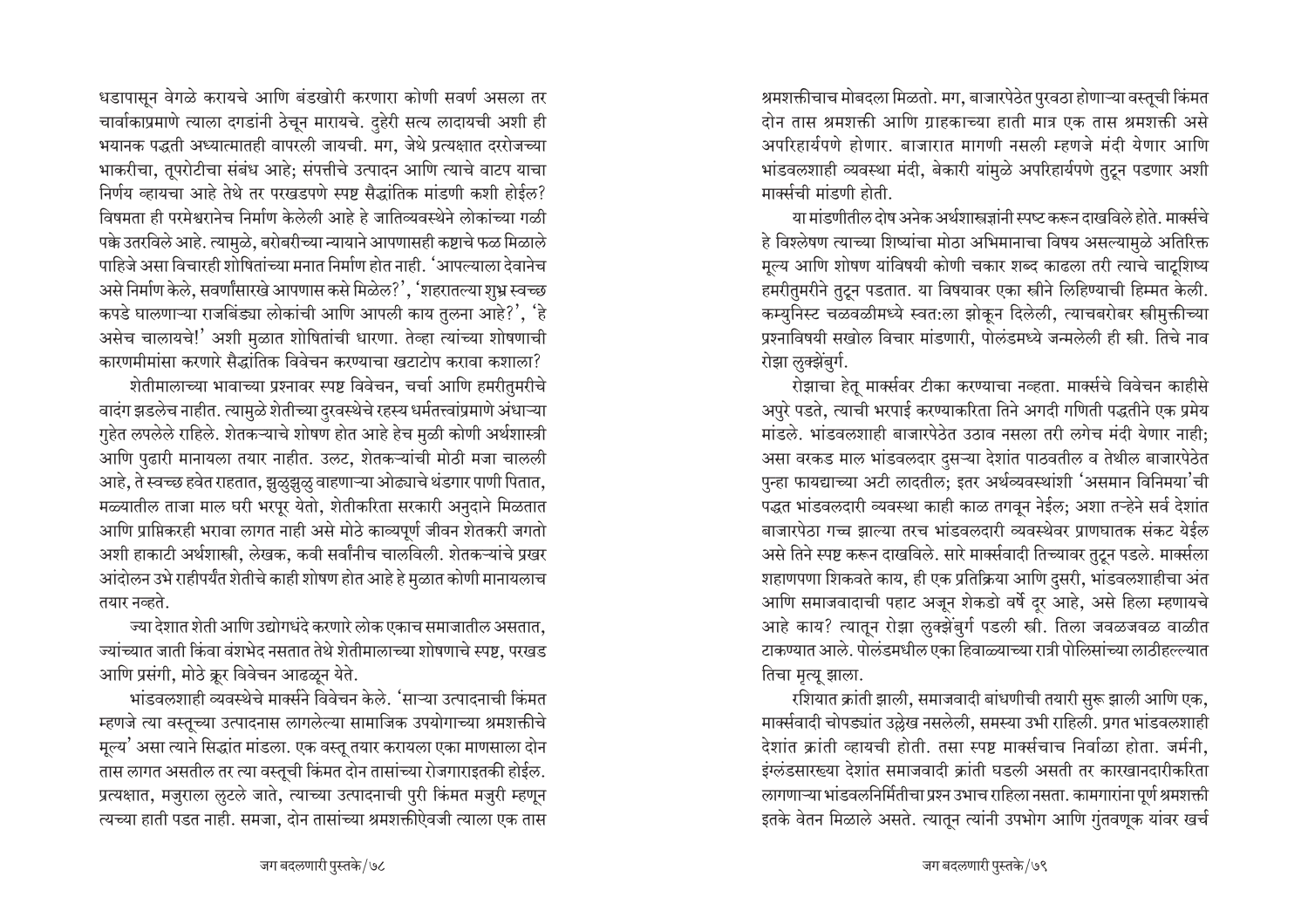केला असता आणि सारे अर्थचक्र वाढत्या गतीने चालत राहिले असते ते थेट समाजवादाचा वर्गविरहित, शासनविरहित स्वर्ग अवतरेपर्यंत !

पण, क्रांती झाली ती रशियासारख्या मागास देशात. कारखानदारी शहरांपुरती मर्यादित. देश सारा शेतीप्रधान. मोठमोठे जमीनदार, काही मध्यमवर्गीय छोटे शेतकरी व कुळे यांच्या हाती सगळी शेती. समाजवादी रशियाचे दोन स्पष्ट विभाग पडले. शासनाच्या अधिपत्याखालील शहरी कारखानदारी क्षेत्र आणि ग्रामीण भागातील खासगी शेतीचे क्षेत्र. १९१८ सालीच शहरांत दुष्काळ पडला. धान्याच्या किमती भडकल्या. २० लाख मण धान्य सरकारने लेव्ही भावाने वसूल केले. शेतकऱ्यांची जवळजवळ तितकेच धान्य खासगीत दसपट किमतीत विकले. सारी अर्थव्यवस्था, एका बाजूला कारखानदारी मालाच्या किंमतीचे पाते आणि दुसऱ्या बाजूला शेतीमालाचे अशा कात्रीत सापडली. कारखानदारी म्हणजे समाजवादी क्षेत्र आणि शेती म्हणजे खासगी क्षेत्र. त्यामुळे साऱ्याच कम्युनिस्टांत शेतकऱ्यांविरुद्ध संतापाची भावना तयार झाली. ट्रॉटस्कीने सारी शेतीच सरकारी करून टाकायची भूमिका घेतली. लेनिनने, शेतीमधील उत्पादकता वाढविली पाहिजे आणि त्याबरोबरच शेतकऱ्यांतील नफेखोरीची प्रवृत्ती बदलून त्यांच्यात समाजवादी मानसिकता तयार करणे आवश्यक आहे असे मांडले. त्याबरोबरच, 'कष्टकरी शेतकरी' आणि 'नफेखोर शेतकरी' यांच्यात फरक करून कष्टकरी शेतकरी आणि औद्योगिक कामगार यांची संयुक्त आघाडी बनविण्याची गरज मांडली. शेतीमालाला रास्त भाव दिल्यानेच अशी आघाडी तयार होईल असेही त्याने म्हटले.

आता प्रश्न निघाला, रास्त भाव याची व्याख्या काय? यासंबंधी एक जबरदस्त मांडणी इव्हजेनी प्रियाब्रोझेन्स्की याने केली. प्रियाब्रोझेन्स्कीचा जन्म साध्या मध्यमवर्गीय कुटुंबातला. झारशाहीच्या जुलुमाचा प्रत्यक्ष अनुभव त्याच्या कुटुंबातील अनेकांनी घेतलेला. समाजवादी क्रांती झाल्यानंतर त्यांनी मोठ्या उत्साहाने समाजवादाच्या बांधणीच्या कामास पाठिंबा दिला. १९२४ ते १९२९ या काळात कारखानदारी आणि शेती यांतील संबंधांबद्दल मोठा गदारोळ, वादंग माजले. त्यात प्रियाब्रोझेन्स्कीचा सिंहाचा वाटा होता. २९ सालानंतर त्याचे नाव ऐकू येईनासे झाले आणि ३६ साली स्टॅलिनने त्याची हत्या करविली. तेव्हापासून आजपर्यंत प्रियाब्रोझेन्स्कीच्या नावाचा कोणी उल्लेखही करीत नाही.

शेतीमालाच्या भावाच्या प्रश्नावर प्रियाब्रोझेन्स्कीने एक मोठा सैद्धांतिक आराखडा उभा केला; त्याचा पाया होता रोझा लुक्झेंबुर्गच्या विवेचनातील 'असमान विनिमयाची कल्पना.' गरीब देशातील समाजवादी कारखानदारीला भांडवलाच्या

पुरवठ्यासाठी शेतीकडून बचत घेण्याखेरीज गत्यंतर नाही, परदेशातून मदत येण्याची शक्यता नाही आणि समाजवादी कारखानदारीतील उत्पादन अगदीच तोटके; तेव्हा शेतीमालाला कमीत कमी भाव द्यावा आणि शेतीला लागणारा औद्योगिक माल त्यांना महागात विकावा तरच समाजवादी कारखानदारीची उभारणी होऊ शकते.

रोझा लुक्झेंबुर्गच्या भांडवलदाराप्रमाणे, समाजवादी कारखानदारीने शेती हा दसरा मागास देश समजून त्याच्यावर जाणीवपूर्वक असमान विनिमय लादला पाहिजे. .<br>सरकारच्या हाती कारखानदारी मालाचे भाव ठरविण्याची सत्ता आहेच. त्याबरोबर, शेतीमालाचे भाव ठरविण्याचीही सत्ता समाजवादी शासनाने हाती घेतली पाहिजे. तरच शेतीतील नफेखोरी आणि बंडाळी आटोक्यात येईल. शेती आणि कारखानदारी यांच्यातील विनिमयाच्या अटी सतत शेतीमालाच्या विरुद्ध जातील असे पाहणे व या मार्गाने मोठ्या शेतकऱ्यांवर सतत चढती करआकारणी करणे हे समाजवादी व्यवस्थेच्या हिताचे आहे.

थोडक्यात, 'असमान विनिमय' या घोर कृत्याने भांडवलदार आपल्या बाजारपेठा चालू ठेवतात अशी कठोर टीका रोझा लुक्झेंबुर्गने केली. प्रियाब्रोझेन्स्कीने हेच घोर कृत्य समाजवादी शासनाने शेतकऱ्यांविरुद्ध 'क्रांतीचा जय' म्हणत केले पाहिजे असा आग्रह धरला.

कारखानदारी मालाच्या किमती वाढविल्या आणि शेतीमालाच्या किमती उतरविल्या तर त्याचे दुष्परिणाम शहरातील कामगारवर्गावर होतील तसेच ग्रामीण भागातील सर्वसाधारण शेतकऱ्यांवरही होतील. पण, त्याचा सर्वात मोठा बोजा मोठ्या शेतकऱ्यांवर पडणार आहे; सामान्य शेतकऱ्यांना नुकसानीची काही भरपाई करून देता येईल; त्यासाठी त्यांना सवलतीच्या दराने कर्जे उपलब्ध करून द्यावीत आणि अनुदाने द्यावीत. कारखान्यांतील कामगारांना तोशिस लागू नये म्हणून त्यांचेही मज़ुरीचे दर वाढवून देता येतील.

प्रियाब्रोझेन्स्कीच्या New Economics (नवे अर्थशास्त्र) या पुस्तकातील हे प्रतिपादन वाचले म्हणजे क्रांतीच्या पहिल्या उत्साहात समाजवादी आणि मानवतेच्या ललकाऱ्या देणारे लोक सत्तेच्या धुंदीत किती पराकोटीचे नरपशू बनले होते हे स्पष्ट होते. असल्या राक्षसांनी मनुष्यजातीची शंभर वर्षे वाया घालविली याचेही मोठे आश्चर्य वाटते.

प्रियाब्रोझेन्स्कीची मांडणी खुद्द स्टॅलिननेच खोडून काढली. सरकारी कारखानदारी आणि खासगी शेती हे दोन वेगवेगळे भाग आहेत या कल्पनेवरच त्याने कडाडून हल्ला चढविला. अशा विभाजनावर समाजवादी व्यवस्था उभी राहच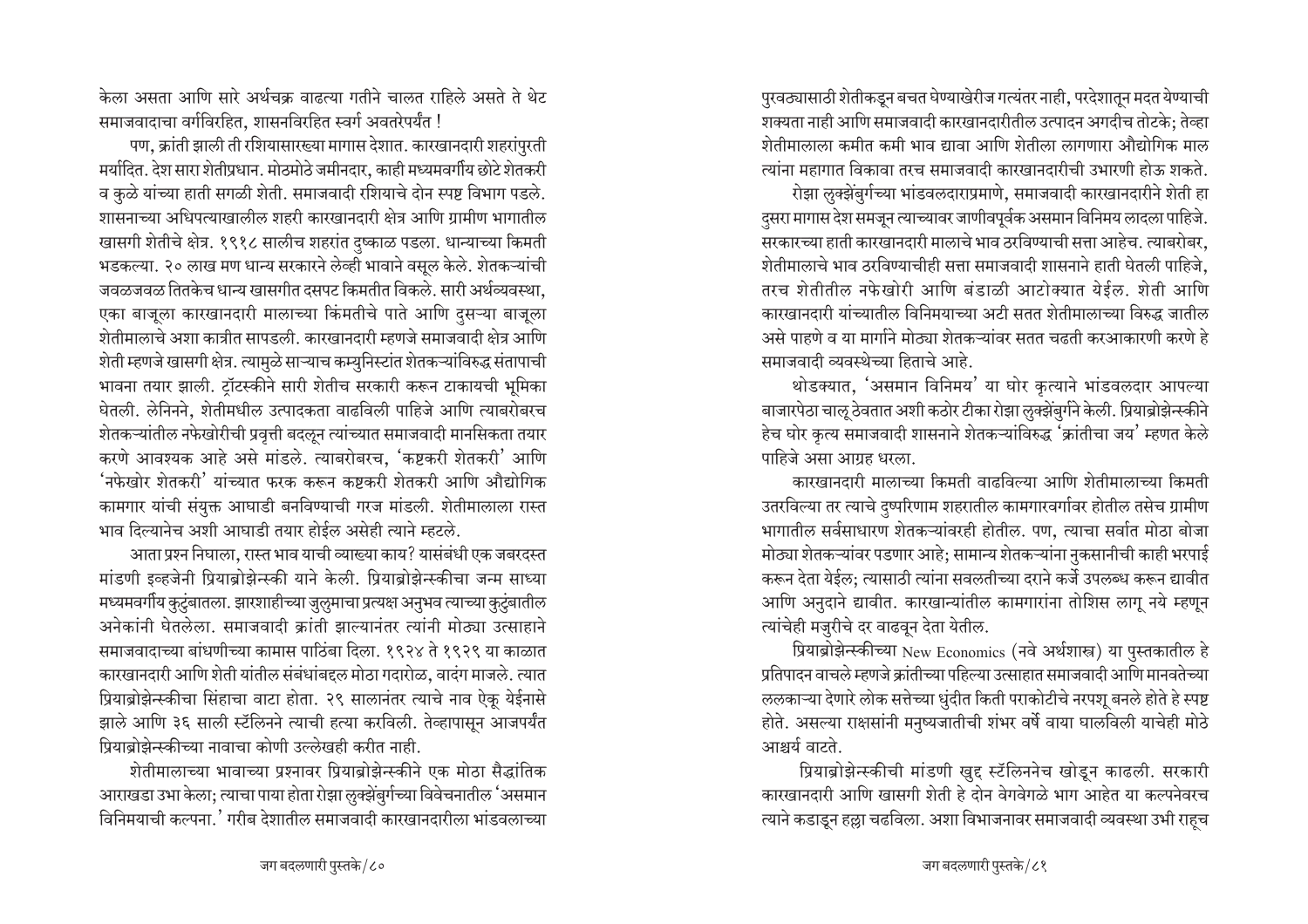### मध्या<del>न</del>्हीचा सुर्य

<u>अर्थशास्त्राचा उदय झाल्यापासून शेकडो अर्थशास्त्री झाले. अनेकांनी इतिहास</u> घडविला. काहींनी आर्थिक भरभराटीची रहस्ये उलगडून दाखविली. थोडे नोबल पारितोषिकासारख्या सन्मानाचे मानकरी ठरले. कचित् कोणी राजकीय सत्ताही गाजवून गेले. पण, एका कादंबरीचा नायक होण्याचा सन्मान फक्त एकाच अर्थशास्त्रज्ञाला मिळाला आहे. तीदेखील अशीतशी कादंबरी नाही. रशियन समाजवादी क्रांतीनंतर समाजवादाच्या संकल्पनेने भारून जाऊन अनेक तरुण समाजवादी रशियात गेले. 'ॲनिमल फार्म'चा लेखक जॉर्ज ऑरवेल त्यांतलाच एक. दुसरे उदाहरण म्हणजे ऑर्थर कोस्लर. स्टॅलिनने शेतकऱ्यांशेतकऱ्यांत भेद पाडून रणगाडे पाठवून ग्रामीण शेतीतील नेतृत्व उद्ध्वस्त केले आणि लाखो जमीनदारांच्या कत्तली केल्या. केवळ भ्रमनिरास नव्हे तर प्रचंड उद्वेगाने उद्ध्वस्त झालेला कोस्लर रशियाबाहेर पडला. समाजवादाच्या आपल्या अनुभवावर आधारलेली त्याची दोन पुस्तके प्रसिद्ध आहेत. एक 'योगी आणि कमीसार' आणि दुसरे, 'मध्याह्रीचा काळोख'. 'मध्याह्रीचा काळोख'चा नायक रुबाशॉव याचे चित्रण कोस्लरने केले तेव्हा त्याच्या डोळ्यासमोर सोविएट युनियमधील एका अर्थशास्त्र्याचा जीवनपट होता; त्याचे नाव निकोलाय इव्हॅनोविच बुखारीन.

<u>केवळ अठरा वर्षांचा असतानाच बुखारीन त्या वेळच्या समाजवादी पक्षात</u> दाखल झाला. मॉस्कोच्या बोल्शेविकांचा तो प्रमुख बनला. झारशाहीने त्याला तो बावीस वर्षांचा असतानाच तुरुंगात टाकले. तुरुंगातून निसटून तो परदेशात गेला. रशियातील अनेक कम्युनिस्ट नेते त्यावेळी परदेशांत निर्वासिताचे जिणे जगत होते. त्यांपैकी एक पुढे जगभरच्या इतिहासात मोठा गाजणार होता. तो म्हणजे लेनिन. बुखारीनची आणि त्याची चांगली दोस्ती जमली.

बुखारीन मोठा जहाल क्रांतिवादी. समाजवादी व्यवस्थेतून शासनसंस्थेचा अंत होईल ही त्याची जबर निष्ठा. त्याहीपेक्षा, तो भांडवली अर्थव्यवस्थेचा गाढा जाणकार होता. भांडवलशाही व्यवस्थेत मक्तेदारी वाढेल; त्यातून साम्राज्यशाहीचा

<u>शकत नाही असे त्याने स्पष्ट सांगितले. या साऱ्या वादंगातील प्रियाब्रोझेन्स्कीचा</u> <u>प्रतिवादी होता बुखारीन; साऱ्या कम्युनिस्ट अर्थशास्त्रातील भले मोठे प्रस्थ. स्टॅलिन</u> ख्याची बाजू घेत आहे असे वाटते तोच बुखारीनलाही अटक करण्यात आली. १९२८ मध्ये पुन्हा एकदा धान्याचा तुटवडा जाणवू लागला तेव्हा स्टॅलिनने प्रियाब्रोझेन्स्कीचेच तत्त्व महाक्रूरतेने अमलात आणले. रणगाडे पाठवून जमीनदारांचा बीमोड केला. प्रियाब्रोझेन्स्कीचे अर्थशास्त्र जिंकले. पण तो तुरुंगातच सडत राहिला आणि १९३६ साली स्टॅलिनने त्याला तुरुंगातच ठार केले.

प्रियाब्रोझेन्स्कीचे भूत भारतीय नियोजकांच्या डोक्यावरही स्वार झाले. शहरी कारखानदारी आणि ग्रामीण शेती हे दोन स्वतंत्र विभाग आहेत आणि शेतीचे <u>शोषण योजनापूर्वक केल्याखेरीज कारखानदारीला लागणारा भांडवलपुरवठा होऊच</u> शकत नाही हा प्रियाब्रोझेन्स्कीचा सिद्धांत भारतातही अमलात आणण्यात आला. प्रियाब्रोझेन्स्कीने प्रामाणिकपणे आपला शेतकरी द्वेष मांडला; हिंदस्थानातील अर्थशास्त्री आणि पुढारी ब्राह्मणी काव्याने त्याविषयी बोलले नाहीत.

*(२७ जानेवारी १९९८)* 

п.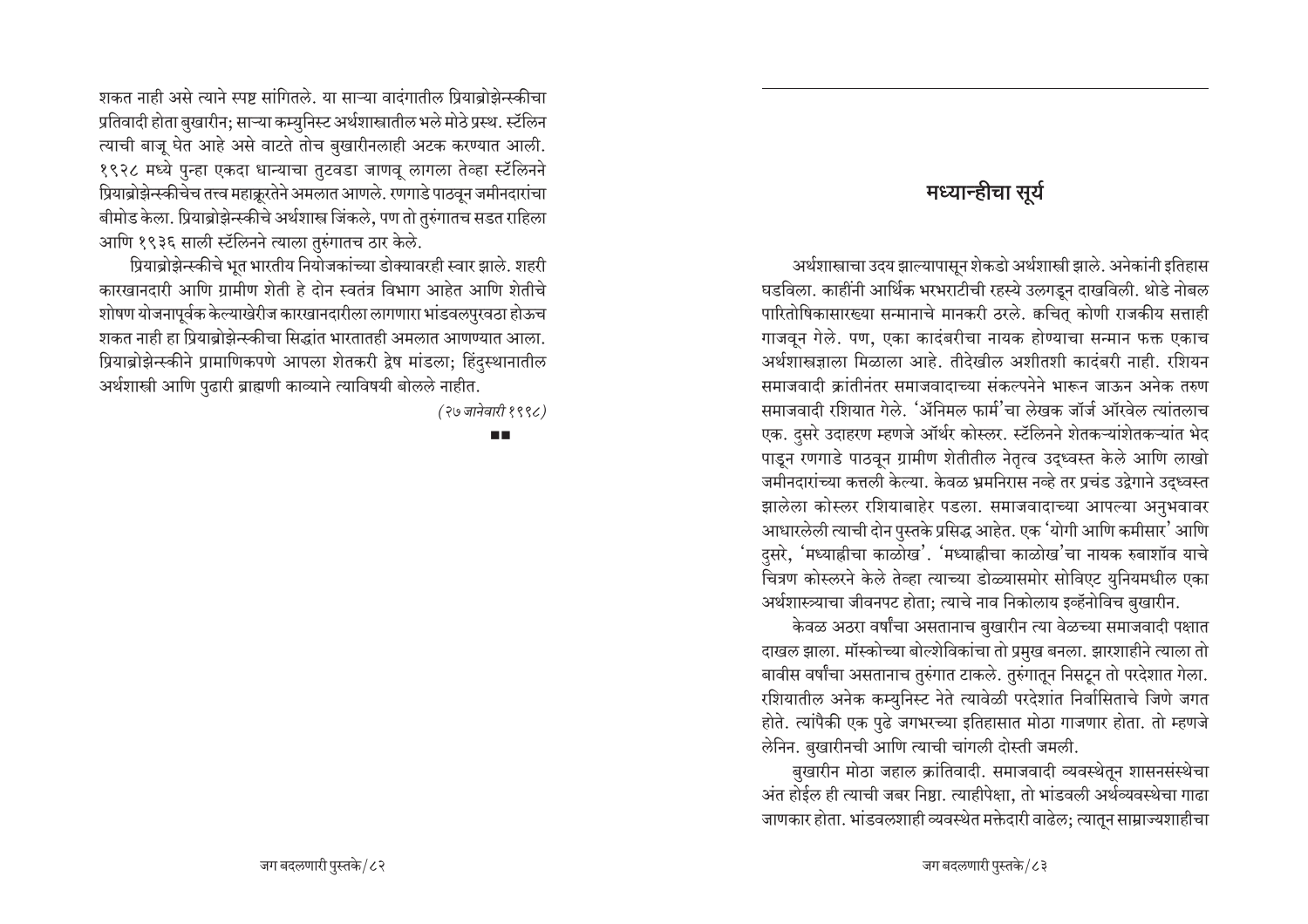उगम होईल हा सिद्धांत बुखारीनने प्रथम मांडला. पण, त्याला प्रसिद्धी मिळाली ती प्रथम लेनिनच्या पुस्तकामुळे. बुखारीनकडून अर्थशास्त्रीय समज घ्यावी आणि प्रचलित राजकीय परिस्थितीमध्ये त्यातून व्यवहार्य धोरण ठरवावे आणि त्या धोरणाचे समर्थन करण्यासाठी सैद्धांतिक तानाखेची करावी असे कौशल्य लेनिनने दोनतीन वेळातरी दाखविले. १९१७ च्या क्रांतीनंतर बुखारीनने लेनिनच्या आर्थिक कार्यक्रमांच्या सिद्धांताला पाठिंबा दाखविला. तो मध्यवर्ती समितीचा सदस्य बनला एवढेच नव्हे तर, कम्युनिस्ट पक्षाच्या 'प्रावदा' या मुखपत्राचा तो संपादक बनला. या पदावर त्याने १९२९ पर्यंत, म्हणजे तब्बल बारा वर्षे काम केले. क्रांतीनंतरच्या काळात समाजवादी नियोजन युद्धपातळीवर राबवावे आणि त्यासाठी सर्व अर्थव्यवस्थेवर शासनाचा कब्जा असावा, कामगारांवर लष्करी शिस्त लादावी आणि शेतकऱ्यांकडून जबरदस्तीने धान्यवसुली व्हावी अशी मांडणी त्याने काही काळ केली. त्या काळी असे प्रतिपादन टॉट्स्की आणि प्रियाब्रोझेन्स्की हे करीतच होते. तीन वर्षांत सारी अर्थव्यवस्थाच कोसळली; गोंधळ माजला तेव्हा लेनिनबरोबर बुखारीननेही उदारमतवादी आर्थिक धोरणास पाठिंबा दिला. यानंतरच्या काळात बुखारीन हळूहळू जास्त मवाळ धोरणांचा पुरस्कार करू लागला.

जलद गतीने औद्योगिकीकरण व्हायचे असेल तर शेतकऱ्यांकडून जबरदस्तीने शेतीमाल घेतला पाहिजे. त्यांना शेतीमालाची किंमत कमीत कमी द्यावी आणि कारखानदारी माल त्यांना महागात विकावा अशा मांडणीस स्टॅलिनचाही पाठिंबा होता. पण, तो त्याने उघड व्यक्त केला नव्हता. बुखारीनने त्याचा शेतीमालविषयक सिद्धांत मांडला. समाजवादी कारखानदारी झपाट्याने उभी राहायला पाहिजे. त्यासाठी शेतीतून बचत मिळविली पाहिजे हे खरे, पण त्यासाठी जुलूमजबरदस्तीचे धोरण उपयोगी पडणार नाही; हे काम गोडीगोडीने करावे लागेल. लेनिनपासून सारे, शेतकरी समाजात वर्गवारीने भेद करीत. क्रांतीनंतरच्या पहिल्याच दष्काळात छोटे शेतकरी आणि कामगार एकमेकांचे क्रांतिकारी दोस्त असल्याचे अधिकृतरीत्या जाहीर झाले होते. नंतरच्या काळात मध्यमवर्गीय शेतकऱ्यांनाही चुचकारून घेतले गेले. पण, मोठे जमीनदार (म्हणजे कुलक) हे नफेखोर राक्षस समाजवादी व्यवस्थेचे जन्मजात शत्रूच आहेत, त्यांच्यात आणि कामगारांत दोस्ताना कधी होऊच शकत नाही अशी मांडणी खुद्द लेनिननेही केली होती. बुखारीनने अधिक व्यावहारिक मार्ग सांगितला होता. दडपशाही केली तर ग्रामीण भागात अस्थिरता माजेल, उत्पादन घटेल, माल बाजारात येणार नाही एवढेच काय, तो लुटताही येणार नाही अशी परिस्थिती होईल. तेव्हा, दडपशाहीचा विचार सोडून द्यावा. मग, धान्य

मिळवावे कसे? बुखारीनने सांगितलेली पद्धत अशी : कारखानदारी आणि शेती यांच्या मालांच्या देवघेवीसाठी खुली बाजारपेठ असावी; शेतकऱ्यांना रास्त भाव मिळावा अशी व्यवस्था असावी. बाजारपेठेचा फायदा घेऊन शेतकऱ्यांनी पैसा कमवावा, उत्पादन वाढवावे आणि चांगले सुखवस्तू बनावे यासाठी त्यांना प्रोत्साहन द्यावे. एवढेच नव्हे तर, जे शेतकरी सहकारी किंवा सामुदायिक शेतीत सामील होतील त्यांना बी-बियाणे, औषधे, खते आणि वीज यांचा पुरवठा खास स्वस्त दराने करावा म्हणजे अशा मोठ्या प्रमाणात होणाऱ्या शेतीची उत्पादकताही वाढेल. खर्चही कमी होईल आणि फायदाही चांगला सुटेल. अशा मार्गानेच समाजवादी कारखानदारीकरिता लागणारे भांडवल उपलब्ध होऊ शकेल.

प्रियाब्रोझेन्स्की आणि टॉट्स्की दोघेही 'सोन्याची अंडी देणारी कोंबडी कापून काढावी' या पक्षाचे, तर बुखारीन 'बकरीस कत्तलीच्या दिवसापर्यंत चांगले खाऊपिऊ घालून लठ्ठ करावे म्हणजे अधिक मटन हाती पडेल' अशा विचाराचा. शेतीमालाचा पुरवठा नाही आणि कारखानदारी मालाचा पुरवठा असून त्याला उठाव नाही अशा भयानक कैचीत समाजवादी रशियाची अर्थव्यवस्था सापडली. या प्रश्नावरील सारी चर्चा स्टॅलिन दोन्ही बाजूंनी ऐकून घेत होता. प्रथम त्याने हल्ला चढविला तो प्रियाब्रोझेन्स्कीवर. त्याला तुरुंगात टाकले. 'रशियात एक सरकारी कारखानदारी व्यवस्था आहे आणि दुसरी खासगी शेतकी व्यवस्था आहे आणि त्या दोघांचे साप-मुंगुसाचे वैर आहे असे म्हणणे समाजवादी क्रांतीला सुरुंग लावण्यासारखे आहे' अशी भूमिका घेऊन स्टॅलिनने मवाळांना चुचकारून घेतले. पण, प्रश्न काही सुटला नाही.

सामूहिक शेतीस सरकारी प्रोत्साहन मिळाले म्हणजे भरभरून उत्पादन सुरू होईल ही कल्पनाच खोटी ठरली. मध्यमवर्गीय जमीनमालकच काय, पण छोट्या शेतकऱ्यांनाही शहरांतील कारखानदारी कामगार वर्ग जवळचा वाटेना. त्यांपेक्षा 'क्रांतीचे शत्र्' कुलकच त्यांना अधिक जवळचे वाटले. समाजवादी शेतीचा प्रयोग सपशेल फसला. काही चाल करणे स्टॅलिनला अपरिहार्य झाले. त्याने बुखारीनला तुरुंगात टाकले आणि सरळ जमीनदारांविरुद्ध युद्ध पुकारले. लक्षावधी माणसे मारली गेली, मोठा असंतोष माजला. खुद्द कम्युनिस्ट पक्षातही स्टॅलिनविरुद्ध कटकारस्थाने शिज् लागली; निदान त्या आरोपाखाली काही पक्षश्रेष्ठींना पकडण्यात येऊन त्यांना तातडीने देहांताच्या शिक्षा देण्यात आल्या. समाजवादी क्रांतिविरुद्ध हे कटवाले काही षड्यंत्र रचित होते याचा पुरावा मिळेना. बुखारीन या वेळी तुरुंगात अत्यंत उद्ध्वस्त मन:स्थितीत होता. मरण येण्याची वाट पाहण्यापलीकडे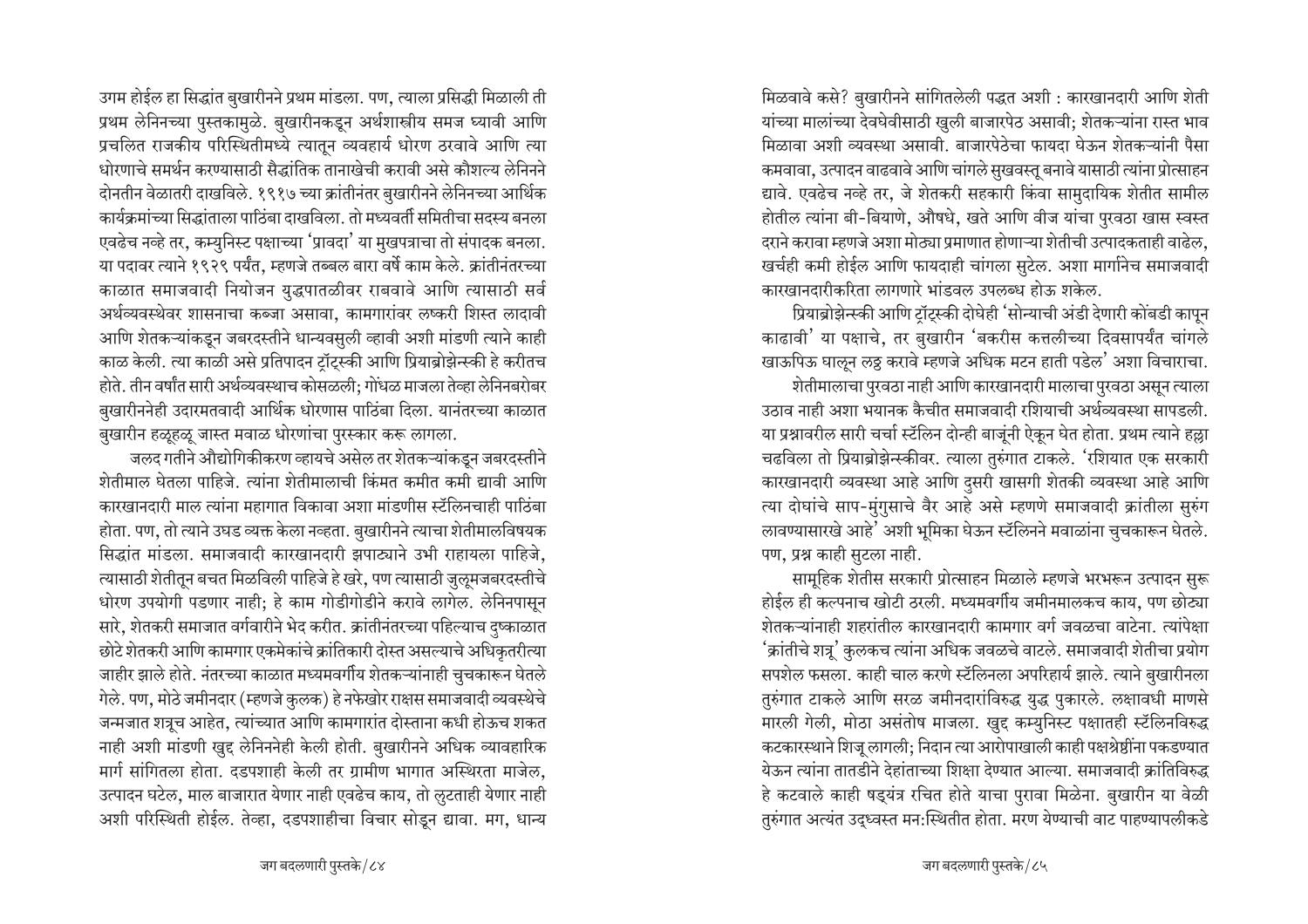तो काहीच करू शकत नव्हता.

स्टॅलिनने त्याला सोडून देण्याची लालूच दाखविली: फक्त एका अटीवर: कटवाल्यांविरुद्ध स्टॅलिन सांगेल तशी साक्ष बुखारीनने दिली पाहिजे. बुखारीन लालचावला. साक्षीत त्याने कटवाल्यांविरुद्ध तर साक्ष दिलीच पण लाचारपणे 'शेतकरी प्रश्नांविषयीची सारी मांडणी ही आपण क्रांती मोडण्याच्या दुष्टबुद्धीने केली' असाही कबुलीजबाब त्याने दिला. पन्नाशीच्या आत वयाचा, पण तुरुंगातील हालअपेष्टांनी खंगून गेलेला बुखारीन जिवाच्या आणि सुटकेच्या आशेने सर्व बीभत्सना स्वीकारण्यास तयार झाला. स्टॅलिनच्या दृष्टीने त्याचा आता काहीच उपयोग राहिला नव्हता. शेवटी, त्याचाही शिरच्छेद करण्याचा हुकूम स्टॅलिनने अगदी शांतपणे दिला. मृत्युदंड अमलात आणण्यासाठी बुखारीनला नेले तेव्हा तो जवळजवळ भ्रमिष्ट अवस्थेतच होता: आजही वाचकांचे मन हेलावून जावे अशा दारूण परिस्थितीत त्याचा अंत झाला.

(२ फेब्रुवारी १९९८)

#### m m

#### क़ुसोचे अर्थशास्त्र

रशियन अर्थशास्त्रज्ञ बुखारीन आर्थर कोस्लरच्या 'मध्यह्नीचा सूर्य' या जगद्विख्यात कादंबरीचा नायक बनला. या उलट, दुसरे एक मोठे विलक्षण उदाहरण आहे. अर्थशास्त्राचा विद्यार्थी नाही, अर्थशास्त्र कोण्या विद्यापीठात शिकविले नाही, अर्थशास्त्रातील कोण्या विषयावर काही लिहिलेले नाही आणि तरीही अर्थशास्त्रावरील चर्चेत अढळ स्थान मिळविले असा एक कादंबरीकार होऊन गेला. त्याने लिहिलेल्या पुस्तकाशी आबालवृद्धांचा परिचय आहे. मुलांचे तर ते विशेष आवडते पुस्तक आहे. या पुस्तकाची संक्षिप्त आवृत्ती सर्व देशांतील सर्वभाषी विद्यार्थी मोठ्या आनंदाने वाचतात. पुस्तकाचे नाव 'रॉबिन्सन क्रूसो' आणि कादंबरीकाराचे नाव डॅनियल डेफो.

रॉबिन्सन क्रूसो ही काही तशी कादंबरी नाही; ते एक प्रवासवर्णन आहे. एक खलाशी सागरी सफरीच्या प्रेमाने पुन्हापुन्हा समुद्रपर्यटनास निघतो. पहिल्या दोन प्रवासांत वादळाचा मोठा अनुभव येतो. तरीही हट्टाग्रहाने तो तिसऱ्या सफरीस निघतो आणि यावेळी त्याचे जहाज प्रचंड वादळामुळे बुडते. बोटीवरील सारेचजण बुडून मरतात. क्रूसो मात्र नशिबाने एका लाकडी फळीचा आधार घेऊन जिद्दीने तरंगत राहतो. रात्रभर लाटांशी झुंजल्यानंतर, सुदैवाने, जवळच्या एक निर्मनुष्य बेटाच्या किनाऱ्याला लागतो. किनाऱ्यावर पोहोचल्यानंतर, प्रचंड थकव्यामुळे त्याला झोप लागते. उठल्यानंतर पहिल्यांदा तो अन्नाच्या शोधात निघतो; मग पाण्याच्या. अंधार पडल्यानंतर जगंली श्वापदांच्या हल्ल्यापासून बचाव व्हावा या करिता काही जुजबी व्यवस्था करून अस्वस्थपणे एक रात्र काढतो. दुसरे दिवशी, समुद्रकाठाने जाता जाता त्याच्या बुडालेल्या गलबतावरील एक होडी कर्मधर्मसंयोगाने किनाऱ्याला लागलेली त्याला आढळते. त्याच्या नशिबाने त्यातील एका पेटीत काही बंदुका, दारूगोळा, कुऱ्हाड आणि इतर काही हत्यारे मिळतात; पोषणसंरक्षणाची अधिकाधिक चांगली व्यवस्था करणे त्यामुळे सुलभ होते. केवळ कंदमुळे, फळे हा आहार न करता तो शिकार करू लागतो. मारलेल्या प्राण्यांच्या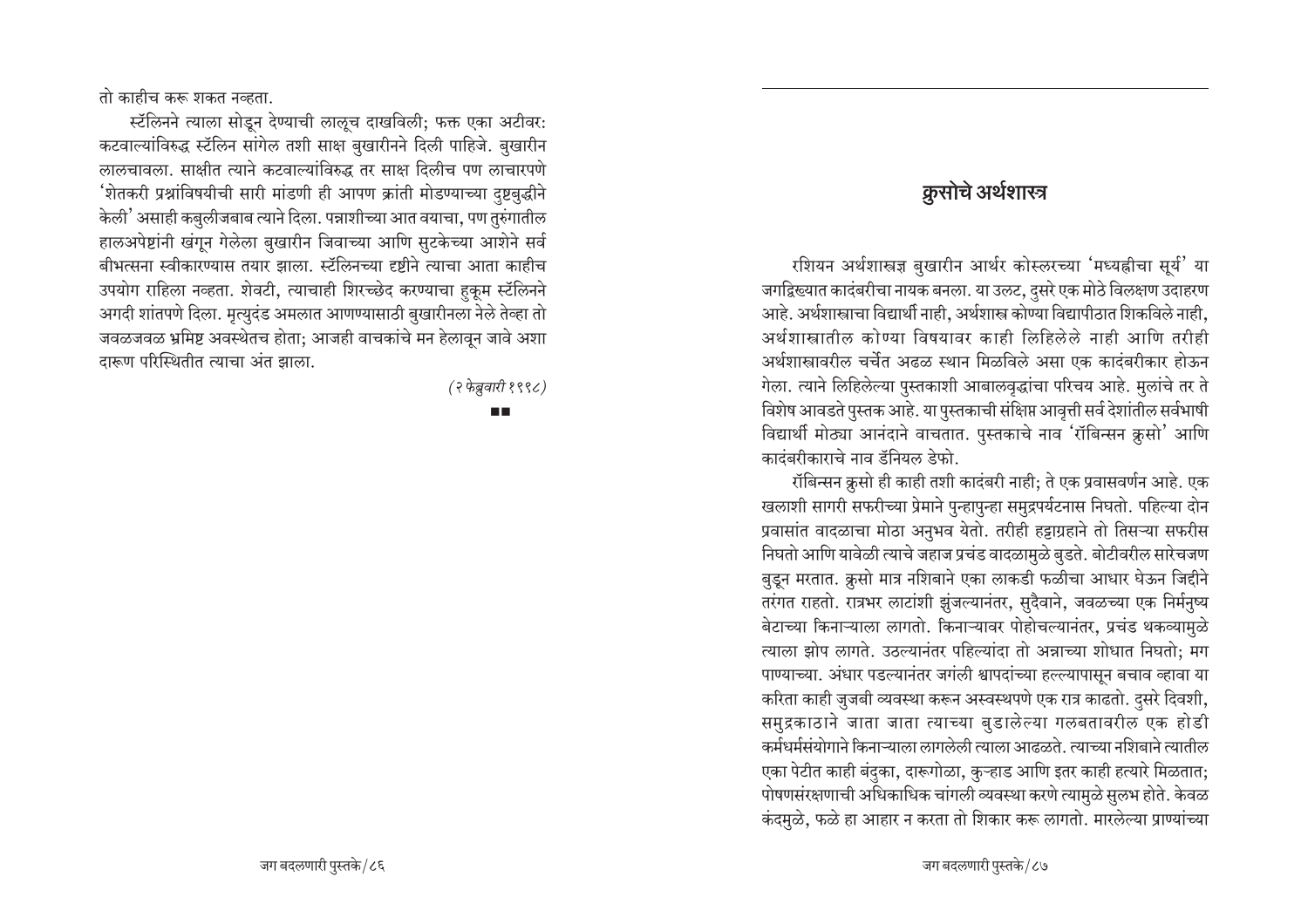कातड्यांपासून तो कपडे तयार करतो. झाडे तोडून चांगले भरभक्कम कुंपण असलेले, एका मोठ्या माच्यावरचे सुरक्षित घर बनवितो. एका झाडावर चाकूने कातरे काढून दिनदर्शिका तयार करतो. सावलीच्या आधाराने वेळ पाहण्याचे साधन तयार करतो. अश्या तऱ्हेने संपूर्ण निर्मनुष्य बेटावर एकाकी जीवन कंठण्याची वेळ आलेला क्रूसो आपले आयुष्य अधिकाधिक सुखावह करून घेतो.

पुढे त्या बेटावर एक रानटी टोळी येते. नाचगाणे करून नंतर विधिपूर्वक एका माणसाचा नरबळी द्यायचा त्यांचा इरादा असतो. बंदुकीच्या धाकाने क्रूसो त्या टोळीस पळवून लावतो. आता बेटावर एक दुसरा माणूस क्रूसोबरोबर राह लागतो. त्यांचे संबंध उघडच 'मालक आणि स्वामीनिष्ठ गुलाम' असे होतात. पण, त्याच्या मदतीमुळे क्रुसोला जीवन अधिक सुखकर करणे शक्य होते. शेवटी, जवळून जाणाऱ्या एक गलबतावरील खलाशांचे लक्ष क्रुसो व त्याचे साथीदार वेधून घेतात आणि त्या गलबतावरून दोघेही मायदेशी परततात. अशी ही मोठी चित्तथरारक धाडसकथा आहे.

या कथानकातील पहिला भाग म्हणजे, क्रुसो एकाकी जीवन जगत असताना आणि सुई, कात्री, बूट, भांडी इत्यादी नित्योपयोगी वस्तूंचे पर्याय तयार करत असताना जे जे घडते त्याचे डॅनियल डेफोने फार तपशीलवार आणि बारकाईने वर्णन केले आहे. कथानकाचा हाच भाग अर्थशास्त्राच्या दृष्टीने महत्त्वाचा ठरतो.

माणसांच्या कोणत्याही समाजात विविध गरजा पुरविण्यासाठी विविध माणसे विविध प्रकारचे उद्योग करतात. शिकारी मानव शेती करू लागतो. त्यातून उद्योगधंद्यांची वाढ होते. आपल्या गरजेच्या सगळ्या गोष्टी स्वत:च बनविणे कोणालाच शक्य नसते. त्याला विविध प्रकारचा कच्चा माल. हत्यारे आणि ज्ञान लागते. माणसे कामांची वाटणी करून घेतात. श्रमविभागणी करून मग तयार केलेल्या वस्तुंचा व्यापार करतात. किरकोळ कारागिरीपेक्षा मोठ्या प्रमाणावरील कारखानदारी अधिक कार्यक्षम असते हे लक्षात आल्यावर कामांची पुन्हा एकदा फेरवाटणी होते. अर्थशास्त्राचा सारा विषय सामाजिक चलनवलनाचा आहे. अशा समाजात राहणारा माणूस निर्णय कसे काय करतो? त्याच्या प्रेरणा कोणत्या? हे प्रश्न अर्थशास्त्राच्या दृष्टीने महत्त्वाचे आहेत.

समजा, एखादा माणूस समाजात न राहता एकाकीच राहत असता तर आपल्या विविध गरजा भागविण्याकरिता त्याने काय केले असते? त्या एकाकी माणसाचे अर्थशास्त्र काय राहिले असते? एकाकी राहणाऱ्या माणसाच्या अर्थव्यवस्थेच्या अभ्यासाला 'क्रूसो अर्थशास्त्र' असे नामाभिधान आहे.

गरीब देश गरीब का राहतात? आणि काही देश संपन्न का होतात? गरीब देशांना संपन्न कसे होता होईल? या विषयाच्या अभ्यासाला 'विकासाचे अर्थशास्त्र' म्हणतात. या विकासाच्या अर्थशास्त्रातही क्रुसोच्या अनुभवांचे मोठे महत्त्व आहे.

एकाकी निर्जन बेटावर सापडलेला हरेक खलाशी क्रसोप्रमाणे तगून राहील, हिंमत दाखवेल, आसपासच्या साधनांतून उपयोगी वस्तू तयार करण्याची प्रतिभा दाखवेल याची काही शाश्वती नाही. क्रूसोत धाडस होते, हिंमत होती, तो बुद्धिमान होता. खलाशी म्हणून सुतारकाम करणे, दोऱ्या वळणे, काही धातुकाम करणे इत्यादी हन्नर त्याला अवगत होत्या. म्हणजे, क्रुसाचे गुण आणि त्याचे आधीचे प्रशिक्षण या दोन्ही गोष्टी क्रुसोच्या अर्थव्यवस्थेच्या विकासात महत्त्वाच्या होत्या. म्हणजे, माणसाची गुणवत्ता ही विकासाची पूर्वअट आहे. ज्या समाजात धाडस आणि कारागिरीचे कसब हे गुण बाळगणाऱ्या माणसांचा अभाव असेल तेथे ते यावेत असा प्रयत्न करावा लागेल. अन्यथा, 'विद्येविना मति गेली, मतिविना नीति गेली. नीतिविना गति गेली. गतिविना वित्त गेले।... सर्वची बडाले' अशी स्थिती होईल.

दुसरी गोष्ट, क्रुसोचे भाग्य असे की तो घनदाट जंगलाच्या बेटाला लागला. अशा बेटावर अर्थात्, जंगली श्वापदांचे भय असणारच. पण, क्रुसो जर अगदीच वाळवंटी बेटावर लागला असता आणि पिण्याच्या पाण्याचेही दुर्भिक्ष अश्या स्थितीत सापडला असता तर त्याला प्रगती करणे कितीतरी पटींनी दुष्कर झाले असते. निसर्गावर माणूस मात करू शकतो याची अनेक उदाहरणे मध्यपूर्वेतील देशांत आजही दिसतात. याउलट, भारतासारखा मुबलक निसर्ग साधनसंपत्ती असलेला देश मागासलेला राहतो. ही दोन्ही टोकांची उदाहरणे लक्षात घेऊनही एक निष्कर्ष काढावा लागतो की, निसर्ग प्रसन्न असेल तर प्रगती अधिक सुलभ होते.

क्रुसोच्या साऱ्या धाडसकथेत आणि दुर्दैवाच्या कहाणीत एक मोठी सुदैवाची गोष्ट घडली. अगदी सुरुवातीसच, त्याच्या गलबतावरून सुटून आलेल्या होडीत त्याला शस्त्रे, अवजारे आणि हत्यारे इत्यादी तयार मिळतात. कुऱ्हाड, करवत, चाकू अशा गोष्टी तयार मिळाल्या नसत्या तर काय झाले असते? धातूंचा शोध लावून, त्यांचे ओतकाम करून हत्यारे बनवेपर्यंत वर्षानुवर्षे निघून गेली असती आणि एवढ्या प्रदीर्घ काळात क्रूर प्राण्यांनी क्रुसोवर कदाचित् मात करून टाकली असती. साधनसामग्री उपलब्ध असणे ही विकासाच्या प्रवाहात मोठी सोय आहे. ती होडी क्रूसोच्या बेटाला सुदैवाने लागली नसती किंवा त्या होडीत हत्यारे, शस्त्रे,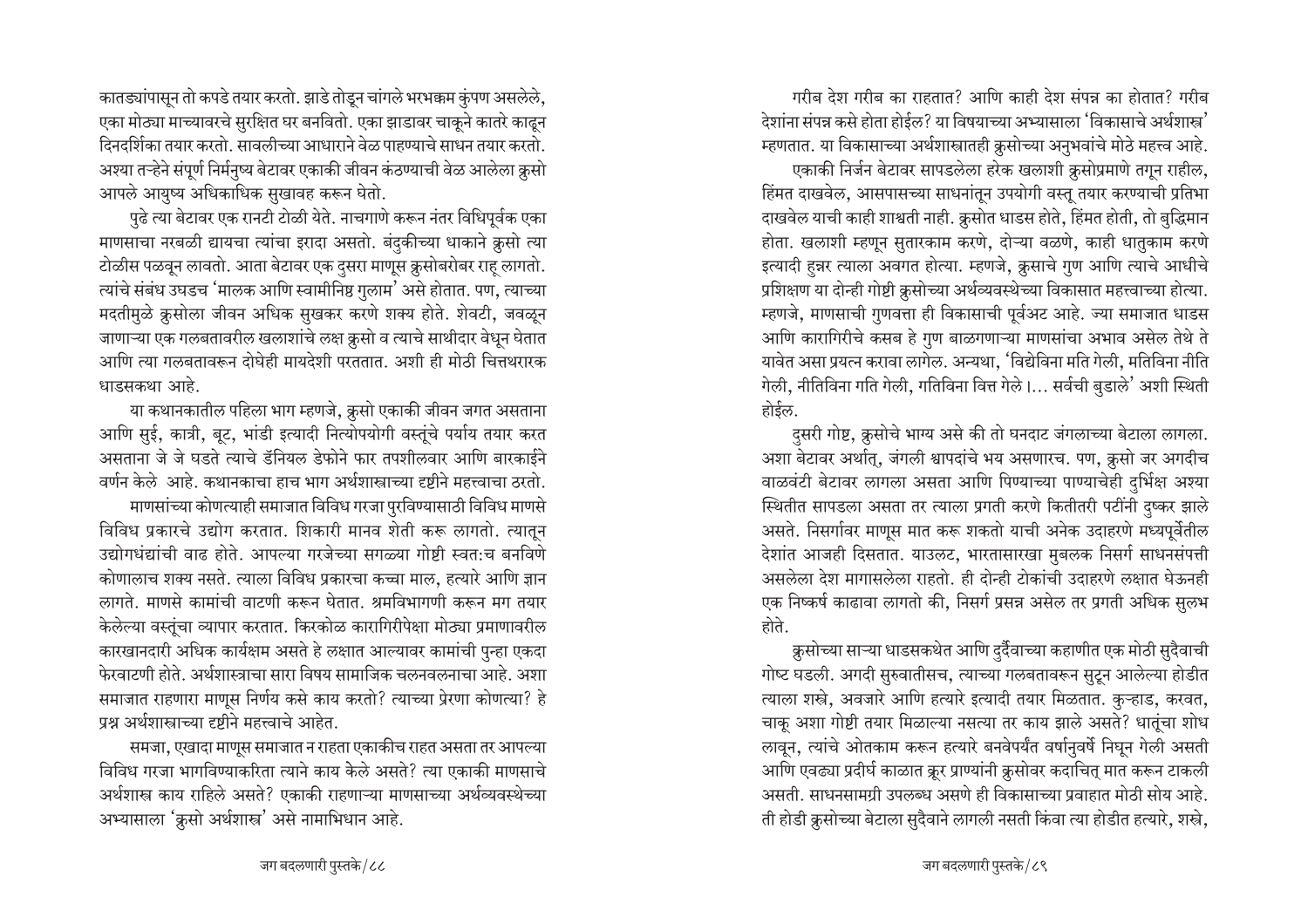<u>अवजारे नसती तर क्रूसोच्या सगळ्याच धडपडीत मोठी बाधा तयार झाली असती.</u>

प्रसन्न निसर्ग आणि धाडसी व प्रज्ञावान पुरुष एकत्र आले, काही साधने उपलब्ध झाली की विकासाची प्रक्रिया सुरू होते. नशिबाने हात दिला तर उत्तम. नाही तर, ही साधने तो माणूस तयार करेल आणि आपल्या गरजा भागविण्याचा प्रयत्न चाऌ ठेवेल.

वैज्ञानिक प्रयोगशाळेत विश्लेषण करण्यासाठी वस्तुचे भाग वेगवेगळे करतात आणि एकेका भागाचे गुणधर्म व कार्य यांचा अलग अलग अभ्यास करतात. <u>वेगवेगळ्या गुणकार्यांची बेरीज म्हणजे सगळ्या वस्तुचे गुणकार्य असे समजतात.</u> सामाजिक विषयात हे समीकरण पूर्णत: खरे नाही. समाज म्हणजे व्यक्तींची केवळ  $\overline{z}$ गोळाबेरीज नाही. माणसांच्या समाजातील त्याचे नियम आणि चलनवलन काही वेगळेच असतात. तरी, क्रूसोच्या धाडसकथेत अर्थशास्त्र्यांना एकाकी माणसाच्या आर्थिक धडपडीचे विश्लेषण करायला मिळाले. एक पुरुष हे समाजाचे एकक आहे असे गृहीत धरून या विषयावर चर्चा झाली. क्रूसोच्या बरोबर एखादी जोडीदारीण तुफानात वाचली असती किंवा रानटी टोळीच्या हातून सोडविलेला पुरुष नसता, स्त्री असती तर त्यांचे आणि त्यांच्या परिवाराचे अर्थशास्त्र कसे उलगडत गेले असते याचा अभ्यास 'अर्थशास्त्रा'च्या दृष्टीने, कदाचित् अधिक बोधप्रद ठरला असता. अजूनही कोणी नव्या दमाचा 'डॅनियल डेफो' हे काम करू शकतो. *(11 VCTk–NÎbŸa 1998)*

ПD

### अनंत इच्छा आणि फाटकी साधने

अर्थशास्त्र, अर्थशास्त्री, अर्थकारण, अर्थव्यवस्था हे शब्द अगदी सामान्य माणसांच्याही हरघडीच्या जीवनात वारंवार वापरले जातात. अर्थशास्त्र ही नेमकी काय भानगड आहे? कोणत्या विषयांचा अभ्यास अर्थशास्त्राच्या कक्षेत येत नाही? पदार्थविज्ञान, रसायनशास्त्र, समाजशास्त्र इत्यादी शास्त्रे आणि अर्थशास्त्र यांच्यातील नेमकी सरहद्द कोणती?

मध्ययुगात अर्थशास्त्राचा विषय आजच्यापेक्षा अगदीच वेगळा होता. बहुतेक देशांवर राजेरजवाडे. सरंजामशहा यांचे राज्य चालत असे. राज्यावर शत्रूचे आक्रमण झाले तर प्रजेचा बचाव करण्याची जबाबदारी राजाची. आसपासच्या प्रदेशांवर हल्ला करून ऌूट मिळविण्याची संधी राजे सोडीत नसत. अशा साऱ्या युद्धांसाठी पैसा लागतो. दुसऱ्या देशांतून आणलेली लूट या कामासाठी नेहमीच पुरी पडत नसे. नागरिक आणि रयत यांच्याकडून जितकी काही रक्कम गोळा करणे जरूर असे त्यासाठी अनेक वेळा मोठ्या क्रूर पद्धती वापरल्या जात. युद्धाखेरीज <u>द</u>सरा hोठा खर्च म्हणजे राजघराण्याचा थाटमाट, विलास आणि छानछोकी. त्याकरिताही खजिन्यात पैसे लागत. राजांची युद्धे आणि विलास यांकरिता खजिना भरता कसा ठेवावा यासंबंधीचा विचार म्हणजे 'अर्थशास्त्र' अशी व्याख्या सम्राट चंद्रगुप्ताचा  $\eta$ रू कौटिल्य याच्या 'अर्थशास्त्र' या ग्रंथापासून मान्यवर झाली.

अनेक शतके अर्थशास्त्र आणि राज्याचा कारभार यांचा संबंध इतका अतट मानला जाई की इंग्रजीत या शास्त्राचे नावच 'राजकीय अर्थशास्त्र' असे पडले.

इंग्लंडमध्ये वाहतूकक्रांती झाली त्याबरोबर व्यापारी आणि औद्योगिक क्षेत्रांतही प्रचंड प्रगती झाली. खासगी क्षेत्रातील उलाढाली वाढल्या; तुलनेने राजांच्या खजिन्यातून होणारा खर्च कमी झाला. आंतराराष्टीय व्यापार हे देशाचे वैभव वाढविण्याचे नवीन साधन उपलब्ध झाले. व्यापारउदीम भरभराटीत राहिले पाहिजेत, त्याशिवाय राजाचा खजिना भरणार नाही. कंगाली आणि भूकमार वाढत राहिली तर राज्याला धोका संभवतो. तेव्हा व्यापारउदिमाची भरभराट होऊ देणे हे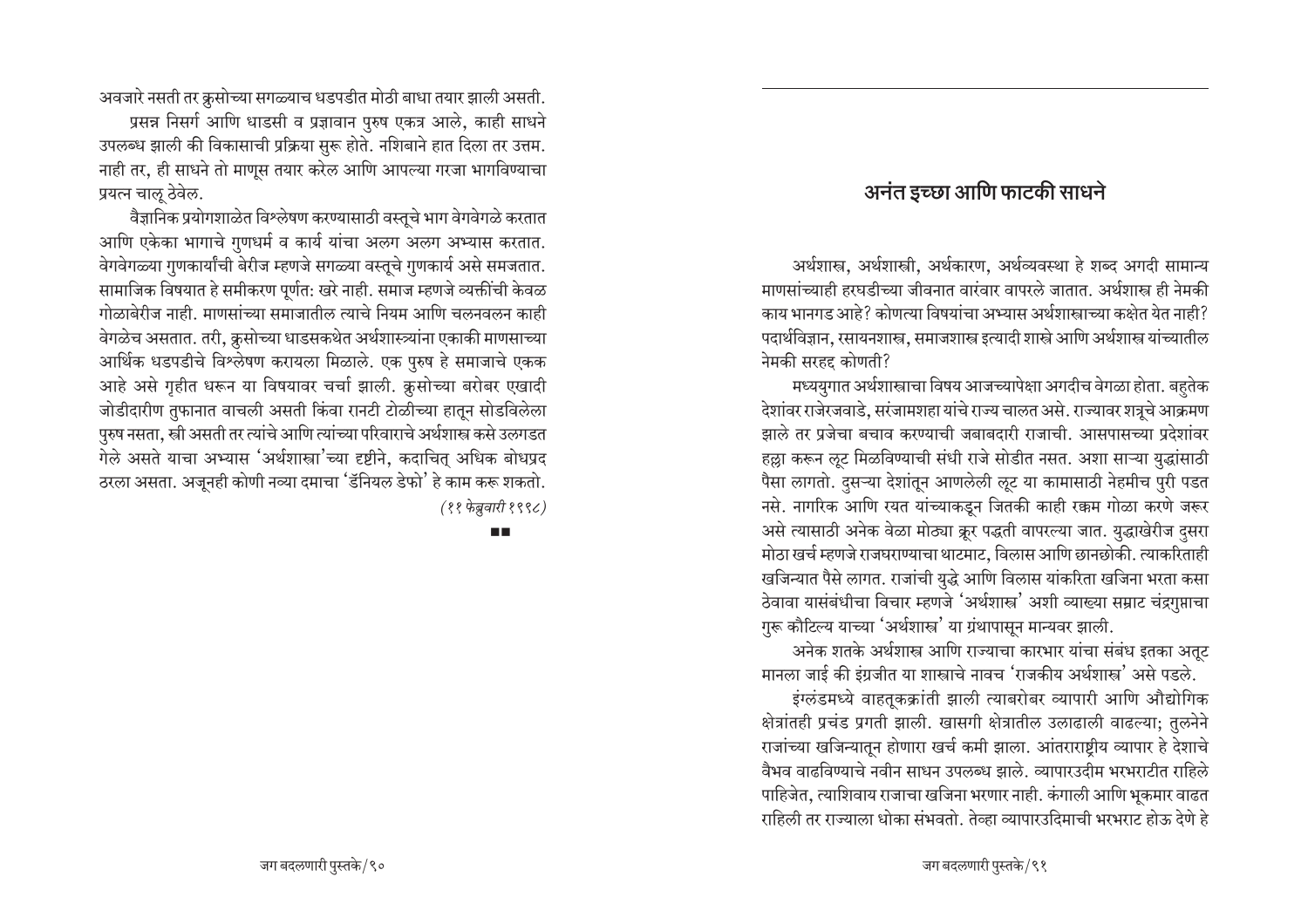राजांच्या अर्थकारणाचेही महत्त्वाचे उद्दिष्ट ठरले. साहजिकच, 'राजकीय' हे विशेषण गळून पडून निव्वळ 'अर्थशास्त्र' असा शब्दप्रयोग होऊ लागला.

अर्थशास्त्रात उत्पादन, वितरण, व्यापार, आंतरराष्ट्रीय व्यापार, पैसा, पतपुरवठा इत्यादी विषयांचा अंतर्भाव होतो हे सर्वमान्य होते. अर्थशास्त्राच्या विषयांची अशी जंत्री करायला बसले तर मारुतीच्या शेपटाप्रमाणे ती कधी संपायचीच नाही; पण, या लांबलचक यादीतील समान सूत्र कोणते? त्याच्यातील नेमकी 'आर्थिकता' कोणत्या गुणात आहे? या विषयात काही स्पष्टता नव्हती.

लोकांच्या 'ऐहिक कल्याणा'चा अभ्यास करणारे शास्त्र अशीही अर्थशास्त्राची जुजबी व्याख्या दिली गेली, पण या व्याख्येमुळे हलकल्लोळच उडाला. आपल्या साऱ्या अभ्यासाचा विषय ऐहिक सुखसंपदा आणि उपभोग आहे, मानवी जीवनातील उच्च मुल्यांचा आणि आपल्या अभ्यासाच्या विषयाचा काहीही संबंध नाही ही कल्पनाच बहतेक अर्थशास्त्र्यांना असह्य वाटली. अर्थशास्त्राचा विषय केवळ ऐहिक असेल तर मग ते 'डुकरांचे शास्त्र' आहे अशी कडक प्रतिक्रिया आली. प्रत्यक्ष पाहता. अर्थशास्त्र फक्त ऐहिक बाबींचाच विचार करते असे दिसत नाही. चर्च, मंदिरे इत्यादी धर्मसंस्थाचा जमीनजुमला, व्यापार आणि निधीसंकलन असा आर्थिक कारभार भरपूर मोठा असतो. तो सारा ऐहिक उपभोगासाठी होतो असे म्हणणे योग्य होणार नाही. आध्यात्मिक उन्नती आणि मोक्षसाधना याकरिताही उघडउघड आर्थिक स्वरूपाचे व्यवहार करावे लागतात, तेव्हा ऐहिकतेचे कुंपण काही तर्कसंगत नाही.

तसेच, 'कल्याण' ही सरहद्दही बुद्धीला पटणारी नाही. युद्धात माणसे मारली जातात, मालमत्तेचा विद्ध्वंस होतो; म्हणजे, युद्धे मनुष्यप्राण्याच्या कल्याणाची गोष्ट नव्हेत. मग युद्धाकरिता खर्च होणारे उत्पादन, मनुष्यबळ इत्यादी अर्थशास्त्राच्या कक्षेबाहेर समजायचे काय?

अर्थशास्त्राची नेमकी व्याप्ती काय या विषयी दीर्घकाळ हमरीतुमरीची चर्चा चालली. पण, काही निष्कर्ष निघेना. एका अर्थशास्त्री विदुषीने संतापाने म्हटले, 'अर्थशास्त्री तरी कोण असते? जो दुसऱ्या कुणाला अर्थशास्त्र्याच्या पदी नेमणूक करू शकतो तो अर्थशास्त्री' अशी उपरोधिक व्याख्या तिने केली.

या साऱ्या चर्चेच्या रणधुमाळीतून अकस्मात एक नवी कल्पना मांडली गेली: एक नवी व्याख्या एका पुस्तकात दिली गेली. या पुस्तकातील विवेचनात वापरलेले तर्कशास्त्र इतके बिनतोड होते की, त्याबाबत उलटासुलटा प्रतिवाद करणेही शक्य नव्हते. एक एक बारीकसारीक मुद्दा बारकाईने तपासून, त्यातील नेमका, नाकारण्यास

अशक्य मथितार्थ घेऊन विश्लेषण करताना या पुस्तकात वापरलेले गद्य इतके प्रभावशाली होते की हे पुस्तक अर्थशास्त्रातच काय, इंग्रजी गद्यसाहित्यातही मुजरे घेऊन गेले. लंडन स्कूल ऑफ इकॉनॉमिक्सच्या लायोनेल रॉबिन्स यांच्या या पुस्तकाचे शीर्षक: 'अर्थशास्त्राची प्रकृती आणि महत्त्व'.

सुरुवातीला, पहिला प्रश्न. व्याख्या कशी असली पाहिजे? याचे विवेचन प्रो. रॉबिन्स यांनी केले आणि निष्कर्ष काढला : 'शास्त्राची व्याख्या अशी असली पाहिजे की, त्या शास्त्रात अभ्यासले जाणारे सारे विषय व्याख्येच्या चौकटीत बसले पाहिजेत आणि त्यातील कोणताही विषय चौकटीबाहेर राहता कामा नये: एवढेच नव्हे तर, त्या शास्त्राशी संबंध नसलेला कोणताही विषय व्याख्येच्या चौकटीत बसता कामा नये. $^{\prime}$ 

अशी व्याख्या, विषयांची एक लांबलचक यादी करूनही देता येईल. पण, प्राध्यापकांना ते मंजूर नाही. 'व्याख्या सूत्ररूपाची असली पाहिजे; म्हणजे, विश्लेषणावर आधारलेली असली पाहिजे: शास्त्राच्या कक्षेत येणाऱ्या सर्व विषयांतील समानतेचे सूत्र काय ते व्याख्येत स्पष्ट झाले पाहिजे' असा त्यांचा आग्रह होता.

अर्थशास्त्र हे जीवनाच्या काही अंगांचाच विचार करणारे नाही; सगळ्या जीवनाला व्यापून टाकणारे आहे. येथे प्रा. रॉबिन्स् दोन तत्त्वे मांडतात.

प्रथम- माणसाच्या इच्छा व उपभोगांना अंत नाही. उपभोग घेत राहिले तर त्यापासून मिळणारे समाधान घटत जाते, तृप्ती वाटते आणि अखेरीस उबगही तयार होऊ शकतो. पण, एक इच्छा शमते न शमते तो क्षितिजावर नवनव्या इच्छा, भुका आणि तृष्णा तयार होतात. थोडक्यात इच्छा अनंत असतात, त्या कधी संपत नसतात. पण एकेक इच्छा तात्पुरतीतरी भागविता येते हे त्रिकालाबाधित सत्य आध्यात्मिकांनीही मानले आहे.

दोन- माणसांच्या विविध इच्छांचे समाधान करण्यासाठी काही साधने लागतात, त्यांची संख्या मर्यादित असते. सर्वच इच्छा पुऱ्या करणे अशक्य असते. त्यांतील काही अजिबात सोडून द्याव्या लागतात; उरलेल्या कमीअधिक प्रमाणात पुऱ्या करता येतात. साधनांचे वाटप वेगवेगळ्या कामांकरिता करावे लागते आणि तेही अश्या तऱ्हेने की जास्तीत जास्त संतोष मिळावा. एका बाजूस अनंत इच्छा आणि दुसऱ्या बाजूस सीमित साधने यांचा मेळ घालण्याचा खेळ हा अर्थशास्त्राचा विषय आहे.

कोणत्याही वस्तूचे आर्थिक मूल्य ठरते ते काही त्याच्या जड वस्तुरूपामुळे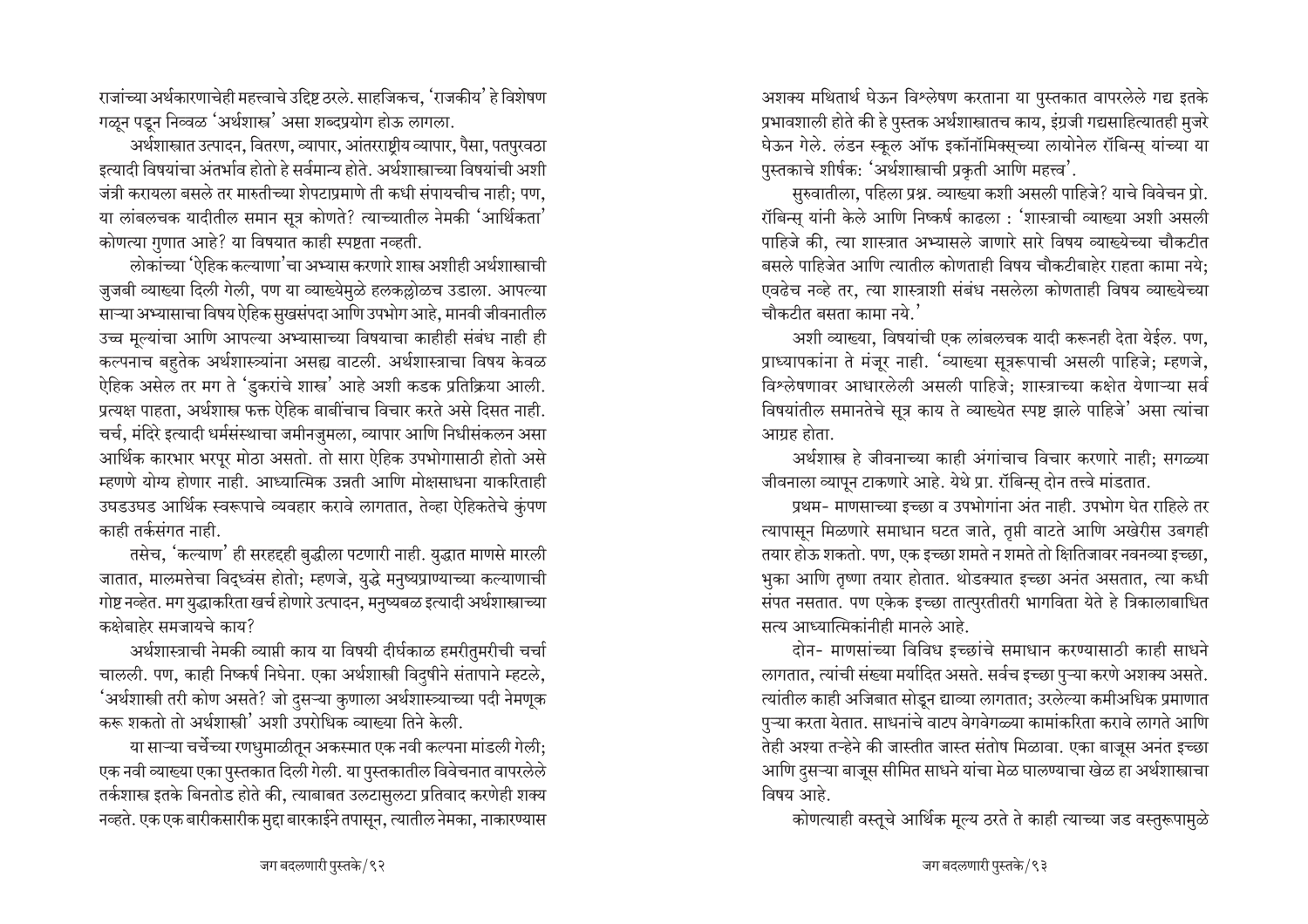नाही. संगीताच्या मैफलींना लोक पैसे खर्च करून गर्दी करतात; आध्यत्मिक प्रवचनांनाही आश्रय देतात. मूल्य असण्यासाठी जडत्व आवश्यक आहे पण, पुरेसे नाही. वस्तु किती उपयोगाची आहे यावरही तिचे मूल्य ठरत नाही. माणसाला सर्वांत उपयोगी गोष्ट म्हणजे श्वासोच्छ्वासासाठी लागणारी हवा; पण, इतकी जीवनावश्यक गोष्ट सरसकट फुकट मिळते. पाण्याशिवायही मनुष्य फार काळ जगू शकत नाही; पण, तेही निसर्गात विनामूल्यच उपलब्ध असते.

आज - आता प्रचंड मूल्य असलेली गोष्ट एका क्षणात कवडीमोल ठरू शकते. उदाहरणार्थ, युद्धात अखेरच्या क्षणापर्यंत दारूगोळा, रणगाडे इत्यादी रणसाहित्याचे मोठ महत्त्व असते. पण, युद्धविराम झाला की एका क्षणात या गोष्टी निरुपयोगी होऊन जातात.

मग, वस्तुला किंमत मिळते ती कशामुळे? प्रा. रॉबिन्स निष्कर्ष काढतात: मागणीच्या तुलनेत पुरवठा कमी असला की, वस्तूला मूल्य येते आणि पुरवठा जितका कमी तितके मूल्य जास्त राहते व जितका जास्त तितके मूल्य कमी. मूल्याचा उगम असा आहे. तो जडत्वात नाही, ऐहिकतेत नाही; वस्तूच्या गुणधर्मात नाही, उत्पादनखर्चात नाही. वस्तूची किंमत ठरते ते अंगभूत जड गुणांमुळे नाही, ती तयार करायला लागणाऱ्या उत्पादनखर्चावर नाही; मागणी-पुरवठा संबंधाने क्रिमत ठरते

अनंत इच्छा घेऊन जन्मलेला माणूस सीमित साधने घेऊन त्या इच्छा पुऱ्या करायचा प्रयत्न करतो. गरजांच्या निकडीप्रमाणे हाती असलेली साधने वापरून जास्तीत जास्त प्रमाणात तुप्त करण्याचा प्रयत्न करतो.

समजा, एक वसतिगृहात राहणारा विद्यार्थी आहे. त्याला बापाकडून मोजकीच रक्कम दरमहा मिळते. या रकमेचा उपयोग करून तो जेवू शकतो, सिनेमा पाह शकतो किंवा कपडे घेऊ शकतो. त्याने जेवणावर किती खर्च करावा. सिनेमावर किती आणि कपड्यावर किती हा निर्णय त्याने स्वत:च्या आवडीनिवडीप्रमाणे करावयाचा आहे. एखादा विद्यार्थी 'जेवण मिळाले नाही तरी चालेल, सिनेमा पाहीन' अशा धारणेचा असेल. एखादा कपड्यांची आवड असलेला कपड्यांवर जास्त खर्च करील: सिनेमावर काहीच पैसे वाया घालविणार नाही आणि जेवणाच्या खर्चातही काटकसर करील. प्रत्येक विद्यार्थ्याचा निर्णय वेगवेगळा असेल. बापाने दरमहा पाठवायची रक्कम कमी केली किंवा वाढविली तर हे सगळे निर्णय फिरून एकवार करावे लागतील. जेवण, सिनेमाचे तिकीट आणि कपडे यांच्या किमतीत फेरबदल झाला तरी पैशाच्या उपयोगाची सारी समीकरणे बदलून जातील. या अशा निर्णयांची प्रक्रिया हा अर्थशास्त्राचा विषय आहे. अर्थशास्त्र अनंत वैकल्पिक शमनक्षम इच्छा आणि तुलनेने अपुरी साधने यांमध्ये मेळजोळ बसविण्याचे शास्त्र आहे.

प्रा. रॉबिन्स् यांचे पुस्तक बाहेर पडले आणि या विषयावरील सगळेच वादंग बंद पडले. बहतेक वादविवादांत शिमगा होऊन गेला तरी कवित्व उरते. अर्थशास्त्राच्या व्याख्येबद्दल बोलण्यासारखे काही उरलेच नाही इतका प्रा. रॉबिन्स यांचा निष्कर्ष निर्णायक होता. आज, साठ वर्षे होऊन गेली तरी अर्थशास्त्राच्या व्याख्येबद्दल कोणी काही नवीन सुचवून प्रा. रॉबिन्सच्या पुढे दोन पावले टाकण्याचा प्रयत्नदेखील केला नाही.

कोणत्याही शास्त्रात वर्षानुवर्षे गाजलेल्या वादंगाचा इतका समाधानकारक आणि टिकाऊ शेवट एकाच माणसाच्या एकाच पुस्तकाने इतक्या निर्णायक पद्धतीने व्हावा असे कचित् घडते. प्रा. रॉबिन्स् यांचे 'अर्थशास्त्राची प्रकृती आणि महत्त्व' हे असे एक अपवादात्मक उदाहरण.

(१२ फेब्रुवारी १९९८)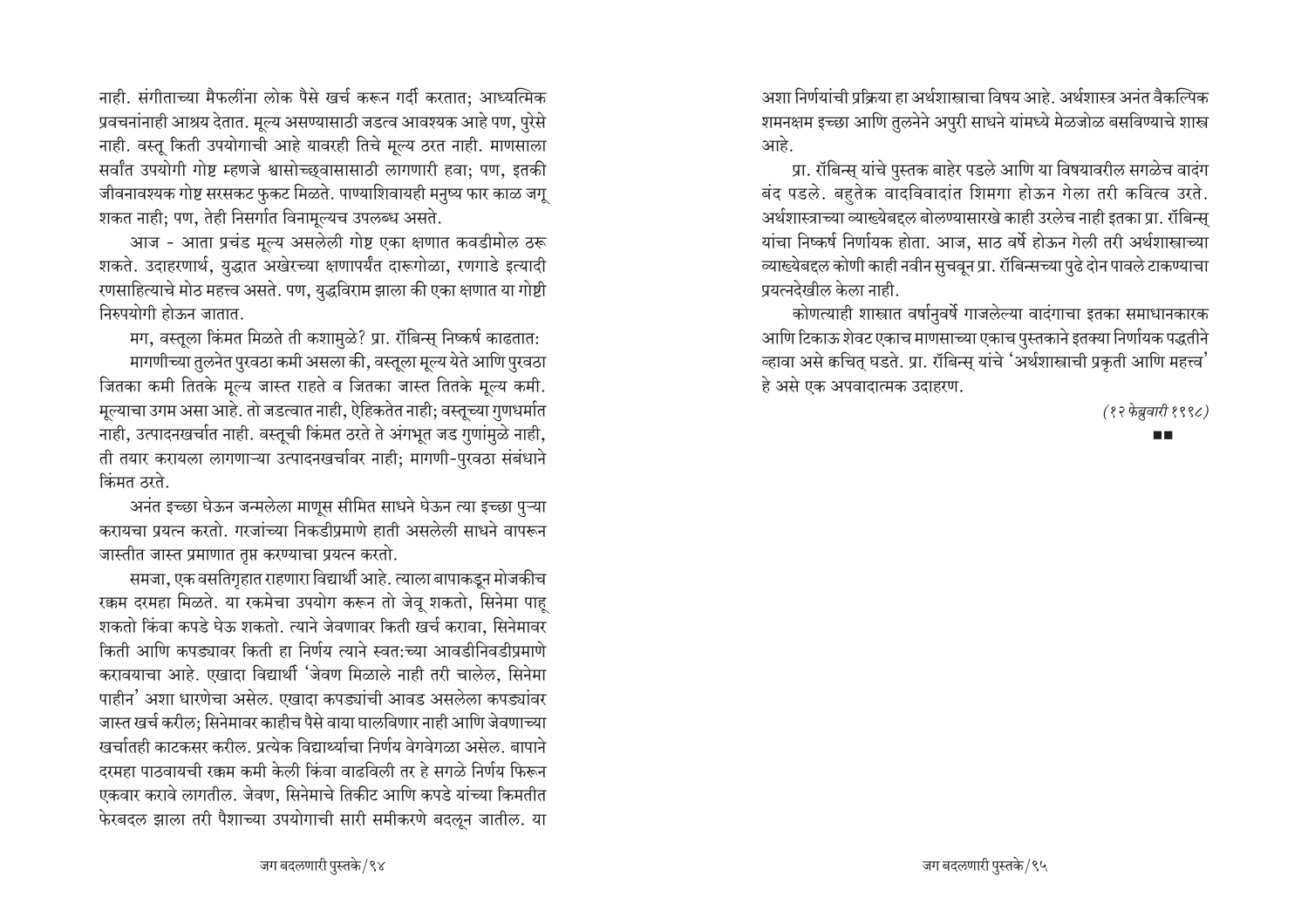# असंतुष्ट मधमाश्यांची परीकथा

एक टेकड्याटेकड्यांचा प्रदेश होता. सर्वदर तऱ्हेतऱ्हेच्या वनस्पती, झाडेझुडुपे बहरत होती. त्यातील एका उंच झाडाच्या मजबूत फांदीवर एक भले मोठे मधमाश्यांचे पोळे वर्षानुवर्षे टांगलेले होते. कोणी मधमाश्यांना हाकून देण्याचा प्रयत्न करण्यासाठी तिकडे फिरकण्याचीही शक्यता नव्हती, त्यामुळे पोळे वाढतच राहिले. लक्षावधी मधमाश्या आसपासच्या प्रदेशातील फुलांवरून मध गोळा करून आणीत. त्या सर्वजणी चांगल्या धष्टपुष्ट झाल्या होत्या. मोठ्या हिरीरीने आणि मस्तीत वागायच्या. फुलांना काही तोटा नव्हता, तरी त्यातल्या त्यात रसाळ मधाची फुले शोधावी, त्यांतून मध गोळा करावा आणि तो मध पोळ्यात आणून आपापल्या कोषांत व्यवस्थित साठवून ठेवावा आणि पुन्हा एकदा नव्याने मध मिळविण्यासाठी फुलांकडे धावावे; मनसोक्त मध प्यावा, आनंदाने गात गात काम करावे ही त्यांची दिनचर्या. पोळ्यावर बसलेल्या मधमाश्यांचा सगळा गोंगाटच इतका होता की, आजूबाजूने फिरणाऱ्या कोणालाही तो मैलमैल अंतरावर ऐकू गेला असता. पण, तो सारा कल्लोळ ऐकायला जाणार कोण?

एके दिवशी चमत्कार झाला. एक हळुवार मनाची सुंदर परी फिरत फिरत त्या प्रदेशात गेली. मधमाश्यांच्या आवाजाने तिचे लक्ष वेधले गेले. पोळ्याजवळ जाऊन ती मोठ्या कुतुहलाने मधमाश्यांच्या हालचालींकडे पाह् लागली. मध गोळा करणे, साठविणे, खाणे, पिणे, त्यासाठी आवश्यक तर मैत्रिणींशी कडाडून झोंबी घेणे हे सगळ तिने पाहिले आणि तिला मोठी करुणा आली. ''काय हे या छोट्याशा प्राण्यांचे पापी जीवन! काय हे स्वार्थापोटी झगडणे! यांना आपापला स्वार्थ साधण्यापलीकडे कोणती बुद्धी नाही, नैतिकता नाही! असेच सारे जीवन गेले तर त्या अखेरीस रौरव नरकात पडतील, बाई!'' या कल्पनेनेच परीचे मन करुणेने भरून आले. आपली जादची कांडी तिने पोळ्यावर फिरविली, ''या सर्व मधमाश्या क्षणात नि:स्वार्थी, परोपकारी, करुणामयी होऊन जावोत'' अशी इच्छा केली. परीचीच इच्छा! तसे ताबडतोब झाले.

मधमाश्यांचे सारे आयुष्यच बदलले; त्यांचे विचार बदलले, आचार बदलले. कुरणातील उत्तमोत्तम फुले शोधून मध गोळा करण्याऐवजी त्यांना आता दुसऱ्याच कल्पना सूच लागल्या. ''हे सुंदर फूल फूलले आहे. याचे मी शोषण कसे करावे? काय हक्क आहे मला? माझ्या जगण्यापुरता मध घेणे स्वार्थापोटी समर्थनीय होईल, पण त्यापलीकडे मधाचा संचय करणे म्हणजे निव्वळ पापच!'' असा विचार त्या करू लागल्या. फुलांवर बसण्यासाठी अहमहमिकेने भांडणाऱ्या मस्तवाल माश्या आता 'लखनवी आदब' दाखवून फुलाफुलापाशी एकमेकींना 'पहिले आप' म्हणून जागा करून देऊ लागल्या. पोळ्यातील सगळ्या माश्या आता गुणवान, नीतिमान बनल्या. मध कोणी गोळा करेना. मधाचे पोळे हळूहळू वाळत चालले. शुष्क होऊन गेले. राणीनेही अंडी घालण्याचा नाद सोडून दिला आणि सर्वच पोळ्याचा विनाश झाला.

ही अशी कथा बर्नार्ड मांदेव्हिल या लेखकाने लिहिली. पहिल्या आवृत्तीत (सन १७०५) पुस्तकाचे नाव 'असंतुष्ट पोळे अर्थात् प्रामाणिक बनलेले भामटे' असे होते. दसरी आवृत्ती नऊ वर्षांनी निघाली. तिचे नाव होते 'मधमाश्यांची परीकथा अर्थात् व्यक्तिगत दोष, सार्वजनिक लाभ'. दुसऱ्या आवृत्तीत मांदेव्हिलने जागोजागी टिपणे वाढवली आणि साऱ्या परीकथेचा निष्कर्ष काढला. एकमेकांत झगडणाऱ्या, लालसेने पछाडलेल्या असंतुष्ट मधमाश्यांचे पोळे वैभवात होते. सतत वाढत होते. त्याच मधमाश्यांनी नि:स्वार्थ नैतिकता स्वीकारल्यावर त्या पुण्यवान बनल्या. पण, त्यांच्या साऱ्या समाजाचा मात्र विनाश झाला. सार्वजनिक कल्याण आपापल्या संकुचित बुद्धीने वागणाऱ्या व्यक्तींच्या संघर्षातून साधले जाते; पारंपरिक नैतिकता पाळणाऱ्या व्यक्तींच्या समाजाचा अध:पात होतो.

लेखक १६७० साली, म्हणजे शिवछत्रपती राज्याभिषेकाच्या आसपास जन्मला आणि १७३३ साली मृत्यु पावला. १६९९ साली तो इंग्लंडमध्ये मानसोपचारतज्ज्ञ म्हणून स्थायिक झाला. भरपूर वाचनाचा छंद. त्याच्या लिखाणाचा परामर्श घेणाऱ्यांनी त्याला एक व्यंगकार - हसू आणणारे, मार्मिक, खुसखुशीत लेखन करणारा एक व्यंगकार मानले. पण, इतिहासाने मांदेव्हिल याच्यासाठी एका वेगळ्याच स्थानाची योजना केली होती.

'मला वाटते मी सिद्ध केले आहे की, माणसाचे मैत्री, प्रेमभावना इत्यादी निसर्गसिद्ध गुण किंवा विवेक आणि संयम यांसारखे संपादलेले गुण यांतून मोठ्या संस्कृती उगम पावत नाहीत; उलट, ज्याला आपण वाईट बुद्धी समजतो, अनैतिकता मानतो त्यातूनच सर्व समाजप्रिय प्राण्यांत मजबूत नाती तयार होतात. त्यातूनच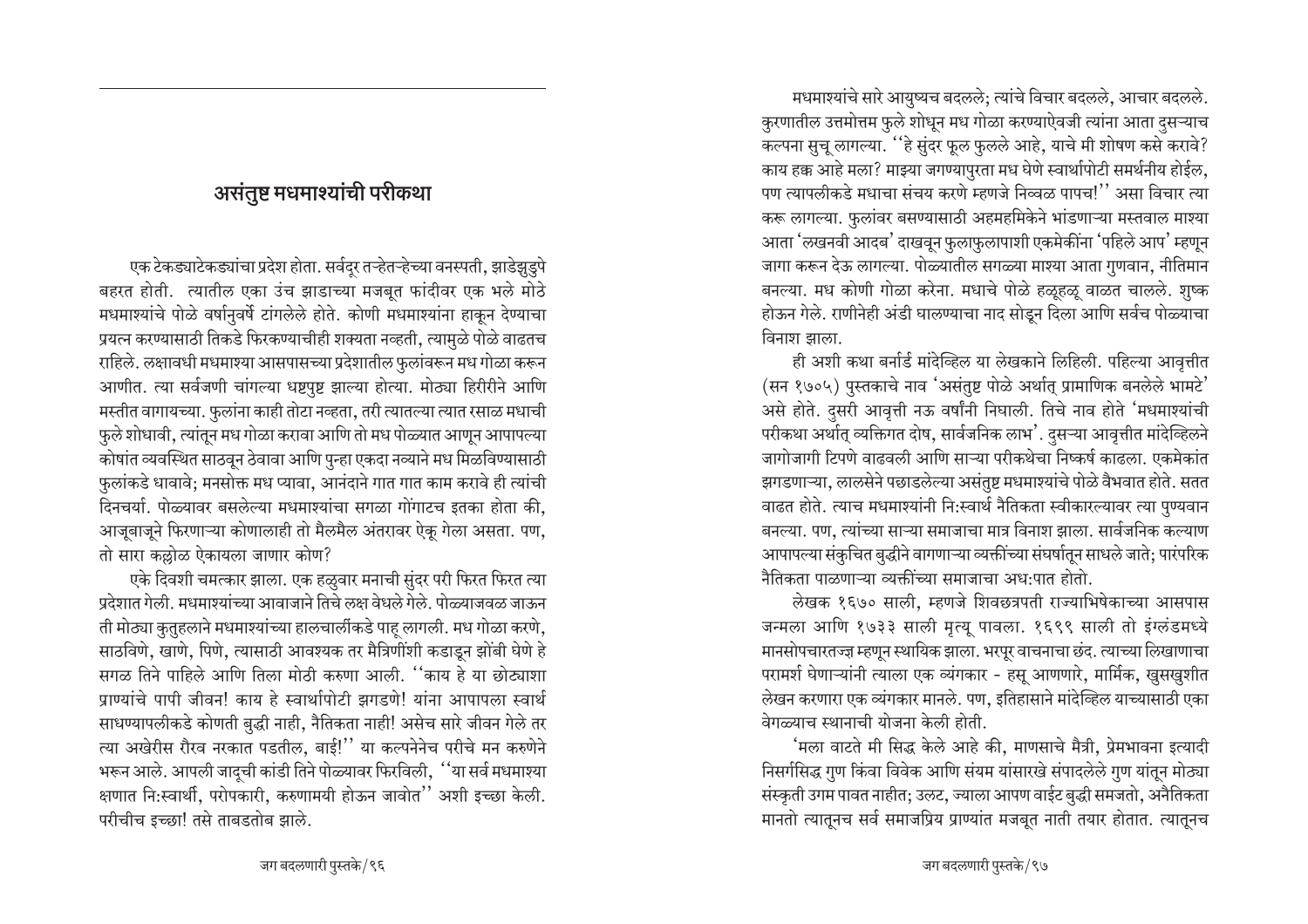जीवन, व्यापरउदीम आणि वैभव उद्भवतात.'' मांदेव्हिलचे हे सूत्र खुल्या अर्थव्यवस्थेच्या सिद्धांताचा भीष्मपिता ॲडम स्मिथ याने उचलले. ॲडम स्मिथच्या वाचनात मांदेव्हिलची परीकथा आली होती: ती त्याने बारकाईने अभ्यासली होती याला पुरावा आहे. अधिकाधिक उत्पादन करण्यासाठी श्रमविभागणी कशी उपयोगी पडते यासंबंधीचा सिद्धांत "राष्ट्रांची संपत्ती" या त्याच्या पुस्तकातील पहिल्याच प्रकरणात मांडताना त्याने या परीकथेचा अनेक ठिकाणी साक्षेप केलेला दिसतो. ॲडॅम स्मिथचा निष्कर्ष: ''साऱ्या समाजाचा डोलाराच त्यातील घटक-नागरिकांनी एकमेकांना दिलेल्या सेवा हा आहे. आवश्यक त्या सेवा जरूर पडेल तेव्हा हमखास कश्या मिळतील त्याची व्यवस्था करणे हे साऱ्या जीवनाचे सूत्र आहे. कुणीही आपल्यासाठी निरपेक्ष नि:स्वार्थ बुद्धीने काही करावे ही अपेक्षाच मुळी अवास्तव आहे. माणसे एकत्र येतात ती मुख्यत: अश्या देवघेवींसाठीच.''

सार्वजनिक कल्याण आणि वैयक्तिक नीतिमत्ता यांच्यातील संघर्षावर अनेक अर्थशास्त्र्यांनी नंतरच्या काळात वारंवार प्रकाश टाकला आहे. आर्थिक मंदीचे विश्लेषण करणाऱ्या केन्सने ''काटकसर, मितव्यय, संयम या गुणांमुळे आर्थिक मंदी येते" असा संबंध जोडला. "वाढत्या उत्पन्नामुळे बचत वाढत जाते; ती उत्पादक कामात गुंतविली गेली नाही तर बाजारपेठेतील मागणी अपुरी पडते, मंदीची लाट येते, उद्योगधंदे बंद पडतात, बेकारी आणि उपासमार पसरते. काटकसर वैयक्तिक नीतिमत्ता म्हणून श्रेष्ठ असेल, पण साऱ्या समाजाला मात्र ती हानिकारक ठरते,'' अशी त्याने टिप्पणी केली आहे.

मांदेव्हिलच्या परीकथेचा अगदी अलीकडचा अवतार म्हणजे. सकारात्मक तत्त्वज्ञानाच्या उद्गात्या आयन रॅंड यांच्या 'शेषराजाची तडफड' या कादंबरीतील एक हकीकत.

अमेरिकेतील एक साधा, गरीबगुरीब घरात जन्मलेला कुशल मोटार मेकॅनिक मोठ्या जिद्दीने आपला व्यवसाय वाढवितो. छोटा कारखानदार होतो आणि मरणापूर्वी डेट्राईटमधील मोटार गाड्यांचे प्रचंड उत्पादन करणारा शहरातील यशस्वी कारखानदार होतो. कारखान्यातील सर्व कामगारांनी भरपूर काम करावे व तसेच वेतन मिळवावे; 'कष्ट करा आणि कमवा' हा त्याचा सिद्धांत. त्याच्या मृत्यूनंतर सारा कारभार त्याचा मुलगा व मुलगी यांच्या ताब्यात येतो. त्या दोघांना आपल्या वडिलांची विचारसरणी अजिबात पसंत नसते. समाजवादी तत्त्वज्ञान- ''ज्याने त्याने समाजाला आपल्या कुवतीप्रमाणे द्यावे आणि समाजाकडून आपापल्या गरजेप्रमाणे घ्यावे'' हा त्यांचा आदर्श होता. साऱ्या कारखान्याच्या कारभाराची ते फेररचना करतात. कामगारांकडून कसून उत्पादन काढून घेण्यासाठी साऱ्या व्यवस्था - मुकादमी, कामाचे मोजमाप इत्यादि - ते रद्द करतात. ज्याने त्याने आपापल्या इच्छेप्रमाणे गरजा सांगाव्यात व त्याप्रमाणे पैसे घेऊन जावेत अशी व्यवस्था होते. आजारपण, मुलामुलींचे शिक्षण, मुलीच्या वाकड्या हातांकरिता करावयाची शस्त्रक्रिया अशा अनेक खऱ्या-खोट्या वास्तव-वाह्यात मागण्या आळशी आणि उनाडटप्पू कामगार प्रामुख्याने करू लागतात. उद्यमशील प्रामाणिक कामगार कष्टत राहतात आणि नेमके वेतनच घेत राहातात. काम करणारे आणि फुकट खाणारे असे दोन तट कामगारांत उघडउघड पडतात. त्यांच्यात झगडा लागतो. कारखान्यांत तयार होणाऱ्या मोटारगाड्यांची प्रत घसरत जाते. गिऱ्हाईक राहत नाही. अखेरीस कारखान्याचे दिवाळे वाजते. आयन् रॅंडच्या या कथेचा गाभा तीनशे वर्षांपूर्वी मांदेव्हिलने लिहिलेल्या मधमाश्यांच्या परीकथेतच आहे, हे उघडच आहे. सोळा शतके ख्रिस्ती धर्मोपदेशकांनी समाजावर ईश्वरी म्हणून लादलेली नैतिकता जबरदस्त प्रभाव पाइन होती. शिवछत्रपतींसारखा प्रगल्भ बुद्धीचा इतिहासपुरुष ब्राह्मणांनी पहिल्या राज्याभिषेकाचा मुहूर्त चुकीचा ठरविल्यामुळे दुसरा राज्याभिषेक करून घेण्याच्या तयारीस लागला होता त्या वेळी रॉटरडॅमजवळील एक मानसिक रोगांचा चिकित्सक साऱ्या नैतिकतेलाच आव्हान देत होता.

(२५ फेब्रुवारी १९९८)

**TIME**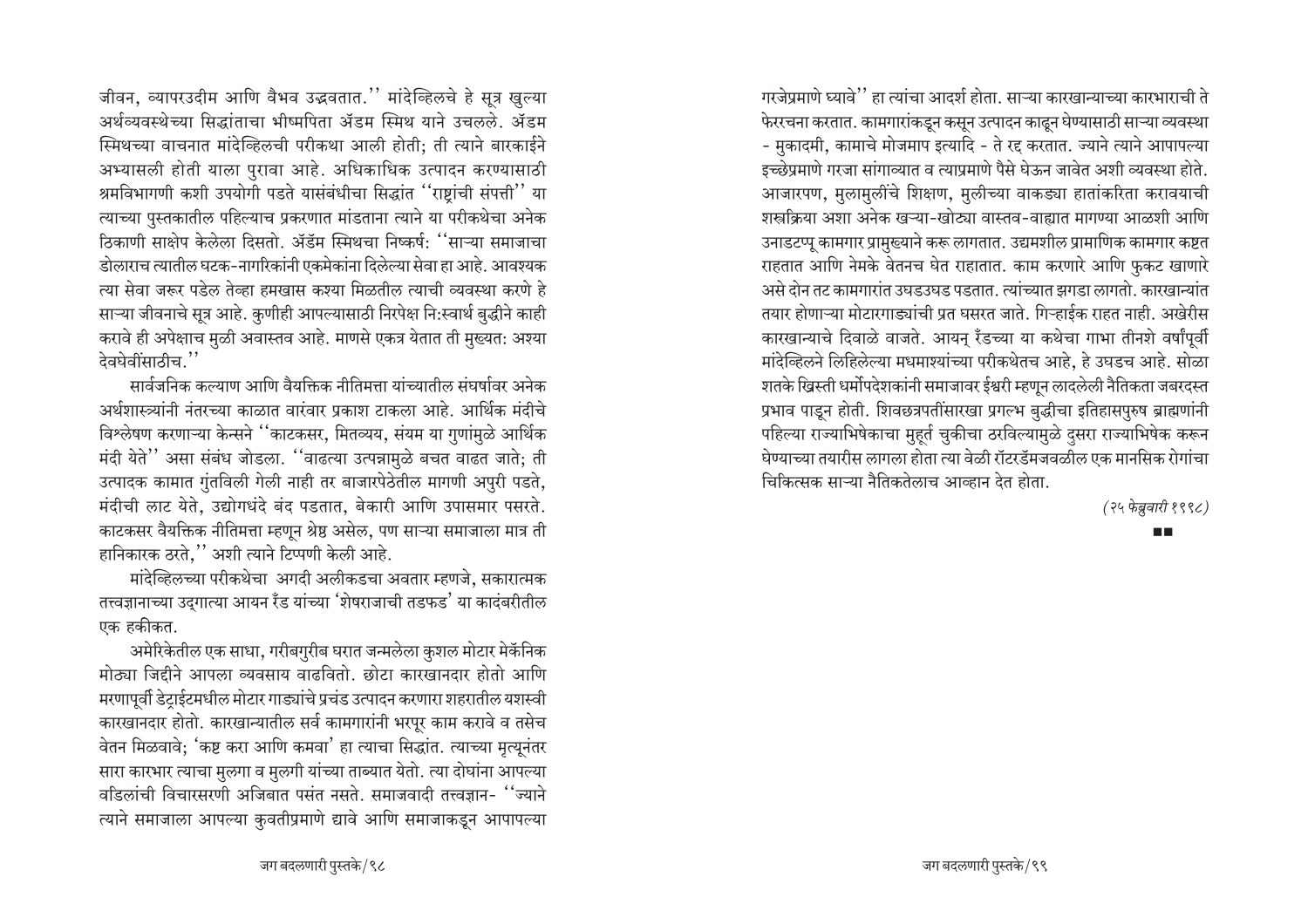# <u>सौख्याचे अर्थशास्त्र</u>

कोणाही माणसाला तहानभूक भागविण्यासाठी काही प्यायला मिळाले, ⁄ खायला मिळाले म्हणजे आनंद वाटतो. थंडीवाऱ्यापासून संरक्षण व्हावे यासाठी कपडे, निवारा मिळाला म्हणजे संतोष होतो. संसार थाटला की गृहस्थीच्या जीवनात मलाबाळांना आनंदाने खेळता बागडता यावे यासाठी खाणेपिणे, कपडे, निवारा, करमणूक यासाठी अनंत साधने हवीहवीशी वाटतात. माणसाच्या या सर्व जन्मजात प्रेरणा आहेत. खावे, प्यावे, उपभोगावे, आनंद लुटावा यासाठी माणूस जन्मभर **≀**बटाटोप करतो.

उपभोग वाढविण्याची प्रत्येक प्राणिमात्राची इच्छा असते हे खरे; पण, अश्या तऱ्हेने सर्व प्रयत्नांनी ऐहिक सुखसंपदांच्या मागे लागणाऱ्या व्यक्तींचा समाज सुखीसमाधानी, आनंदी राहील का? समाजाला मन नाही, राष्ट्रांना बुद्धी नाही तेव्हा <u>त्यांच्याकरिता भल्याचे काय हे ते बोलत नाहीत. मग साऱ्या देशाकरिता उत्पादन,</u> वितरण इत्यादी अर्थकारणासाठी भल्याची व्यवस्था कोणती? हे जाणण्यासाठी काही फूटपट्टी आहे काय? समाजाच्या सौख्याचे मोजमाप करता येईल काय? <u>अमेरिकेतील लोकांचे सौख्य अमुक अमुक इतके एकक, हिंदुस्थानातील लोकांचे</u> सौख्य इतके इतके एकक असे काही मोजता येईल काय? निदान, दोन देशांची तुलना करून त्यांतील एक सौख्यात वरचढ आहे, दुसरा काही कमी आहे असेतरी म्हणता येईल काय? हे सारे प्रश्न सोडविण्यासाठी केवळ अर्थशास्त्राचा आधार पुरेसा नाही. जीवशास्त्र, समाजशास्त्र, अगदी तत्त्वज्ञानाचादेखील आधार घ्यावा लागेल.

उदाहरणाने हा प्रश्न समजावयास थोडा सोपा होईल. समजा 'अ' आणि 'ब' ही दोन माणसे आहेत. दोघांनीही शेवटचे जेवण चोवीस तासांपूर्वी घेतले. त्यानंतर त्यांना काहीच खायला मिळाले नाही. चोवीस तासांनी दोघांनाही एकएक भाकरी मिळाली आणि त्यांनी ती भाकरी खायला सुरुवात केली. दोघांच्याही पोटांत • कमालीची भूक आहे. दोघांनाही, कधी एकदा काही तरी पोटात जाते अशी वखवख लागलेली. पण, ही भुकेची आर्तता मोजायची कशी? जर माणसाच्या जठरात भुकेमुळे उत्पन्न होणाऱ्या आम्लाचे मोजमाप, शरीरविच्छेदन न करता घेता येत असते तर भुकेच्या तीव्रतेचा काहीसा अंदाज बांधता आला असता? पण, तोदेखील फारसा शास्त्रीय ठरला नसता. भुकेने तयार होणाऱ्या एक औंस आम्लाचा परिणाम 'अ' आणि 'ब' दोघांवरही सारखाच होईल असे मानण्यास काहीच आधार नाही. 'अ'ला पूर्वायुष्यात उपासमार काढण्याची सवय असली <u>किंवा तो वजन आणि आकारमान यात कमी असला तर त्याची भुकेच्या तीव्रतेची</u> जाणीव 'ब'पेक्षा वेगळी असू शकेल. काही माणसे अति भूक लागली म्हणजे चिडचिड, रागराग करतात. दुसरी काही माणसे शक्तीचा व्यय टाळण्याकरिता निमूटपणे शांत झोपून घेतात. थोडक्यात, भुकेला काही मोजमाप नाही आणि दोन माणसांच्या भुकेची तुलनाही नाही.

दोघांचीही भूक चोवीस तासांची, पण तिची तीव्रता ज्याला त्याला जाणवणारी वेगळी; त्यांची तुलना अशक्य. तसेच, भुकेच्या समाधानाने होणाऱ्या आनंदाची तुलनाही अशक्य. 'अ' आणि 'ब' यांनी भाकरीचा पहिला घास खाल्ला तेव्हा परब्रह्म भेटल्याचा आनंद दोघांनाही होणार. पण, दोघांच्या परब्रह्म आनंदाची तुलना करण्याची शक्यता नाही. प्रत्येकाच्या अनुभवातले परब्रह्म हेही वेगळे वेगळेच असते.

भाकरी खाण्यापासून 'अ' आणि 'ब' यांना मिळणाऱ्या समाधानाबद्दल एक गोष्ट निश्चित सांगता येईल. पहिला घास खाताना उच्च कोटीचा आनंद झाला. पुष्कळदा भुकेल्या घशाला कोरड पडलेली असते; चवीची जाणीवसुद्धा होत नाही. दसरा, तिसरा, चौथा घास अधिकाधिक गोड लागत जातो. काही काळानंतर का होईना, पाचपन्नास घासांनंतर भूक शमते आणि प्रत्येक नव्या घासाने मिळणारे समाधान आधीच्या घासाच्या तुलनेने कमी कमी होऊ लागते. पहिली भाकरी संपेपर्यंत समाधान वाढत राहील असे समजू. दुसरी भाकरी समोर आली की तिच्या दर्शनाने होणारा आनंद पहिल्या भाकरीच्या तुलनेने दोघांच्याही बाबतीत कमीच झालेला असणार; तिसऱ्या भाकरीच्या वेळी त्याहूनही कमी, चौथी भाकरी समोर आली तर 'आता नको, पोट भरले' अशी अवस्था होईल. तरीही आग्रह चालूच राहिला तर काही काळाने भाकरीमुळे सौख्य मिळण्याऐवजी त्रास वाटू लागेल, ती गिळवणार नाही, गिळलेल्या भाकरीचेही अपचन होईल. सारांश, भाकरीच्या घासागणिक तिच्या सेवनातून मिळणारा आनंद 'अ' आणि 'ब' या दोघांच्याही बाबतीत अधिकाधिक घटत जाईल.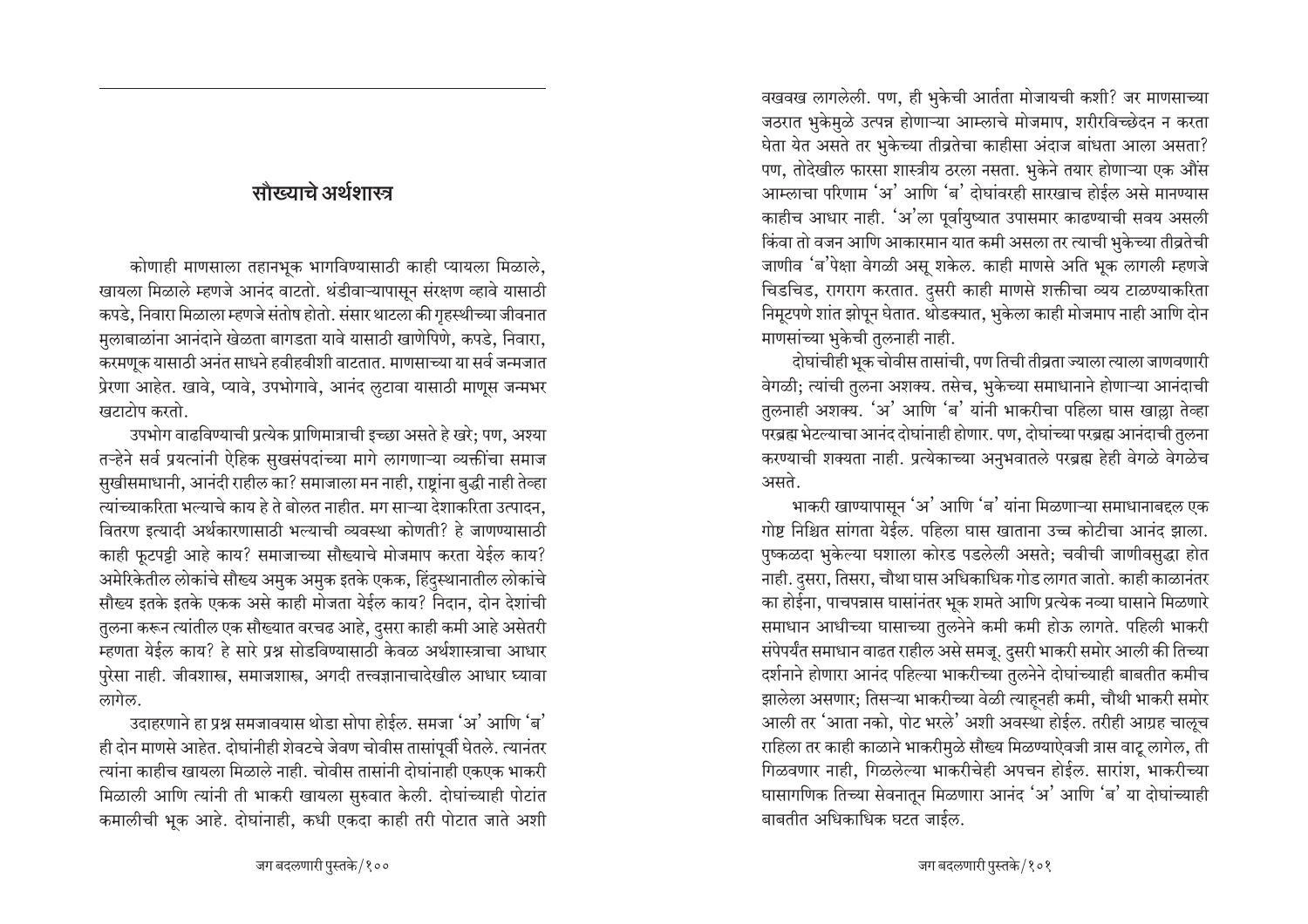घसरत्या संतुष्टीच्या आधाराने सामाजिक अर्थशास्त्राचे काही आधार बनविण्याचा अगदी पहिल्याने झालेला प्रयत्न म्हणजे, दुसरे महायुद्ध संपल्यानंतर पिगु नावाच्या अर्थशास्त्रज्ञाने १९४६ साली 'सामाजिक सौख्याचे अर्थशास्त्र (Economics of Welfare)' हे पुस्तक प्रसिद्ध करून केला. त्याच्या या पुस्तकाचा दहावीस वर्षे मोठा दबदबा राहिला. वेगवेगळ्या रंगछटांच्या समाजवाद्यांनी पिगूच्या अर्थशास्त्राचा वारंवार उपयोग केला. पिगूच्या साऱ्या विश्लेषणाचा अनेक अर्थशास्त्रज्ञांनी पार धुव्वा उडविला आहे. पण तरीही, सरकारी अर्थकारण, अंदाजपत्रकातील धोरणे, सरकारी कल्याणकारी योजना या सर्वांमागे अजूनही पिगूचा प्रभाव स्पष्ट दिसतो.

मनुष्यप्राण्याच्या सौख्याची अनेक साधने आहेत: मानसिक, आध्यात्मिक, बौद्धिक, कलासंबंधी इत्यादी, इत्यादी. ज्या सौख्यांचे मोजमाप पैशाच्या आधाराने करता येते त्याला आर्थिक सौख्य म्हणावे ही पिगूची व्याख्या. आर्थिक सौख्य वाढले म्हणजेच समाजाचे सर्वार्थाने भले होते हे खरे नाही. आर्थिक सौख्याचा सर्वसाधारण समाजाच्या भल्यावर विपरीत परिणामही होऊ शकतो. एकूण देशातील राष्ट्रीय उत्पादन हे त्या देशातील आर्थिक सौख्याचे एक मोजमाप आहे. पण, उत्पादनाचे वाटप वेगवेगळ्या पद्धतीने होऊ शकते. वाटप कसेही झाले तरी सामाजिक सौख्याची बेरीज सारखीच राहील काय? उत्पादनातून जमीनदारांना भाडेपट्टी मिळेल, कामगारांना मजुरी मिळेल, भांडवल पुरविणाऱ्यांना व्याज मिळेल आणि उद्योजकांना फायदा मिळेल. अश्या तऱ्हेने राष्ट्रीय संपत्तीचे वाटप होईल. पण, अशा वाटपाने राष्ट्रीय संपत्तीतून मिळणारे आर्थिक सौख्य सर्वोच्च पातळीचे ठरेल याची काहीच खात्री नाही. उत्पादनाच्या वेगवेगळ्या घटकांना मिळालेला <u>मोबदला त्यांचा उत्पादनातील सहभाग लक्षात घेता योग्यच आहे असे मानले तरी</u> <u>वेगवेगळ्या घटकांच्या हातात येणाऱ्या उत्पन्नातील तफावत फार मोठी असेल तर</u> साऱ्या समाजाचे मिळून आर्थिक सौख्य कमी भरेल.

वर घेतलेल्या उदाहरणात 'अ'ला दहा भाकरी दिल्या आणि 'ब'ला दोनच हिल्या तर 'अ'ला अजीर्णाचा त्रास आणि 'ब'मात्र अर्धपोटी अशी अवस्था होऊन जाईल. त्यापेक्षा. दोघांनाही सहा सहा भाकऱ्या मिळाल्या असत्या तर एकूण बारा भाकऱ्यांपासून दोघांना मिळून होणारे सौख्य सर्वात अधिक झाले असते.

एकेका घासापासून मिळणाऱ्या आनंदाचे मोजमाप करता येईल. सर्व उपभोगातून मिळणारा आनंद कमी कमीच होत जातो आणि उपभोगाची सर्व

मनुष्यप्राण्यांची क्षमता सारखीच असते ही पिगूची गृहीततत्त्वे. त्यांच्या आधाराने ल्याने समाजधुरीणांसाठी काही मार्गदर्शक तत्त्वे मांडली.

-राष्टीय संपत्ती वाढली म्हणजे आर्थिक सौख्यात वाढत होते हे खरे. फक्त या वाढीव उत्पादनासाठी लोकांना त्यांच्या इच्छेविरुद्ध श्रम करण्याची सक्ती होता कामा नये

-राष्टीय उत्पादनातील गरिबांचा वाटा वेगवेगळ्या मार्गांनी वाढविता येतो आणि काही अपवाद सोडल्यास गरिबांचा वाटा वाढविल्याने सामाजिक सौख्यात वाढ होते. फक्त अशा कार्यक्रमांमुळे उद्योजकांचे प्रोत्साहन कमी होऊ नये आणि  $\overline{\eta}$ तवणूक व उत्पादन यावर विपरीत परिणाम होऊ नयेत.

पिगूच्या सौख्याच्या अर्थशास्त्राचे, त्यातील गृहीततत्त्वांचे, तर्कशास्त्राचे आणि विश्लेषणाचे अर्थशास्त्र्यांनी वाभाडे काढले. पण दीनदुबळ्यांना करुणेपोटी दानधर्म करण्याची धार्मिकांची करुणेवर आधारित परंपरा आणि समाजवाद्यांची गरिबांसंबंधीची कळकळ या दोघांनाही पिगूच्या मांडणीने, थोडासा शास्त्रीय वाटणारा आधार मिळाला.

माणसे समान असतात; सारी देवाची लेकरे; त्यांत विषमता नाही या सर्वमान्य तत्त्वांचा मोठा विपरीत अर्थ पिगूच्या सौख्याच्या अर्थशास्त्रामध्ये आहे. सारी माणसे एकाच ठशाची, एकसारखीच आहेत; दोन माणसांना येणारे सुखदु:ख, गरम आणि थंड यांचे अनुभव एकसारखेच असतात; जांभळा रंग म्हटला की 'अ'च्या मन:पटलावर ज्या रंगछटेची अनुभूती होते तीच 'ब'च्याही मनात होते या कल्पनांना काही आधार नाही. प्रत्येक माणसाला वाढत्या उपभोगाबरोबर होणारा आनंद कमी होत जातो हे खरे. पण, माणसे काही तीच तीच वस्तू उपभोगत नाहीत; उपभोगाच्या वस्तूंची विविधता वाढवीत राहतात. भाकरीबरोबर कोरड्यास घेतात; चपात्या, पुऱ्या, मांडे, मिठाई असे नवनवे पदार्थ शोधून काढून ते उपभोगसौख्याची कमान वाढती राहील अशी व्यवस्था करतात. भाकरीच्या प्रत्येक घासापासून <u>मिळणारे समाधान घसरत जाईल हे खरे; पण, आमदनीच्या प्रत्येक नव्या रुपयापासून</u> होणारे समाधान घटत जाईल असे नाही. दोन वेगवेगळ्या माणसांच्या मनांतील उपभोगसौख्याची तुलना करणे तर अगदीच अशक्यप्राय आहे. उपाशी माणसाची भूक तीव्र, ती शमविण्यासाठी तो प्रचंड खटाटोप करेल; ज्याची भूक कमी तीव्र त्याचा खटाटोप तुलनेने कमी तीव्र राहील असे म्हणावे तर इतिहास त्याला साक्षी राहत नाही. दुष्काळाच्या काळात माणसे उपासमारीने मरून पडतात, पण धान्याच्या गोदामांवर हल्ले करून धान्य लुटण्याचा प्रयत्न करीत नाहीत. उलट तुलनेने, चैनीच्या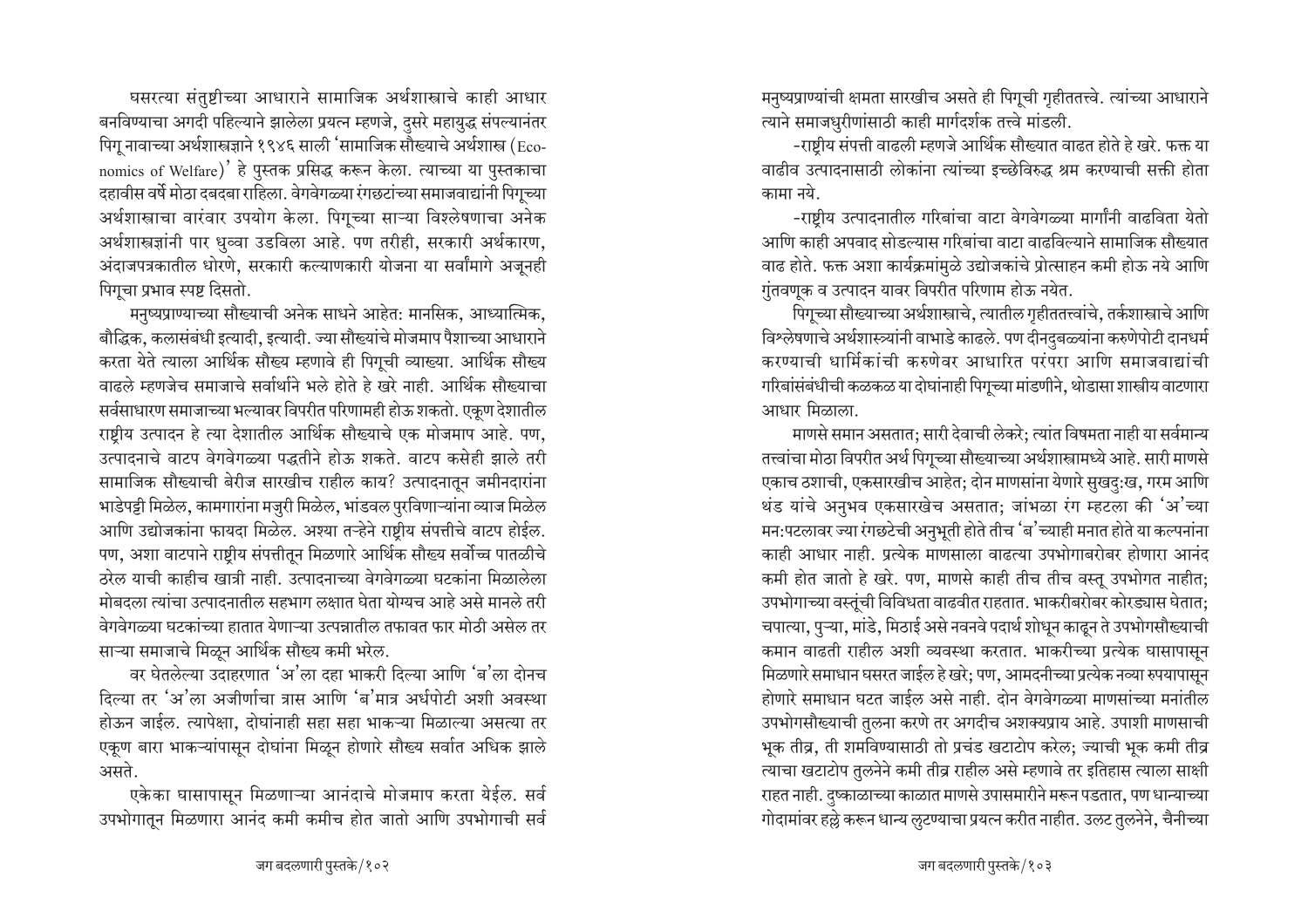वस्तूंचा तुटवडा पडताच चैनी माणसे आकाशपाताळ एक करून टाकतात हा अनुभव नेहमी येतो.

मोरारजी देसाई अर्थमंत्री असताना त्यांनी जवळजवळ साऱ्याच परदेशी वस्तूंच्या आयातीवर बंदी घातली; प्रसाधनाच्या वस्तूंवरही बंदी घातली. आयातीवरील नियंत्रणे साऱ्या देशाने मुकाटपणे सहन केली. पण, दिल्लीतील उच्चभ्र समाजातील महिला तक्रारी घेऊन पंडित नेहरूंकडे गेल्या आणि त्यांना लागणाऱ्या प्रसाधनसाधनांचे उत्पादन देशातल्या देशात सुरू व्हावे याची तजवीज त्यांनी करून घेतली.

मनुष्यप्राणी समान आहेत, पण ती एका मुशीतून काढलेली बाहुली नाहीत. प्रत्येक प्राणी वेगळा आहे, अनन्यसाधारण आहे हे त्यांच्यातील समानतेचे सूत्र आहे. हे न समल्याने धर्मवादी फसले, समाजवादीही फसले. करुणा आणि विषमतानिर्मूलन यांना काही तार्किक पाया देण्याचा त्यांनी प्रयत्न केला. पिगूने अर्थशास्त्र्यांना त्याच मार्गावर नेण्याचा प्रयत्न केला. 'सौख्याचे अर्थशास्त्र' आपल्या पायावर कधी उभे राहिलेच नाही. पण, प्रत्यक्ष शासकीय धोरणावर त्याचा प्रभाव प्रचंड आहे. श्रीमंतांवर कर बसवून गरिबांसाठी कल्याणकारी योजना राबवाव्या असे कार्यक्रम सर्वच पक्ष आग्रहाने मांडतच असतात. बिनबुडाचा हा अर्थशास्त्रीय दृष्टिकोन दररोजच्या शासकीय अर्थकारणात महत्त्वाचा ठरला आहे. कारण उघड आहे. राजकीय शासनाच्या हाती अर्थकारणाची सूत्रे गेली. दरडोई एक मत हे तत्त्व अर्थकारणातही लागू झाले. पिगूची अशास्त्रीय गृहीततत्त्वे प्रत्यक्षात खरी मानली गेली. अशास्त्रीय पिगू प्रत्यक्षात मोठी मान्यता मिळवून व टिकून आहे. (३ मार्च १९९८)

ПD

#### स्वातंत्र्य म्हणजेच प्रगती

डॉ. ज्युलियन सायमन ८ फेब्रुवारी १९९८ रोजी वयाच्या ६५ व्या वर्षी निधन पावले. गेल्या वर्षी ते हिंदुस्थानात आले होते. शेतकरी संघटनेच्या सहकार्याने देवळाली येथे भरलेल्या एका परिसंवादात त्यांनी भाग घेतला होता. त्याही वेळी त्यांचे नाव अर्थशास्त्रातील नोबेल पारितोषिकाचे उमेदवार म्हणून घेतले जात होते. डॉ. सामयन आशावादी अर्थशास्त्री म्हणून ओळखले जात. या पृथ्वीवरील सर्वात निर्णायक साधनसंपत्ती माणूस ही आहे. माणूस प्रगतीच्या मार्गात येणारे सारे अडथळे दुर करतो, जमिनीची सुपीकता तसेच धातू, तेल इत्यादी खनिजे देण्याची क्षमता मर्यादित असेल पण, त्यामुळे माणसाची प्रगती थांबणार नाही; 'जगाचा अंत मनुष्यप्राण्याच्या लालसेपोटी येत आहे, येत आहे' असे शतकानुशतके धर्मवादी, पर्यावरणवादी कंठशोष करीत असले तरी प्रत्यक्षात माणसाची प्रगती प्रचंड वेगाने आणि वाढत्या गतीने होतच आहे.

ख्रिस्तपूर्व ८००० वर्षांपासून ते इसवी सन १७५० सालापर्यंत माणसाचे जीवनमान २० वर्षांपासून फक्त २४ वर्षांपर्यंत वाढले आणि १७५० सालापासून जीवनमानाचा आलेख सरळच झेप घेतो आहे. या अडीचशे वर्षांत तर ७० वर्षांपर्यंत वाढले.

कच्च्या मालाचा निसर्गातील साठा संपत जाईल आणि त्यामुळे खनिजेही महागतील ही भीतीही खोटी ठरली आहे. बहुतेक सर्व धातूंच्या किमती सतत उतरत आहेत. १८०१ सालच्या किमतीच्या तुलनेने आज तांब्याची किंमत एक दशांशदेखील राहिलेली नाही. २०० वर्षांपूर्वी एक टन तांबे विकत घेण्यासाठी सामान्य माणसाला किती दिवस काम करावे लागे याची तुलना आजच्या परिस्थितीशी केली तर हे स्पष्ट होते.

अन्नधान्याच्या बाबतीतही भूकबळींची संख्या झपाट्याने कमी होत आहे. अन्नधान्याचा दरडोई उपभोग गेल्या ३० वर्षांत झपाट्याने वाढत आहे. 'जमीन मर्यादित आहे, लोकसंख्या वाढत आहे, तेव्हा रोगराई आणि भूकबळी अपरिहार्य आहेत' हा सिद्धांत मांडला गेला होता. काळाने तो सपशेल खोटा ठरविला आहे.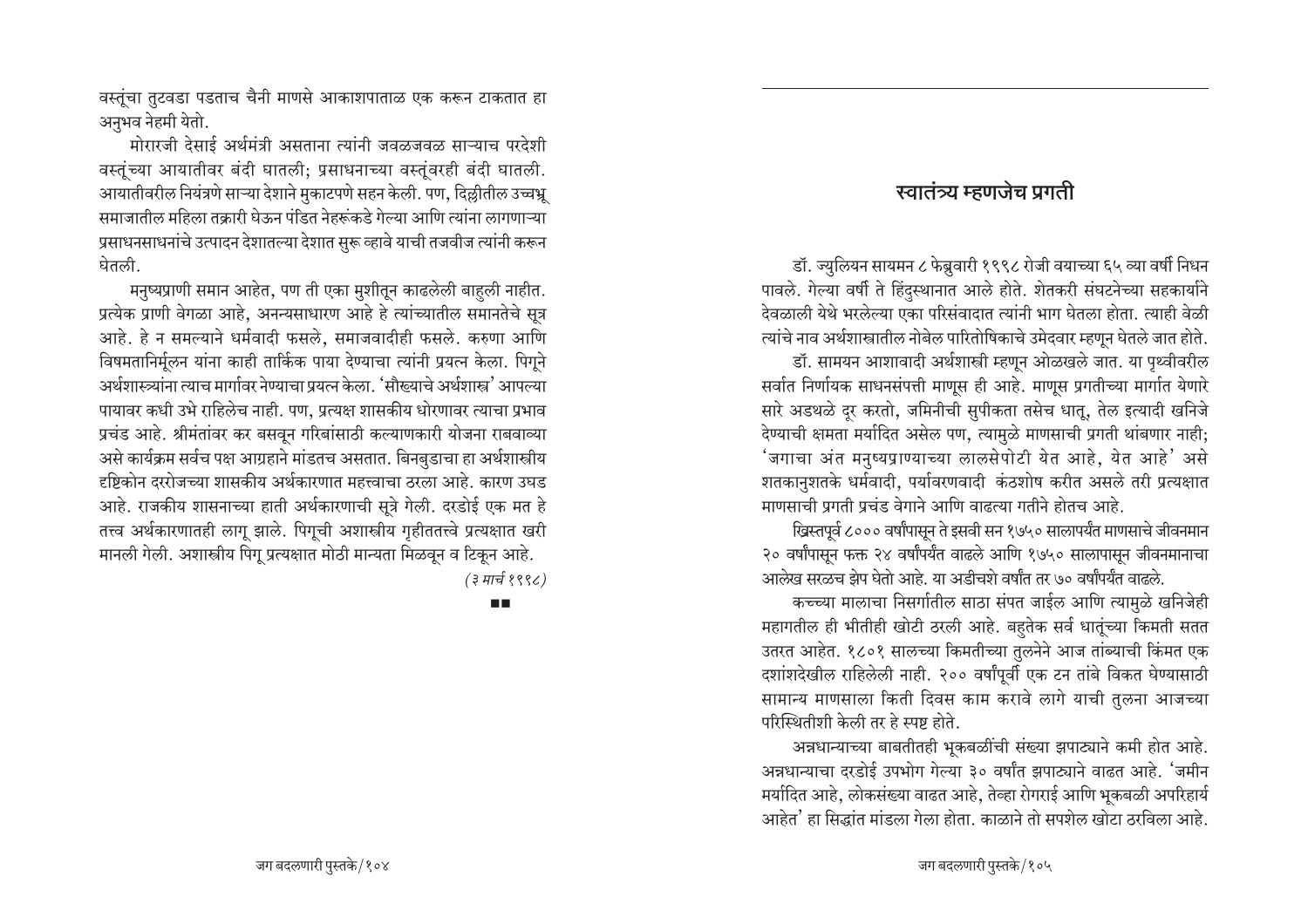लोकसंख्यावाढीमुळे जीवनमान खाली तर येतच नाही, उलट, लोकसंख्येबरोबरच आर्थिक प्रगतीचाही वेग वाढतो.

१७५० सालापर्यंत मनुष्यप्राण्याने जेवढी प्रगती केली तेवढी प्रगती त्याने त्यानंतरच्या शंभर वर्षांतच केली. तितकीच प्रगती करायला त्यानंतर त्याला पन्नास वर्षे पुरली. त्यानंतर, तेवढीच प्रगती करण्यास वीस वर्षे, दहा वर्षे, पाच वर्षे असा कमी कमी कालावधी लागतो आहे. आजकाल तर तेवढी प्रगती मनुष्यप्राणी वर्षभरातच करतो आहे.

हाँगकाँग आणि हिंदस्थान हे डॉ. सायमन यांच्या विशेष कौतुकाचे विषय होते. १९५५ मध्ये सायमन हाँगकाँगला गेले तेव्हा ते एक पसरलेले खेडे होते; हजारो लोक फुटपाथवर व छोट्या बोटीत रात्र काढीत. ही परिस्थिती पाहन सायमनना मोठे वाईट वाटले होते. लोकसंख्या कमी झाल्याखेरीज या लोकांना सुखाने जगता येणार नाही अशी त्यांची खात्री पटली होती. १९८३ मध्ये ते हाँगकाँगला परत गेले त्यावेळी एक चमत्कारच घडलेला होता. लोकसंख्या कमी तर झालेली नव्हतीच, कित्येक पटींनी वाढली होती आणि तरीही व्यापार, उद्योगधंदे यांच्या वैभवाने वसाहत दिमाखात उभी होती.

हिंदुस्थानाबद्दलही डॉ. सायमन कौतुकाने बोलतात. १९५४-५५ मध्ये आंतरराष्ट्रीय संस्थांनी एक निष्कर्ष काढला. 'हिंदुस्थानातील धान्याचा तुटवडा आणि तेथील प्रचंड लोकसंख्या लक्षात घेता तेथील भूकबळी थांबविणे अशक्य आहे. हिंदुस्थानवर वृथा श्रम आणि साधने घालविण्यापेक्षा त्याचा नादच सोडून द्यावा व तेवढ्याच प्रयासांनी बाकीचे सारे देश व्यवस्थित खाऊपिऊ शकतील त्या कामाकडे वळावे.' एका काळी हाताबाहेर गेलेली हिंदुस्थानची ही 'केस' आता अगदीच वेगळी दिसते. हिंदुस्थान अन्नधान्याच्या बाबतीत स्वयंपूर्ण बनला आहे.

१९८१ मध्ये डॉ. सायमन यांनी 'निर्णायक साधनसंपत्ती (The Ultimate Resources)' हे पुस्तक प्रसिद्ध केले आणि १९८६ मध्ये 'मानवजातीची सद्य:स्थिती' (The State of Humanity) हा अहवाल प्रसिद्ध केला. त्याने मोठे वादळ उठले.

लोकसंख्या गुणाकाराने वाढते, अन्नधान्याचा पुरवठा पावलापावलाने वाढतो, भूकबळी, रोगराई ही मानवाची नियतीच आहे अशा अर्थाची माल्थसची भाकिते खोटी ठरली. त्याच्या काळी जमीन हीच सर्वात मोठी साधनसंपत्ती होती. आता जमिनीपेक्षा भांडवल, भांडवलापेक्षा तंत्रज्ञान आणि तंत्रज्ञानापेक्षा माणुस हे जास्त महत्त्वाचे उत्पादनाचे घटक ठरले; त्यामुळे माल्थसचे अरिष्ट टळले हा विचार अनेक शास्त्रज्ञांनी पूर्वी मांडला आहे. पण, डॉ. सायमन यांना हे स्पष्टीकरण मान्य

नव्हते. भांडवल आणि तंत्रज्ञान यांच्या वाढत्या वापरामुळे हे घडले असते तर प्रदुषण वाढत गेले असते. ते वाढते आहे अशीच बहुतेकांची समजूत आहे. १९६० ते १९९० या काळातील आकडेवारीने डॉ. सायमन यांनी असे दाखवून दिले आहे की, औद्योगिक प्रदषणाची पातळी अमेरिकेत प्रत्यक्षात कमी कमी होते आहे. १९८० मध्ये प्रख्यात जीवशास्त्री पॉल एअर्लिक आणि सायमन यांची गाठ पडली. एअर्लिकसाहेब लोकसंख्येच्या वाढीस आळा घालण्याचे मोठे पुरस्कर्ते. 'लोकसंख्या कमी झाली नाही तर साधनसंपत्ती अपुरी पडेल. त्यांच्या किमती वाढतील' हे मत ते आग्रहाने प्रतिपादित. दोघांची पैज लागली, हजार डॉलर्सची. १९९० सालापर्यंत क्रोमियम, तांबे, निकेल, टिन, टंग्स्टन या पाच धातुंच्या किमती पडताना दिसल्या तर एअर्लिक हरले म्हणायचे आणि किमती चढताना दिसल्यातर एअर्लिक जिंकले म्हणायचे. प्रत्यक्षात या दहा वर्षांत लोकसंख्या वाढली, तांब्याची मागणी वाढली; पण, तांब्याचे उत्पादन अधिक कार्यक्षम झाले, अधिक स्वस्त पर्याय सापडले. एअर्लिक यांनी पैजेपोटी ५७६ डॉलर्स ७ सेंट दिले - चलनवद्धी लक्षात घेऊन! पण, त्या साहेबांचा अजूनही विश्वास आहे, की दीर्घ काळाचा अनुभव घेतला तर त्यांचेच म्हणणे खरे ठरेल.

माणसाची सतत प्रगतीच होते. याला सायमन फक्त एक अपवाद करतात. 'सर्वांत निर्णायक साधनसंपत्ती माणूस ही आहे. तो आपले मन, विचारशक्ती, प्रज्ञा, प्रतिभा वापरून परिस्थितीवर सतत मात करीत असतो. त्याला खरी गरज फक्त एकाच गोष्टीची असते ती म्हणजे स्वातंत्र्याची. राष्टांची प्रगती त्यातील नागरिकांच्या स्वातंत्र्याशी सरळ जोडलेली आहे.' साऱ्या पृथ्वीतलावर प्रगती झाली. फक्त राष्ट्र, धर्म, समाजवाद असल्या झेंड्याखाली जेथे जेथे हुकूमशाही लादली गेली, नागरिकांच्या स्वातंत्र्यावर बंधने आली तेथे मात्र प्रगतीचे चक्र मंदावले, थांबले आणि उलटही फिरू लागले. ख्रिस्तानंतरच्या १७५० वर्षांत प्रगती झाली नाही याचे कारणही हेच. धर्मगुरू आणि सुलतानांनी सामान्यजनांना निव्वळ गुलाम बनवून टाकले होते त्यामुळे प्रगती थांबली. धर्माचा आणि राजसत्तेचा पगडा जसजसा कमी होत गेला तसतशी माणसाची प्रगती झाली, जीवनमान सुधारले. स्वातंत्र्य आणि प्रगती या एकाच नाण्याच्या दोन बाजू आहेत.

यंदाचे नोबेल पारितोषिक डॉ. सायमन यांना मिळो किंवा न मिळो, खुलीकरणाच्या नवीन युगाच्या पहाटेच अनेक वर्षे स्थिरावलेल्या अनेक बाष्कळ समजुती त्यांच्या दोनच पुस्तकांनी कचरापेटीत टाकल्या यात काही शंका नाही. (१७ मार्च १९९८)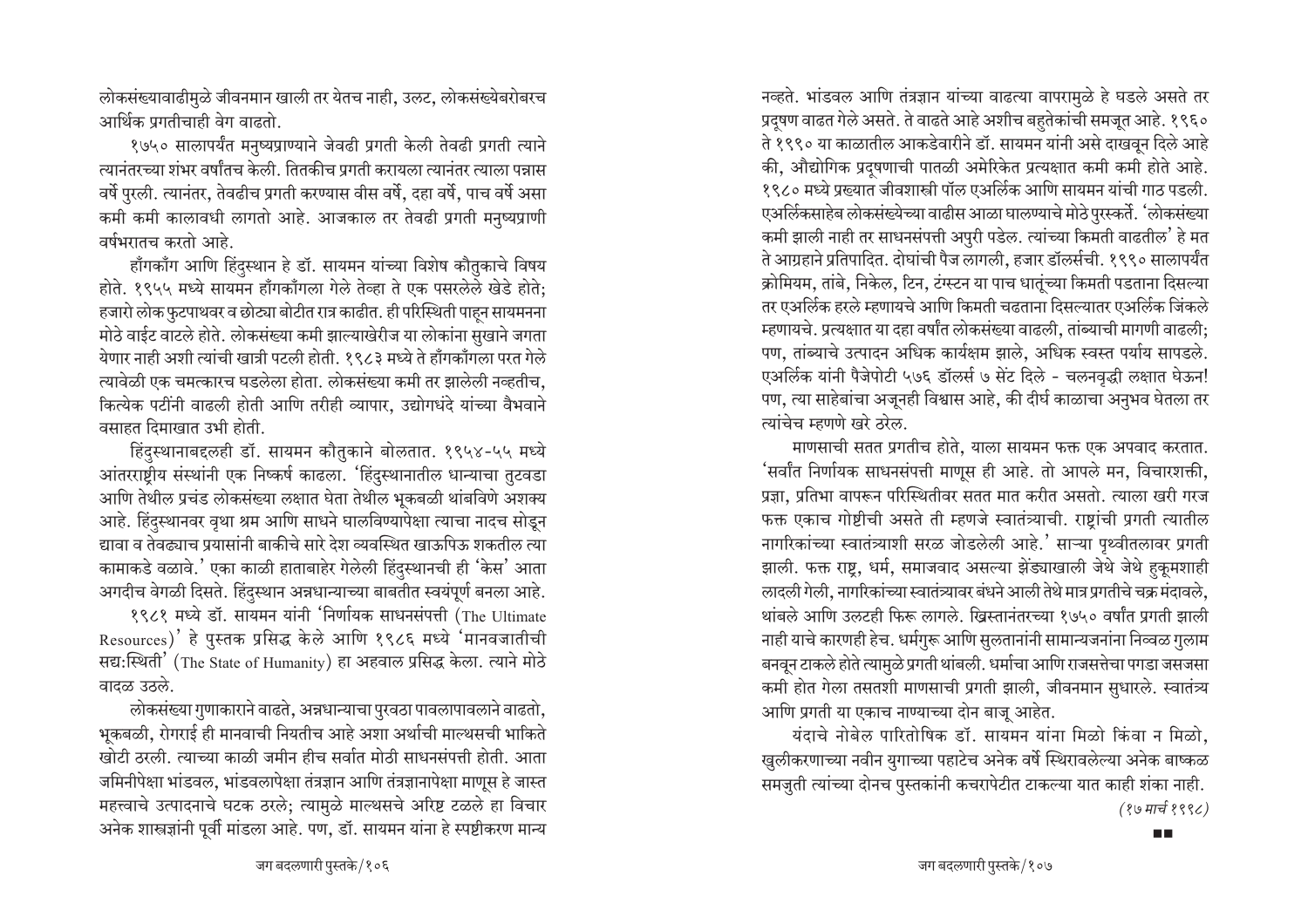# निसर्ग चूप राहत नाही

आपले जगणे होता होईल तितके कमी क्लेशदायक व्हावे. शक्य तितका आनंद मिळवावा, त्यासाठी निसर्गाशी झुंज देत साधनसामग्री जमवावी, आर्थिक समृद्धीची उपासना करावी अशी सर्वच माणसांची धडपड असते. समृद्धीकरिता जो जो नवीन पाऊल टाकावे तो तो समृद्धीसाठी आपण निसर्गावर आक्रमण करीत आहोत याची जाणीवही त्याला सतत राहिली आहे. लोकसंख्या अगदीच बेताची होती तेव्हा झाडे तोडणे किंवा वणवे लावणे यापासून होणाऱ्या प्रदुषणाची फारशी चिंता करण्याचे कारण नव्हते; पण, औद्योगिकीकरणाच्या सुरुवातीपासून मनुष्याच्या लौकिक धडपडीचा निसर्गावर विपरीत परिणाम होत आहे अशी चिंता अनेक विचारवंतांनी व्यक्त केलेली दिसते.

उद्योगधंदे तयार करणे. वाढविणे या खटाटोपात समाजातील उगवता वर्ग उत्साहाने गुंतलेला असतो. त्यांच्या धडपडीमुळे समाजाची आर्थिक प्रगती होत असते, समाजातील या वर्गाचेही स्थान उंचावत राहते, राजकीय सत्ताही त्यांच्या हातात जाणे अटळ असते. पण, त्याबरोबर पूर्वीच्या कालखंडात औद्योगिक, सामाजिक, राजकीय प्रतिष्ठा मिळविलेला वर्ग चिंताग्रस्त होतो. आपल्या कालखंडातील उद्योगधंदे हे योग्य होते, नवीन उद्योगधंदे तेवढे धोकादायक आहेत, ते वाढता नये, वर येणारा नवीन समाज आपल्यावर कुरघोडी करता नये अश्या इच्छेपोटी वेगवेगळे युक्तिवाद त्यांच्याकडून वापरले जातात. निसर्गाचे संरक्षण करण्याची आवश्यकता ही मुख्यत: पीछेहाट होणाऱ्या या समाजाकडून व्यक्त केली जाते.

पर्यावरणवाद काही अलीकडचा नाही. खाणीतून कोळसा, लोखंड काढण्याकरिता पृथ्वीच्या पोटात माणसे जाऊ लागली. गिरण्यांची धुरांडी धूर ओकू लागली. आगगाड्या पृथ्वीला विवरे पाडून धडाधडा धावू लागल्या. मोटारगाड्या पळू लागल्या. रसायनांचा उपयोग वाढू लागला. जीवमात्रांच्या गुणसूत्रांशी खेळ करून विश्वामित्राप्रमाणे प्रतिसृष्टी तयार करण्याच्या गोष्टी शास्त्रज्ञ

बोलू लागले. या प्रत्येक पायरीला बुजुर्ग समाजातील लोकांनी कडाडून विरोध केला. 'आता पृथ्वी बुडते, बुडते' असा त्यांचा आक्रोश शतकानुशतके चालू आहे. पर्यावरणवादाला आज मोठी प्रतिष्ठा आहे. प्रगत देशांत पर्यावरणवादी राजकीय पक्षही स्थापन झाले आहेत आणि ते आपली ताकद वाढवीत आहेत.

अलीकडच्या काळात निसर्गावर कारखानदारीमुळे होणाऱ्या विपरीत परिणामांकडे लक्ष वेधन घेण्याचे काम एका स्त्रीने केले: तिचे नाव राशेल कार्सन. १९६२ मध्ये तिने 'मूक वसंत (Silent Spring)' हे पुस्तक प्रसिद्ध केले. राशेल बाईंनी त्यात प्रामुख्याने, रासायनिक कीटकनाशके, बुरशीनाशके यांचा निसर्गावर होणारा परिणाम तपशीलवार मांडला आहे. ती सागरी जीवशास्त्रातील तज्ज्ञ. तिने पुस्तकाची सुरुवात परीकथेच्या थाटात केली. अमेरिकेतील एक छोटे गाव; आजूबाजुला दरवर शेती, मळे, वनराई: त्यांत लक्षावधी हसणारी फुले, गाणारे पक्षी, खळखळणारे झरे. या साऱ्या स्वर्गरम्य चित्रात एकाएकी पालट होऊ लागतो. जणू कोण्या चेटकिणीचा शाप लागावा तसे कोंबड्या पटापटा मरून पडू लागतात. मग शेळ्या, जनावरे, माणसे यांच्यामध्येही नवे नवे आजार लागतात. पक्षी सगळे, प्रदेश सोडून निघून जातात. मृत्यूची भयाण शांताता साऱ्या प्रदेशावर पसरते. ही सारी संकटे अद्याप कोण्या एका गावावर येऊन कोसळलेली नाहीत; पण, यातील प्रत्येक संकट कित्येक गावांवर, वस्त्यांवर वेगवेगळे येऊन गेलेले आहे. हा कोणा चेटकिणीचा शाप?

दुसऱ्या महायुद्धात रासायनिक शस्त्रास्त्रांबद्दल पुष्कळ संशोधन झाले. रसायनांच्या फवाऱ्यांमुळे माणसे, प्राणी, झुडुपे, जंगले या सर्वांवर भयानक परिणाम करणारी रसायने शोधून तयार होती. युद्ध संपल्यानंतर सारी शस्त्रे कोठारांत गेली; त्यांच्यावर आंतरराष्ट्रीय करारांनी बंदी घालण्यात आली. त्यातील काही रसायने प्रभावी कीटकनाशके होती. त्यांचा शेती आणि बागकामासाठी प्रसार करण्याचे काम काही कारखानदार, औषधी कंपन्या यांनी केले; शेतकी शाळा, विद्यापीठे, सरकारी शेती-खाती यांनीही त्यांना उत्तेजन दिले. उत्पादनवाढीसाठी अनेक तऱ्हेच्या रसायनांचा उपयोग होऊ लागला. डी.डी.टी. तर सर्वत्र लोकप्रिय झाले. रसायनांच्या वापरांमुळे उत्पादन वाढले; मलेरिया, प्लेग, कॉलरा यांसारखे भयानक साथींचे रोगही आटोक्यात आले. पण, या रसायनांची एक मोठी दुष्ट सवय आहे. रोगराई हटविण्यासाठी, कीटक मारण्यासाठी फवारल्यानंतर नेमलेले काम झाले तरी ही रसायने आपला अवतार संपवत नाहीत; जमिनीतून झिरपत पाण्याबरोबर नदीनाल्यांना मिळतात. जमिनीला सुपीक करणारे अनेक जीवप्राणी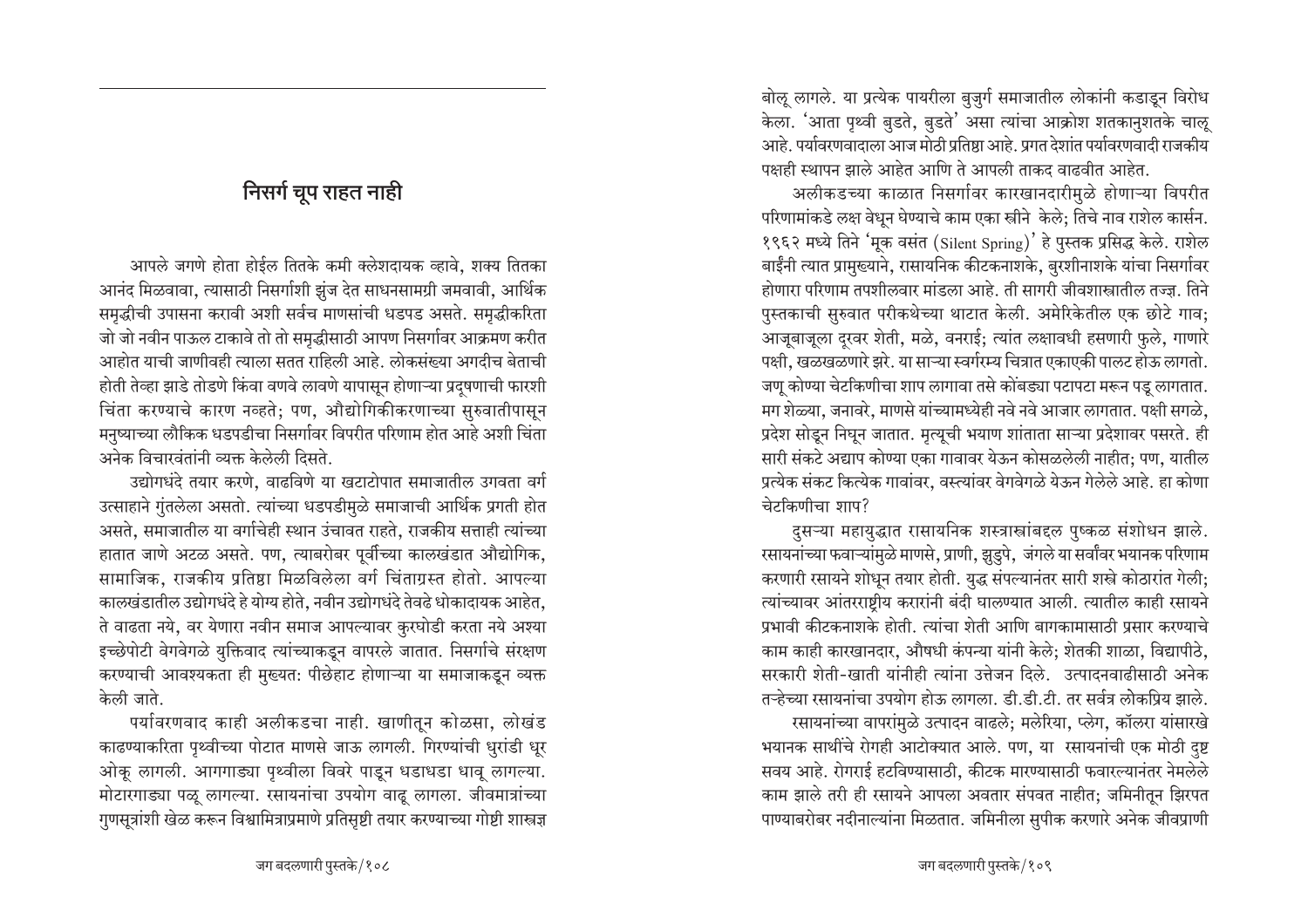त्यामुळे मरून जातात. पाण्यात जगणारे मासे, खेकडे यांना जगणे अशक्य होते. एवढेच नव्हे तर, ही रसायने सूक्ष्म रूपाने झाडांत, रोपांत भिनतात; फुलांत, फळांत प्रवेश करतात; पशुपक्ष्यांच्याही शरीरांत घुसतात. हे विष शेवटी माणसाच्या जेवणाच्या ताटातही प्रवेश करते. विषारी रसायनाने मेलेले किडे खाऊन चिमण्या मरतात, चिमण्यांना खाऊन मांजरे मरतात असे हे मृत्यूचे तांडवनृत्य अखेरपर्यंत चालूच राहते.

एवढ्याने भागत नाही. कीटकनाशकांमुळे प्रत्येक कीटकजातीतील बहुसंख्य मरून जातात. पण, त्यातले त्यात तगडे सशक्त पाचदहा टक्के त्या कीटकनाशकांना दाद न देता जिवंत राहतात. फार अल्प काळात ही सशक्त प्रजा रसायनांना अधिक सहजतेने पचविण्याची क्षमता असलेली प्रजा निर्माण करते. थोडक्यात, रसायनांच्या वापरामुळे निसर्ग नासतो एवढेच नव्हे तर, मुळ समस्या पहिल्यापेक्षा अधिक बिकट बनते. या नव्या सशक्त पिढीच्या कीटकांवर मात करण्यासाठी रसायनांच्या वापराचे प्रमाण वाढवावे लागते; अथवा, पूर्वीपेक्षा अधिकाधिक जहाल रसायने वापरात आणावी लागतात. सारी मनुष्यजात रसायनांच्या वापराच्या चक्रात गुरफटली आहे: त्यातून सुटका करून घेणे कठीण आहे. मनुष्य जातीचा आणि पृथ्वीचा अंत झपाट्याने जवळ येत आहे.

राशेलबाईंच्या पुस्तकातील या मांडणीने केवळ विद्वान विचरवंतांतच नव्हे, सर्वसाधारण जनांतही खळबळ माजली. १९६४ साली, म्हणजे पुस्तकाच्या प्रकाशनानंतर दोन वर्षांनी अमेरिकन शासनाच्या आरोग्यखात्याने जाहीर केले की, मिसिसिपी नदी आणि मेक्सिकोच्या आखातातील कोट्यवधी मासे मरून गेले: त्यांच्या शरीरात एन्डिनचे सूक्ष्म अंश सापडले. हे एन्डिन शेतांतून, नदीनाल्यांतून येऊन पोहोचले हे उघड आहे. पुस्तक हातोहात खपू लागले. सतत एकतीस आठवडे ते सर्वात जास्त खपाचे पुस्तक राहिले. पाच लाखांवर प्रती खपल्या. मग, स्वस्त आवृत्ती निघाली; त्याच्या किती प्रती खपल्या त्याची गणती नाही. अमेरिकन सरकारने रासायनिक शेतीबाबत विशेष अभ्यास चालू केला. संयुक्त राष्टसंघाच्या अन्न व शेती संस्थेने १९६५ साली रोम येथे या विषयावर चर्चा करण्यासाठी मोठी परिषद बोलविली. इंग्लंडमधील शेतीखात्याने डी.डी.टी. आणि त्यासारख्या कीटकनाशकांवर बंदी घातली. रसायनांचे कारखानदार चवताळून उठले. कार्सनचे सारे लिहिणे वाऱ्यावरचे आहे. त्यामागे काही शास्त्रीय संशोधन नाही: रसायनांच्या वापरामुळेच सारे विघातक परिणाम घडून येत आहेत याचा काही सज्जड पुरावा दिलेला नाही असा त्यांनी हल्ला चढविला.

या औषधांचा वापर झाला नसता तर साथीचे रोग आटोक्यात आले नसते. त्यामुळे लाखो लोक मृत्युमुखी पडले असते; कीटकनाशकांमुळे अन्नधान्याचे उत्पादन वाढले, अन्यथा लक्षावधी माणसे भुकेने तडफडुन मेली असती; रसायनांच्या वापराचे दुष्परिणाम आहेत हे खरे, पण रसायने वापरलीच नसती तर निसर्ग मोठा स्वच्छ सुंदर राहिला असता हेही खरे नाही; मनुष्यप्राणी हाच मुळी पृथ्वीला लागलेली कीड आहे, त्याची लोकसंख्या झपाट्याने वाढत आहे तोपर्यंत काही ना काही नवनवीन प्रयोग करून पाहावेच लागतील असे युक्तिवादही टीकाकारांनी केले.

औद्योगिकीकरण, रसायनांचा वापर यांचा निसर्गावर जो दुष्परिणाम होतो त्यासंबंधीची चर्चा अजून चालूच आहे. गुणसूत्रांमध्ये ढवळाढवळ करून वनस्पतीच कीटकांना तोंड देण्याइतक्या समर्थ बनवाव्या किंवा कीटकांना खाऊन टाकणाऱ्या कीटकांची जोपासना करावी; तसेच, कीटकांचे प्रजोत्पादनच होणार नाही अश्या तऱ्हेच्या युक्त्या शास्त्रज्ञ शोधून काढीत आहेत. या नवीन पद्धतींचे काही दृष्परिणाम असणारच नाहीत असे थोडेच आहे? बुद्धी बाळगणारा मनुष्यप्राणी निसर्गावर मात करण्याच्या खटाटोपात जोपर्यंत राहील तोपर्यंत पर्यावरणाच्या नवनव्या समस्या उभ्या करीत जाईल आणि हळूहळू त्यांचे निराकरणही करीत जाईल.

कारखान्यातील कामगारांकडून चोपून काम करून घ्यायचे म्हटले तरी त्यासाठी कामगारांना काही सोयी, सुखसुविधा द्याव्या लागतात; नुसतेच क्रूर शोषण केले तर कारखानदारीसुद्धा फार काळ चालणार नाही. त्याचप्रमाणे, निसर्ग काही तक्रार करीतच नाही; वसंत ऋतु मूकपणे फुलतच राहतो; निसर्गाला कितीही तुडवा, तो तक्रार करत नाही किंवा प्रतिकार करीत नाही या रूढ कल्पनेला राशेलबाईने एकाच पुस्तकाने जबरदस्त हादरा देऊन देशोदेशींच्या लोकांमध्ये एक नवी जाणीव तयार केली.

(२३ मार्च १९९८)

**TIME**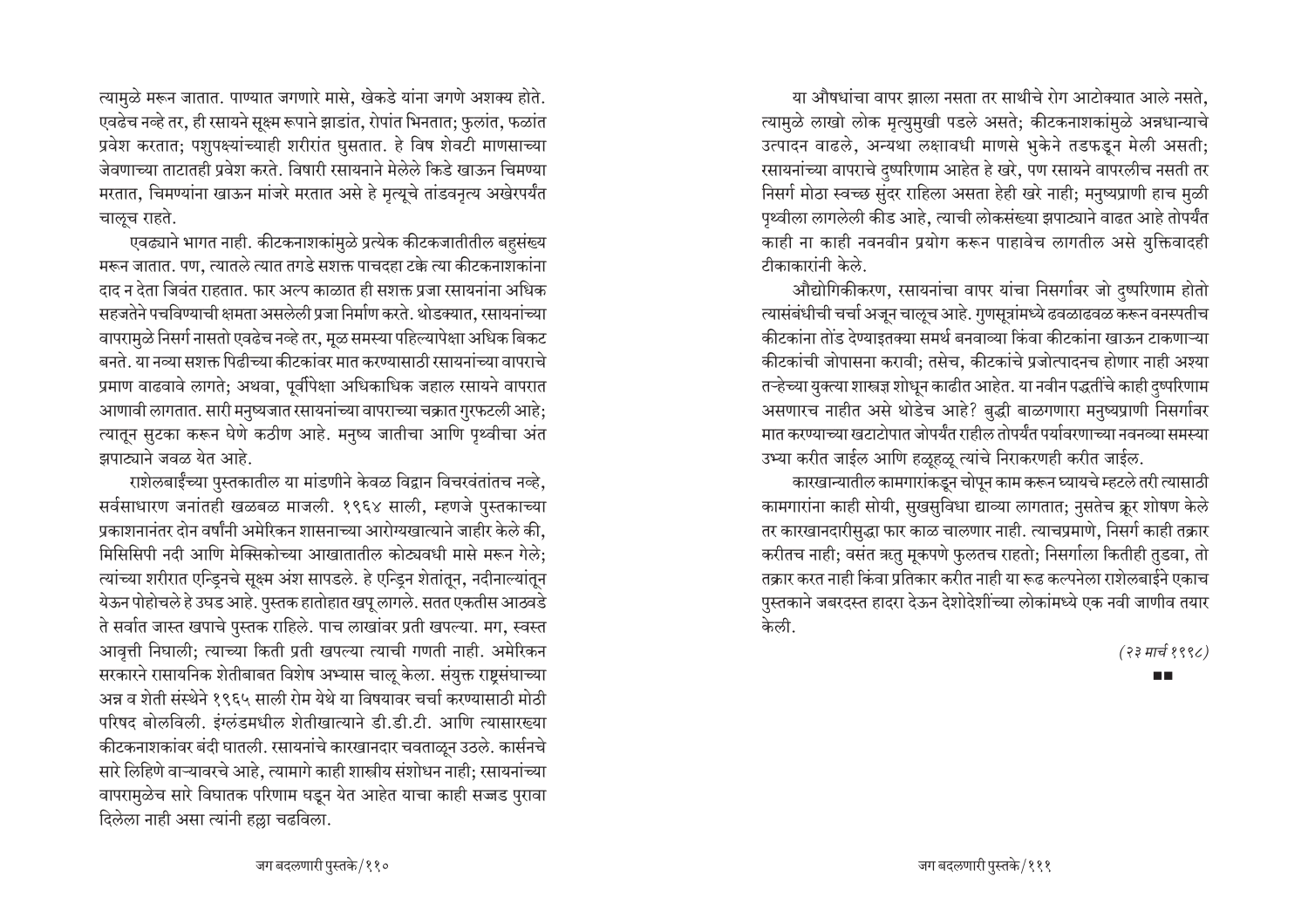## मार्क्सवादाचा पाडाव आणि स्त्रीप्रश्न

गेल्या वीस वर्षांपासुन स्त्रियांचा प्रश्न मोठा गाजत आहे. सुधारलेल्या समाजात काय किंवा मागासलेल्या समाजात काय, स्त्रियांना पुरुषांच्या तुलनेने कमीच मानले जाते; दुय्यम दर्जाचे नागरिक समजले जाते. इंग्लंड, अमेरिकेसारख्या देशांत स्त्रियांना मतदानाचा हक्क मिळून फार वर्षे झाली नाहीत. स्वित्झर्लंडसारख्या देशातही स्त्रियांना मतदानाचा हक्क गेल्या दोन वर्षांपूर्वीच मिळाला. हिंदुस्थानात त्यांना कायदेमंडळांतही एक तृतीयांश जागा राखीव ठेवल्या जाव्यात असा प्रस्ताव विचाराधीन आहे.

स्त्रिया शेतात काम करतात, कारखान्यात करतात; शिवाय, घरकाम सांभाळतात. पण त्यांच्या नावाने आर्थिक उत्पन्न दहा टक्केसुद्धा नाही; आणि स्थावर मालमत्ता म्हटली तर दोन टक्क्यांवरही नाही.

जगातील सारेच समाज पुरुषप्रधान आहेत. कोणत्याही क्षेत्रात काही कर्तबगारी गाजविणे हे पुरुषांचे काम. पराक्रमी, विद्वान, कलावान अश्या स्त्रियांनी आपली नावे अजरामर करून ठेवली आहेत आणि तरीही, मुलगी जन्माला आली म्हणजे तिच्या भविष्याचा पाठ सटवीने निश्चित आखूनच ठेवलेला! आईबापांच्या घरी पाठच्या भावांच्या तुलनेनेही खाणे, खेळणे, शिक्षण, स्वातंत्र्य इत्यादी सर्वच बाबतीत कमी लेखले जावे; हर बाबतीत कमीपणा घ्यावा; सारे काही सोसून घ्यावे; आईला जमेल तितकी मदत करावी; 'मुलीची जात आहे, सासरी जायचे आहे, कामाची सवय पाहिजे आणि सोसायचीही तयारी पाहिजे' अशी भावना बहुतेक घरी प्रेमळातील प्रेमळ आईबापांचीदेखील आढळते.

स्रीजातीला हा दुय्यमपणा मिळाला कसा? जन्मभर दुसऱ्याची ताबेदारी पत्करून जीवन कंठण्याची वेळ त्यांच्यावर का आली? समाजात 'चूल आणि मूल' हे स्त्रियांचे क्षेत्र ठरले आणि एक प्रकारची गुलामी त्यांच्या नशिबी आली याचे कारण काय?

निसर्गाने स्त्रीपुरुषांमध्ये तसा काही फारसा फरक केलेला नाही. उंची, वजन आणि भावना यांत काही फरक आढळतो: पण, त्यातला जन्मजात जीवशास्त्रीय

किती आणि जन्मानंतर आसपासच्या परिस्थितीने आणि संस्कृतीने लादलेला किती हे निश्चित सांगणे कठीण आहे. मग, स्त्रियांच्या नशिबी हे दुय्यमत्व का आले?

साम्यवादाचा उद्गाता कार्ल मार्क्स याचा 'सर्व माणसे समान असतात' या तत्त्वावर दृढ विश्वास होता. इतिहासाच्या प्रवाहात वेगवेगळ्या कालखंडांत उत्पादनव्यवस्था बदलत जाते. उत्पादनासाठी लागणाऱ्या साधनांचे स्वरूप आणि स्वामीत्व बदलत जाते. त्यातून वेगवेगळे वर्ग उभे राहतात, त्यांच्यात संघर्ष उभे राहतात आणि वर्ग संघर्षातून इतिहासाची दिशा बदलत जाते. शेवटी, समाजवादी व्यवस्था प्रस्थापित झाली की खासगी मालमत्ता राहणार नाही, कोणताही वर्ग उरणार नाही - ना 'नाही रे', ना 'आहे रे'. अशी मार्क्सची मांडणी होती.

मार्क्सच्या या साऱ्या विश्लेषणात मनुष्यजात ती सारी मात्र पुरुष असल्याचे भासत होते. माणसामाणसांतील लिंगभेदाचा उल्लेखही करणे मार्क्सच्या मांडणीत आवश्यक नव्हते, जणू. काही कागदोपत्री आणि पत्रव्यवहारांत स्त्रियांच्या दुय्यमत्वाच्या प्रश्नाचा काही उहापोह मार्क्सने अगदी संक्षेपाने केला. एरवी स्त्री आणि पुरुष यांच्यातील श्रमविभागणीत त्याला काही फारसे स्वारस्य नव्हते.

मार्क्सचा सहकारी म्हणा, शिष्य म्हणा - फ्रेडरिक एंगल्स याने स्त्रियांच्या प्रश्नाला हात घातला. या प्रश्नावरचे त्याचे विश्लेषण शंभरावर वर्षे जगन्मान्य समजले जात होते. एंगल्सचा जन्म १८२० मध्ये झाला. मार्क्स सतत आर्थिक विवंचनेत असलेला, युरोपातील भयानक थंडीत अंगाशी वर्तमानपत्रे लपेटून घेऊन थंडीपासून बचाव करणारा, हाती कधीमधी पैसे आले तर उधळून टाकणारा आणि प्रेमविवाह केलेल्या पत्नीशीही प्रतारणा करून घरच्या मोलकरणीच्या अपत्याचा बाप बनलेला असा मोठा कलंदर मनस्वी प्राणी. फ्रेडरीक एंगल्स याच्या नेमका उलटा. सिद्धांती, दार्शनिक, तसाच व्यवहारी, अत्यंत कष्टाळू; बऱ्यापैकी मोठ्या कारखान्याचा मालक, त्यामुळे धनाढ्य. मार्क्स आणि त्याचे सारे कुटुंब यांचा चरितार्थ अखेरपर्यंत एंगल्सनेच चालविला. मार्क्सच्या बरोबरीने त्याने 'कम्युनिस्ट जाहीरनामा', 'पवित्र परिवार' या गाजलेल्या पुस्तकांचे लेखन तर केलेच: पण, मार्क्सच्या मृत्युनंतर 'कॅपिटल सारग्रंथा'च्या प्रकाशनाचेही काम पार पाडले.

'कुटुंब, खासगी मालमत्ता आणि शासनसंस्था यांचा उदगम (Origin of the Family, the Private Property and the State)' हे पुस्तक लिहन स्त्रीप्रश्नावर एक अगदी अनोखा दृष्टिकोन एंगल्सने मांडला आणि मोठी खळबळ उडवून दिली.

स्त्रियांनी 'चूलमूल' पाहावे आणि पुरुषांनी इतर सारी क्षेत्रे गाजवावीत ही अशी श्रमविभागणी उद्भवली कोठून? मनुष्यजातीच्या सुरुवातीच्या काळात तो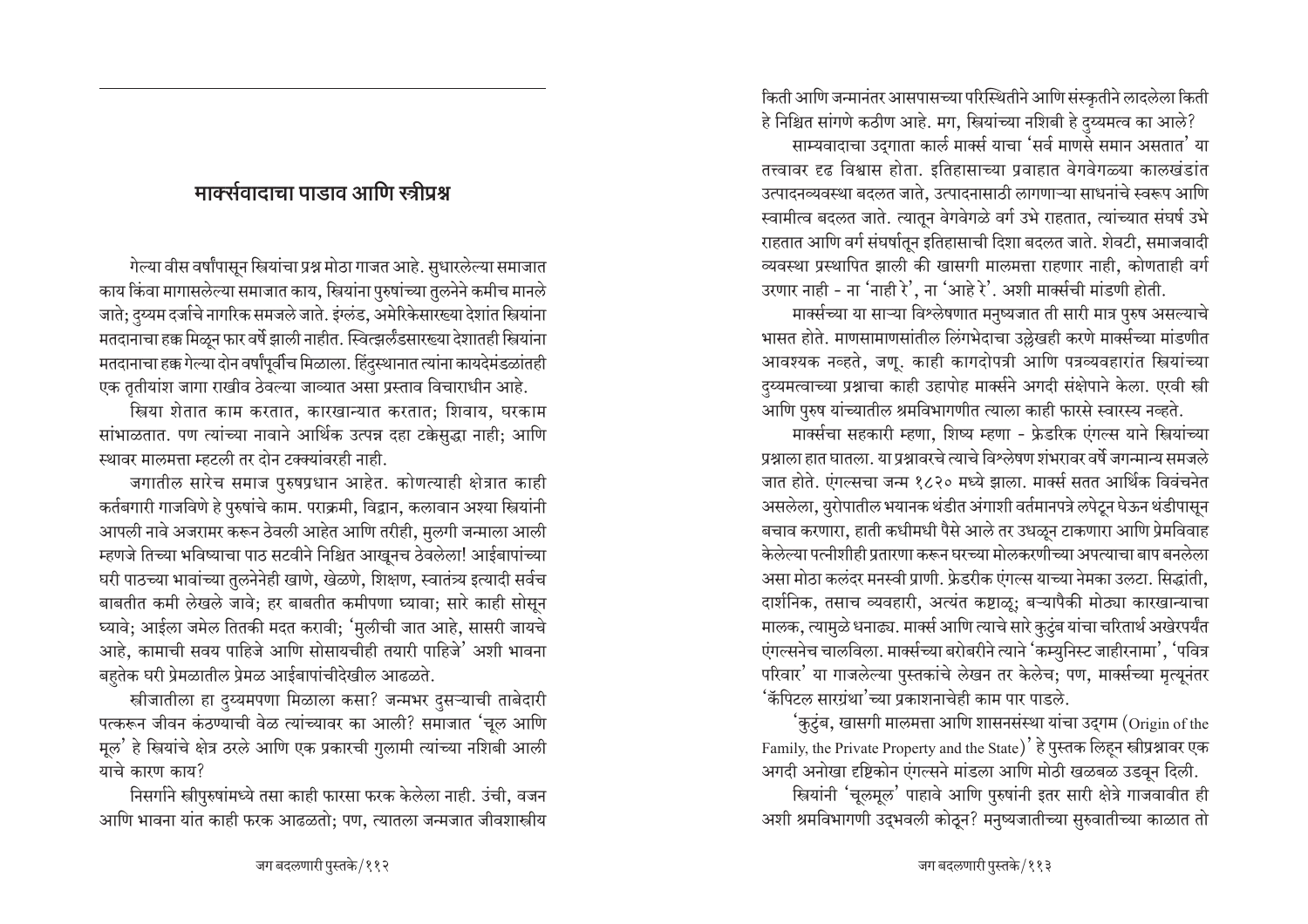टोळ्या करून राहत असे. स्त्रीपुरुषांच्या जोडप्याच्या कुटुंबाचा उगम त्या वेळी झालेला नव्हता. पुरुषांनी केलेल्या शिकारीवर आणि गोळा केलेल्या कंदमळांवर साऱ्या टोळीची गुजराण होई. गर्भधारणा, बाळंतपण आणि बालसंगोपन या चक्रात स्त्रिया बहुतेक वेळ अडकलेल्या राहत. त्यामुळे, टोळीच्या तळावर त्या राहत, मुलांवर देखरेख ठेवीत आणि पुरुषांनी मिळवून आणलेल्या अन्नाचे वाटप करण्याचे कामही करीत. टोळीची व्यवस्था फुटली ती काही अंशी जीवशास्त्रीय कारणाने. एकाच टोळीतील स्त्रीपुरुष पिढ्यानुपिढ्या एकत्र येत राहिले तर त्यांची संतती अधू, अपंग किंवा सत्त्वहीन होत जाते हा अनुभव आल्यानंतर दुसऱ्या टोळीतील स्त्रिया संपादन करण्याची गरज भासू लागली. टोळ्या फुटू लागल्या. स्त्रीपुरुषांची परस्परअनुरूपता महत्त्वाची ठरू लागली. चौकोनी कुटुंबाची ही पूर्वपीठिका झाली, पण टोळी सोडून कुटुंबव्यवस्था सुरू होण्याचे सर्वांत महत्त्वाचे कारण वेगळेच. टोळ्यांची प्रगती होऊ लागली. त्यांची साधनसंपत्ती वाढू लागली त्याबरोबर सारी साधनसंपत्ती टोळीच्या मालकीची ही कल्पना जाऊन खासगी वैयक्तिक मालमत्तेची प्रथा पसरली. आपल्या मालकीची संपत्ती आपल्या खऱ्याखूऱ्या जीवशास्त्रीय वारसास जावी अशी सर्वच जन्मदात्या पित्यांची इच्छा असल्याने स्त्रियांवर, त्यांच्या हालचालींवर, स्वातंत्र्यावर बंधने आली.

'चूल आणि मूल' ही टोळीच्या काळात अधिकारचिन्हे होती; खासगी मालमत्तेचा उगम झाला त्याबरोबर ती गुलामीची लक्षणे ठरली. स्त्रियांच्या दास्याची ही व्युत्पत्ती एंगल्सने मांडली, पण या दास्याचा अंत होण्याची काही शक्यता? समाजवादी व्यवस्था प्रस्थापित झाली, खासगी मालमत्ता संपली की विवाह नावाची छुपी वेश्यावृत्ती संपुष्टात येईल, स्वयंपाक आणि मुलांना वाढविणे ही कामे आधुनिक सुसज्ज गृहांमध्ये होऊ लागतील आणि 'चूलमूल' यांना पुन्हा एकदा प्रतिष्ठा प्राप्त होईल अशी या प्रश्नावरची एंगल्सची मांडणी.

अनेक वर्षे हा सारा सिद्धांत वेदवाक्याप्रमाणे मानला जाई. या विषयावर आता नव्याने काही लिहिण्यासारखे राहिलले नाही असा सर्वदूर समज होता. गंमत म्हणजे, समाजवादाच्या पाडावाला सुरुवात झाली ती या स्त्रीप्रश्नावरून. सामाजिक श्रमविभागणीत स्त्रियांच्या कपाळी जीवशास्त्रीय कारणांनी 'चूलमूल' येणे अपरिहार्यच आहे हे एंगल्सचे गृहीततत्त्वच प्रागुमानववंशशास्त्रज्ञांनी खोटे ठरविले. इतिहासात स्त्रीसत्ताक समाजही होते. तलवार गाजविण्यचे काम स्त्रियांकडे आणि गृहकृत्ये पुरुषांकडे अशी श्रमविभागणी असलेले समाजही अनेक झाले. तेव्हा, स्त्रियांकडे 'चूलमूल' ही कामे कायमच राहातील आणि इतिहासातील वेगवेगळ्या

कालखंडात या कामांची प्रतिष्ठा कधी वाढेल, कधी कमी होईल त्यानुसारच स्त्रियांची प्रतिष्ठा वरखाली होत जाईल ही कल्पना हास्यास्पद ठरली. 'चलमुल' ही कामे स्त्रियांकडे आली हा काही श्रमविभागणीचा प्रकार नाही. स्त्रियांच्या व्यापक आणि विस्तारित कामक्रीडांत ही कामे एक महत्त्वाचे अंग आहेत. मुले वाढविण्यासाठी पाळणाघरांत टाकायची आणि भोजनासाठी सर्वांनी सार्वजनिक भोजनगृहांत जायचे ही 'आदर्श' समाजाची कल्पनाच अचरट ठरली.

मार्क्सवादाचा पाडाव झाला. खासगी मालमत्ता हा मनुष्यजातीवरील शाप नसून उद्धारक वर आहे; स्त्री आणि पुरुष यांच्यातील श्रमविभागणी इतिहासात काही विशिष्ट परिस्थितीत घडली; ती श्रमविभागणी युगायुगांत बदलतही जाईल आणि अखेरीस, स्त्री किंवा पुरुष यांच्यातील श्रमविभागणी लिंगभेदावर आधारित न राहता प्रत्येक व्यक्तीची आवडनिवड आणि गुणवत्ता लक्षात घेऊन होऊ शकेल या कल्पना जसजशा स्पष्ट होत गेल्या तसतसे स्त्रीमुक्ती विषयावरील एंगल्सचे महत्त्व संपले.

वर्गविग्रहाची मांडणी करताना मार्क्सने स्त्रियांच्या प्रश्नाकडे दुर्लक्ष केले. नियतीने त्याचा असा सूड घेतला की स्त्रीप्रश्नाच्या नव्या सिद्धांतांनी वर्गविग्रह आणि वर्गसंघर्ष या त्याच्या संकल्पनांचा पायाच उखडून टाकला.

(३१ मार्च १९९८)

n II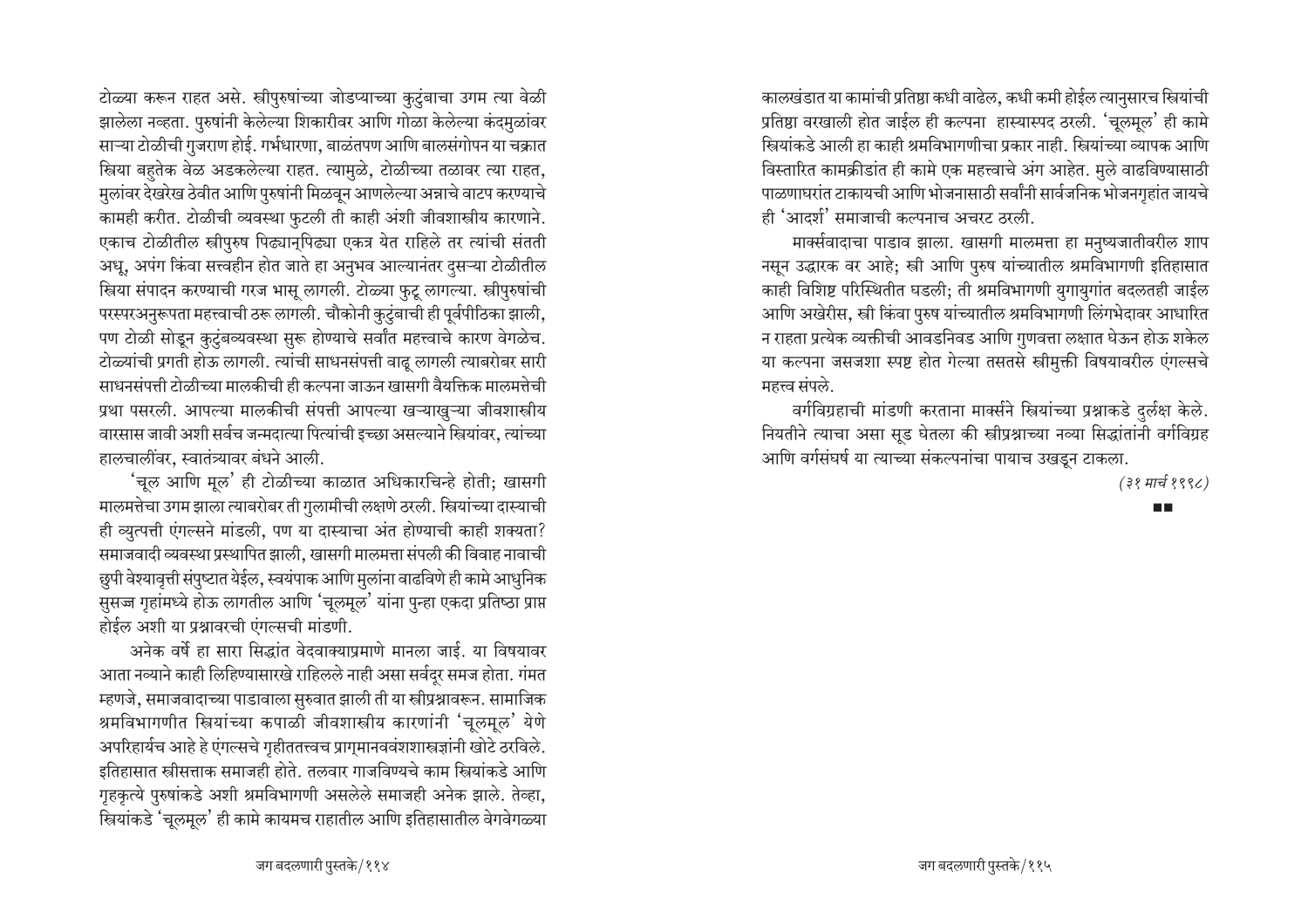# एक दुर्दैवी द्रष्टी

सारा आर्थिक दृष्टिकोन बदलून टाकणारे अर्थशास्त्री अनेक झाले. काहीजणांचे भाग्य असे की त्यांचे पुस्तक प्रकाशित होताच साऱ्या जगभर मोठी खळबळ उडाली; मोठ्या उलथापालथी घडून आल्या. काहींना मान्यता मिळाली, पण बऱ्याच कालावधीनंतर मिळाली. जगातील सर्वांत सुंदर हिरेमोती सम्राटांच्या मुकुटांत नसतात; अथांग महासागराच्या पोटातील कपारीत कोठे पडून राहिलले असतात; सगळी सुंदर फुले काही प्रदर्शनात पारितोषिके मिळवितात असे नाही; कितीतरी निर्जन माळरानात फुलतात, हसतात आणि कोमेजून जातात.

अर्थशास्त्रातही असे एक मोठे विलक्षण उदाहरण आहे. रोझा लुक्झेंबर्ग, पोलंडमध्ये जन्मलेली, सन १८७२ मध्ये. तरुणपणीच कामगार चळवळीत तिने उडी घेतली. वयाच्या बाविसाव्या वर्षी ती कामगार चळवळीच्या मुखपत्राची संपादक बनली. १८९८ मध्ये जर्मनीत भरलेल्या कम्युनिस्टांच्या दुसऱ्या आंतरराष्ट्रीय परिषदेस ती हजर राहिली आणि मार्क्सचा शब्द न् शब्द वेद मानून जपाच्या माळा ओढणाऱ्या कम्युनिस्टांना तिने हादरवून टाकले. साम्राज्यवादाचे इतिहासात काय स्थान आहे यावर अनेकांनी लिहिले, पण 'साम्राज्यवाद' हा शब्द पहिल्यांदा वापरला रोझाने. भांडवलनिर्मितीच्या जटिल समस्येचा तिने उहापोह केला, मार्क्सपेक्षा अगदी वेगळे मत मांडले. एंगल्सच्या स्त्रीप्रश्नाच्या मांडणीला बाजुस सारून 'स्त्रियांचा प्रश्न' तिने अगदी वेगळ्या दृष्टिकोनातून तपासला. साऱ्या सनातनी साम्यवाद्यांना एका स्त्रीची ही बंडखोरी मोठी उद्धटपणाची वाटली. रोझा स्त्री नसती तर ती काय म्हणत आहे याचा थोडातरी गंभीरपणे विचार झाला असता. स्त्री असल्यामुळे तिची उपेक्षा, एवढेच नव्हे तर अवहेलना झाली. पण, पक्षबांधणीच्या कामात तिची बरोबरी कोणताच पुरुष कॉम्रेड करू शकत नव्हता. पोलंडमधील पक्षाची तर उभारणी तिने केलीच, पण त्याबरोबर नव्याने स्थापन झालेल्या जर्मन साम्यवादी पक्षाची ती प्रमुख बनली.

१५ जानेवारी १९१९ रोजी शासनाने तिच्यावर घातलेले मारेकरी तिच्या घरात

घुसले; त्यांनी तिला फरफटत बाहेर काढले, लाठ्यांनी मारले आणि शेवटी सरळ डोक्यावर बंदुकीची गोळी झाडून तिचे प्रेत जवळच्या कालव्यात फेकून दिले. प्रेत सापडले ते पाच महिन्यांनी: अशा अवस्थेत की त्याची ओळख पटणे शक्य नव्हते. अनेक विषयांवर रोझाने प्रबंध लिहिले. तिच्या मांडणीकडे लालभाईंनीच दुर्लक्ष केले. पश्चिमी विचारवंतांना तिच्या म्हणण्याकडे लक्ष देण्याचे काही फारसे ्<br>कारण नव्हते. तिच्या मांडणीतील प्रगल्भता अर्थशास्त्र्यांच्या नजरेत अलीकडे भरू लागली आहे. रोझाचे सारेच जीवन इतक्या उलथापालथीने भरलेले आहे, इतक्या विविध क्षेत्रांत तिने विचार मांडले आणि काम केले आहे की त्या सगळ्याचा धावता आढावा घ्यायचा म्हटले तरी त्यासाठी एक प्रबंधच लिहावा लागेल.

समाजवाद कोसळला; रशियातील क्रांती फसली; आर्थिक जागतिकीकरणाचे वारे वाह लागले. शेतकऱ्यांच्या चळवळी देशादेशांत उभ्या राहत आहेत. या परिस्थितीत दुर्दैवी रोझाच्या अर्थसिद्धांतांची यथार्थता पटू लागली आहे. तिच्या साऱ्या विचारभांडारातील सर्वांत प्रमुख अशा एका सिद्धांताचीच चर्चा पुरेशी आहे. या एका मुद्यावरच तिने मार्क्सवाद्यांशी वाद घातले आणि वैर पत्करले

मार्क्सच्या पूर्वीच्या अर्थशास्त्रात समाजात तयार झालेल्या संपत्तीची वेगवेगळ्या उत्पादक घटकांत वाटणी कशी होते हा मुद्दा कधी महत्त्वाचा मानला गेला नव्हता. 'जो तो जसे उत्पादन करील तसा त्याला वाटा मिळेल; कमी किंवा जास्त मिळण्याचा प्रश्नच निर्माण होत नाही. कमी वाटा मिळाला तर पुरवठा कमी होईल आणि जास्त वाटा मिळू लागला तर त्या घटकाचा पुरवठा वाढेल. थोडक्यात, प्रत्येकाचे उत्पन्न, प्रत्येकाला काय मिळते हे तो समाजाला काय देतो यावर अवलंबून असते,' अशी ही मांडणी.

मार्क्सने या साऱ्याच मांडणीला आव्हान दिले आणि ''समाजातील उत्पादनावर हक्क सांगण्याकरिता 'आहे रे' आणि 'नाही रे' या वर्गात संघर्ष होतात आणि या संघर्षांतुनच मानवजातीचा इतिहास होतो'' असे प्रतिपादन केले.'' खरे उत्पादन सारे श्रमशक्तीतूनच तयार होते; खरे म्हटले तर सारे उत्पन्न श्रमिकांकडेच जायला हवे; पण, भांडवलदार उत्पादनांच्या साधनांवर मालकीहक्क प्रस्थापित करतात आणि त्या सत्तेच्या जोरावर श्रमिकांना त्यांच्या हक्कांचे पुरे वेतन मिळू देत नाहीत: श्रमिकांच्या हक्काचे वेतन आणि त्यांना प्रत्यक्षात मिळणारे वेतन यातील फरक म्हणजे वरकड मूल्य; मध्ययुगीन सरंजामी व्यवस्थेत वरकड मूल्याचा उपयोग भांडवली गुंतवणुकीकरिता होतो. पण तेथे एक समस्या तयार होते; भांडवल वाढते,